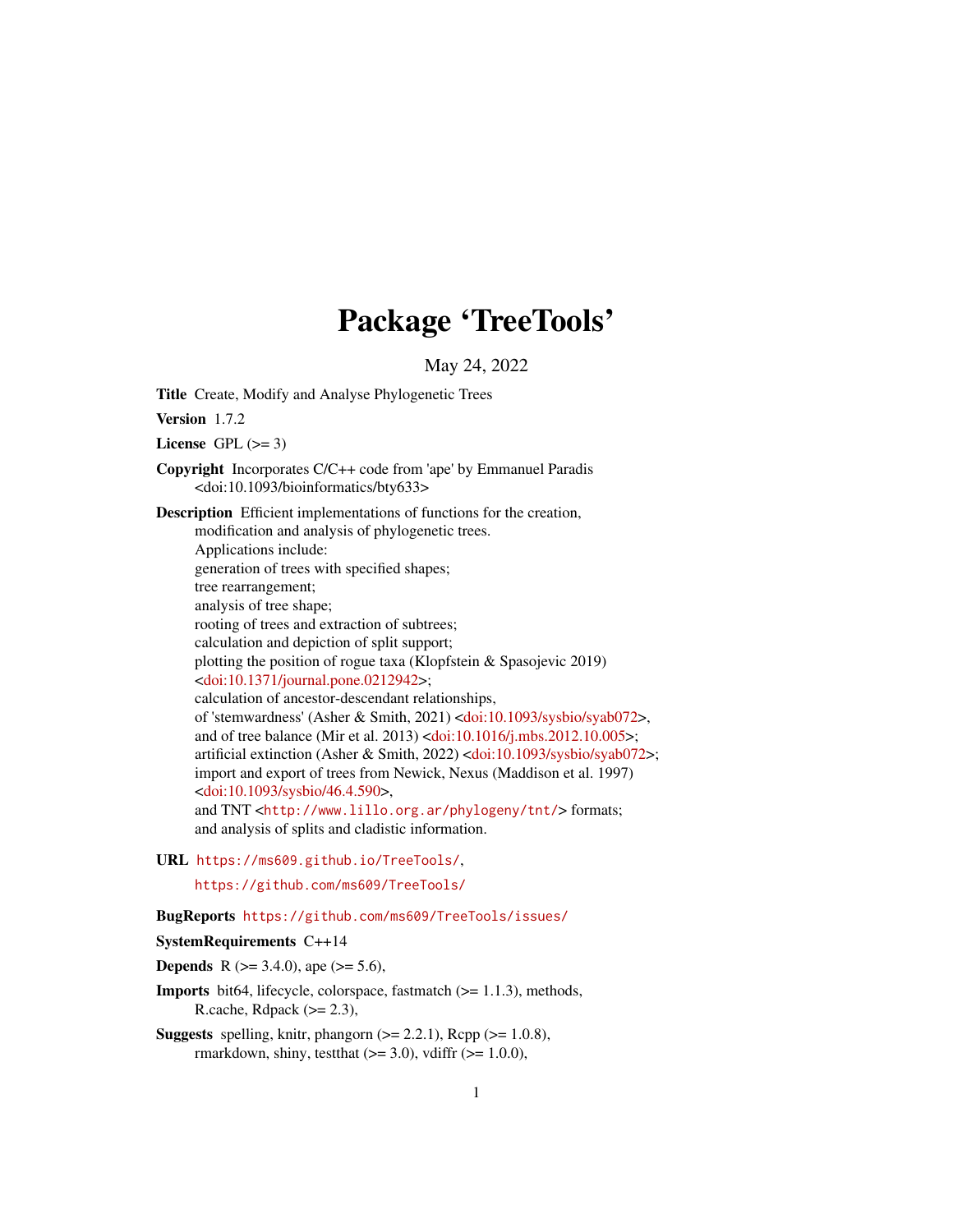Config/Needs/check rcmdcheck Config/Needs/coverage covr Config/Needs/memcheck devtools Config/Needs/metadata codemeta Config/Needs/revdeps revdepcheck Config/Needs/website pkgdown Config/testthat/parallel false Config/testthat/edition 3 LinkingTo Rcpp RdMacros Rdpack LazyData true ByteCompile true Encoding UTF-8 Language en-GB VignetteBuilder knitr RoxygenNote 7.2.0 NeedsCompilation yes Author Martin R. Smith [aut, cre, cph] (<<https://orcid.org/0000-0001-5660-1727>>), Emmanuel Paradis [cph] (<<https://orcid.org/0000-0003-3092-2199>>) Maintainer Martin R. Smith <martin.smith@durham.ac.uk> Repository CRAN Date/Publication 2022-05-24 19:10:26 UTC

## R topics documented:

| $\overline{4}$ |
|----------------|
| - 6            |
| $\overline{7}$ |
| $\overline{9}$ |
|                |
|                |
|                |
|                |
|                |
|                |
|                |
|                |
|                |
|                |
|                |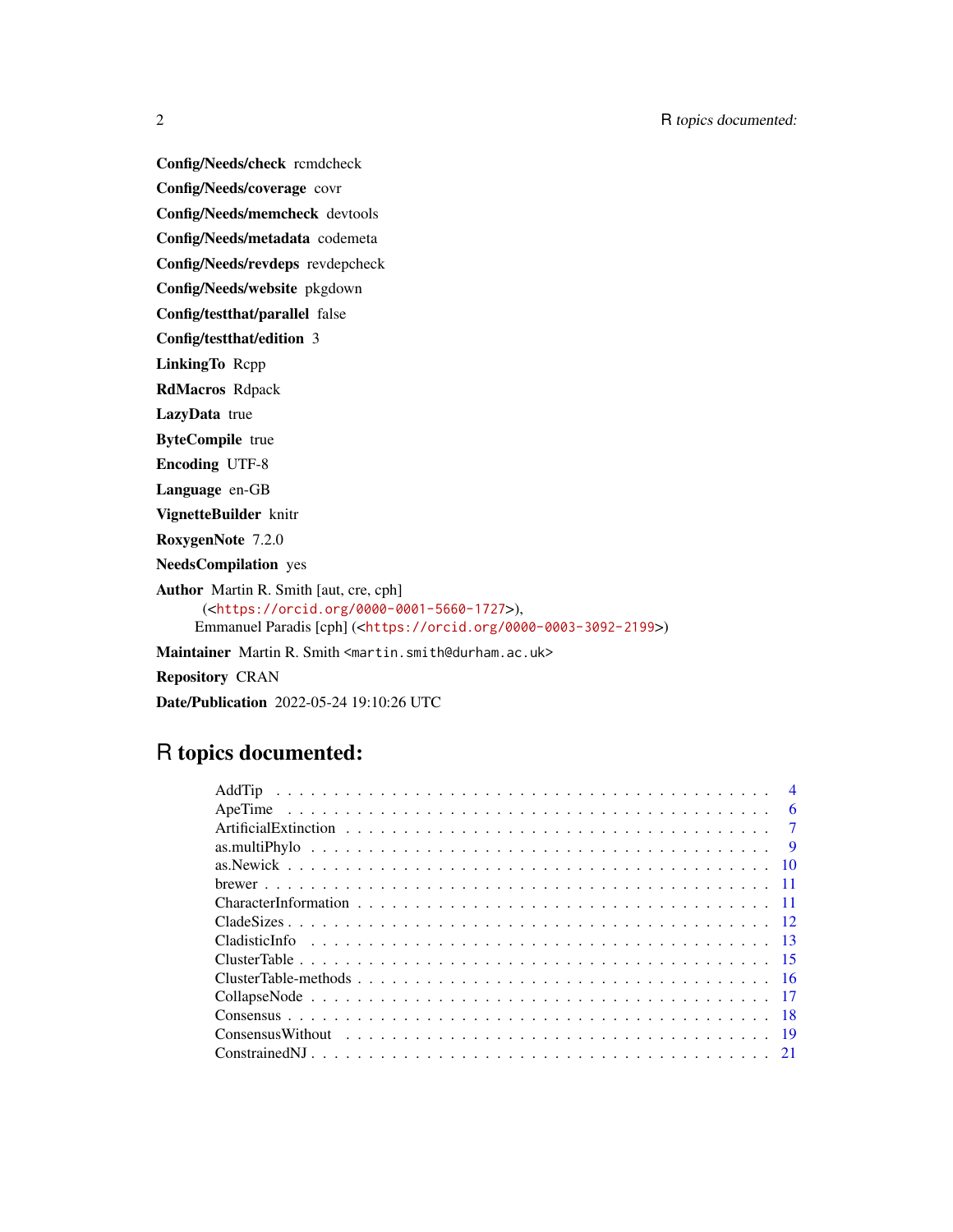|                                                                                                                   | 22 |
|-------------------------------------------------------------------------------------------------------------------|----|
|                                                                                                                   | 23 |
|                                                                                                                   | 24 |
|                                                                                                                   | 24 |
|                                                                                                                   | 26 |
|                                                                                                                   | 27 |
|                                                                                                                   | 28 |
|                                                                                                                   | 29 |
| $EnforceOutgroup \dots \dots \dots \dots \dots \dots \dots \dots \dots \dots \dots \dots \dots \dots \dots \dots$ | 30 |
|                                                                                                                   | 31 |
|                                                                                                                   | 32 |
|                                                                                                                   | 33 |
|                                                                                                                   | 34 |
|                                                                                                                   | 36 |
|                                                                                                                   | 37 |
|                                                                                                                   | 38 |
|                                                                                                                   | 39 |
|                                                                                                                   | 41 |
|                                                                                                                   | 41 |
|                                                                                                                   | 42 |
|                                                                                                                   | 43 |
|                                                                                                                   | 44 |
|                                                                                                                   | 45 |
|                                                                                                                   | 46 |
|                                                                                                                   | 47 |
|                                                                                                                   | 48 |
|                                                                                                                   | 49 |
|                                                                                                                   | 50 |
|                                                                                                                   |    |
|                                                                                                                   | 50 |
|                                                                                                                   | 51 |
|                                                                                                                   | 52 |
|                                                                                                                   | 53 |
|                                                                                                                   | 54 |
|                                                                                                                   | 56 |
|                                                                                                                   | 57 |
|                                                                                                                   | 58 |
|                                                                                                                   | 59 |
|                                                                                                                   | 60 |
| PolarizeSplits<br>$\cdot$ $\cdot$ $\cdot$                                                                         | 61 |
|                                                                                                                   | 61 |
| ReadCharacters.<br>$\ddot{\phantom{a}}$                                                                           | 62 |
| <b>ReadTntTree</b>                                                                                                | 64 |
| Renumber                                                                                                          | 66 |
|                                                                                                                   | 67 |
|                                                                                                                   | 69 |
|                                                                                                                   | 69 |
| RootNode.                                                                                                         | 71 |
| RootTree                                                                                                          | 72 |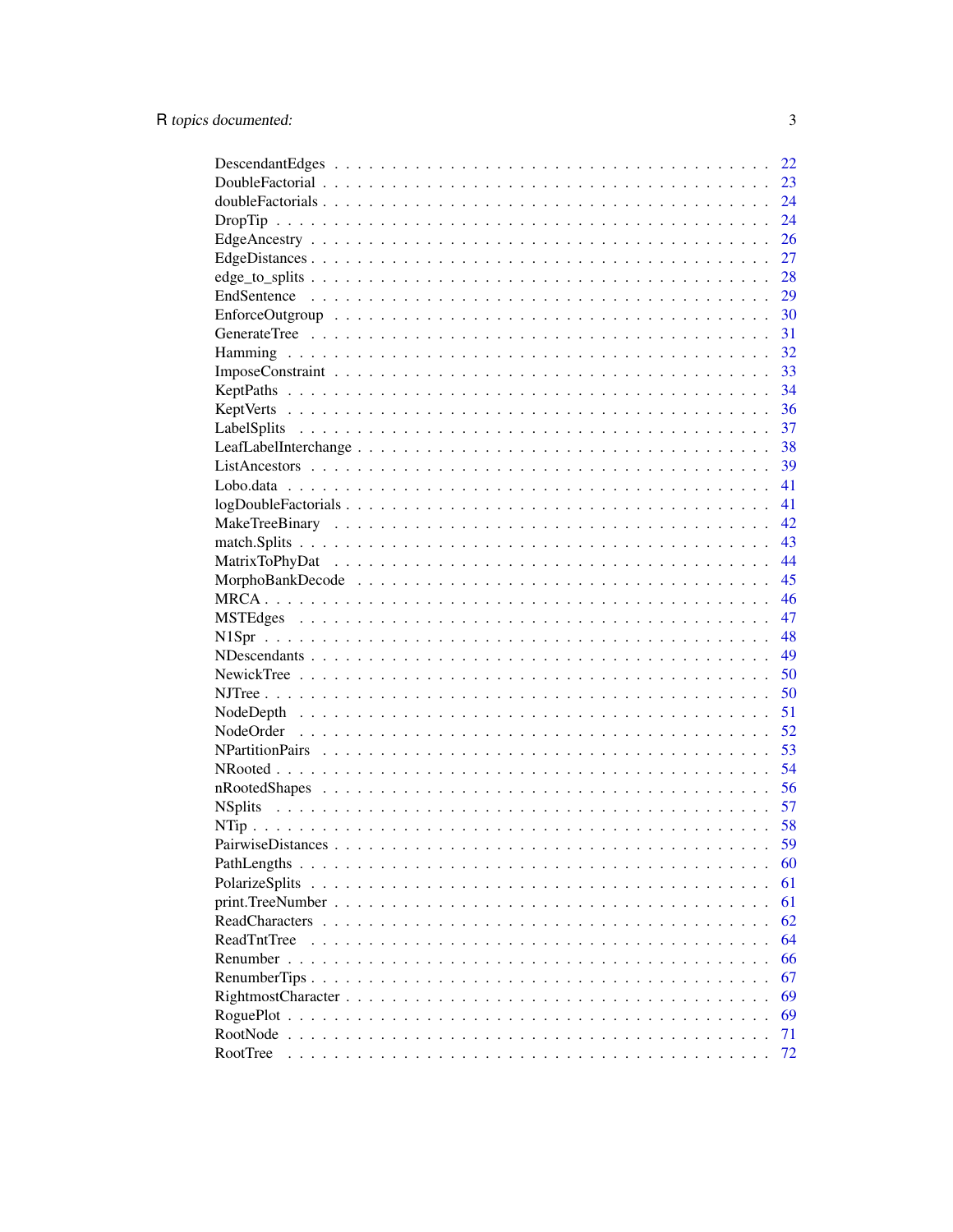<span id="page-3-0"></span>

|                | 73 |
|----------------|----|
|                | 74 |
|                | 75 |
|                | 76 |
|                | 77 |
|                | 79 |
|                | 80 |
|                | 82 |
| <b>Splits</b>  | 83 |
|                | 85 |
|                | 86 |
|                | 88 |
|                | 90 |
| <b>Subtree</b> | 91 |
|                | 92 |
|                | 93 |
|                | 95 |
|                | 97 |
|                | 98 |
|                |    |
|                |    |
|                |    |
|                |    |
|                |    |
|                |    |
|                |    |
|                |    |
|                |    |
|                |    |

#### **Index** 2008 **[110](#page-109-0)**

<span id="page-3-1"></span>AddTip *Add a tip to a phylogenetic tree*

## Description

AddTip() adds a tip to a phylogenetic tree at a specified location.

```
AddTip(
  tree,
 where = sample.int(tree[["Nnode"]] * 2 + 2L, size = 1) - 1L,
 label = "New tip",edgeLength = 0,lengthBelow = NULL,
 nTip = NTip(tree),
 nNode = tree[["Nnode"]],
```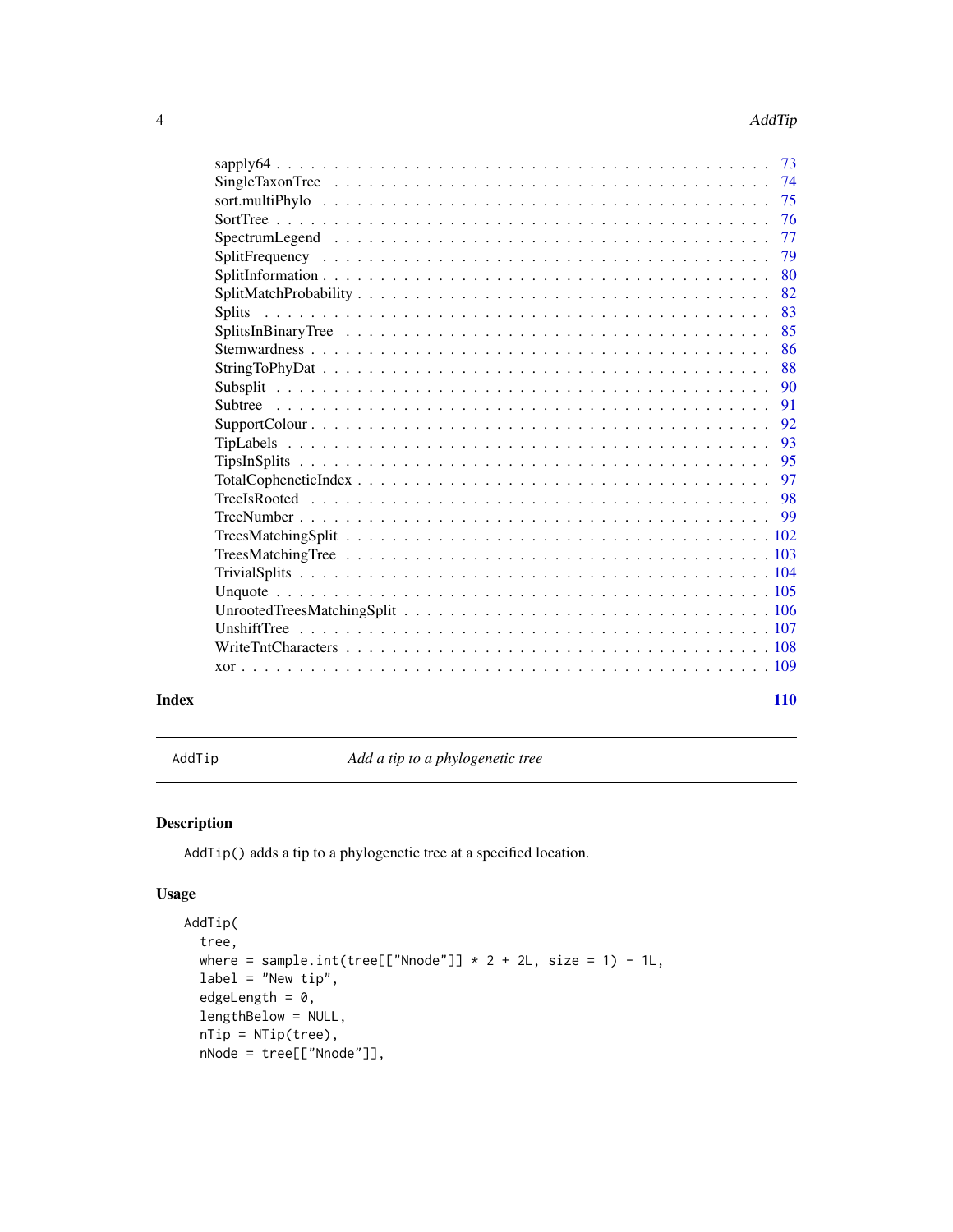```
rootNode = RootNode(tree)
\lambda
```

```
AddTipEverywhere(tree, label = "New tip", includeRoot = FALSE)
```
## Arguments

| tree                  | A tree of class phylo.                                                                                                                                                                                                                                                                                                                              |
|-----------------------|-----------------------------------------------------------------------------------------------------------------------------------------------------------------------------------------------------------------------------------------------------------------------------------------------------------------------------------------------------|
| where                 | The node or tip that should form the sister taxon to the new node. To add a new<br>tip at the root, use where $= 0$ . By default, the new tip is added to a random edge.                                                                                                                                                                            |
| label                 | Character string providing the label to apply to the new tip.                                                                                                                                                                                                                                                                                       |
| edgeLength            | Numeric specifying length of new edge                                                                                                                                                                                                                                                                                                               |
| lengthBelow           | Numeric specifying length below neighbour at which to graft new edge. Values<br>greater than the length of the edge will result in negative edge lengths. If NULL,<br>the default, the new tip will be added at the midpoint of the broken edge. If<br>inserting at the root (where $= 0$ ), a new edge of length length Below will be<br>inserted. |
| nTip, nNode, rootNode |                                                                                                                                                                                                                                                                                                                                                     |
|                       | Optional integer vectors specifying number of tips and nodes in tree, and index<br>of root node. Not checked for correctness: specifying values here trades code<br>safety for a nominal speed increase.                                                                                                                                            |
| includeRoot           | Logical; if TRUE, each position adjacent to the root edge is considered to repre-<br>sent distinct edges; if FALSE, they are treated as a single edge.                                                                                                                                                                                              |
|                       |                                                                                                                                                                                                                                                                                                                                                     |

## Details

AddTip() extends [bind.tree](#page-0-0), which cannot handle single-taxon trees.

AddTipEverywhere() adds a tip to each edge in turn.

## Value

AddTip() returns a tree of class phylo with an additional tip at the desired location.

AddTipEverywhere() returns a list of class multiPhylo containing the trees produced by adding label to each edge of tree in turn.

## Author(s)

Martin R. Smith [\(martin.smith@durham.ac.uk\)](mailto:martin.smith@durham.ac.uk)

## See Also

Add one tree to another: [bind.tree\(](#page-0-0))

Other tree manipulation: [CollapseNode\(](#page-16-1)), [ConsensusWithout\(](#page-18-1)), [DropTip\(](#page-23-1)), [EnforceOutgroup\(](#page-29-1)), [ImposeConstraint\(](#page-32-1)), [KeptPaths\(](#page-33-1)), [KeptVerts\(](#page-35-1)), [LeafLabelInterchange\(](#page-37-1)), [MakeTreeBinary\(](#page-41-1)), [RenumberTips\(](#page-66-1)), [RenumberTree\(](#page-0-0)), [Renumber\(](#page-65-1)), [RootTree\(](#page-71-1)), [SingleTaxonTree\(](#page-73-1)), [SortTree\(](#page-75-1)), [Subtree\(](#page-90-1))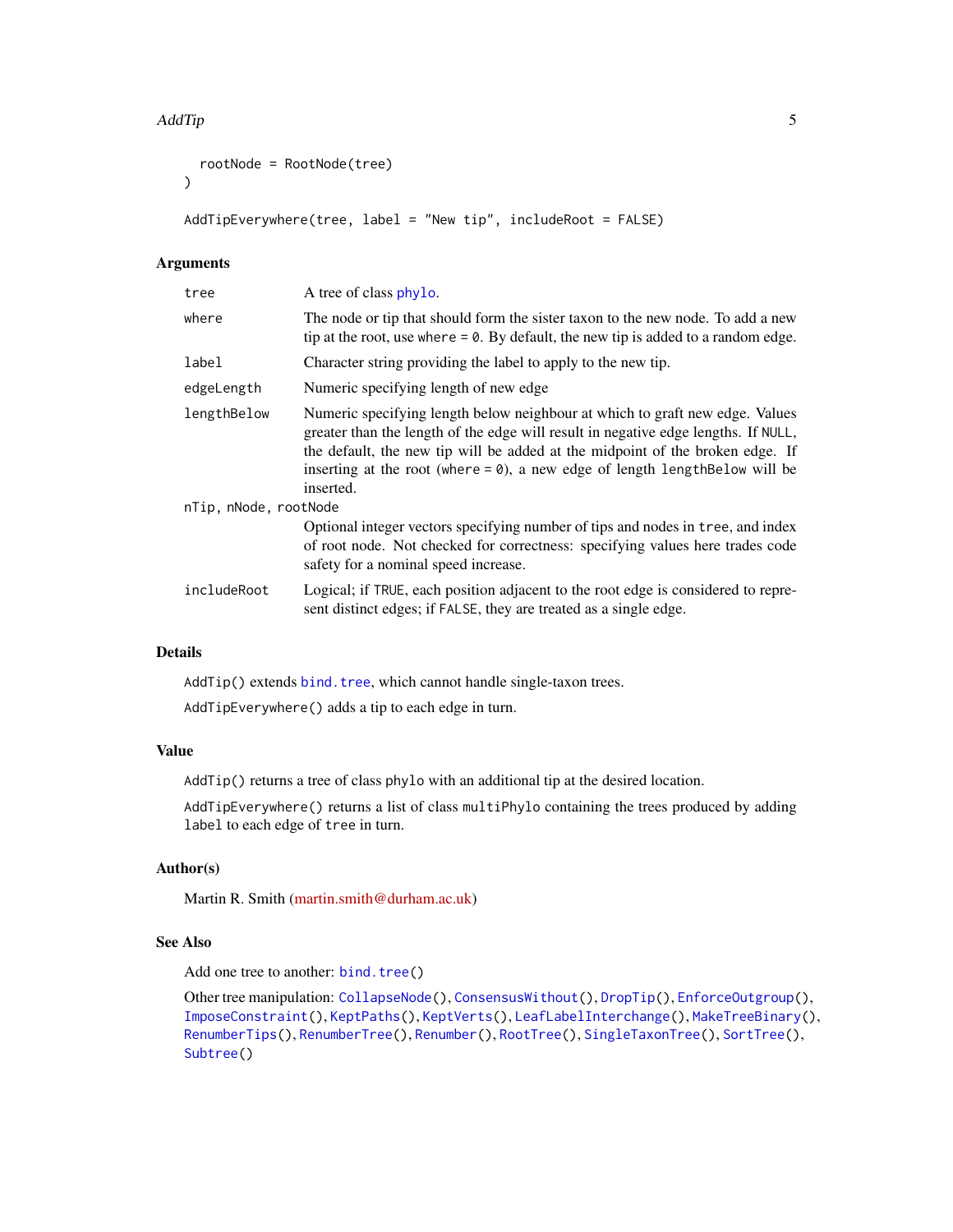## Examples

```
plot(tree <- BalancedTree(10))
ape::nodelabels()
ape::nodelabels(15, 15, bg='green')
plot(AddTip(tree, 15, 'NEW_TIP'))
oldPar <- par(mfrow = c(2, 4), mar = rep(0.3, 4), cex = 0.9)
backbone <- BalancedTree(4)
# Treating the position of the root as instructive:
additions <- AddTipEverywhere(backbone, includeRoot = TRUE)
xx <- lapply(additions, plot)
par(mfrow=c(2, 3))
# Don't treat root edges as distinct:
additions <- AddTipEverywhere(backbone, includeRoot = FALSE)
xx <- lapply(additions, plot)
par(oldPar)
```
ApeTime *Read modification time from 'ape' Nexus file*

#### Description

ApeTime() reads the time that a tree written with 'ape' was modified, based on the comment in the Nexus file.

## Usage

```
ApeTime(filepath, format = "double")
```
## Arguments

| filepath | Character string specifying path to the file.                                 |
|----------|-------------------------------------------------------------------------------|
| format   | Format in which to return the time: 'double' as a sortable numeric; any other |
|          | value to return a string in the format YYYY-MM-DD hh:mm:ss.                   |

#### Value

ApeTime() returns the time that the specified file was created by ape, in the format specified by format.

#### Author(s)

Martin R. Smith [\(martin.smith@durham.ac.uk\)](mailto:martin.smith@durham.ac.uk)

<span id="page-5-0"></span>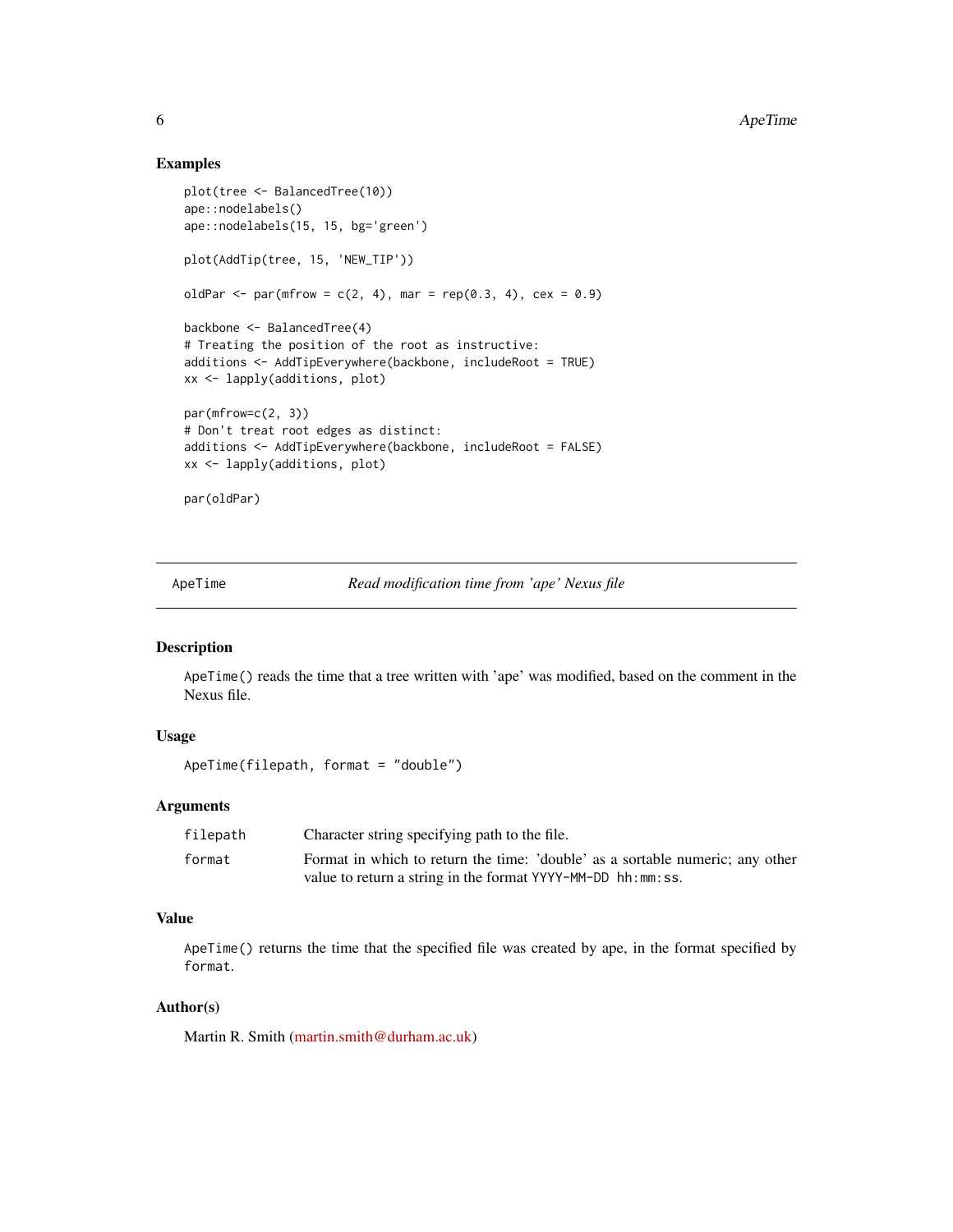## <span id="page-6-0"></span>Description

Remove tokens that do not occur in a fossil 'template' taxon from a living taxon, to simulate the process of fossilization in removing data from a phylogenetic dataset.

```
ArtificialExtinction(
  dataset,
  subject,
  template,
  replaceAmbiguous = "ambig",
  replaceCoded = "original",
  replaceAll = TRUE,
  sampleFrom = NULL
\lambda## S3 method for class 'matrix'
ArtificialExtinction(
  dataset,
  subject,
  template,
  replaceAmbiguous = "ambig",
  replaceCoded = "original",
  replaceAll = TRUE,
  sampleFrom = NULL
\mathcal{E}## S3 method for class 'phyDat'
ArtificialExtinction(
  dataset,
  subject,
  template,
  replaceAmbiguous = "ambig",
  replaceCoded = "original",
  replaceAll = TRUE,
  sampleFrom = NULL
\mathcal{L}ArtEx(
  dataset,
  subject,
  template,
  replaceAmbiguous = "ambig",
```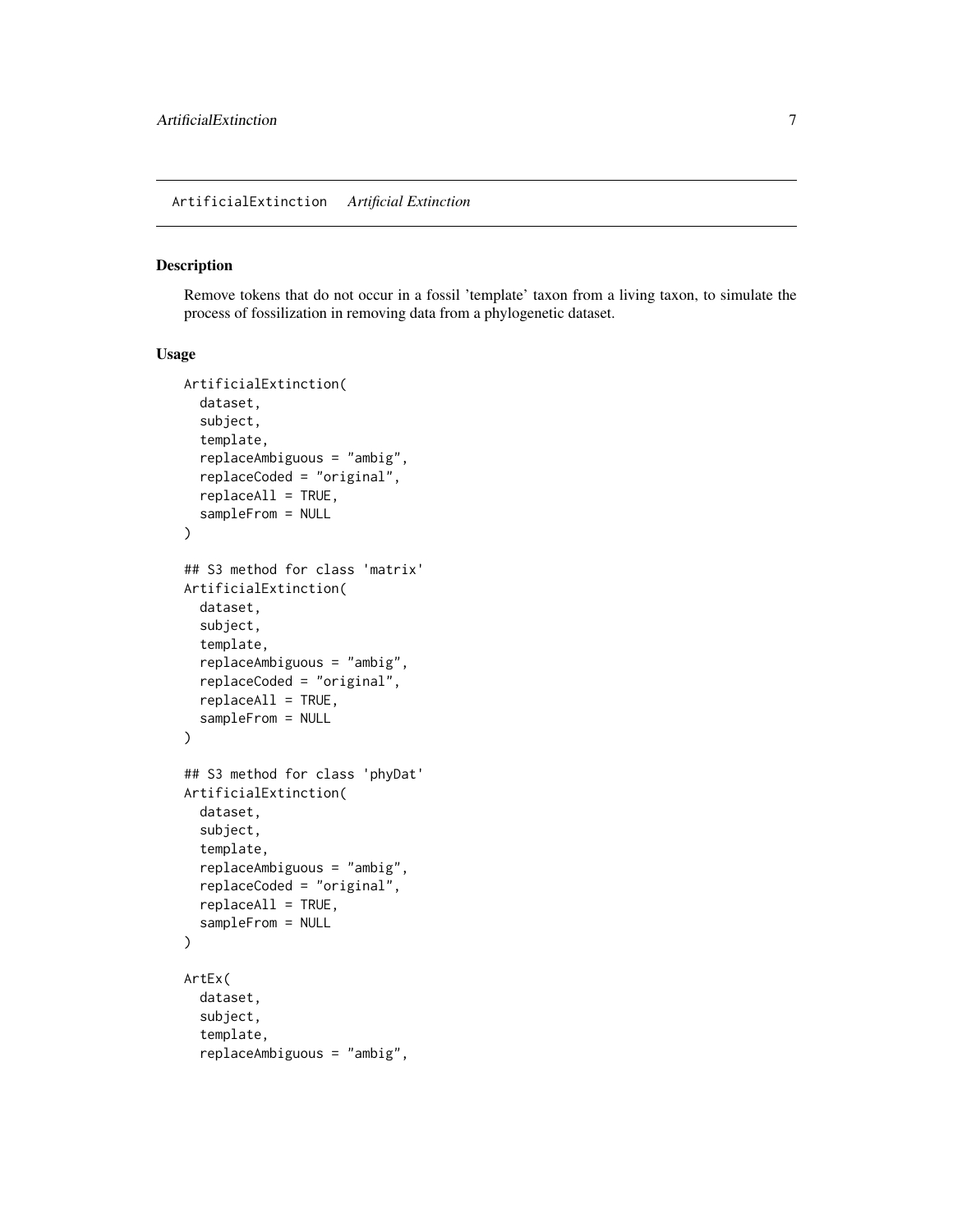```
replaceCoded = "original",
  replaceAll = TRUE,
  sampleFrom = NULL
\mathcal{L}
```
#### Arguments

| dataset    | Phylogenetic dataset of class phyDat or matrix.                                                                                                                                                                             |
|------------|-----------------------------------------------------------------------------------------------------------------------------------------------------------------------------------------------------------------------------|
| subject    | Vector identifying subject taxa, by name or index.                                                                                                                                                                          |
| template   | Character or integer identifying taxon to use as a template.                                                                                                                                                                |
|            | replaceAmbiguous, replaceCoded<br>Character specifying whether tokens that are ambiguous (?) or coded (not ?) in                                                                                                            |
|            | the fossil template should be replaced with:                                                                                                                                                                                |
|            | • original: Their original value; i.e. no change;                                                                                                                                                                           |
|            | • ambiguous: The ambiguous token, ?;                                                                                                                                                                                        |
|            | • binary: The tokens 0 or 1, with equal probability;                                                                                                                                                                        |
|            | • uniform: One of the tokens present in sampleFrom, with equal probability;                                                                                                                                                 |
|            | • sample: One of the tokens present in sampleFrom, sampled according to<br>their frequency.                                                                                                                                 |
| replaceAll | Logical: if TRUE, replace all tokens in a subject; if FALSE, leave any ambiguous<br>tokens (?) ambiguous.                                                                                                                   |
| sampleFrom | Vector identifying a subset of characters from which to sample replacement to-<br>kens. If NULL, replacement tokens will be sampled from the initial states of all<br>taxa not used as a template (including the subjects). |

## Details

Further details are provided in Asher and Smith (2022).

Note: this simple implementation does not account for character contingency, e.g. characters whose absence imposes inapplicable or absent tokens on dependent characters.

## Value

A dataset with the same class as dataset in which entries that are ambiguous in template are made ambiguous in subject.

## Author(s)

Martin R. Smith [\(martin.smith@durham.ac.uk\)](mailto:martin.smith@durham.ac.uk)

## References

Asher R, Smith MR (2022). "Phylogenetic signal and bias in paleontology." *Systematic Biology*, Online ahead of print, syab072. [doi:10.1093/sysbio/syab072.](https://doi.org/10.1093/sysbio/syab072)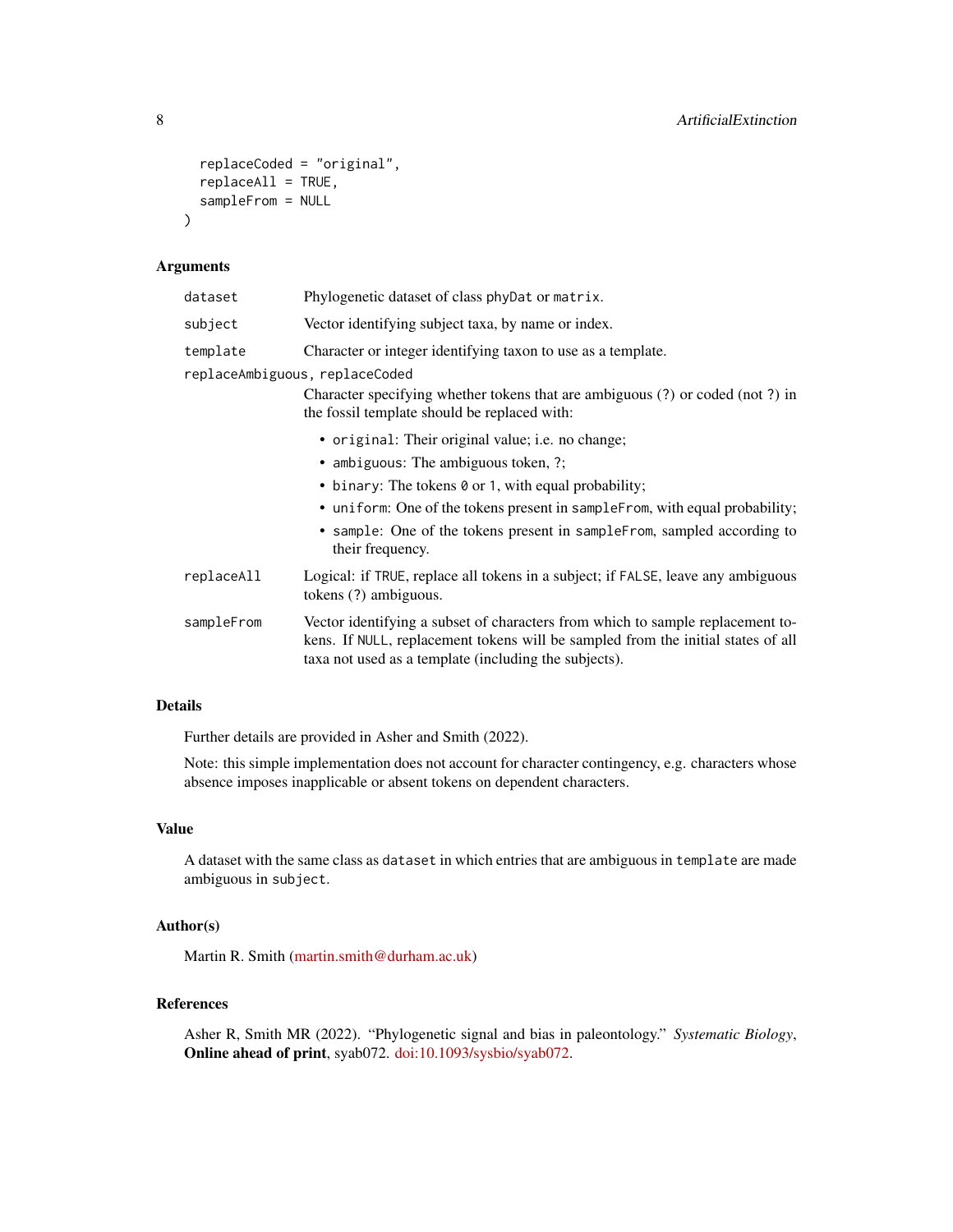## <span id="page-8-0"></span>as.multiPhylo 9

#### Examples

```
set.seed(1)
dataset <- matrix(c(sample(0:2, 4 * 8, TRUE),
                    '0', '0', rep('?', 6)), nrow = 5,
                    dimnames = list(c(LETTERS[1:4], 'FOSSIL'),
                                    paste('char', 1:8)), byrow = TRUE)
artex <- ArtificialExtinction(dataset, c('A', 'C'), 'FOSSIL')
```
as.multiPhylo *Convert object to* multiPhylo *class*

## Description

Converts representations of phylogenetic trees to an object of the 'ape' class multiPhylo.

#### Usage

```
as.multiPhylo(x)
## S3 method for class 'phylo'
as.multiPhylo(x)
## S3 method for class 'list'
as.multiPhylo(x)
## S3 method for class 'phyDat'
as.multiPhylo(x)
## S3 method for class 'Splits'
as.multiPhylo(x)
```
#### **Arguments**

x Object to be converted

#### Value

as.multiPhylo returns an object of class multiPhylo

as.multiPhylo.phyDat() returns a list of trees, each corresponding to the partitions implied by each non-ambiguous character in x.

## Examples

```
as.multiPhylo(BalancedTree(8))
as.multiPhylo(list(BalancedTree(8), PectinateTree(8)))
data('Lobo')
as.multiPhylo(Lobo.phy)
```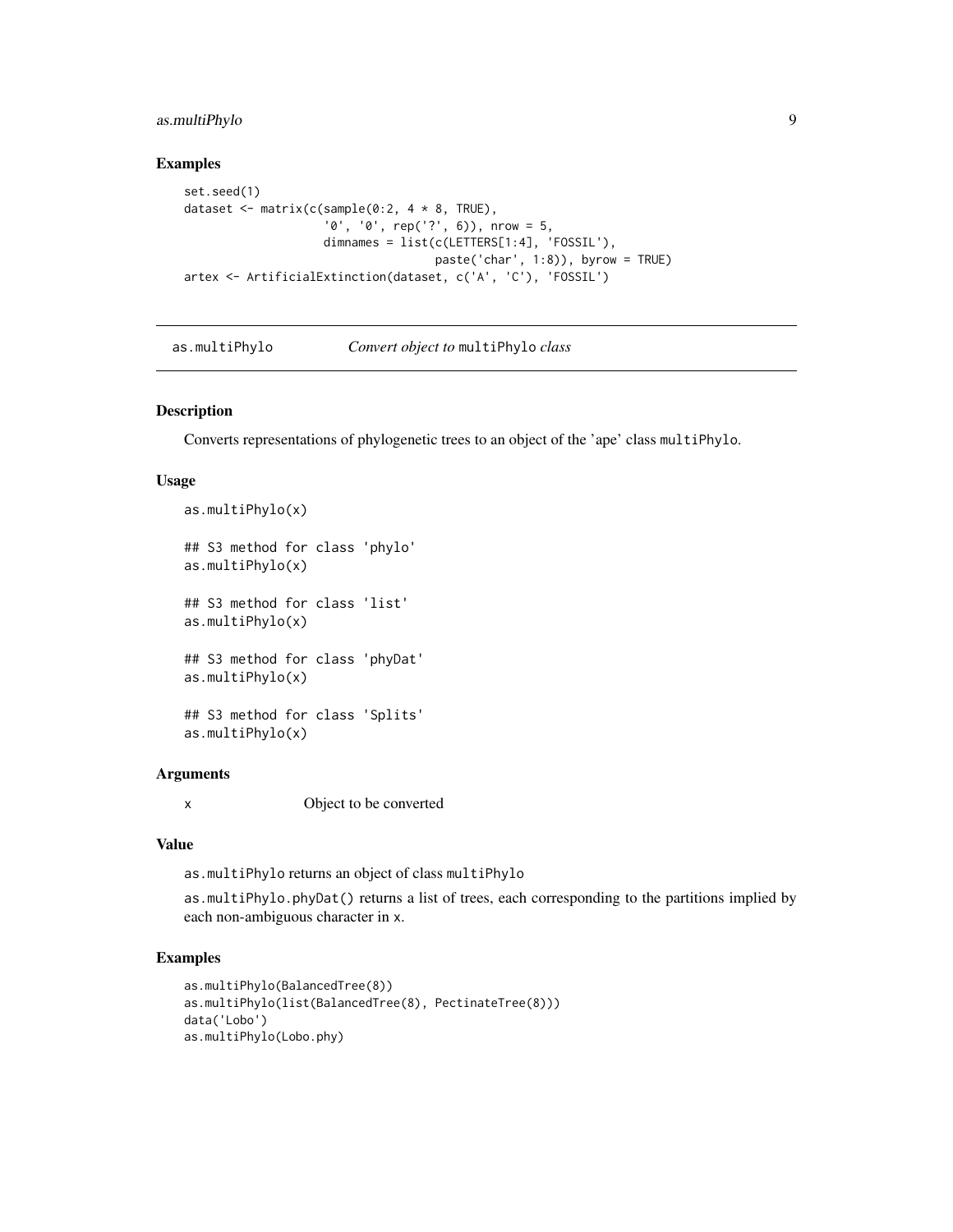#### Description

as.Newick() creates a character string representation of a phylogenetic tree, in the Newick format, using R's internal tip numbering. Use [RenumberTips\(\)](#page-66-1) to ensure that the internal numbering follows the order you expect.

#### Usage

```
as.Newick(x)
## S3 method for class 'phylo'
as.Newick(x)
## S3 method for class 'list'
as.Newick(x)
## S3 method for class 'multiPhylo'
as.Newick(x)
```
#### Arguments

x Object to convert to Newick format. See Usage section for supported classes.

#### Value

as.Newick() returns a character string representing tree in Newick format.

#### Author(s)

Martin R. Smith [\(martin.smith@durham.ac.uk\)](mailto:martin.smith@durham.ac.uk)

## See Also

- Retain leaf labels: [NewickTree\(\)](#page-49-1)
- Change R's internal numbering of leaves: [RenumberTips\(\)](#page-66-1)
- Write tree to text or file: [ape::write.tree\(\)](#page-0-0)

## Examples

```
trees <- list(BalancedTree(1:8), PectinateTree(8:1))
trees <- lapply(trees, RenumberTips, 1:8)
as.Newick(trees)
```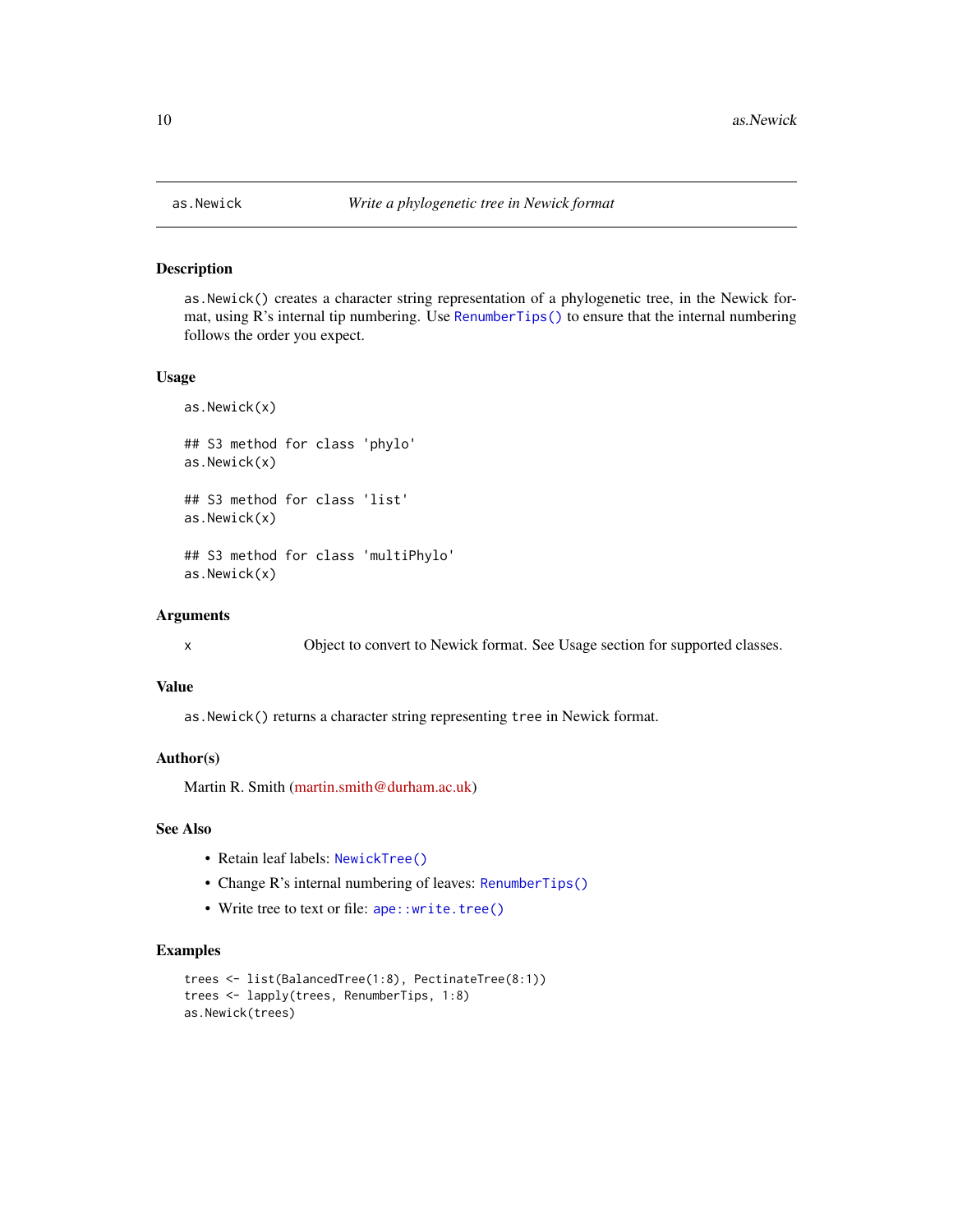<span id="page-10-0"></span>

#### Description

A list of eleven Brewer palettes containing one to eleven colours that are readily distinguished by colourblind viewers, followed by a twelfth 12-colour palette adapted for colour blindness.

#### Usage

brewer

## Format

An object of class list of length 12.

## Source

- [ColourBrewer2.org](https://colorbrewer2.org/#type=diverging&scheme=RdYlBu&n=3)
- [Martin Krzywinski](http://mkweb.bcgsc.ca/colorblind/)

#### Examples

```
data("brewer", package="TreeTools")
plot(0, type='n', xlim=c(1, 12), ylim=c(12, 1),
    xlab = 'Colour', ylab='Palette')
for (i in seq_along(brewer)) text(seq_len(i), i, col=brewer[[i]])
```
CharacterInformation *Character information content*

#### Description

CharacterInformation() calculates the cladistic information content (Steel and Penny 2006) of a given character, in bits. The total information in all characters gives a measure of the potential utility of a dataset (Cotton and Wilkinson 2008), which can be compared with a profile parsimony score (Faith and Trueman 2001) to evaluate the degree of homoplasy within a dataset.

## Usage

CharacterInformation(tokens)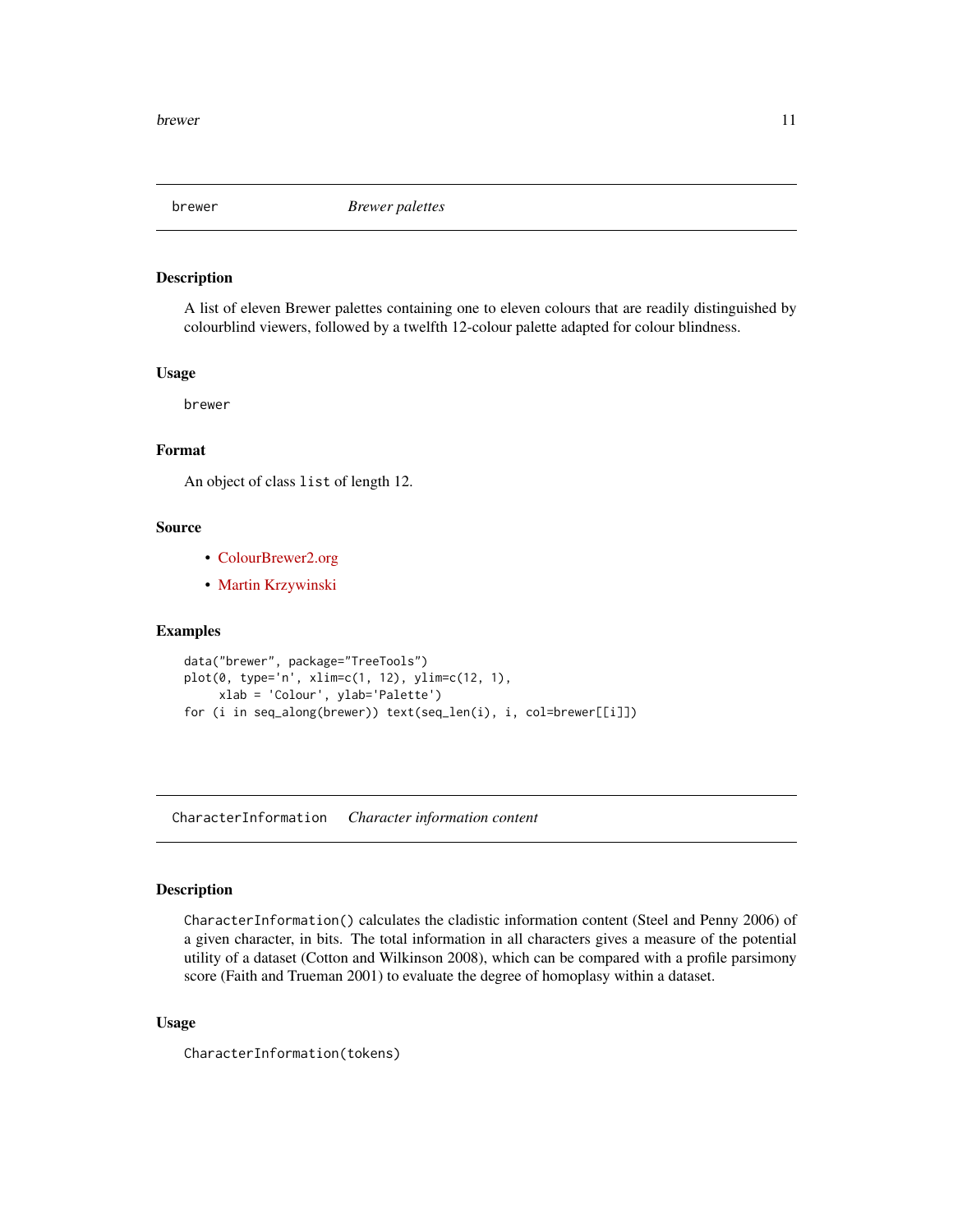#### <span id="page-11-0"></span>**Arguments**

| tokens | Character vector specifying the tokens assigned to each taxon for a character.<br>Example: $c(0, 0, 0, 1, 1, 1, 2', -1)$ . |
|--------|----------------------------------------------------------------------------------------------------------------------------|
|        | Note that ambiguous tokens such as $(01)$ are not supported, and should be re-<br>placed with ?.                           |

## Value

CharacterInformation() returns a numeric specifying the phylogenetic information content of the character (*sensu* Steel and Penny 2006), in bits.

## Author(s)

Martin R. Smith [\(martin.smith@durham.ac.uk\)](mailto:martin.smith@durham.ac.uk)

## References

• Cotton JA, Wilkinson M (2008). "Quantifying the potential utility of phylogenetic characters." *Taxon*, 57(1), 131–136.

Faith DP, Trueman JWH (2001). "Towards an inclusive philosophy for phylogenetic inference." *Systematic Biology*, 50(3), 331–350. [doi:10.1080/10635150118627.](https://doi.org/10.1080/10635150118627)

Steel MA, Penny D (2006). "Maximum parsimony and the phylogenetic information in multistate characters." In Albert VA (ed.), *Parsimony, Phylogeny, and Genomics*, 163–178. Oxford University Press, Oxford.

## See Also

Other split information functions: [SplitInformation\(](#page-79-1)), [SplitMatchProbability\(](#page-81-1)), [TreesMatchingSplit\(](#page-101-1)), [UnrootedTreesMatchingSplit\(](#page-105-1))

<span id="page-11-1"></span>CladeSizes *Clade sizes*

## Description

CladeSizes() reports the number of nodes in each clade in a tree.

```
CladeSizes(tree, internal = FALSE, nodes = NULL)
```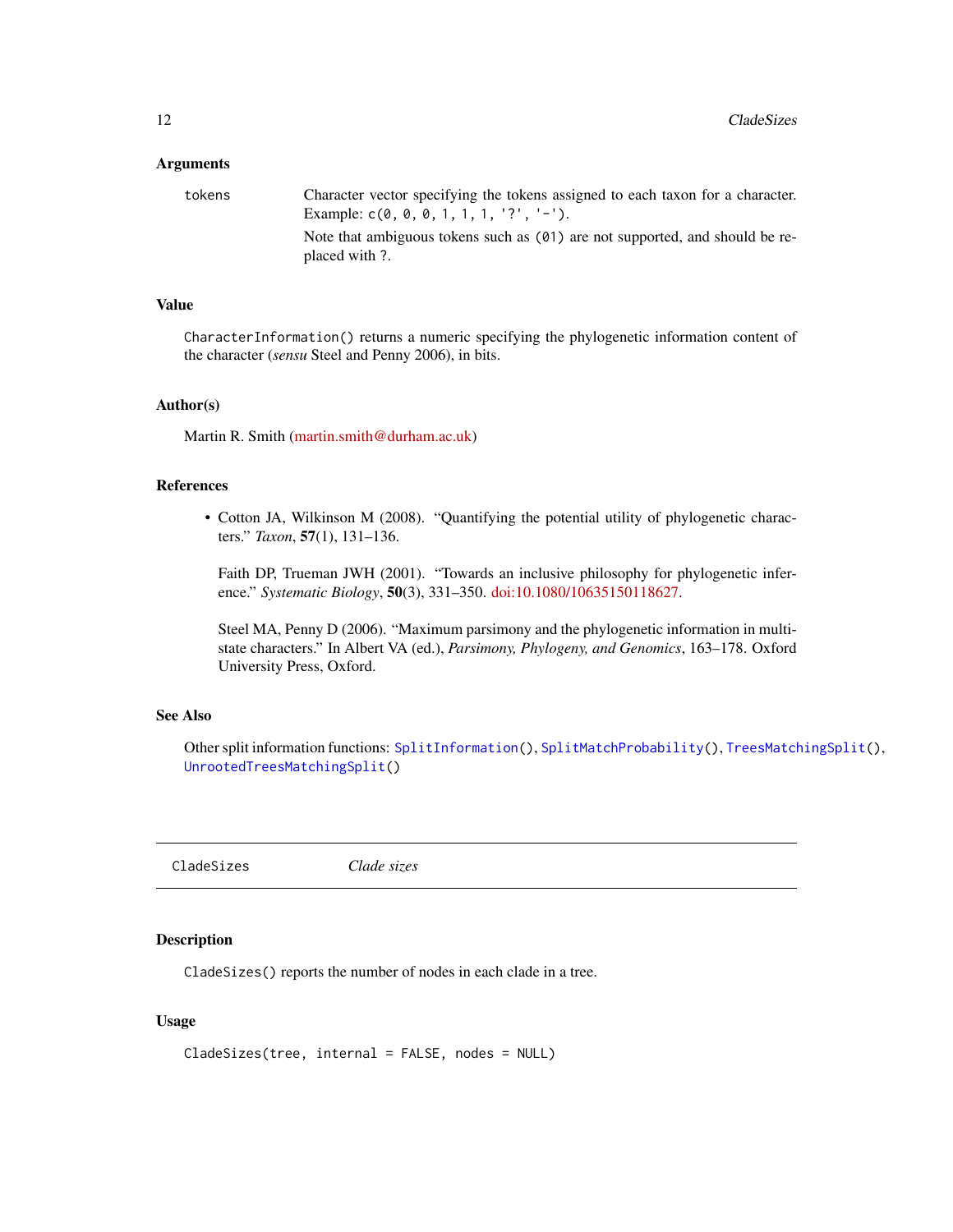#### <span id="page-12-0"></span>CladisticInfo 13

#### Arguments

| tree     | A tree of class phylo.                                                                                                                                                 |
|----------|------------------------------------------------------------------------------------------------------------------------------------------------------------------------|
| internal | Logical specifying whether internal nodes should be counted towards the size of<br>each clade.                                                                         |
| nodes    | Integer specifying indices of nodes at the base of clades whose sizes should be<br>returned. If unspecified, counts will be provided for all nodes (including leaves). |

## Value

CladeSizes() returns the number of nodes (including leaves) that are descended from each node, not including the node itself.

## See Also

```
AncestorEdge(DescendantEdges(EdgeAncestry(EdgeDistances(),
ListAncestors(), MRCA(), NDescendants(), NodeDepth(), NodeOrder(), NonDuplicateRoot(),
RootNode()
```
#### Examples

```
tree <- BalancedTree(6)
plot(tree)
ape::nodelabels()
CladeSizes(tree, nodes = c(1, 8, 9))
```
<span id="page-12-1"></span>CladisticInfo *Cladistic information content of a tree*

## Description

CladisticInfo() calculates the cladistic (phylogenetic) information content of a phylogenetic object, *sensu* Thorley *et al.* (1998).

```
CladisticInfo(x)
PhylogeneticInfo(x)
## S3 method for class 'phylo'
CladisticInfo(x)
## S3 method for class 'Splits'
CladisticInfo(x)
## S3 method for class 'list'
```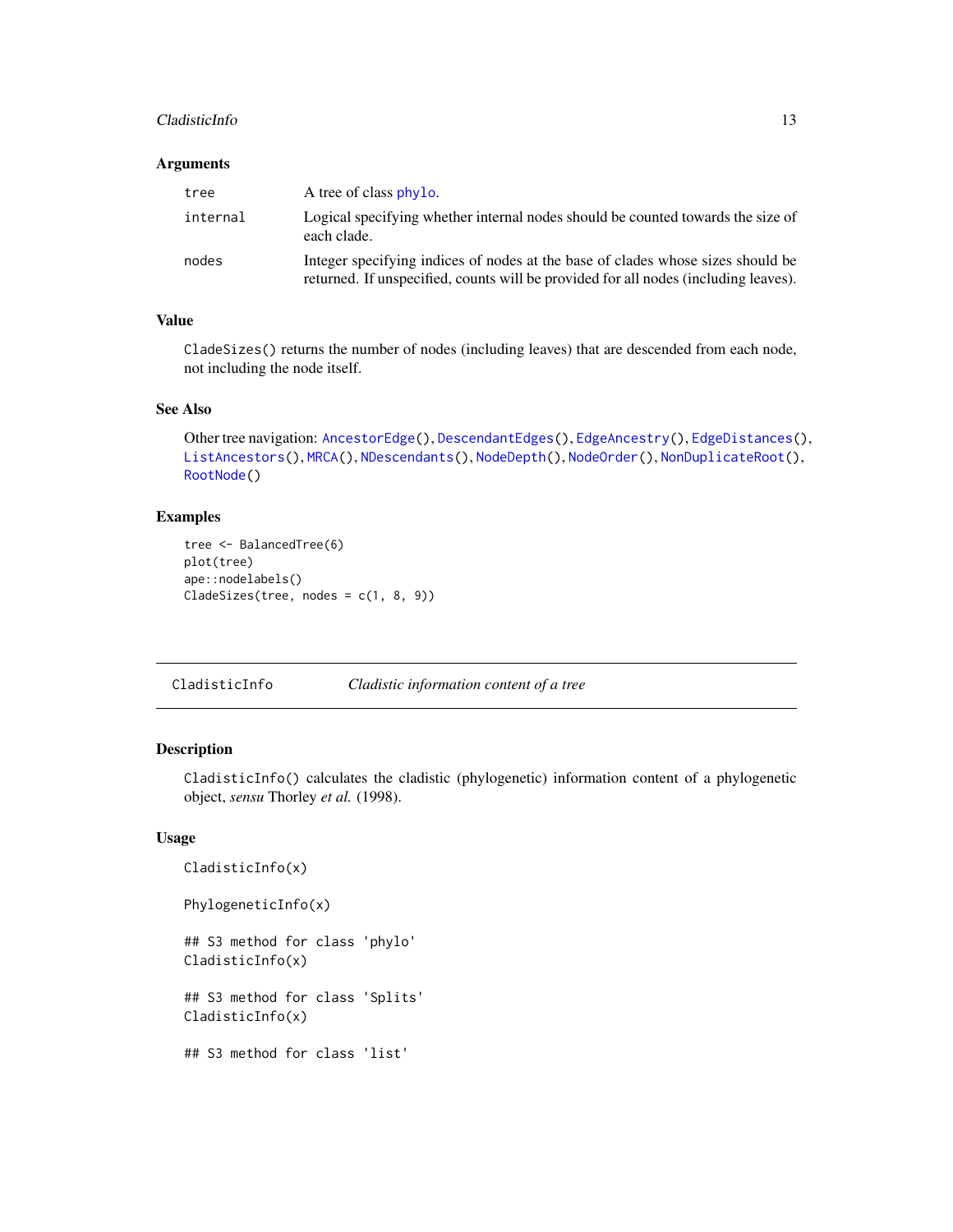#### 14 CladisticInfo

```
CladisticInfo(x)
## S3 method for class 'multiPhylo'
CladisticInfo(x)
```
PhylogeneticInformation(x)

CladisticInformation(x)

## Arguments

x Tree of class phylo, or a list thereof.

## Details

The CIC is the logarithm of the number of binary trees that include the specified topology. A base two logarithm gives an information content in bits.

The CIC was originally proposed by Rohlf (1982), and formalised, with an information-theoretic justification, by Thorley et al. (1998). Steel and Penny (2006) term the equivalent quantity 'phylogenetic information content' in the context of individual characters.

The number of binary trees consistent with a cladogram provides a more satisfactory measure of the resolution of a tree than simply counting the number of edges resolved (Page 1992).

## Value

 $C$ ladisticInfo() returns a numeric giving the cladistic information content of the input tree $(s)$ , in bits. If passed a Splits object, it returns the information content of each split in turn.

#### Author(s)

Martin R. Smith [\(martin.smith@durham.ac.uk\)](mailto:martin.smith@durham.ac.uk)

## References

Page RD (1992). "Comments on the information content of classifications." *Cladistics*, 8(1), 87– 95. [doi:10.1111/j.10960031.1992.tb00054.x.](https://doi.org/10.1111/j.1096-0031.1992.tb00054.x)

Rohlf FJ (1982). "Consensus indices for comparing classifications." *Mathematical Biosciences*, 59(1), 131–144. [doi:10.1016/00255564\(82\)901122.](https://doi.org/10.1016/0025-5564%2882%2990112-2)

Steel MA, Penny D (2006). "Maximum parsimony and the phylogenetic information in multistate characters." In Albert VA (ed.), *Parsimony, Phylogeny, and Genomics*, 163–178. Oxford University Press, Oxford.

Thorley JL, Wilkinson M, Charleston M (1998). "The information content of consensus trees." In Rizzi A, Vichi M, Bock H (eds.), *Advances in Data Science and Classification*, 91–98. Springer, Berlin. ISBN 978-3-540-64641-9, [doi:10.1007/9783642722530.](https://doi.org/10.1007/978-3-642-72253-0)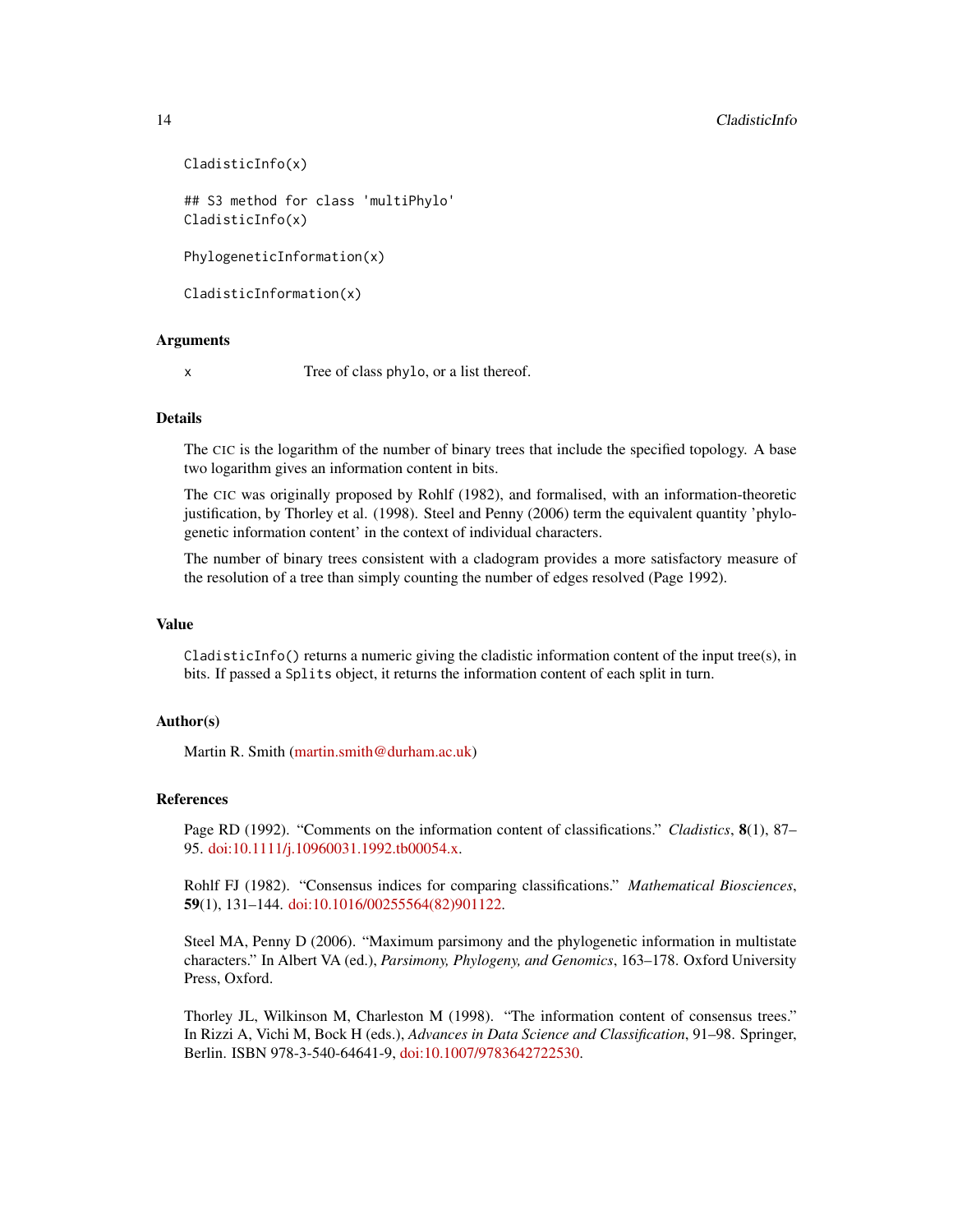#### <span id="page-14-0"></span>ClusterTable 15

## See Also

Other tree information functions: [NRooted\(](#page-53-1)), [TreesMatchingTree\(](#page-102-1)) Other tree characterization functions: [Consensus\(](#page-17-1)), [Stemwardness](#page-85-1), [TotalCopheneticIndex\(](#page-96-1))

<span id="page-14-1"></span>ClusterTable *Convert phylogenetic tree to* ClusterTable

## Description

as.ClusterTable() converts a phylogenetic tree to a ClusterTable object, which is an internal representation of its splits suitable for rapid tree distance calculation (per Day, 1985).

#### Usage

```
as. ClusterTable(x, tipLabels = NULL, ...)## S3 method for class 'phylo'
as. ClusterTable(x, tipLabels = NULL, ...)## S3 method for class 'list'
as. ClusterTable(x, tipLabels = NULL, ...)## S3 method for class 'multiPhylo'
as. ClusterTable(x, tipLabels = NULL, ...)
```
#### Arguments

| X                 | Object to convert into ClusterTable: perhaps a tree of class phylo. |
|-------------------|---------------------------------------------------------------------|
| tipLabels         | Character vector specifying sequence in which to order tip labels.  |
| $\cdot\cdot\cdot$ | Presently unused.                                                   |

## Details

Each row of a cluster table relates to a clade on a tree rooted on tip 1. Tips are numbered according to the order in which they are visited in preorder: i.e., if plotted using  $plot(x)$ , from the top of the page downwards. A clade containing the tips 2 .. 5 would be denoted by the entry 2, 5, in either row 2 or row 5 of the cluster table.

## Value

as.ClusterTable() returns an object of class ClusterTable.

## Author(s)

Martin R. Smith [\(martin.smith@durham.ac.uk\)](mailto:martin.smith@durham.ac.uk)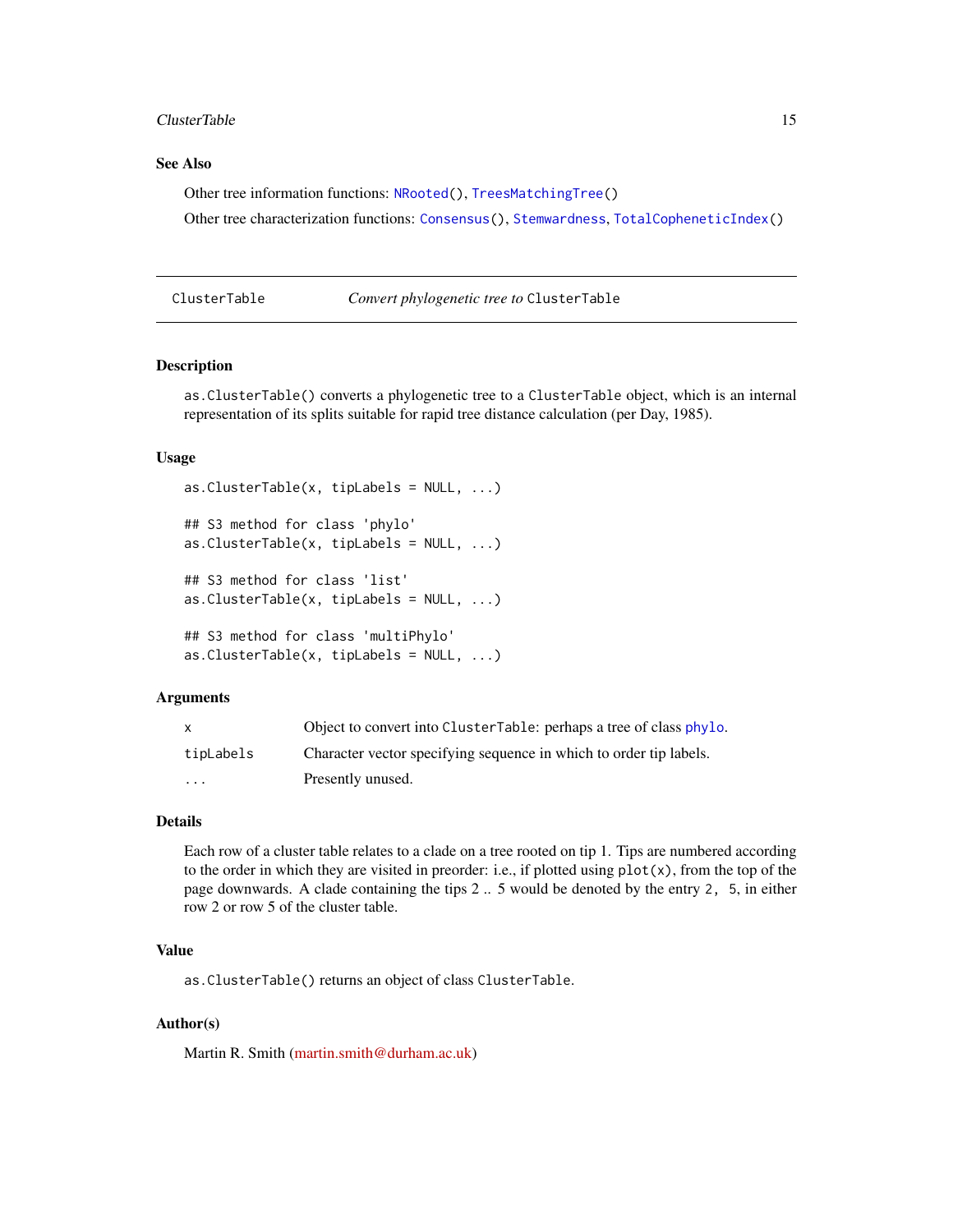## <span id="page-15-0"></span>References

Day WHE (1985). "Optimal algorithms for comparing trees with labeled leaves." *Journal of Classification*, 2(1), 7–28. [doi:10.1007/BF01908061.](https://doi.org/10.1007/BF01908061)

## See Also

[S3 methods](#page-15-1) for ClusterTable objects.

## Examples

```
tree1 <- ape::read.tree(text = "(A, (B, (C, (D, E))));");
tree2 <- ape::read.tree(text = "(A, (B, (D, (C, E))));");
ct1 <- as.ClusterTable(tree1)
summary(ct1)
as.matrix(ct1)
# Tip label order must match ct1 to allow comparison
ct2 <- as.ClusterTable(tree2, tipLabels = LETTERS[1:5])
```
<span id="page-15-1"></span>ClusterTable-methods *S3 methods for* ClusterTable *objects*

## Description

S3 methods for [ClusterTable](#page-14-1) objects.

#### Usage

```
## S3 method for class 'ClusterTable'
as.matrix(x, \ldots)## S3 method for class 'ClusterTable'
print(x, \ldots)## S3 method for class 'ClusterTable'
```
summary(object, ...)

## Arguments

| x, object | Object of class ClusterTable.                         |
|-----------|-------------------------------------------------------|
| $\cdots$  | Additional arguments for consistency with S3 methods. |

#### Author(s)

Martin R. Smith [\(martin.smith@durham.ac.uk\)](mailto:martin.smith@durham.ac.uk)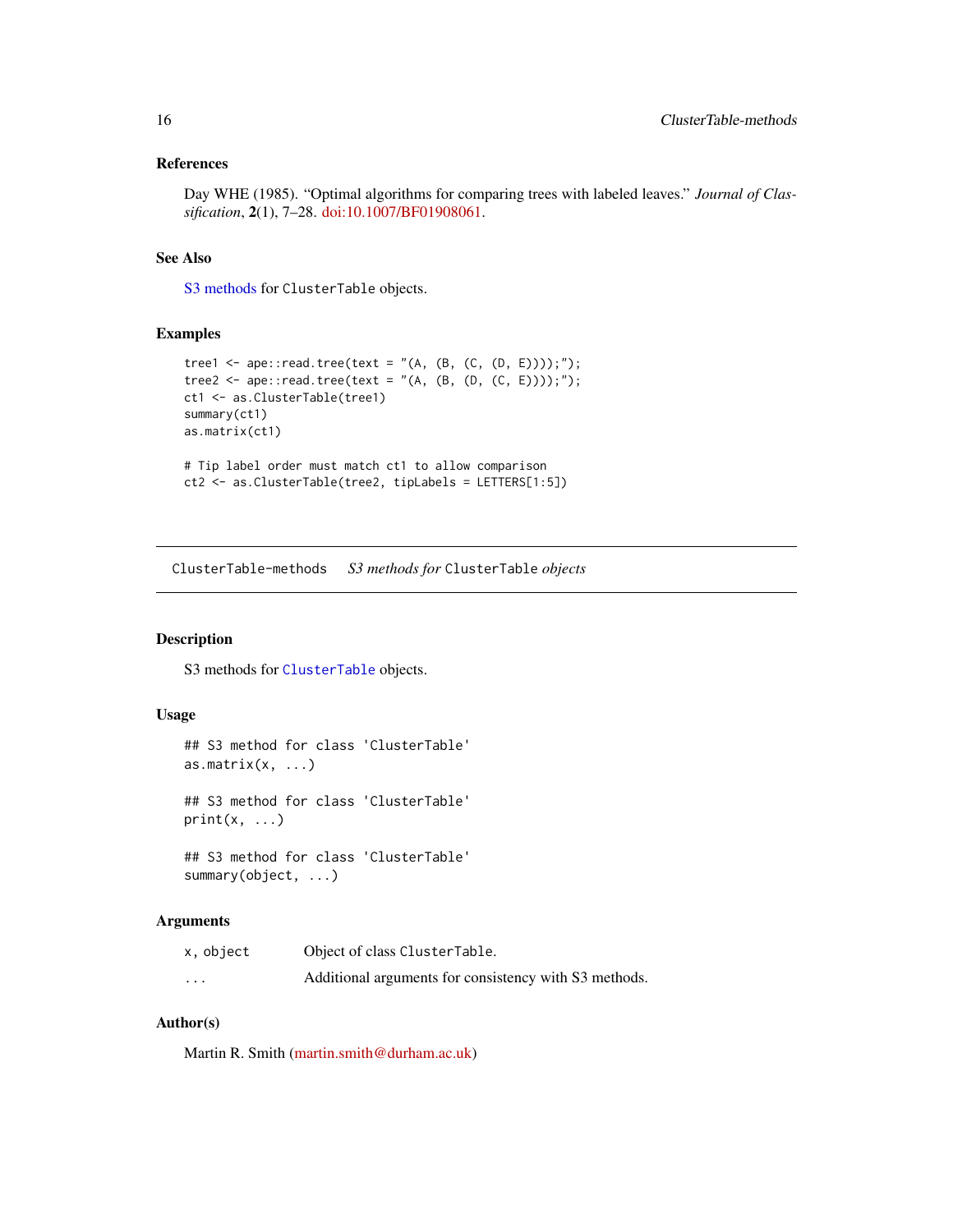## <span id="page-16-0"></span>CollapseNode 17

#### Examples

```
clustab <- as.ClusterTable(TreeTools::BalancedTree(6))
as.matrix(clustab)
print(clustab)
summary(clustab)
```
<span id="page-16-1"></span>

CollapseNode *Collapse nodes on a phylogenetic tree*

## Description

Collapses specified nodes or edges on a phylogenetic tree, resulting in polytomies.

#### Usage

```
CollapseNode(tree, nodes)
```

```
## S3 method for class 'phylo'
CollapseNode(tree, nodes)
```
CollapseEdge(tree, edges)

#### Arguments

| tree         | A tree of class phylo.                                                                                                                           |  |
|--------------|--------------------------------------------------------------------------------------------------------------------------------------------------|--|
| nodes, edges | Integer vector specifying the nodes or edges in the tree to be dropped. (Use<br>nodelabels() or edgelabels() to view numbers on a plotted tree.) |  |

## Value

CollapseNode() and CollapseEdge() return a tree of class phylo, corresponding to tree with the specified nodes or edges collapsed. The length of each dropped edge will (naively) be added to each descendant edge.

## Author(s)

Martin R. Smith

## See Also

Other tree manipulation: [AddTip\(](#page-3-1)), [ConsensusWithout\(](#page-18-1)), [DropTip\(](#page-23-1)), [EnforceOutgroup\(](#page-29-1)), [ImposeConstraint\(](#page-32-1)), [KeptPaths\(](#page-33-1)), [KeptVerts\(](#page-35-1)), [LeafLabelInterchange\(](#page-37-1)), [MakeTreeBinary\(](#page-41-1)), [RenumberTips\(](#page-66-1)), [RenumberTree\(](#page-0-0)), [Renumber\(](#page-65-1)), [RootTree\(](#page-71-1)), [SingleTaxonTree\(](#page-73-1)), [SortTree\(](#page-75-1)), [Subtree\(](#page-90-1))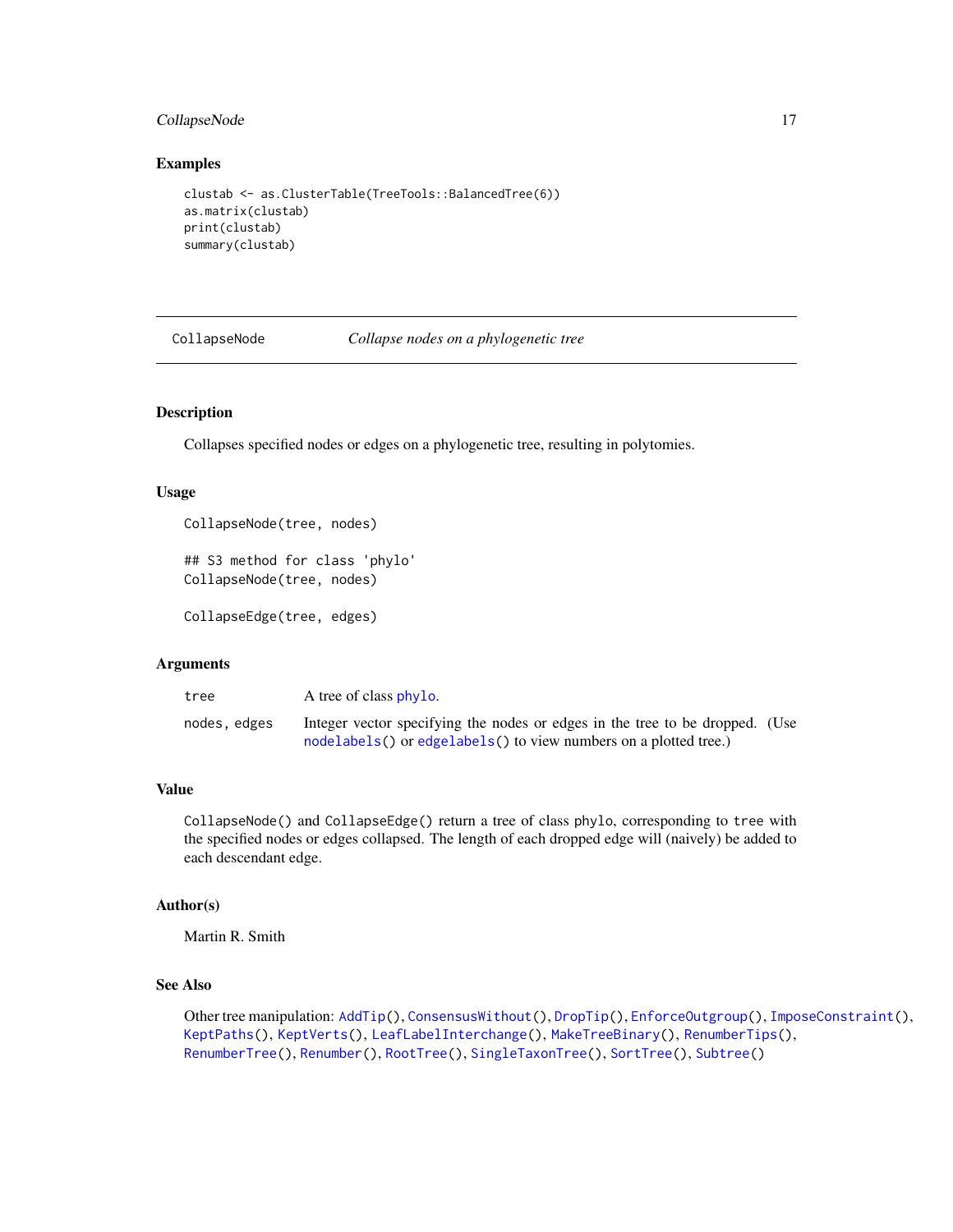## Examples

```
oldPar \leq par(mfrow = c(3, 1), mar = rep(0.5, 4))
tree \leq as.phylo(898, 7)
tree$edge.length <- 11:22
plot(tree)
nodelabels()
edgelabels()
edgelabels(round(tree$edge.length, 2),
           cex = 0.6, frame = 'n', adj = c(1, -1))
# Collapse by node number
newTree <- CollapseNode(tree, c(12, 13))
plot(newTree)
nodelabels()
edgelabels(round(newTree$edge.length, 2),
           cex = 0.6, frame = 'n', adj = c(1, -1))
# Collapse by edge number
newTree <- CollapseEdge(tree, c(2, 4))
plot(newTree)
par(oldPar)
```
<span id="page-17-1"></span>

## Description

Consensus() calculates the consensus of a set of trees, using the algorithm of (Day 1985).

#### Usage

Consensus(trees,  $p = 1$ , check.labels = TRUE)

## Arguments

| trees        | List of trees, optionally of class multiphylo.                                                                                                                                             |
|--------------|--------------------------------------------------------------------------------------------------------------------------------------------------------------------------------------------|
| p            | Proportion of trees that must contain a split for it to be reported in the consensus.<br>$p = 0.5$ gives the majority-rule consensus; $p = 1$ (the default) gives the strict<br>consensus. |
| check.labels | Logical specifying whether to check that all trees have identical labels. Defaults<br>to TRUE, which is slower.                                                                            |

## Value

Consensus() returns an object of class phylo, rooted as in the first entry of trees.

<span id="page-17-0"></span>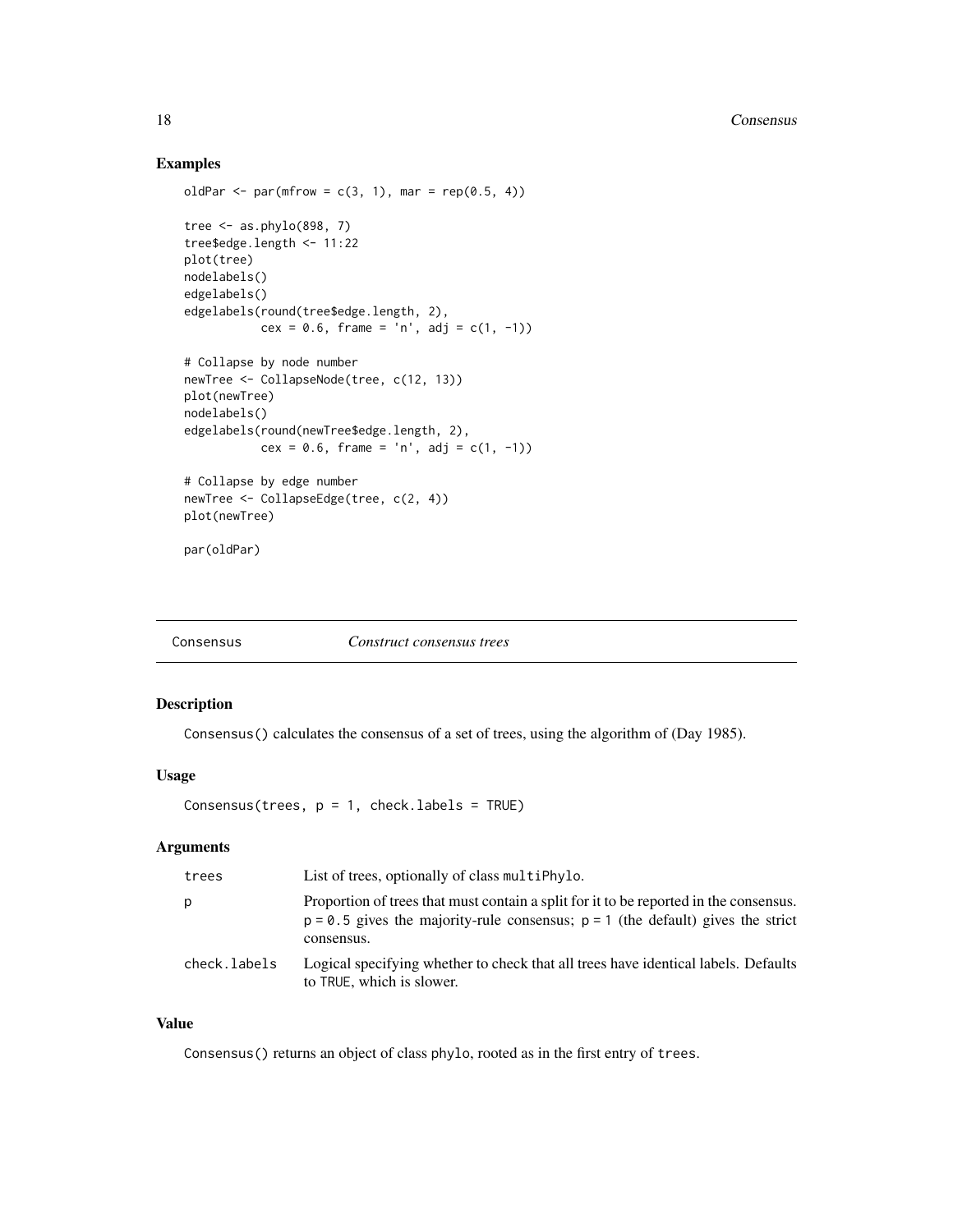## <span id="page-18-0"></span>**Consensus Without** 19

#### Author(s)

Martin R. Smith [\(martin.smith@durham.ac.uk\)](mailto:martin.smith@durham.ac.uk)

#### References

Day WHE (1985). "Optimal algorithms for comparing trees with labeled leaves." *Journal of Classification*, 2(1), 7–28. [doi:10.1007/BF01908061.](https://doi.org/10.1007/BF01908061)

#### See Also

TreeDist::ConsensusInfo() calculates the information content of a consensus tree.

Other consensus tree functions: [ConsensusWithout\(](#page-18-1)), [RoguePlot\(](#page-68-1))

Other tree characterization functions: [CladisticInfo\(](#page-12-1)), [Stemwardness](#page-85-1), [TotalCopheneticIndex\(](#page-96-1))

## Examples

Consensus(as.phylo(0:2, 8))

<span id="page-18-1"></span>ConsensusWithout *Reduced consensus, omitting specified taxa*

#### Description

ConsensusWithout() displays a consensus plot with specified taxa excluded, which can be a useful way to increase the resolution of a consensus tree when a few wildcard taxa obscure a consistent set of relationships. MarkMissing() adds missing taxa as loose leaves on the plot.

```
ConsensusWithout(trees, tip = character(0), ...)
## S3 method for class 'phylo'
ConsensusWithout(trees, tip = character(0), \dots)
## S3 method for class 'multiPhylo'
ConsensusWithout(trees, tip = character(0), \ldots)
## S3 method for class 'list'
ConsensusWithout(trees, tip = character(0), ...)
MarkMissing(tip, position = "bottomleft", ...)
```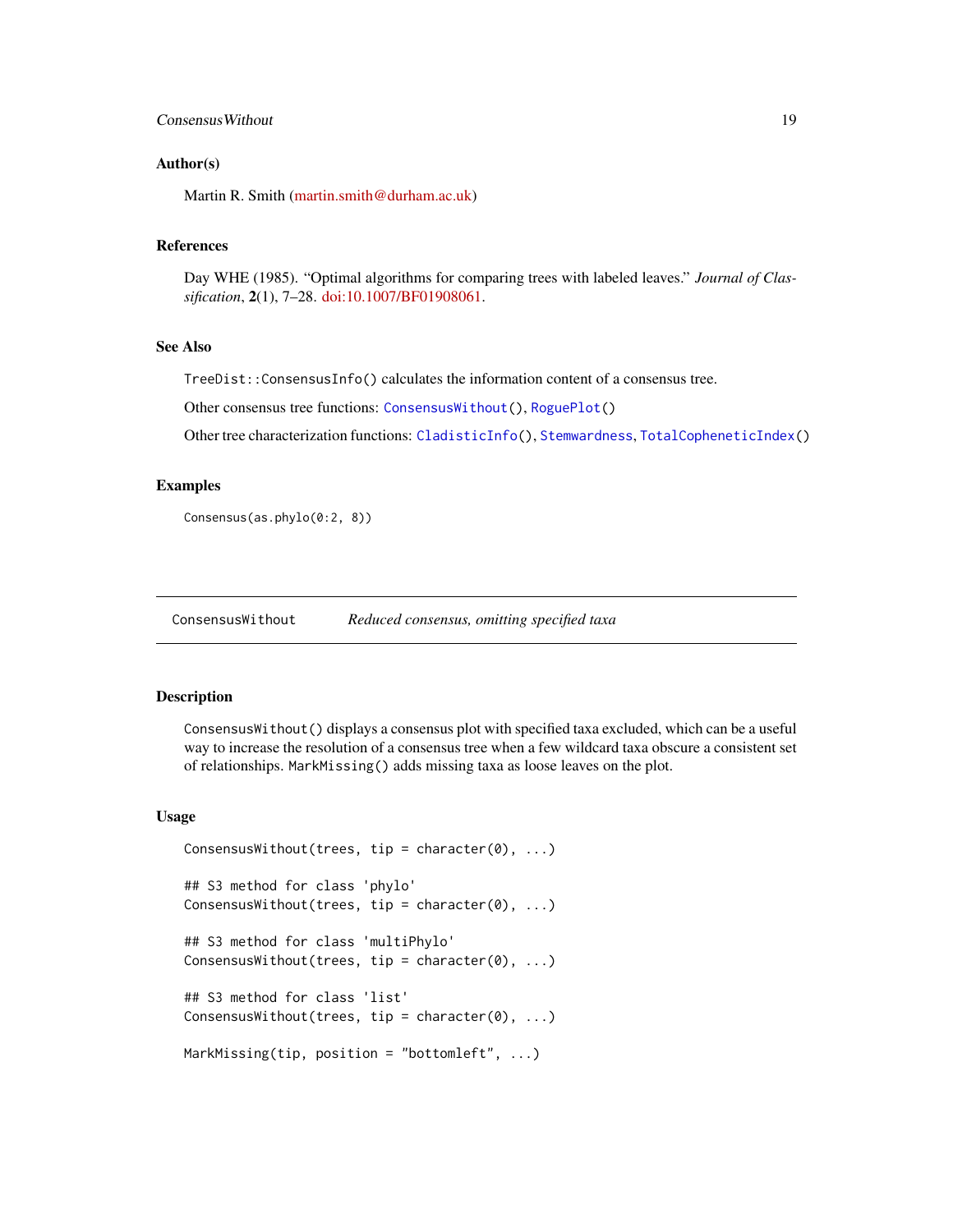## **Arguments**

| trees     | A list of phylogenetic trees, of class multiphylo or list.                                          |
|-----------|-----------------------------------------------------------------------------------------------------|
| tip       | A character vector specifying the names (or numbers) of tips to drop (using<br>$ape::drop.tip()$ ). |
| $\ddotsc$ | Additional parameters to pass on to ape:: consensus() or $lepend()$ .                               |
| position  | Where to plot the missing taxa. See legend() for options.                                           |

## Value

ConsensusWithout() returns a consensus tree (of class phylo) without the excluded taxa.

MarkMissing() provides a null return, after plotting the specified tips as a legend.

## Author(s)

Martin R. Smith [\(martin.smith@durham.ac.uk\)](mailto:martin.smith@durham.ac.uk)

#### See Also

Other tree manipulation: [AddTip\(](#page-3-1)), [CollapseNode\(](#page-16-1)), [DropTip\(](#page-23-1)), [EnforceOutgroup\(](#page-29-1)), [ImposeConstraint\(](#page-32-1)), [KeptPaths\(](#page-33-1)), [KeptVerts\(](#page-35-1)), [LeafLabelInterchange\(](#page-37-1)), [MakeTreeBinary\(](#page-41-1)), [RenumberTips\(](#page-66-1)), [RenumberTree\(](#page-0-0)), [Renumber\(](#page-65-1)), [RootTree\(](#page-71-1)), [SingleTaxonTree\(](#page-73-1)), [SortTree\(](#page-75-1)), [Subtree\(](#page-90-1))

Other tree properties: [NSplits\(](#page-56-1)), [NTip\(](#page-57-1)), [PathLengths\(](#page-59-1)), [SplitsInBinaryTree\(](#page-84-1)), [TipLabels\(](#page-92-1)), [TreeIsRooted\(](#page-97-1))

Other consensus tree functions: [Consensus\(](#page-17-1)), [RoguePlot\(](#page-68-1))

## Examples

```
oldPar \leq par(mfrow = c(1, 2), mar = rep(0.5, 4))
```

```
# Two trees differing only in placement of tip 2:
trees \leq as.phylo(c(0, 53), 6)
plot(trees[[1]])
plot(trees[[2]])
```

```
# Strict consensus (left panel) lacks resolution:
plot(ape::consensus(trees))
```

```
# But omitting tip two (right panel) reveals shared structure in common:
plot(ConsensusWithout(trees, 't2'))
MarkMissing('t2')
```
par(oldPar)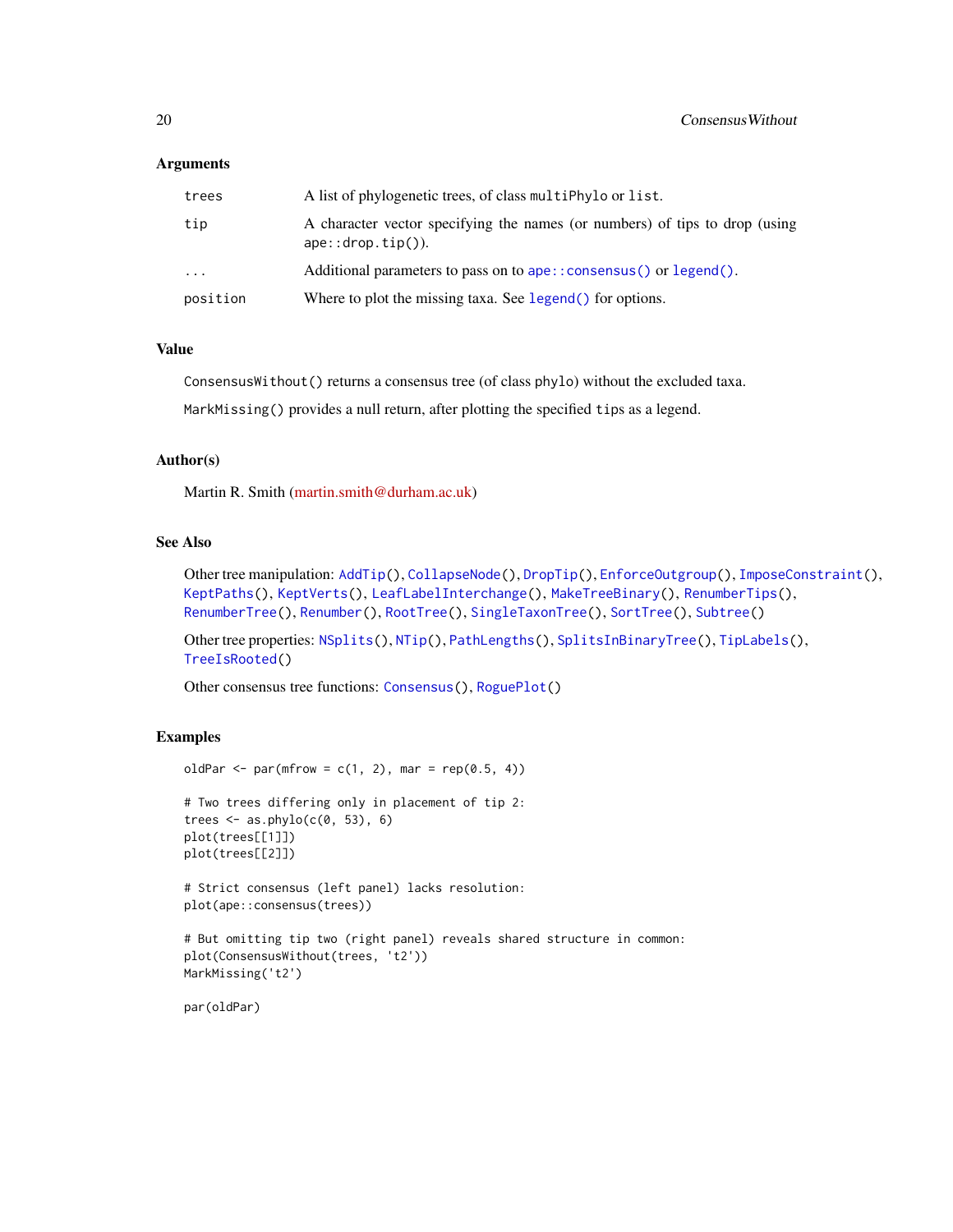<span id="page-20-1"></span><span id="page-20-0"></span>

## Description

Constructs an approximation to a neighbour-joining tree, modified in order to be consistent with a constraint. Zero-length branches are collapsed at random.

## Usage

```
ConstrainedNJ(dataset, constraint, weight = 1L, ratio = TRUE, ambig = "mean")
```
## Arguments

| dataset      | A phylogenetic data matrix of <b>phangorn</b> class phyDat, whose names corre-<br>spond to the labels of any accompanying tree.                 |
|--------------|-------------------------------------------------------------------------------------------------------------------------------------------------|
| constraint   | An object of class phypat; returned trees will be perfectly compatible with each<br>character in constraint. See vignette for further examples. |
| weight       | Numeric specifying degree to up-weight characters in constraint.                                                                                |
| ambig, ratio | Settings of ambig and ratio to be used when computing Hamming () distances<br>between sequences.                                                |

## Value

ConstrainedNJ() returns a tree of class phylo.

## Author(s)

Martin R. Smith [\(martin.smith@durham.ac.uk\)](mailto:martin.smith@durham.ac.uk)

## See Also

Other tree generation functions: [GenerateTree](#page-30-1), [NJTree\(](#page-49-2)), [SingleTaxonTree\(](#page-73-1)), [TreeNumber](#page-98-1)

#### Examples

```
dataset <- MatrixToPhyDat(matrix(
 c(0, 1, 1, 1, 0, 1,0, 1, 1, 0, 0, 1), ncol = 2,
 dimnames = list(letters[1:6], NULL)))
constraint <- MatrixToPhyDat(
 c(a = 0, b = 0, c = 0, d = 0, e = 1, f = 1)plot(ConstrainedNJ(dataset, constraint))
```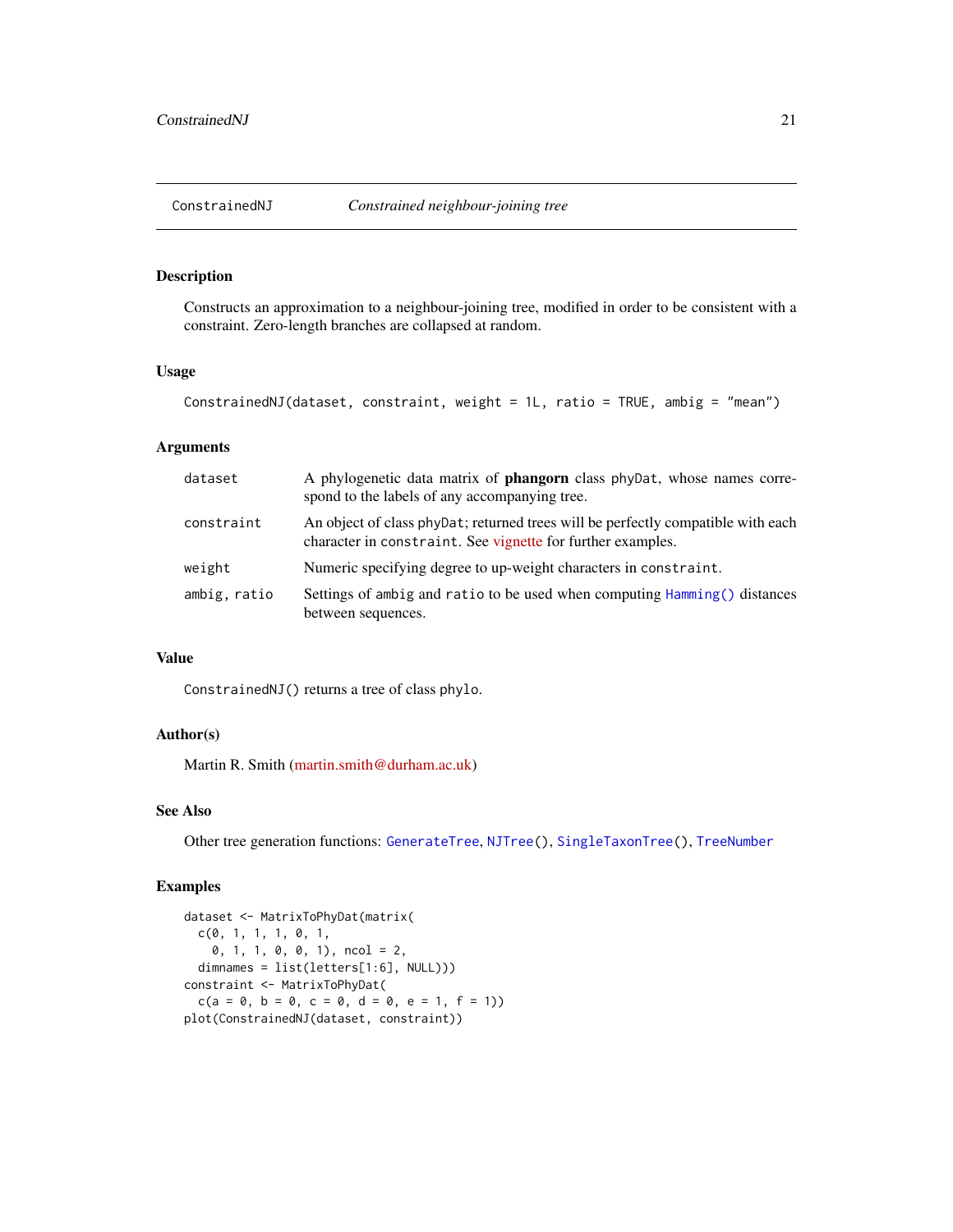<span id="page-21-1"></span><span id="page-21-0"></span>DescendantEdges *Identify descendant edges*

#### Description

Quickly identify edges that are 'descended' from edges in a tree.

## Usage

```
DescendantEdges(edge = NULL, parent, child, nEdge = length(parent))
```

```
AllDescendantEdges(parent, child, nEdge = length(parent))
```
#### Arguments

| edge   | Integer specifying the number of the edge whose child edges are required (see<br>$edgelabels()$ ).                          |
|--------|-----------------------------------------------------------------------------------------------------------------------------|
| parent | Integer vector corresponding to the first column of the edge matrix of a tree of<br>class phylo, i.e. $tree[["edge"]][, 1]$ |
| child  | Integer vector corresponding to the second column of the edge matrix of a tree<br>of class phylo, i.e. tree[["edge"]][, 2]. |
| nEdge  | number of edges (calculated from length (parent) if not supplied).                                                          |

#### Details

The order of parameters in DescendantEdges() will change in the future, to allow AllDescendantEdges() to be merged into this function  $(\#31)$ . Please explicitly name the edge parameter in DescendantEdges(), and replace AllDesdendantEdges() with DescendantEdges(edge = NULL), to future-proof your code.

#### Value

DescendantEdges() returns a logical vector stating whether each edge in turn is a descendant of the specified edge (or the edge itself).

AllDescendantEdges() returns a matrix of class logical, with row *N* specifying whether each edge is a descendant of edge *N* (or the edge itself).

## See Also

```
AncestorEdge(CladeSizes(EdgeAncestry(EdgeDistances(),
ListAncestors(), MRCA(), NDescendants(), NodeDepth(), NodeOrder(), NonDuplicateRoot(),
RootNode()
```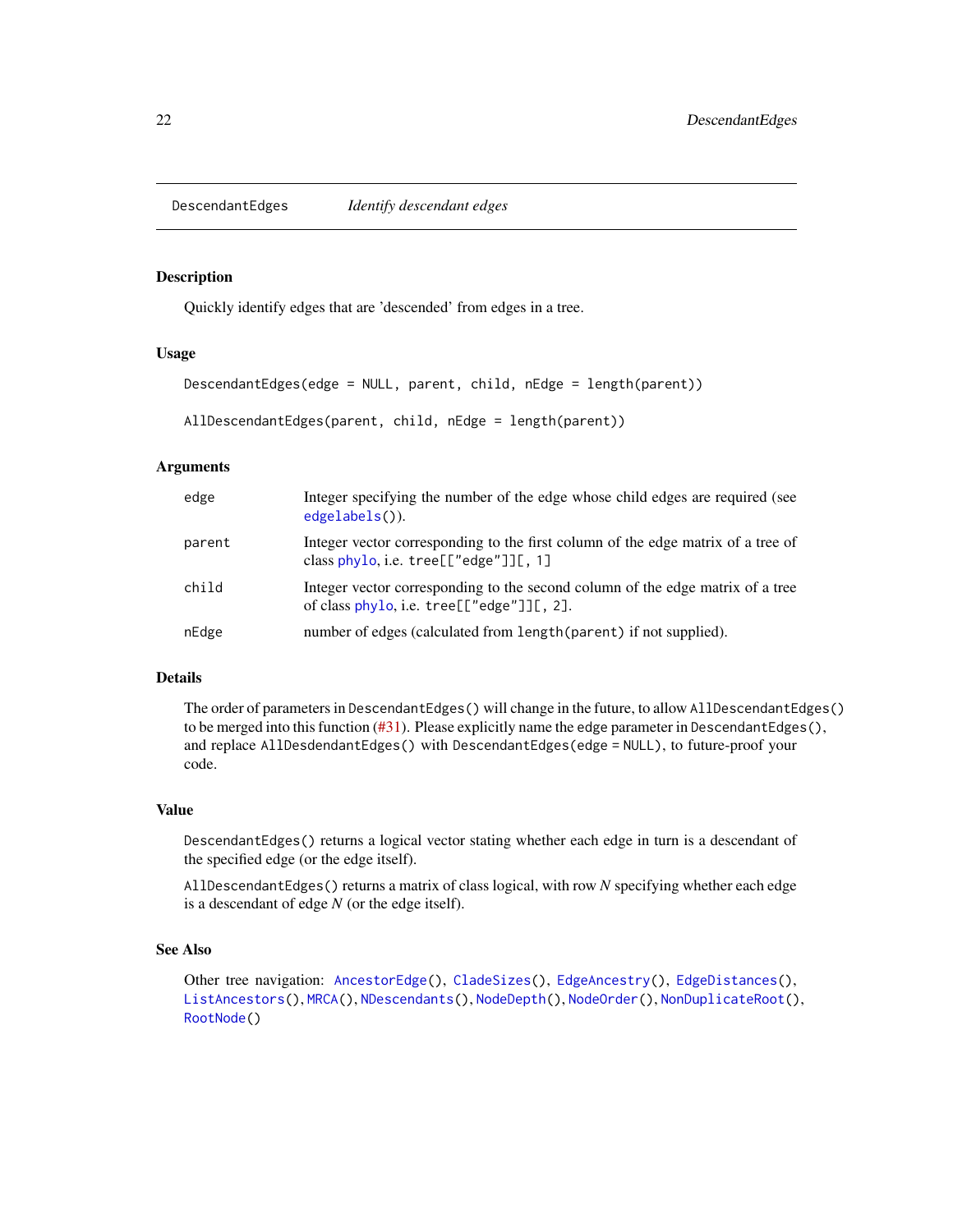<span id="page-22-1"></span><span id="page-22-0"></span>DoubleFactorial *Double factorial*

## Description

Calculate the double factorial of a number, or its logarithm.

#### Usage

```
DoubleFactorial(n)
```
DoubleFactorial64(n)

LnDoubleFactorial(n)

Log2DoubleFactorial(n)

LogDoubleFactorial(n)

LnDoubleFactorial.int(n)

LogDoubleFactorial.int(n)

#### Arguments

n Vector of integers.

## Value

Returns the double factorial,  $n * (n - 2) * (n - 4) * (n - 6) * ...$ 

## Functions

- DoubleFactorial64: Returns the exact double factorial as a 64-bit integer64, for n < 34.
- LnDoubleFactorial: Returns the logarithm of the double factorial.
- Log2DoubleFactorial: Returns the logarithm of the double factorial.
- LnDoubleFactorial.int: Slightly faster, when x is known to be length one and below 50001

## Author(s)

Martin R. Smith [\(martin.smith@durham.ac.uk\)](mailto:martin.smith@durham.ac.uk)

## See Also

Other double factorials: [doubleFactorials](#page-23-2), [logDoubleFactorials](#page-40-1)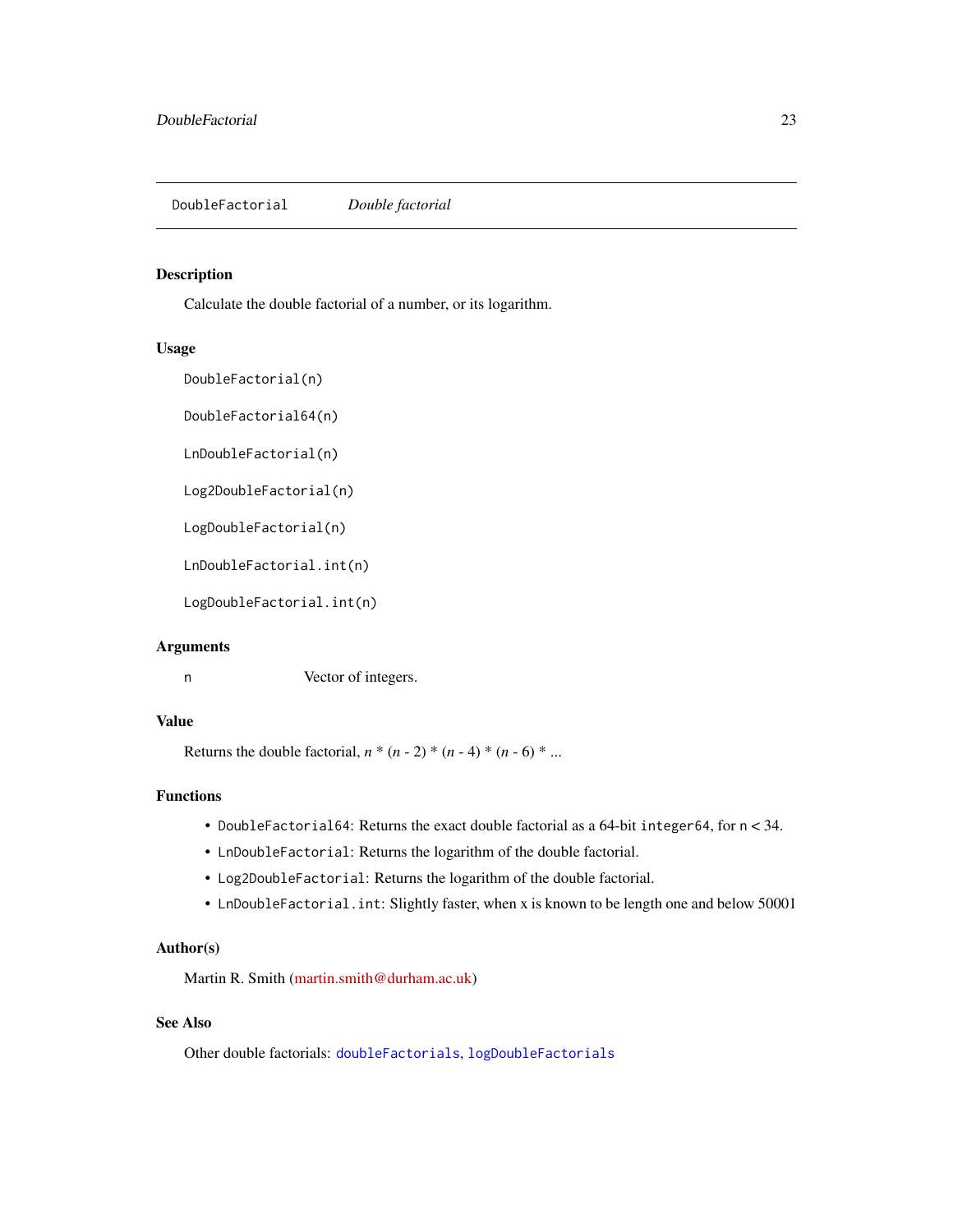## Examples

```
DoubleFactorial (-4:0) # Return 1 if n < 2
DoubleFactorial (2) # 2
DoubleFactorial (5) # 1 * 3 * 5exp(LnDoubleFactorial.int (8)) # log(2 * 4 * 6 * 8)DoubleFactorial64(31)
```
<span id="page-23-2"></span>doubleFactorials *Double factorials*

## Description

A vector with pre-calculated values of double factorials up to 300!!, and the logarithms of double factorials up to 50 000!!.

#### Usage

doubleFactorials

## Format

An object of class numeric of length 300.

## Details

301!! is too large to store as an integer; use logDoubleFactorials instead.

## See Also

Other double factorials: [DoubleFactorial\(](#page-22-1)), [logDoubleFactorials](#page-40-1)

<span id="page-23-1"></span>DropTip *Drop leaves from tree*

## Description

DropTip() removes specified leaves from a phylogenetic tree, collapsing incident branches.

<span id="page-23-0"></span>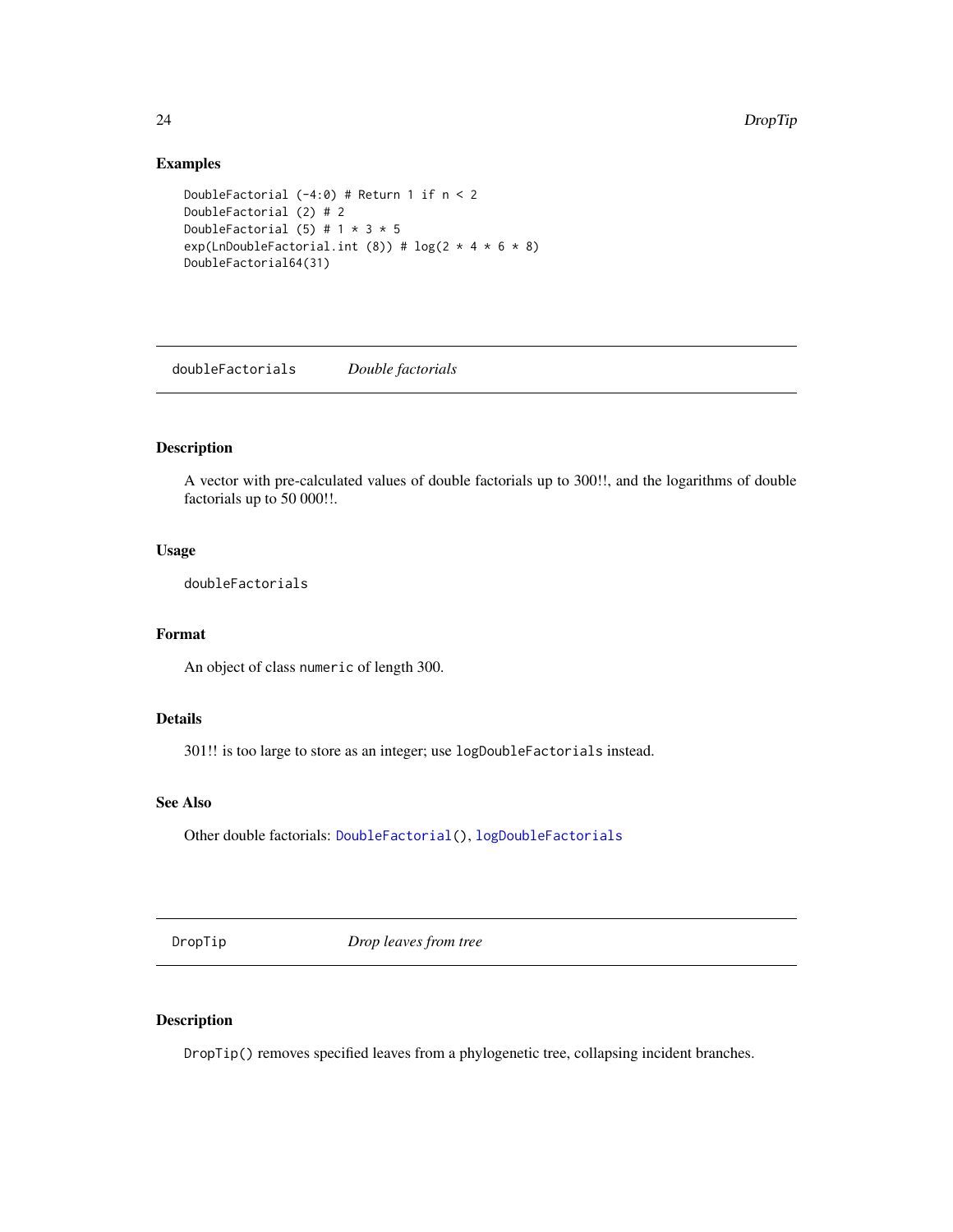#### DropTip 25

## Usage

```
DropTip(tree, tip, preorder = TRUE, check = TRUE)## S3 method for class 'phylo'
DropTip(tree, tip, preorder = TRUE, check = TRUE)
KeepTipPreorder(tree, tip)
KeepTipPostorder(tree, tip)
## S3 method for class 'Splits'
DropTip(tree, tip, preorder, check = TRUE)
DropTipPhylo(tree, tip, preorder = TRUE, check = TRUE)
## S3 method for class 'multiPhylo'
DropTip(tree, tip, preorder = TRUE, check = TRUE)KeepTip(tree, tip, preorder = TRUE, check = TRUE)
```
## Arguments

| tree     | A tree of class phylo.                                                                                                                                                                                                       |
|----------|------------------------------------------------------------------------------------------------------------------------------------------------------------------------------------------------------------------------------|
| tip      | Character vector specifying labels of leaves in tree to be dropped, or integer<br>vector specifying the indices of leaves to be dropped. Specifying the index of an<br>internal node will drop all descendants of that node. |
| preorder | Logical specifying whether to Preorder tree before dropping tips. Specifying<br>FALSE saves a little time, but will result in undefined behaviour if tree is not in<br>preorder.                                             |
| check    | Logical specifying whether to check validity of tip. If FALSE and tip contains<br>entries that do not correspond to leaves of the tree, undefined behaviour may<br>occur.                                                    |

## Details

This function differs from  $ape$ ::drop.tip(), which roots unrooted trees, and which can crash when trees' internal numbering follows unexpected schema.

## Value

DropTip() returns a tree of class phylo, with the requested leaves removed. The edges of the tree will be numbered in preorder, but their sequence may not conform to the conventions of [Preorder\(\)](#page-0-0).

KeepTip() returns tree with all leaves not in tip removed, in preorder.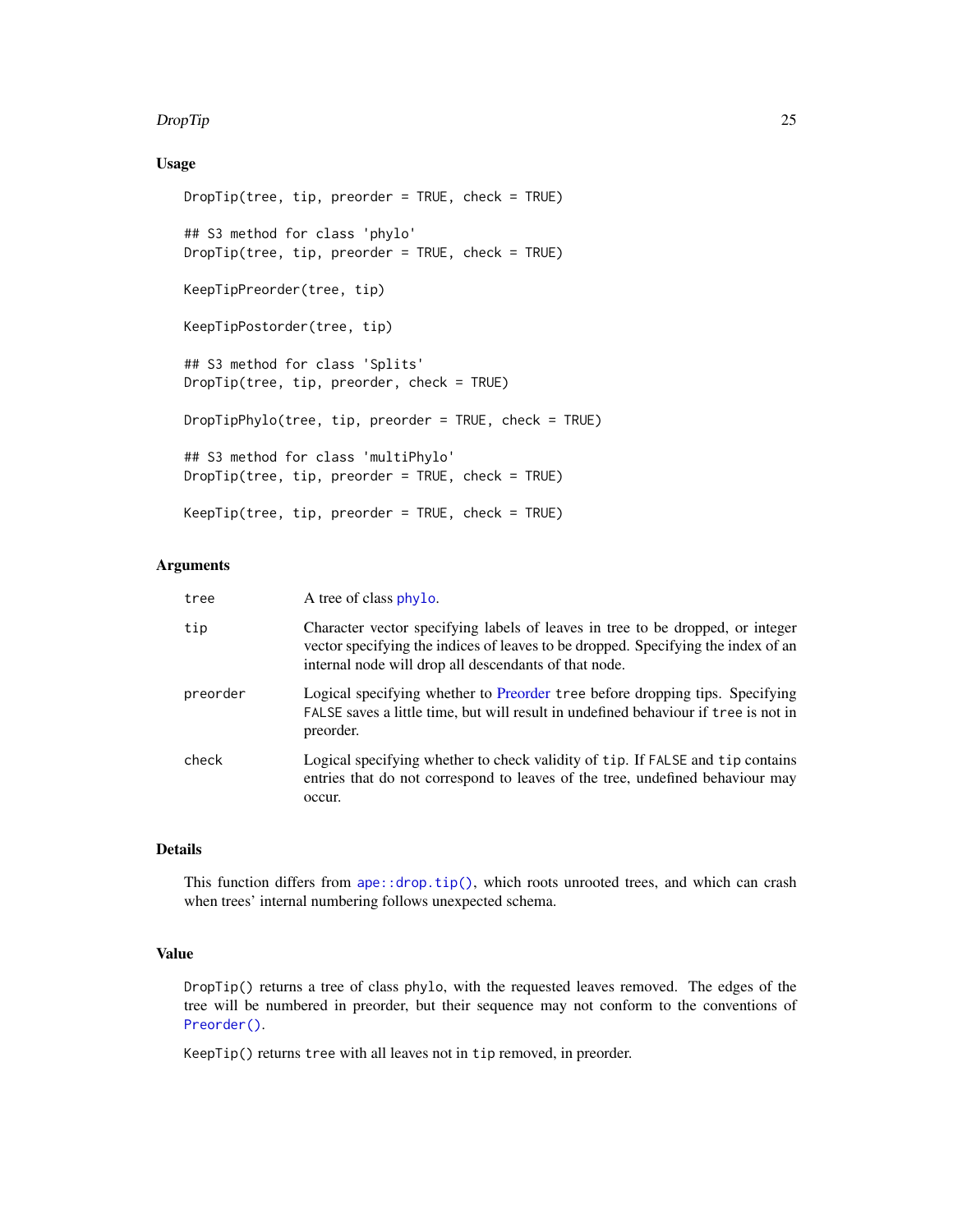## <span id="page-25-0"></span>Functions

- KeepTipPreorder: Faster version with no checks. Does not retain tip labels or edge weights. edges must be listed in preorder. May crash if improper input is specified.
- KeepTipPostorder: Faster version with no checks. Does not retain tip labels or edge weights. edges must be listed in postorder. May crash if improper input is specified.
- DropTipPhylo: Direct call to DropTip.phylo(), to avoid overhead of querying object's class.

## Author(s)

Martin R. Smith [\(martin.smith@durham.ac.uk\)](mailto:martin.smith@durham.ac.uk)

## See Also

```
Other tree manipulation: AddTip(), CollapseNode(), ConsensusWithout(), EnforceOutgroup(),
ImposeConstraint(), KeptPaths(), KeptVerts(), LeafLabelInterchange(), MakeTreeBinary(),
RenumberTips(), RenumberTree(), Renumber(), RootTree(), SingleTaxonTree(), SortTree(),
Subtree()
```
Other split manipulation functions: [Subsplit\(](#page-89-1)), [TrivialSplits\(](#page-103-1))

#### Examples

```
tree <- BalancedTree(9)
plot(tree)
plot(DropTip(tree, c('t5', 't6')))
unrooted <- UnrootTree(tree)
plot(unrooted)
plot(DropTip(unrooted, 4:5))
summary(DropTip(as.Splits(tree), 4:5))
```
<span id="page-25-1"></span>EdgeAncestry *Ancestors of an edge*

#### Description

Quickly identify edges that are 'ancestral' to a particular edge in a tree.

```
EdgeAncestry(edge, parent, child, stopAt = (parent == min(parent)))
```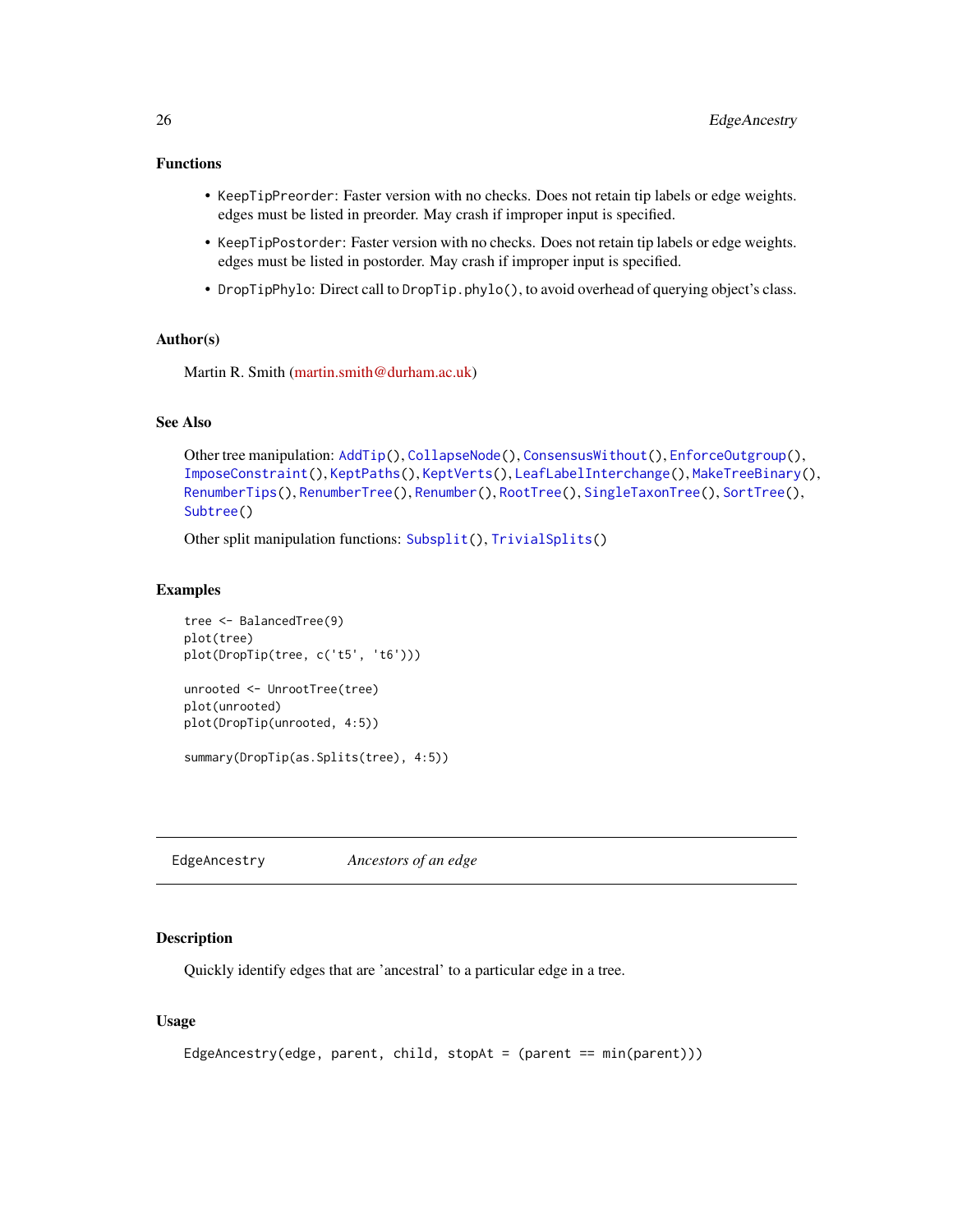## <span id="page-26-0"></span>EdgeDistances 27

## Arguments

| edge   | Integer specifying the number of the edge whose child edges should be returned.                                                                                                                                       |
|--------|-----------------------------------------------------------------------------------------------------------------------------------------------------------------------------------------------------------------------|
| parent | Integer vector corresponding to the first column of the edge matrix of a tree of<br>class phylo, i.e. $tree[["edge"][[, 1]$                                                                                           |
| child  | Integer vector corresponding to the second column of the edge matrix of a tree<br>of class $phylo$ , i.e. tree $[["edge"]$ ][, 2].                                                                                    |
| stopAt | Integer or logical vector specifying the edge(s) at which to terminate the search;<br>defaults to the edges with the smallest parent, which will be the root edges if<br>nodes are numbered Cladewise or in Preorder. |

## Value

EdgeAncestry() returns a logical vector stating whether each edge in turn is a descendant of the specified edge.

## Author(s)

Martin R. Smith [\(martin.smith@durham.ac.uk\)](mailto:martin.smith@durham.ac.uk)

## See Also

```
Other tree navigation: AncestorEdge(), CladeSizes(), DescendantEdges(), EdgeDistances(),
ListAncestors(), MRCA(), NDescendants(), NodeDepth(), NodeOrder(), NonDuplicateRoot(),
RootNode()
```
## Examples

```
tree <- PectinateTree(6)
plot(tree)
ape::edgelabels()
parent <- tree$edge[, 1]
child <- tree$edge[, 2]
EdgeAncestry(7, parent, child)
which(EdgeAncestry(7, parent, child, stopAt = 4))
```
<span id="page-26-1"></span>EdgeDistances *Distance between edges*

#### Description

Number of nodes that must be traversed to navigate from each edge to each other edge within a tree

## Usage

EdgeDistances(tree)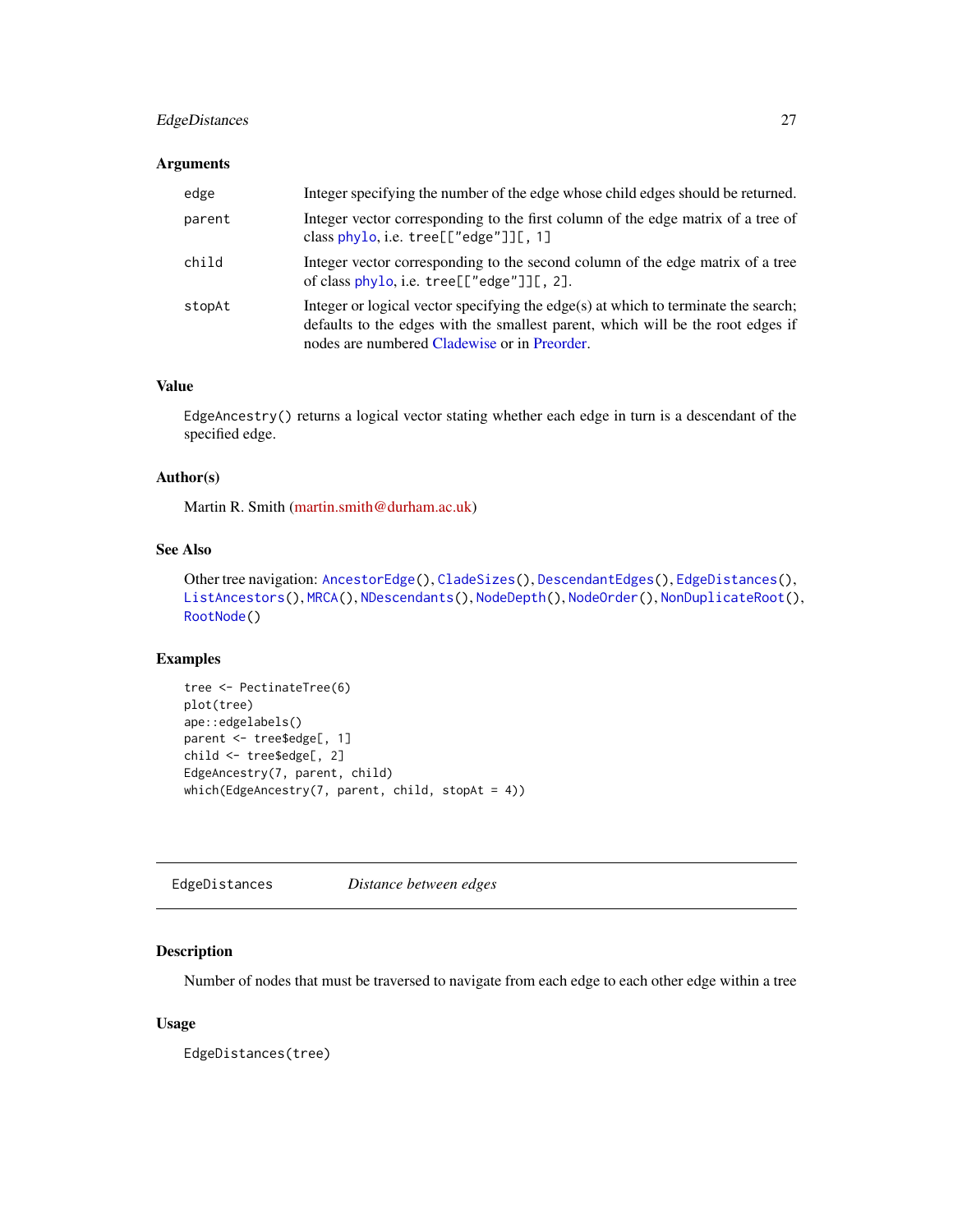#### <span id="page-27-0"></span>**Arguments**

tree A tree of class [phylo](#page-0-0).

## Value

EdgeDistances() returns a symmetrical matrix listing the number of edges that must be traversed to travel from each numbered edge to each other. The two edges straddling the root of a rooted tree are treated as a single edge. Add a 'root' tip using [AddTip\(\)](#page-3-1) if the position of the root is significant.

#### Author(s)

Martin R. Smith [\(martin.smith@durham.ac.uk\)](mailto:martin.smith@durham.ac.uk)

#### See Also

Other tree navigation: [AncestorEdge\(](#page-0-0)), [CladeSizes\(](#page-11-1)), [DescendantEdges\(](#page-21-1)), [EdgeAncestry\(](#page-25-1)), [ListAncestors\(](#page-38-1)), [MRCA\(](#page-45-1)), [NDescendants\(](#page-48-1)), [NodeDepth\(](#page-50-1)), [NodeOrder\(](#page-51-1)), [NonDuplicateRoot\(](#page-0-0)), [RootNode\(](#page-70-1))

## Examples

```
tree <- BalancedTree(5)
plot(tree)
ape::edgelabels()
EdgeDistances(tree)
```
edge\_to\_splits *Efficiently convert edge matrix to splits*

#### Description

Wrapper for internal C++ function for maximum efficiency. Improper input may crash R. Behaviour not guaranteed. It is advisable to contact the package maintainers before relying on this function.

```
edge_to_splits(
  edge,
  edgeOrder,
  tipLabels = NULL,
  asSplits = TRUE,nTip = NTip(edge),
  ...
)
```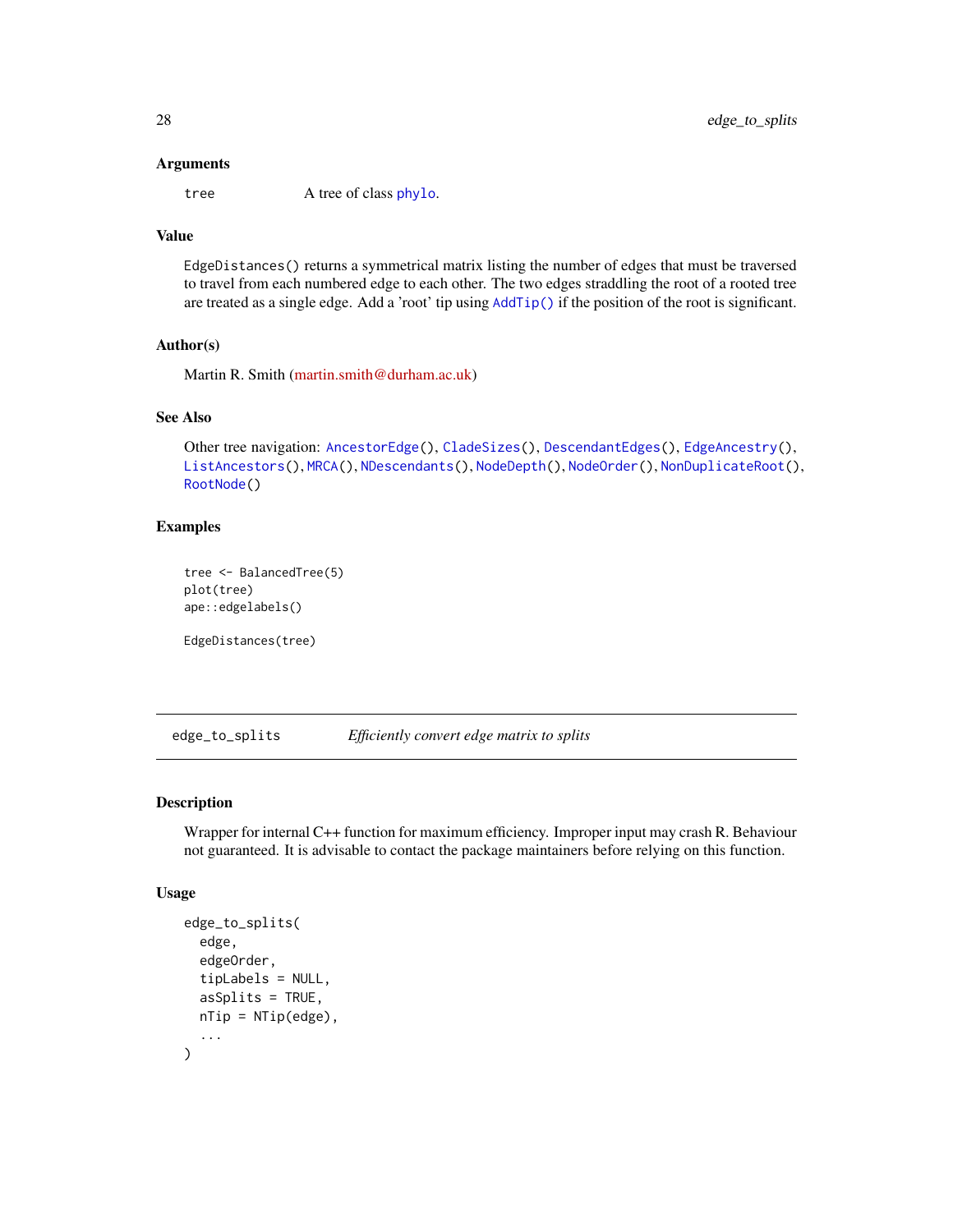#### <span id="page-28-0"></span>EndSentence 29

## Arguments

| edge                    | A matrix with two columns, with each row listing the parent and child node of<br>an edge in a phylogenetic tree. Property edge of objects of class phylo. |
|-------------------------|-----------------------------------------------------------------------------------------------------------------------------------------------------------|
| edge0rder               | Integer vector such that edge[edge0rder, ] returns a postorder ordering of<br>edges.                                                                      |
| tipLabels               | Character vector specifying sequence in which to order tip labels. Label order<br>must (currently) match to combine or compare separate Splits objects.   |
| asSplits                | Logical specifying whether to return a Splits object, or an unannotated two-<br>dimensional array (useful where performance is paramount).                |
| nTip                    | Integer specifying number of leaves in tree.                                                                                                              |
| $\cdot$ $\cdot$ $\cdot$ | Presently unused.                                                                                                                                         |
|                         |                                                                                                                                                           |

## Value

edge\_to\_splits() uses the same return format as as.Splits().

## See Also

[as.Splits\(\)](#page-82-1) offers a safe access point to this function that should be suitable for most users.

EndSentence *Add full stop to end of a sentence*

## Description

Add full stop to end of a sentence

## Usage

```
EndSentence(string)
```
## Arguments

string Input string

## Value

EndSentence() returns string, punctuated with a final full stop (period).'

## Author(s)

Martin R. Smith

## See Also

Other string parsing functions: [MorphoBankDecode\(](#page-44-1)), [RightmostCharacter\(](#page-68-2)), [Unquote\(](#page-104-1))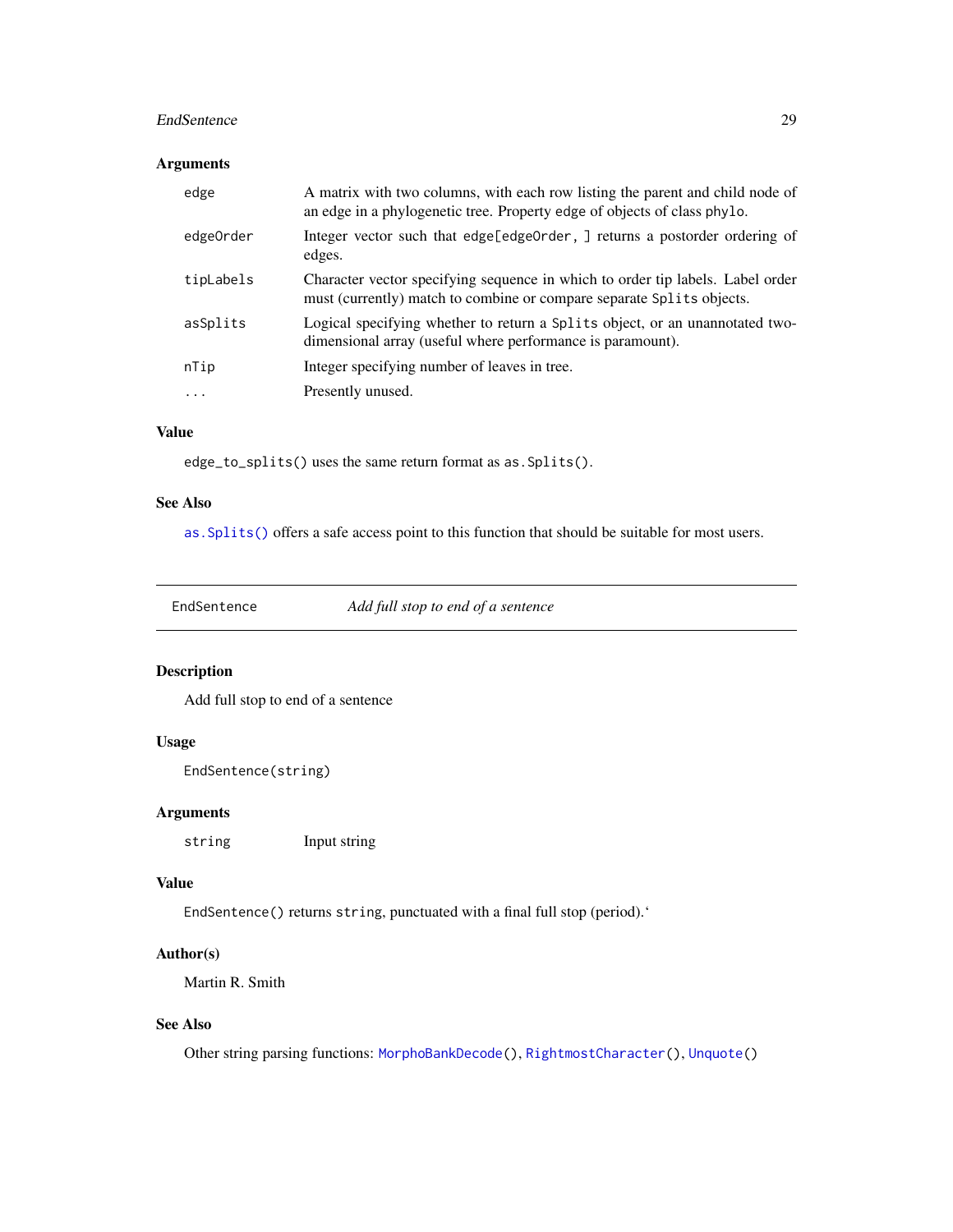## Examples

EndSentence("Hello World") # "Hello World."

<span id="page-29-1"></span>EnforceOutgroup *Generate a tree with a specified outgroup*

## Description

Given a tree or a list of taxa, EnforceOutgroup() rearranges the ingroup and outgroup taxa such that the two are sister taxa across the root, without changing the relationships within the ingroup or within the outgroup.

## Usage

```
EnforceOutgroup(tree, outgroup)
```
## S3 method for class 'phylo' EnforceOutgroup(tree, outgroup)

## S3 method for class 'character' EnforceOutgroup(tree, outgroup)

#### Arguments

| tree     | Either a tree of class phylo; or (for $EnforceOutput$ group()) a character vector |
|----------|-----------------------------------------------------------------------------------|
|          | listing the names of all the taxa in the tree, from which a random tree will be   |
|          | generated.                                                                        |
| outgroup | Character vector containing the names of taxa to include in the outgroup.         |

#### Value

EnforceOutgroup() returns a tree of class phylo where all outgroup taxa are sister to all remaining taxa, without modifying the ingroup topology.

## Author(s)

Martin R. Smith [\(martin.smith@durham.ac.uk\)](mailto:martin.smith@durham.ac.uk)

## See Also

For a more robust implementation, see [RootTree\(\)](#page-71-1), which will eventually replace this function [\(#30\)](https://github.com/ms609/TreeTools/issues/30).

Other tree manipulation: [AddTip\(](#page-3-1)), [CollapseNode\(](#page-16-1)), [ConsensusWithout\(](#page-18-1)), [DropTip\(](#page-23-1)), [ImposeConstraint\(](#page-32-1)), [KeptPaths\(](#page-33-1)), [KeptVerts\(](#page-35-1)), [LeafLabelInterchange\(](#page-37-1)), [MakeTreeBinary\(](#page-41-1)), [RenumberTips\(](#page-66-1)), [RenumberTree\(](#page-0-0)), [Renumber\(](#page-65-1)), [RootTree\(](#page-71-1)), [SingleTaxonTree\(](#page-73-1)), [SortTree\(](#page-75-1)), [Subtree\(](#page-90-1))

<span id="page-29-0"></span>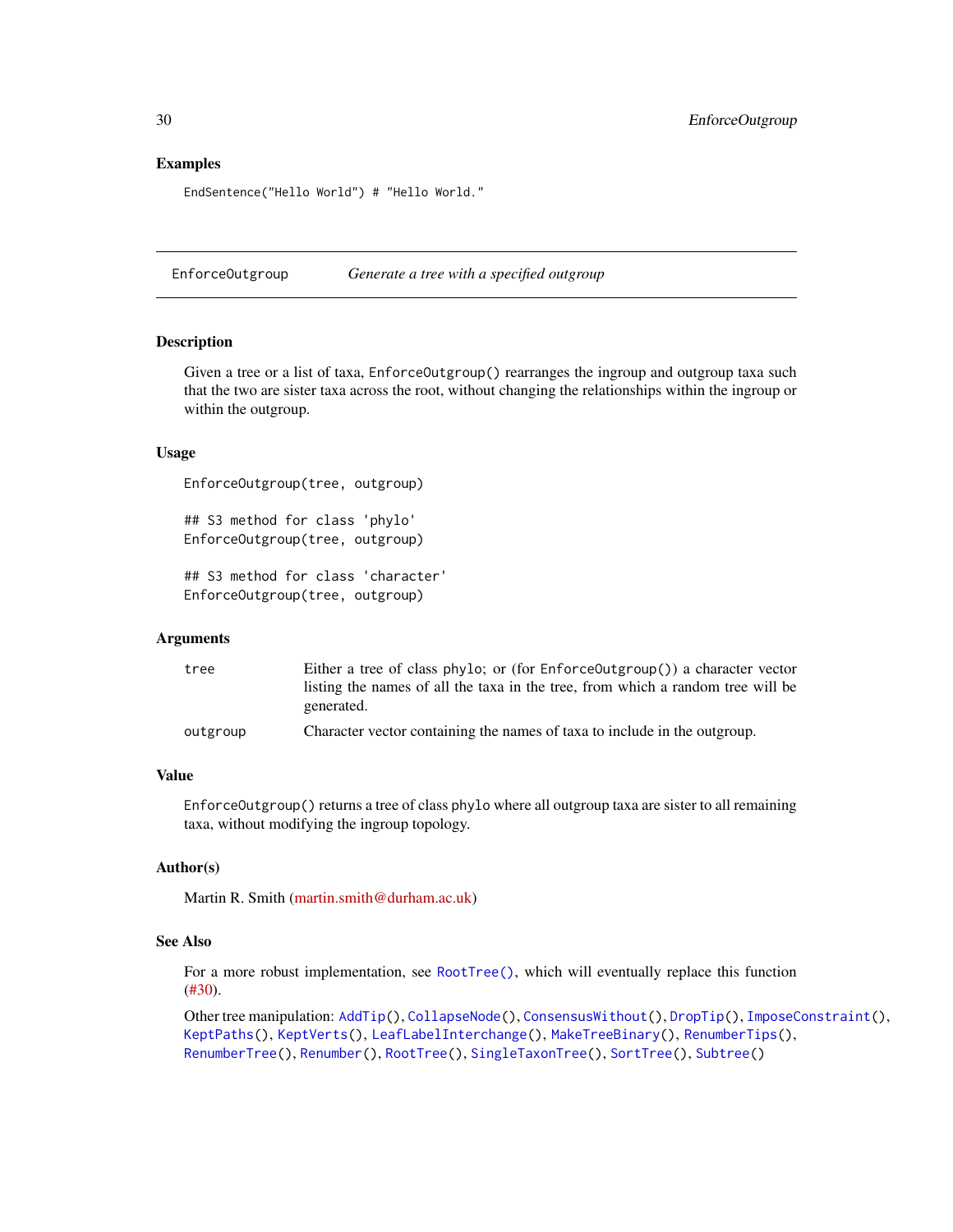## <span id="page-30-0"></span>GenerateTree 31

## Examples

```
tree <- EnforceOutgroup(letters[1:9], letters[1:3])
plot(tree)
```
<span id="page-30-1"></span>GenerateTree *Generate pectinate, balanced or random trees*

## Description

RandomTree(), PectinateTree(), BalancedTree() and StarTree() generate trees with the specified shapes and leaf labels.

#### Usage

```
RandomTree(tips, root = FALSE, nodes)
```

```
PectinateTree(tips)
```
BalancedTree(tips)

StarTree(tips)

#### **Arguments**

| tips  | An integer specifying the number of tips, or a character vector naming the tips,<br>or any other object from which TipLabels () can extract leaf labels. |
|-------|----------------------------------------------------------------------------------------------------------------------------------------------------------|
| root  | Character or integer specifying tip to use as root, if desired; or FALSE for an<br>unrooted tree.                                                        |
| nodes | Number of nodes to generate. The default and maximum, tips $-1$ , generates a<br>binary tree; setting a lower value will induce polytomies.              |

#### Value

Each function returns an unweighted binary tree of class phylo with the specified leaf labels. Trees are rooted unless root = FALSE.

RandomTree() returns a topology drawn at random from the uniform distribution (i.e. each binary tree is drawn with equal probability). Trees are generated by inserting each tip in term at a randomly selected edge in the tree. Random numbers are generated using a Mersenne Twister. If root = FALSE, the tree will be unrooted, with the first tip in a basal position. Otherwise, the tree will be rooted on root.

PectinateTree() returns a pectinate (caterpillar) tree.

BalancedTree() returns a balanced (symmetrical) tree, in preorder.

StarTree() returns a completely unresolved (star) tree.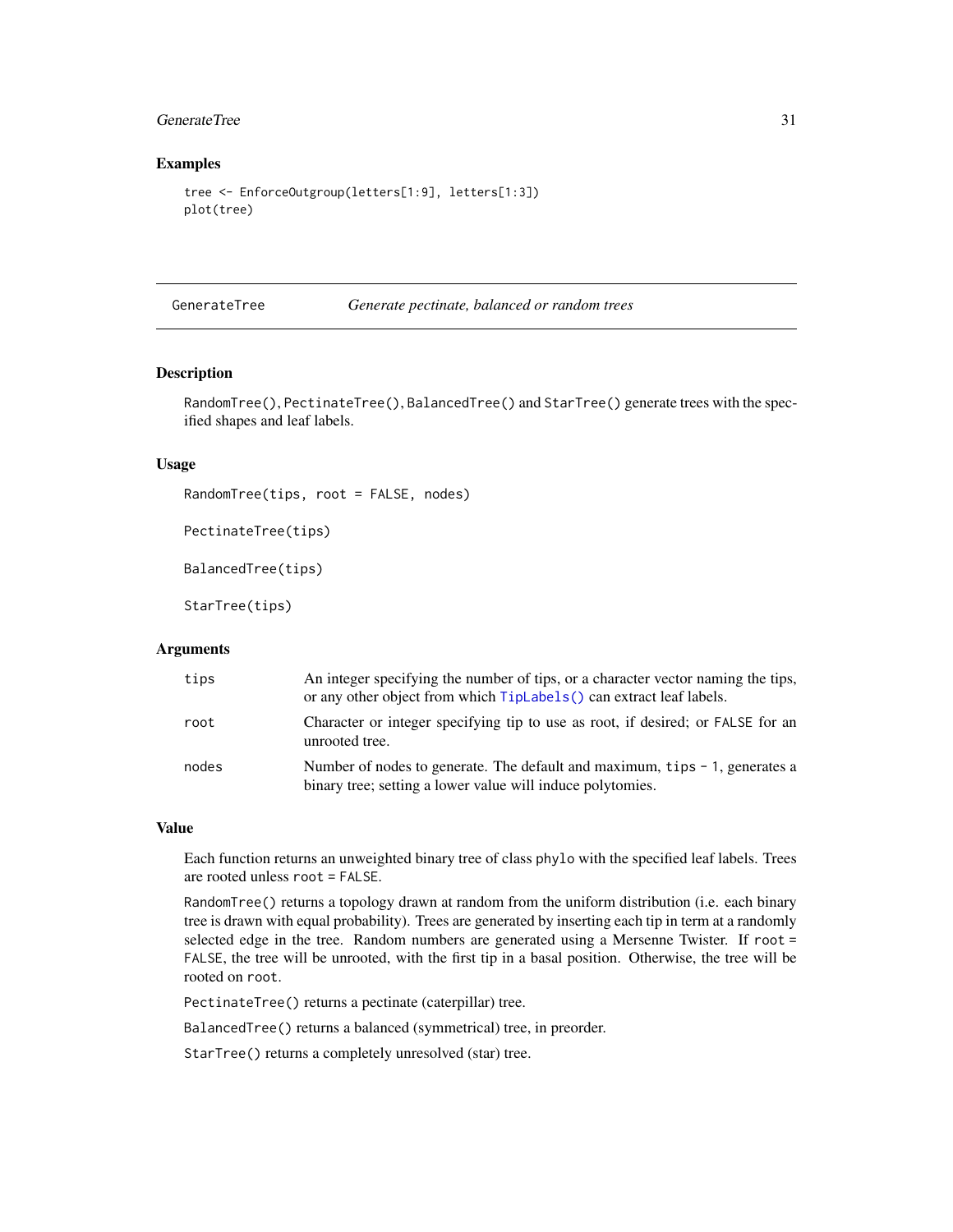#### <span id="page-31-0"></span>Author(s)

Martin R. Smith [\(martin.smith@durham.ac.uk\)](mailto:martin.smith@durham.ac.uk)

## See Also

Other tree generation functions: [ConstrainedNJ\(](#page-20-1)), [NJTree\(](#page-49-2)), [SingleTaxonTree\(](#page-73-1)), [TreeNumber](#page-98-1)

## Examples

RandomTree(LETTERS[1:10])

data('Lobo') RandomTree(Lobo.phy)

plot(PectinateTree(LETTERS[1:10]))

```
plot(BalancedTree(LETTERS[1:10]))
plot(StarTree(LETTERS[1:10]))
```
<span id="page-31-1"></span>Hamming *Hamming distance between taxa in a phylogenetic dataset*

## Description

The Hamming distance between a pair of taxa is the number of characters with a different coding, i.e. the smallest number of evolutionary steps that must have occurred since their common ancestor.

## Usage

```
Hamming(
  dataset,
  ratio = TRUE,
  ambig = c("median", "mean", "zero", "one", "na", "nan")
)
```
### Arguments

| dataset | Object of class phyDat.                                                                                                                                                                                                                                                                                               |
|---------|-----------------------------------------------------------------------------------------------------------------------------------------------------------------------------------------------------------------------------------------------------------------------------------------------------------------------|
| ratio   | Logical specifying whether to weight distance against maximum possible, given<br>that a token that is ambiguous in either of two taxa cannot contribute to the total<br>distance between the pair.                                                                                                                    |
| ambig   | Character specifying value to return when a pair of taxa have a zero maximum<br>distance (perhaps due to a preponderance of ambiguous tokens). "median", the<br>default, take the median of all other distance values; "mean", the mean; "zero"<br>sets to zero; "one" to one; "NA" to NA_integer_; and "NaN" to NaN. |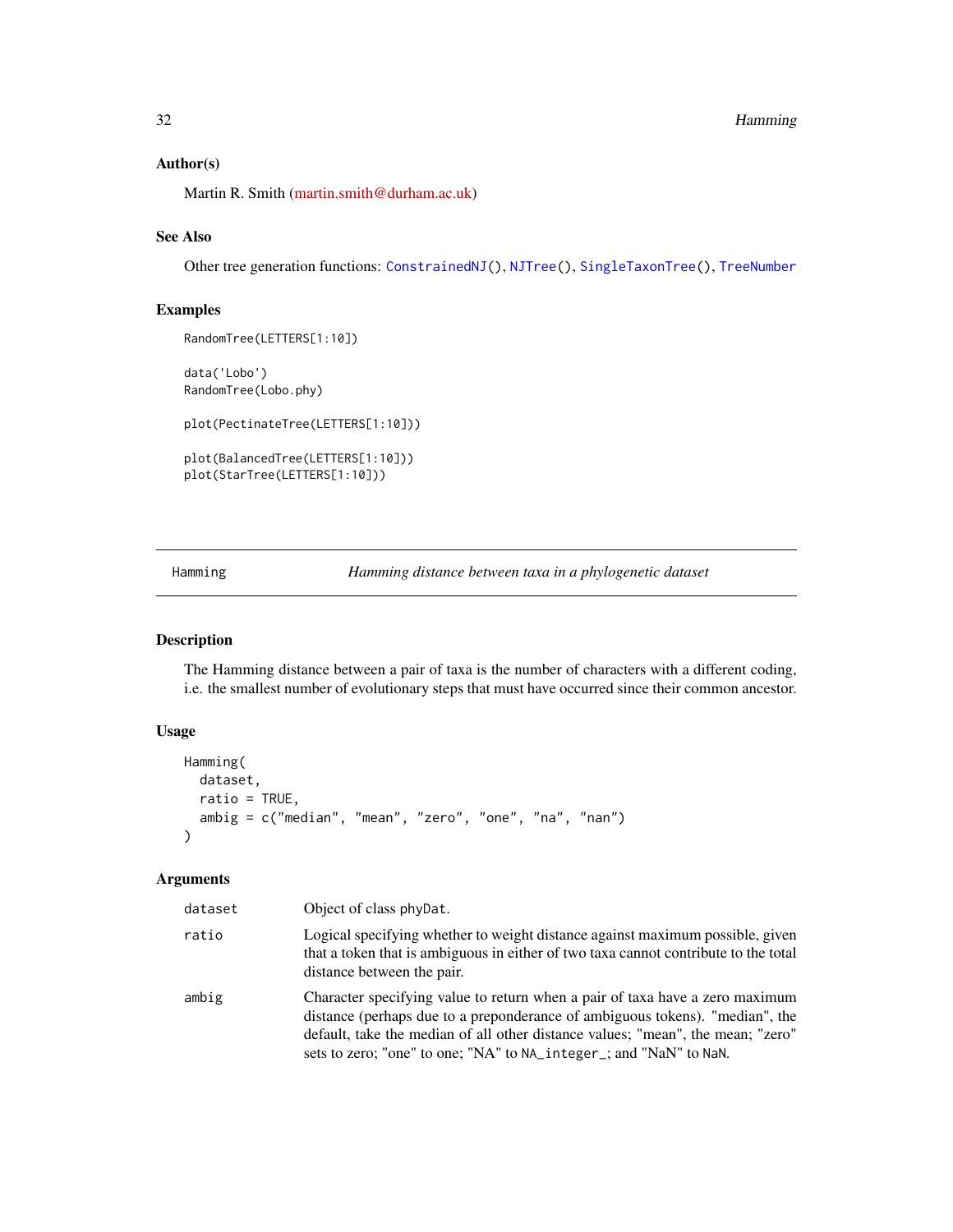## <span id="page-32-0"></span>ImposeConstraint 33

## Details

Tokens that contain the inapplicable state are treated as requiring no steps to transform into any applicable token.

## Value

Hamming() returns an object of class dist listing the Hamming distance between each pair of taxa.

## Author(s)

Martin R. Smith [\(martin.smith@durham.ac.uk\)](mailto:martin.smith@durham.ac.uk)

#### See Also

Used to construct neighbour joining trees in [NJTree\(\)](#page-49-2).

dist.hamming() in the **phangorn** package provides an alternative implementation.

#### Examples

```
tokens <- matrix(c(0, 0, '0', 0, '?',
                  0, 0, '1', 0, 1,
                   0, 0, '1', 0, 1,
                   0, 0, '2', 0, 1,
                   1, 1, '-'', '?', 0,1, 1, '2', 1, '01}'),
                   nrow = 6, ncol = 5, byrow = TRUE,
                   dimnames = list(
                     paste0("Taxon_", LETTERS[1:6]),
                     paste0("Char_", 1:5)))
dataset <- MatrixToPhyDat(tokens)
Hamming(dataset)
```
<span id="page-32-1"></span>ImposeConstraint *Force a tree to match a constraint*

#### Description

Modify a tree such that it matches a specified constraint. This is at present a somewhat crude implementation that attempts to retain much of the structure of tree whilst guaranteeing compatibility with each entry in constraint.

#### Usage

ImposeConstraint(tree, constraint)

AddUnconstrained(constraint, toAdd, asPhyDat = TRUE)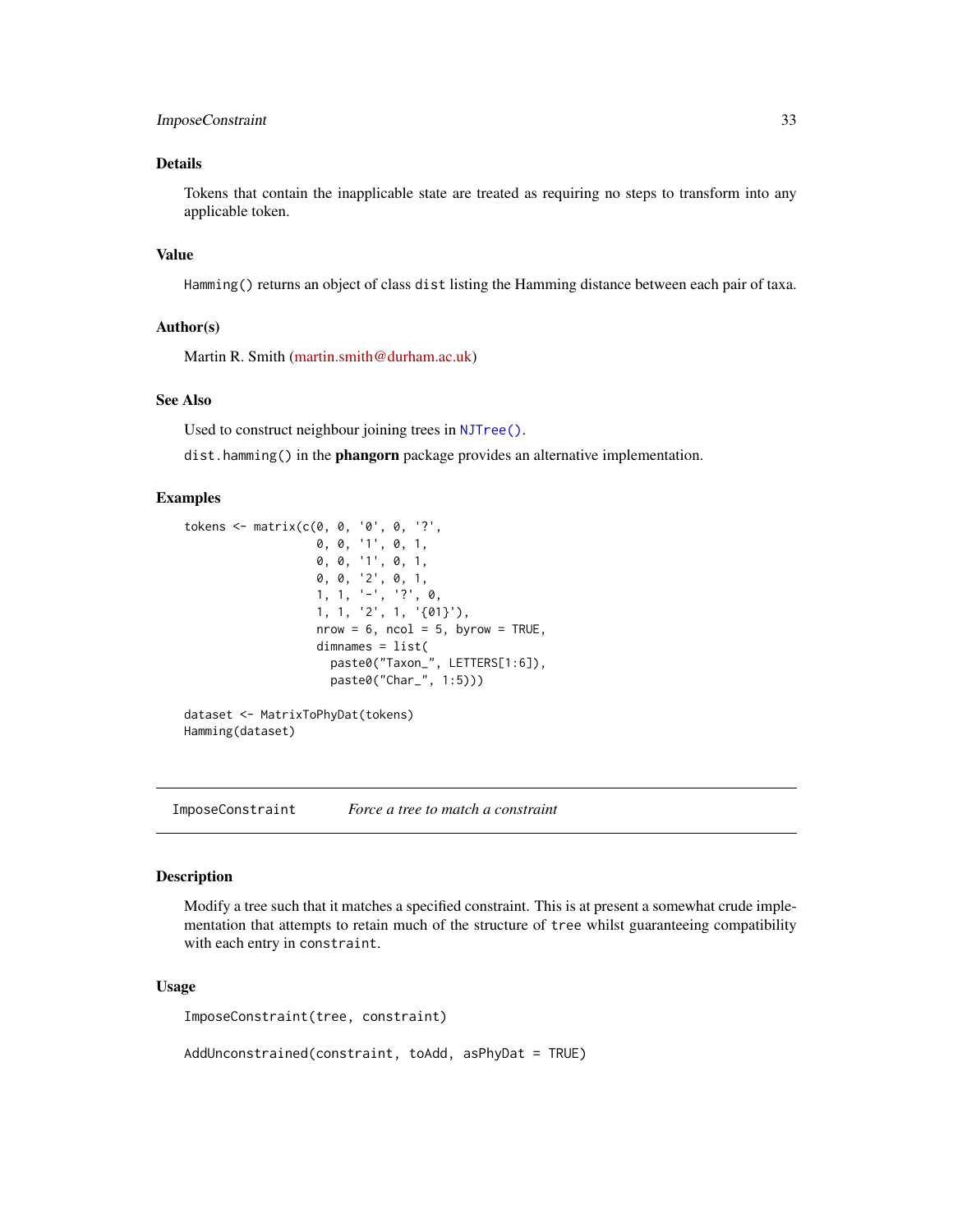#### <span id="page-33-0"></span>**Arguments**

| tree       | A tree of class phylo.                                                                                                                           |
|------------|--------------------------------------------------------------------------------------------------------------------------------------------------|
| constraint | An object of class phy Dat; returned trees will be perfectly compatible with each<br>character in constraint. See vignette for further examples. |
| toAdd      | Character vector specifying taxa to add to constraint.                                                                                           |
| asPhyDat   | Logical: if TRUE, return a phyDat object; if FALSE, return a matrix.                                                                             |

## Value

ImposeConstraint() returns a tree of class phylo, consistent with constraint.

## Functions

• AddUnconstrained: Expand a constraint to include unconstrained taxa.

#### Author(s)

Martin R. Smith [\(martin.smith@durham.ac.uk\)](mailto:martin.smith@durham.ac.uk)

## See Also

```
Other tree manipulation: AddTip(), CollapseNode(), ConsensusWithout(), DropTip(), EnforceOutgroup(),
KeptPaths(), KeptVerts(), LeafLabelInterchange(), MakeTreeBinary(), RenumberTips(),
RenumberTree(), Renumber(), RootTree(), SingleTaxonTree(), SortTree(), Subtree()
```
#### Examples

```
tips <- letters[1:9]
tree <- as.phylo(1, 9, tips)
plot(tree)
```

```
constraint <- StringToPhyDat('0000?1111 000111111 0000??110', tips, FALSE)
plot(ImposeConstraint(tree, constraint))
```
<span id="page-33-1"></span>KeptPaths *Paths present in reduced tree*

## Description

Lists which paths present in a master tree are present when leaves are dropped.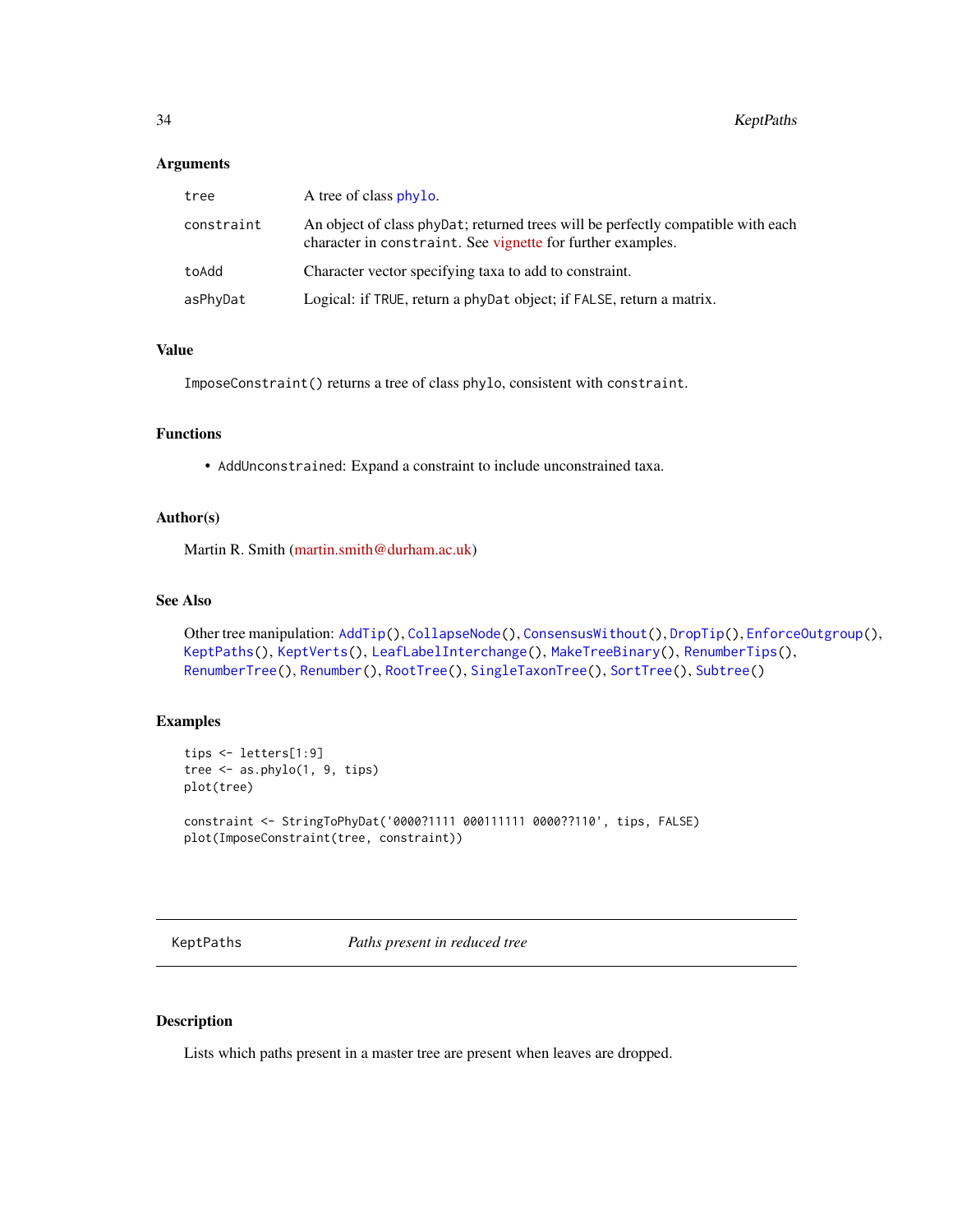#### KeptPaths 35

## Usage

```
KeptPaths(paths, keptVerts, all = TRUE)
## S3 method for class 'data.frame'
KeptPaths(paths, keptVerts, all = TRUE)
## S3 method for class 'matrix'
KeptPaths(paths, keptVerts, all = TRUE)
```
#### Arguments

| paths     | data. frame of paths in master tree, perhaps generated using PathLengths().                                                                                                                                              |
|-----------|--------------------------------------------------------------------------------------------------------------------------------------------------------------------------------------------------------------------------|
| keptVerts | Logical specifying whether each entry is retained in the reduced tree, perhaps<br>generated using KeptVerts().                                                                                                           |
| a11       | Logical: if TRUE, return all paths that occur in the reduced tree; if FALSE, return<br>only those paths that correspond to a single edge, that correspond to edges in<br>the reduced tree. Ignored if paths is a matrix. |

## Value

KeptPaths() returns a logical vector specifying whether each path in paths occurs when keptVerts vertices are retained.

#### Author(s)

Martin R. Smith [\(martin.smith@durham.ac.uk\)](mailto:martin.smith@durham.ac.uk)

## See Also

Other tree manipulation: [AddTip\(](#page-3-1)), [CollapseNode\(](#page-16-1)), [ConsensusWithout\(](#page-18-1)), [DropTip\(](#page-23-1)), [EnforceOutgroup\(](#page-29-1)), [ImposeConstraint\(](#page-32-1)), [KeptVerts\(](#page-35-1)), [LeafLabelInterchange\(](#page-37-1)), [MakeTreeBinary\(](#page-41-1)), [RenumberTips\(](#page-66-1)), [RenumberTree\(](#page-0-0)), [Renumber\(](#page-65-1)), [RootTree\(](#page-71-1)), [SingleTaxonTree\(](#page-73-1)), [SortTree\(](#page-75-1)), [Subtree\(](#page-90-1))

## Examples

```
master <- BalancedTree(9)
paths <- PathLengths(master)
keptTips <- c(1, 5, 7, 9)
keptVerts <- KeptVerts(master, keptTips)
KeptPaths(paths, keptVerts)
paths[KeptPaths(paths, keptVerts, all = FALSE), ]
```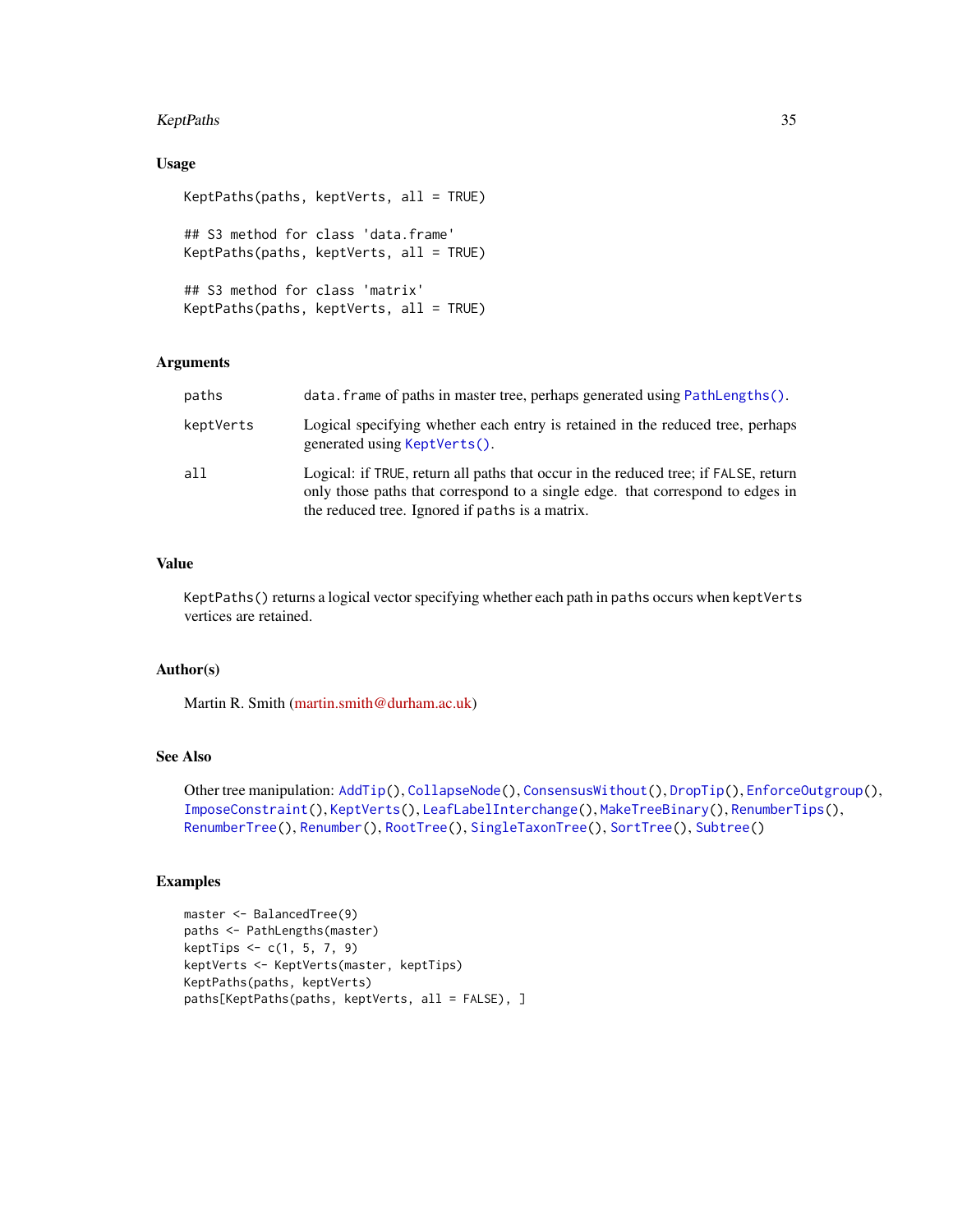<span id="page-35-1"></span><span id="page-35-0"></span>

#### Description

Identify vertices retained when leaves are dropped

#### Usage

```
KeptVerts(tree, keptTips, tipLabels = TipLabels(tree))
## S3 method for class 'phylo'
KeptVerts(tree, keptTips, tipLabels = TipLabels(tree))
## S3 method for class 'numeric'
KeptVerts(tree, keptTips, tipLabels = TipLabels(tree))
```
#### Arguments

| tree      | Original tree of class phylo, in Preorder.                                                                                 |
|-----------|----------------------------------------------------------------------------------------------------------------------------|
| keptTips  | Either:                                                                                                                    |
|           | • a logical vector stating whether each leaf should be retained, in a sequence<br>corresponding to tree[["tip.label"]]; or |
|           | • a character vector listing the leaf labels to retain; or                                                                 |
|           | • a numeric vector listing the indices of leaves to retain.                                                                |
| tipLabels | Optional character vector naming the leaves of tree, if keptTips is not logical.<br>Inferred from tree if unspecified.     |

#### Author(s)

Martin R. Smith [\(martin.smith@durham.ac.uk\)](mailto:martin.smith@durham.ac.uk)

#### See Also

```
Other tree manipulation: AddTip(), CollapseNode(), ConsensusWithout(), DropTip(), EnforceOutgroup(),
ImposeConstraint(), KeptPaths(), LeafLabelInterchange(), MakeTreeBinary(), RenumberTips(),
RenumberTree(), Renumber(), RootTree(), SingleTaxonTree(), SortTree(), Subtree()
```
## Examples

```
master <- BalancedTree(12)
master <- Preorder(master) # Nodes must be listed in Preorder sequence
plot(master)
nodelabels()
allTips <- master[["tip.label"]]
keptTips <- sample(allTips, 8)
```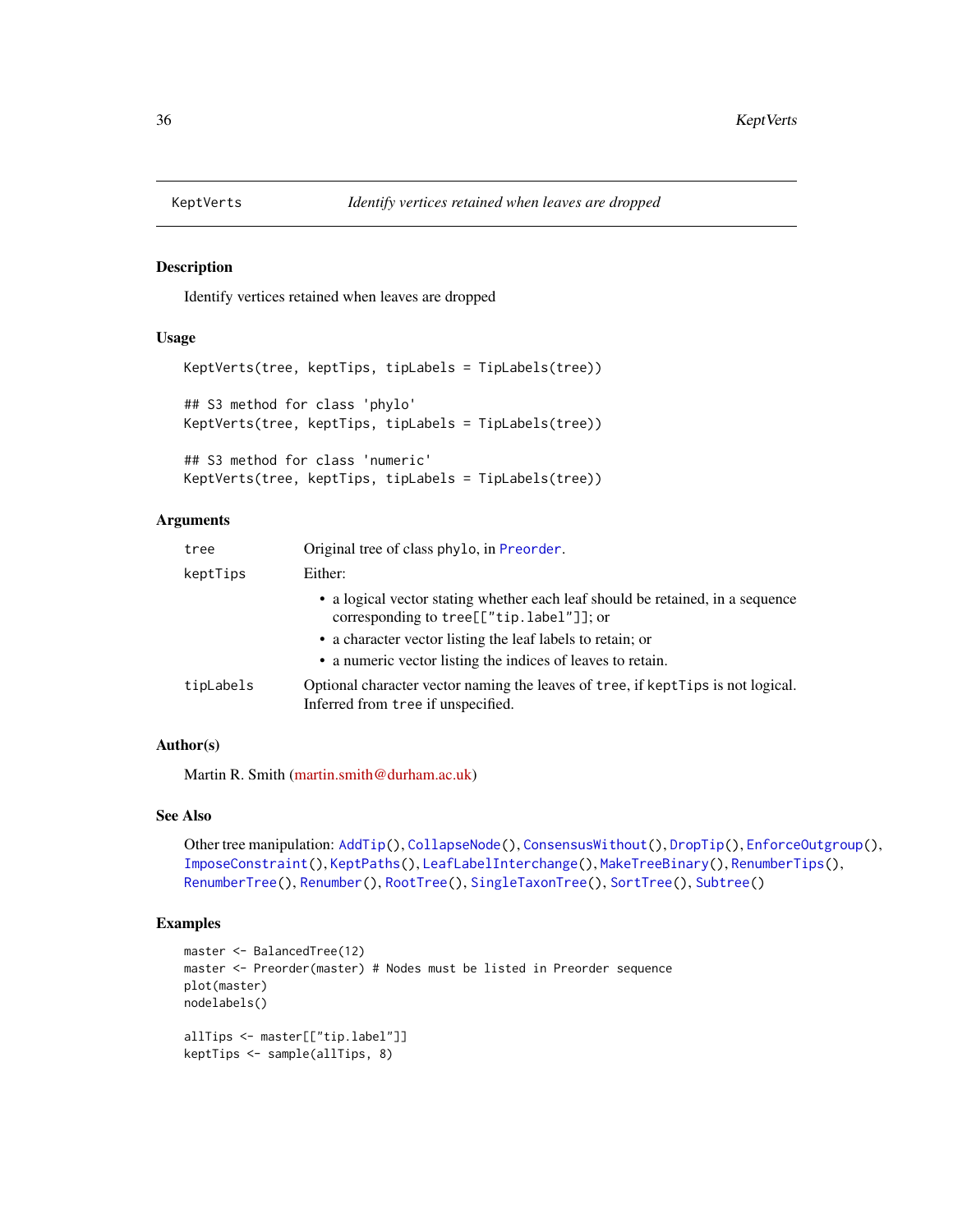# LabelSplits 37

```
plot(KeepTip(master, keptTips))
kept <- KeptVerts(master, allTips %in% keptTips)
map <- which(kept)
# Node `i` in the reduced tree corresponds to node `map[i]` in the original.
```
<span id="page-36-0"></span>LabelSplits *Label splits*

## Description

Labels the edges associated with each split on a plotted tree.

### Usage

```
LabelSplits(tree, labels = NULL, unit = ", ...)
```
### Arguments

| tree     | A tree of class phylo.                                                                                                                                                                                               |
|----------|----------------------------------------------------------------------------------------------------------------------------------------------------------------------------------------------------------------------|
| labels   | Named vector listing annotations for each split. Names should correspond to<br>the node associated with each split; see as. Splits() for details. If NULL, each<br>splits will be labelled with its associated node. |
| unit     | Character specifying units of labels, if desired. Include a leading space if<br>necessary.                                                                                                                           |
| $\cdots$ | Additional parameters to ape:: edgelabels().                                                                                                                                                                         |

#### Details

As the two root edges of a rooted tree denote the same split, only the rightmost (plotted at the bottom, by default) edge will be labelled. If the position of the root is significant, add a tip at the root using [AddTip\(\)](#page-3-0).

#### Value

LabelSplits() returns invisible(), after plotting labels on each relevant edge of a plot (which should already have been produced using plot(tree)).

#### See Also

Calculate split support: [SplitFrequency\(\)](#page-78-0)

Colour labels according to value: [SupportColour\(\)](#page-91-0)

Other Splits operations: [NSplits\(](#page-56-0)), [NTip\(](#page-57-0)), [PolarizeSplits\(](#page-60-0)), [SplitFrequency\(](#page-78-0)), [SplitsInBinaryTree\(](#page-84-0)), [Splits](#page-82-1), [TipLabels\(](#page-92-0)), [TipsInSplits\(](#page-94-0)), match. Splits, [xor\(](#page-108-0))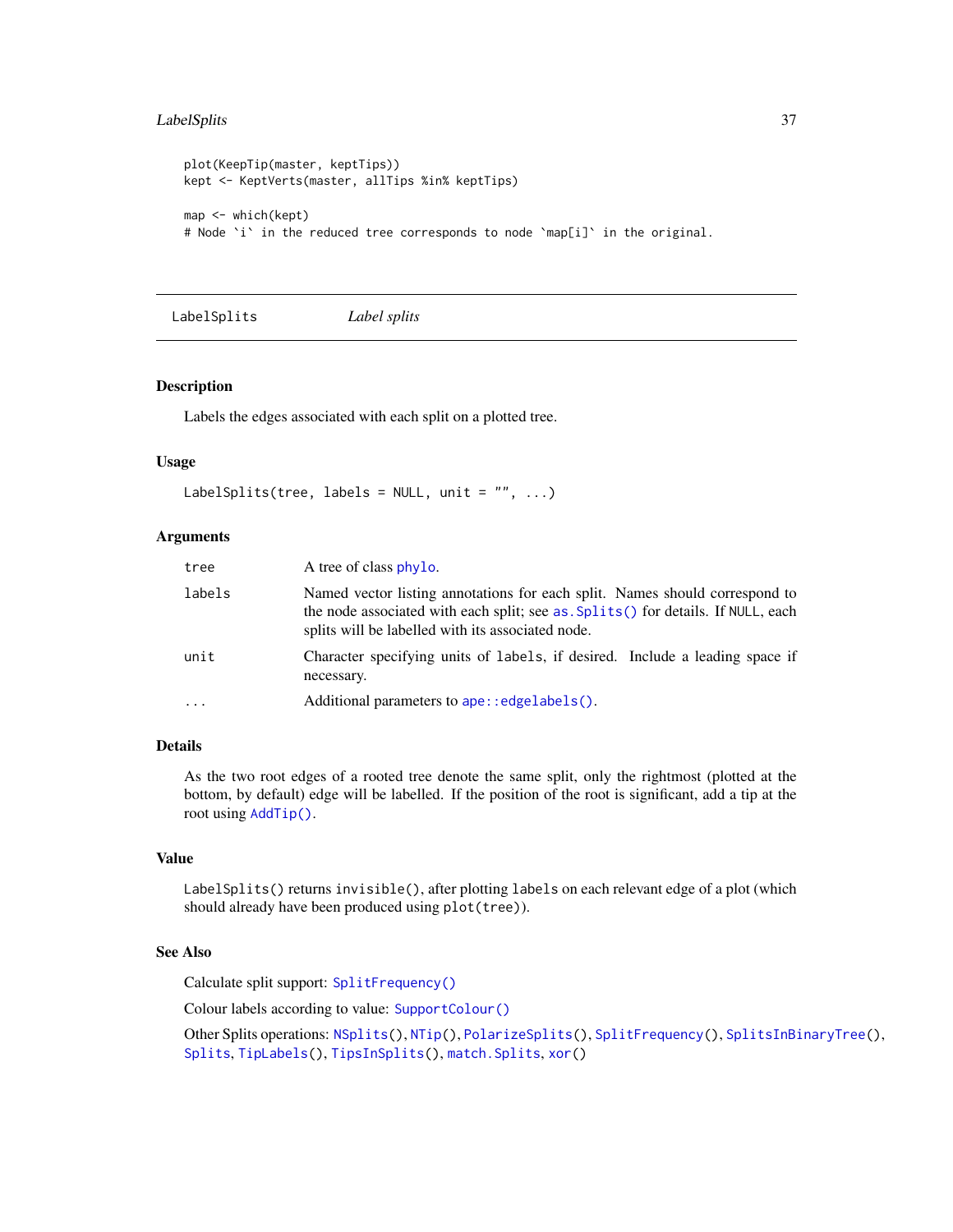## Examples

```
tree <- BalancedTree(LETTERS[1:5])
splits <- as.Splits(tree)
plot(tree)
LabelSplits(tree, as.character(splits), frame = 'none', pos = 3L)
LabelSplits(tree, TipsInSplits(splits), unit = ' tips', frame = 'none',
            pos = 1L)# An example forest of 100 trees, some identical
forest \leq as.phylo(c(1, rep(10, 79), rep(100, 15), rep(1000, 5)), nTip = 9)
# Generate an 80% consensus tree
cons <- ape::consensus(forest, p = 0.8)
plot(cons)
splitFreqs <- SplitFrequency(cons, forest)
LabelSplits(cons, splitFreqs, unit = '%',
            col = SupportColor(splitFreqs / 100),
            frame = 'none', pos = 3L)
```
<span id="page-37-0"></span>LeafLabelInterchange *Leaf label interchange*

### Description

LeafLabelInterchange() exchanges the position of leaves within a tree.

### Usage

```
LeafLabelInterchange(tree, n = 2L)
```
### Arguments

| tree | A tree of class phylo.                                                   |
|------|--------------------------------------------------------------------------|
|      | Integer specifying number of leaves whose positions should be exchanged. |

#### Details

Modifies a tree by switching the positions of *n* leaves. To avoid later swaps undoing earlier exchanges, all *n* leaves are guaranteed to change position. Note, however, that no attempt is made to avoid swapping equivalent leaves, for example, a pair that are each others' closest relatives. As such, the relationships within a tree are not guaranteed to be changed.

#### Value

LeafLabelInterchange() returns a tree of class phylo on which the position of n leaves have been exchanged. The tree's internal topology will not change.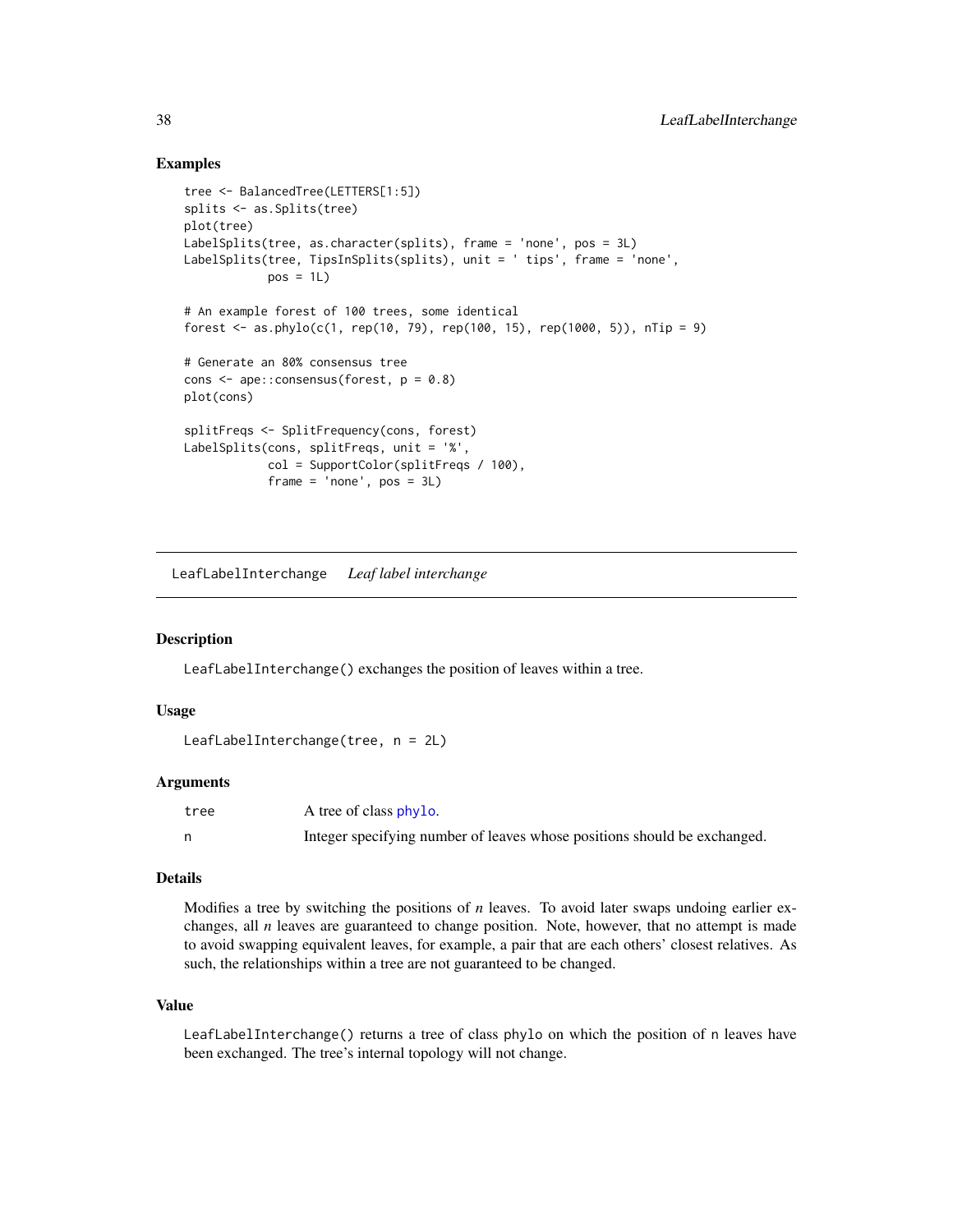## ListAncestors 39

### Author(s)

Martin R. Smith [\(martin.smith@durham.ac.uk\)](mailto:martin.smith@durham.ac.uk)

## See Also

```
AddTip(CollapseNode(ConsensusWithout(DropTip(EnforceOutgroup(),
ImposeConstraint(), KeptPaths(), KeptVerts(), MakeTreeBinary(), RenumberTips(), RenumberTree(),
Renumber(), RootTree(), SingleTaxonTree(), SortTree(), Subtree()
```
#### Examples

```
tree <- PectinateTree(8)
plot(LeafLabelInterchange(tree, 3L))
```
<span id="page-38-0"></span>ListAncestors *List ancestors*

#### Description

ListAncestors() reports all ancestors of a given node.

## Usage

```
ListAncestors(parent, child, node = NULL)
```

```
AllAncestors(parent, child)
```
#### Arguments

| parent | Integer vector corresponding to the first column of the edge matrix of a tree of<br>class phylo, i.e. $tree[["edge"][[, 1]$       |
|--------|-----------------------------------------------------------------------------------------------------------------------------------|
| child  | Integer vector corresponding to the second column of the edge matrix of a tree<br>of class $phylo$ , i.e. tree $[["edge"]$ [, 2]. |
| node   | Integer giving the index of the node or tip whose ancestors are required, or NULL<br>to return ancestors of all nodes.            |

# Details

Note that if node = NULL, the tree's edges must be listed such that each internal node (except the root) is listed as a child before it is listed as a parent, i.e. its index in child is less than its index in parent. This will be true of trees listed in [Preorder.](#page-0-0)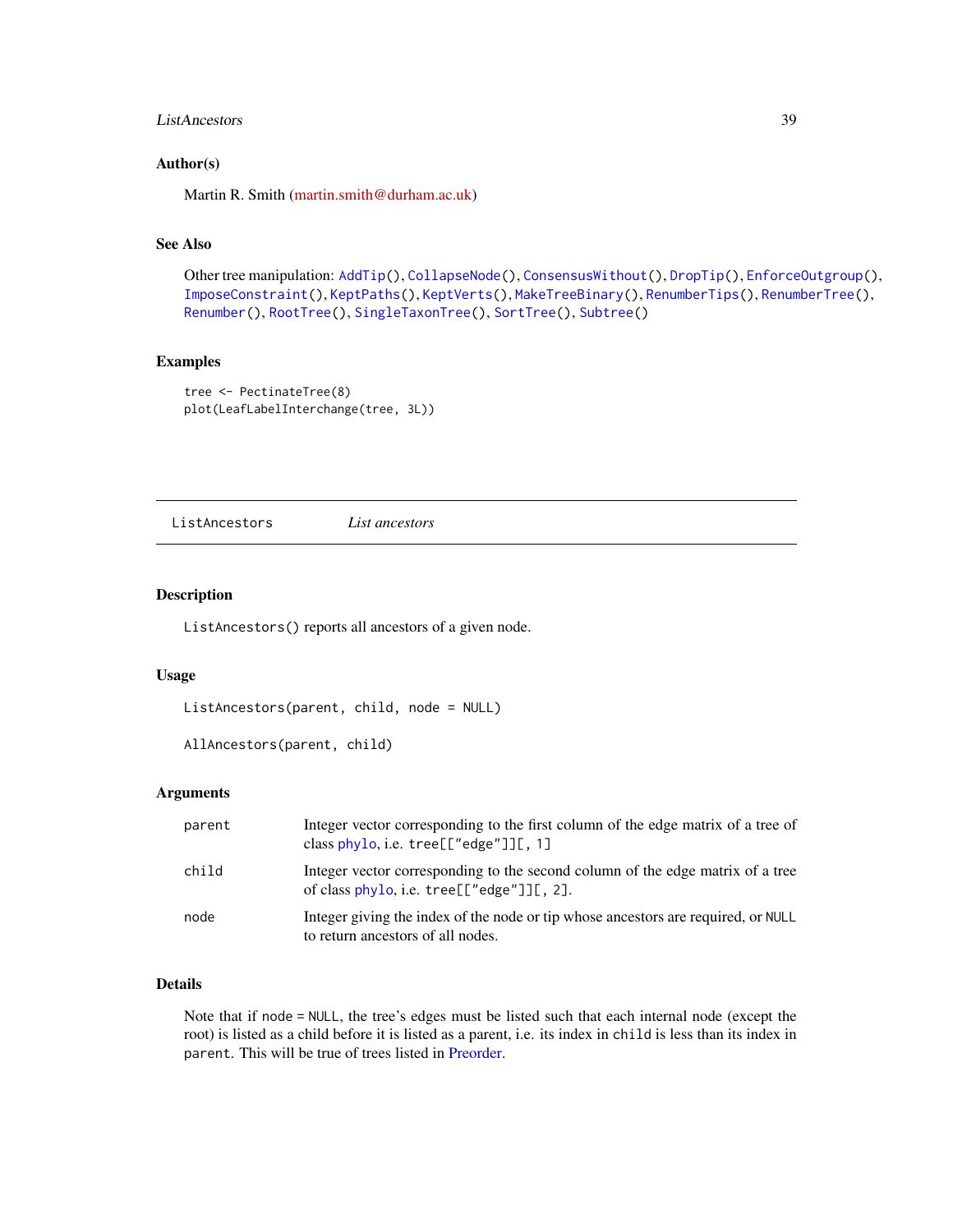If node = NULL, ListAncestors() returns a list. Each entry *i* contains a vector containing, in order, the nodes encountered when traversing the tree from node *i* to the root node. The last entry of each member of the list is therefore the root node, with the exception of the entry for the root node itself, which is a zero-length integer.

If node is an integer, ListAncestors() returns a vector of the numbers of the nodes ancestral to the given node, including the root node.

#### Functions

• AllAncestors: Alias for ListAncestors(node = NULL).

### Author(s)

Martin R. Smith [\(martin.smith@durham.ac.uk\)](mailto:martin.smith@durham.ac.uk)

#### See Also

Implemented less efficiently in phangorn:::Ancestors, on which this code is based.

Other tree navigation: [AncestorEdge\(](#page-0-0)), [CladeSizes\(](#page-11-0)), [DescendantEdges\(](#page-21-0)), [EdgeAncestry\(](#page-25-0)), [EdgeDistances\(](#page-26-0)), [MRCA\(](#page-45-0)), [NDescendants\(](#page-48-0)), [NodeDepth\(](#page-50-0)), [NodeOrder\(](#page-51-0)), [NonDuplicateRoot\(](#page-0-0)), [RootNode\(](#page-70-0))

```
Other tree navigation: AncestorEdge(), CladeSizes(), DescendantEdges(), EdgeAncestry(),
EdgeDistances(), MRCA(), NDescendants(), NodeDepth(), NodeOrder(), NonDuplicateRoot(),
RootNode()
```
### Examples

```
tree <- PectinateTree(5)
edge <- tree[["edge"]]
# Identify desired node with:
plot(tree)
nodelabels()
tiplabels()
# Ancestors of specific nodes:
ListAncestors(edge[, 1], edge[, 2], 4L)
ListAncestors(edge[, 1], edge[, 2], 8L)
# Ancestors of each node, if tree numbering system is uncertain:
lapply(seq_len(max(edge)), ListAncestors,
       parent = edge[, 1], child = edge[, 2]# Ancestors of each node, if tree is in preorder:
ListAncestors(edge[, 1], edge[, 2])
# Alias:
AllAncestors(edge[, 1], edge[, 2])
```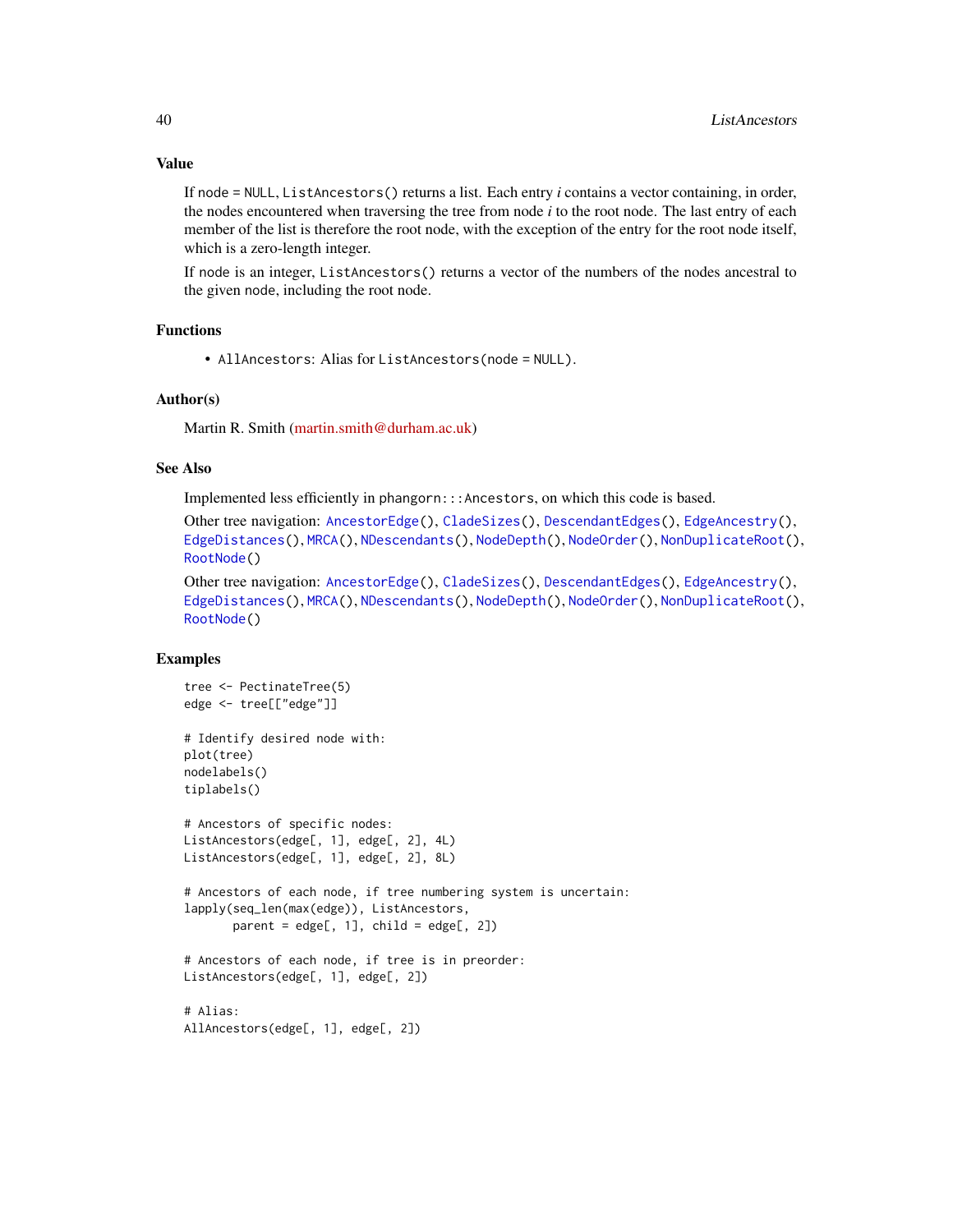# Description

Phylogenetic data from Zhang et al. (2016) in raw (Lobo.data) and phyDat (Lobo.phy) formats.

### Usage

Lobo.data

Lobo.phy

# Format

An object of class list of length 48.

An object of class phyDat of length 48.

## Source

Zhang et al. (2016)

### References

Zhang X, Smith MR, Yang J, Hou J (2016). "Onychophoran-like musculature in a phosphatized Cambrian lobopodian." *Biology Letters*, 12(9), 20160492. [doi:10.1098/rsbl.2016.0492.](https://doi.org/10.1098/rsbl.2016.0492)

# Examples

```
data("Lobo", package = "TreeTools")
Lobo.data
Lobo.phy
```
logDoubleFactorials *Natural logarithms of double factorials*

## Description

logDoubleFactorials is a numeric vector with pre-calculated values of double factorials up to 50 000!!.

#### Usage

logDoubleFactorials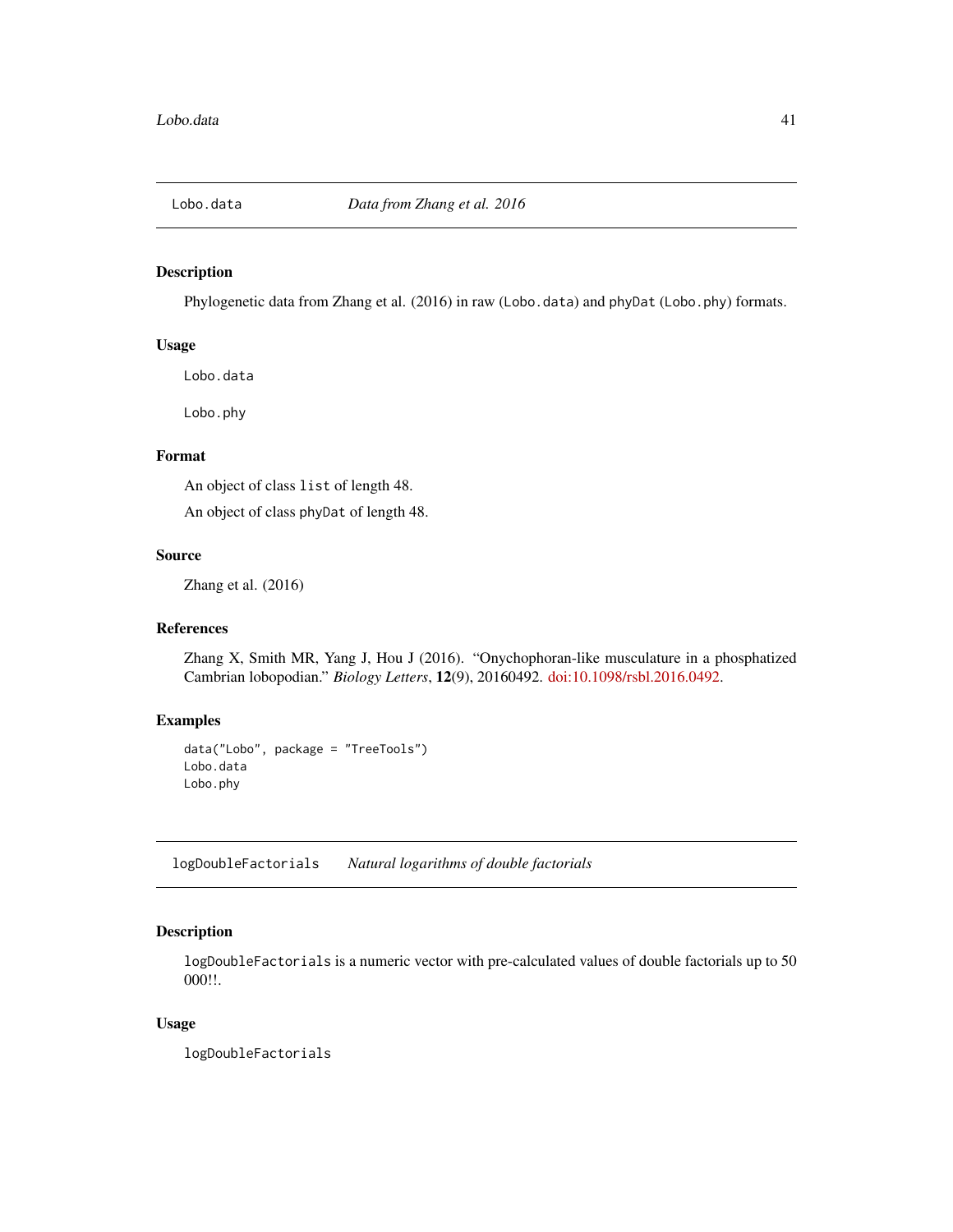#### Format

An object of class numeric of length 50000.

#### See Also

Other double factorials: [DoubleFactorial\(](#page-22-0)), [doubleFactorials](#page-23-1)

<span id="page-41-0"></span>MakeTreeBinary *Generate binary tree by collapsing polytomies*

### Description

MakeTreeBinary() resolves, at random, all polytomies in a tree or set of trees, such that all trees compatible with the input topology are drawn with equal probability.

### Usage

MakeTreeBinary(tree)

#### Arguments

tree A tree of class [phylo](#page-0-0).

## Value

MakeTreeBinary() returns a rooted binary tree of class phylo, corresponding to tree uniformly selected from all those compatible with the input tree topologies.

#### Author(s)

Martin R. Smith [\(martin.smith@durham.ac.uk\)](mailto:martin.smith@durham.ac.uk)

#### See Also

Since ape v5.5, this functionality is available through [ape::multi2di\(\)](#page-0-0); previous versions of 'ape' did not return topologies in equal frequencies.

Other tree manipulation: [AddTip\(](#page-3-0)), [CollapseNode\(](#page-16-0)), [ConsensusWithout\(](#page-18-0)), [DropTip\(](#page-23-0)), [EnforceOutgroup\(](#page-29-0)), [ImposeConstraint\(](#page-32-0)), [KeptPaths\(](#page-33-0)), [KeptVerts\(](#page-35-0)), [LeafLabelInterchange\(](#page-37-0)), [RenumberTips\(](#page-66-0)), [RenumberTree\(](#page-0-0)), [Renumber\(](#page-65-0)), [RootTree\(](#page-71-0)), [SingleTaxonTree\(](#page-73-0)), [SortTree\(](#page-75-0)), [Subtree\(](#page-90-0))

#### Examples

```
MakeTreeBinary(CollapseNode(PectinateTree(7), c(9, 11, 13)))
UnrootTree(MakeTreeBinary(StarTree(5)))
```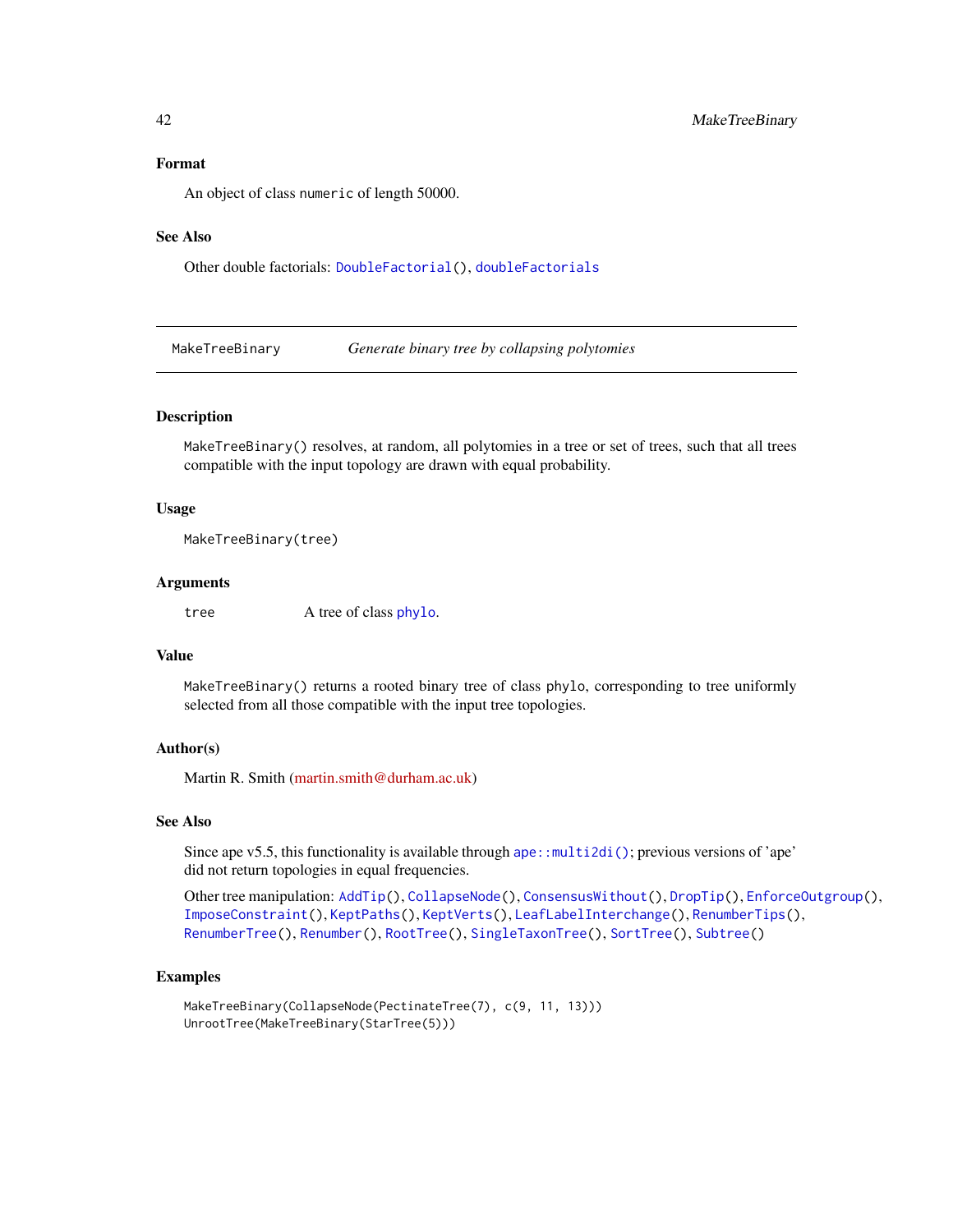#### <span id="page-42-0"></span>Description

match() returns a vector of the positions of (first) matches of splits in its first argument in its second. %in% is a more intuitive interface as a binary operator, which returns a logical vector indicating whether there is a match or not for each split in its left operand.

## Usage

```
## S4 method for signature 'Splits, Splits'
match(x, table, nomatch = NA_integer_, incomparables = NULL)
in.Splits(x, table)
match(x, table, nomatch = NA_integer_, incomparables = NULL)
## S4 method for signature 'Splits, Splits'
x %in% table
```
### Arguments

| x. table | Object of class Splits.                                                             |
|----------|-------------------------------------------------------------------------------------|
| nomatch  | Integer value that will be used in place of NA in the case where no match is found. |
|          | incomparables Ignored. (Included for consistency with generic.)                     |

## Details

in.Splits() is an alias for %in%, included for backwards compatibility. It will be deprecated in a future release.

#### Value

match() returns an integer vector specifying the position in table that matches each element in x, or nomatch if no match is found.

## See Also

Corresponding base functions are documented in [match\(\)](#page-0-0).

Other Splits operations: [LabelSplits\(](#page-36-0)), [NSplits\(](#page-56-0)), [NTip\(](#page-57-0)), [PolarizeSplits\(](#page-60-0)), [SplitFrequency\(](#page-78-0)), [SplitsInBinaryTree\(](#page-84-0)), [Splits](#page-82-1), [TipLabels\(](#page-92-0)), [TipsInSplits\(](#page-94-0)), [xor\(](#page-108-0))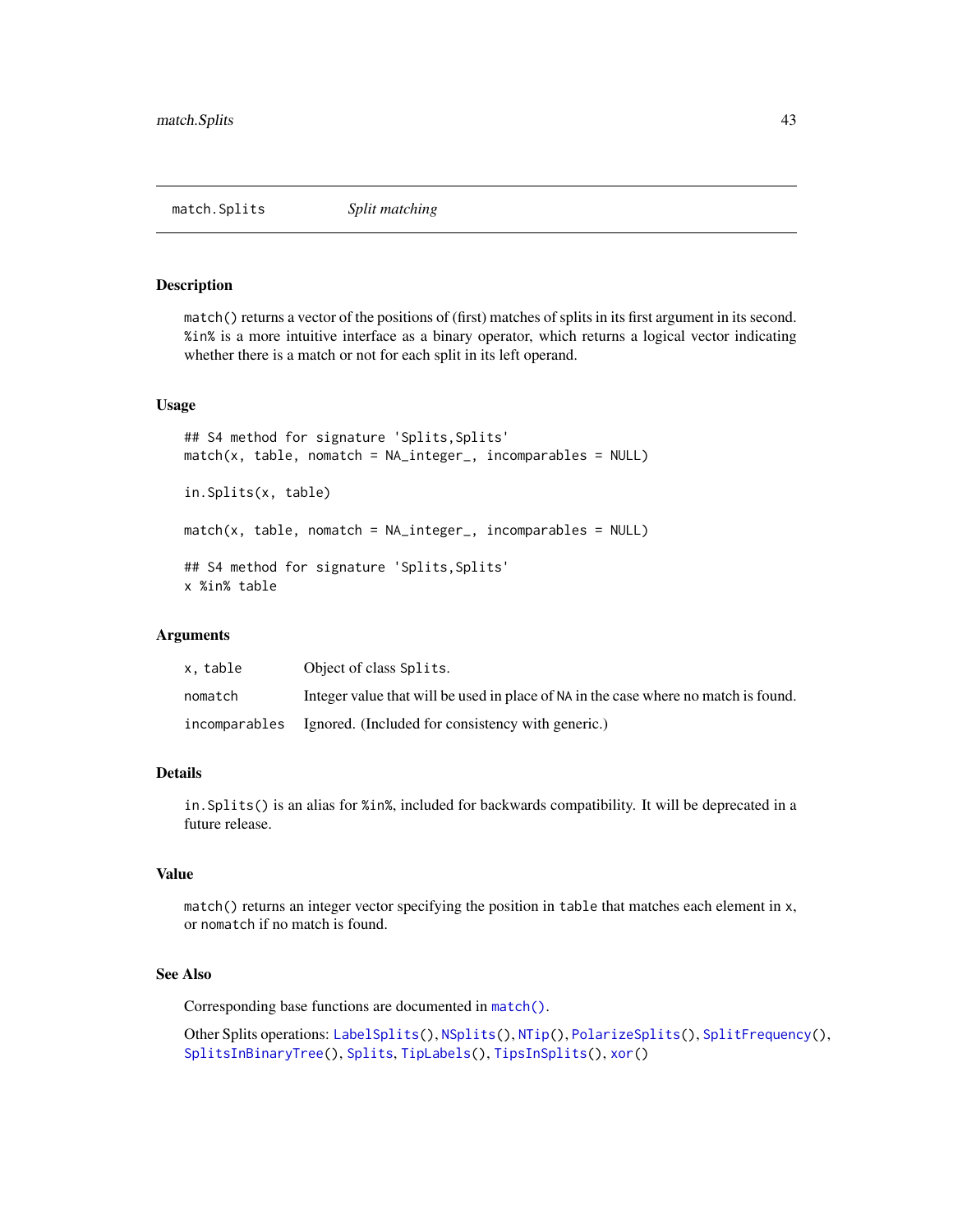### Examples

```
splits1 <- as.Splits(BalancedTree(7))
splits2 <- as.Splits(PectinateTree(7))
match(splits1, splits2)
```
<span id="page-43-0"></span>

MatrixToPhyDat *Convert between matrices and* phyDat *objects*

# Description

MatrixToPhyDat() converts a matrix of tokens to a phyDat object; PhyDatToMatrix() converts a phyDat object to a matrix of tokens.

## Usage

```
MatrixToPhyDat(tokens)
```
PhyDatToMatrix(dataset, ambigNA = FALSE, inappNA = ambigNA)

### Arguments

| tokens           | Matrix of tokens, possibly created with ReadCharacters () or ReadTntCharacters ().        |  |
|------------------|-------------------------------------------------------------------------------------------|--|
|                  | Row names should correspond to leaf labels; column names may optionally cor-              |  |
|                  | respond to character labels.                                                              |  |
| dataset          | A dataset of class phyDat.                                                                |  |
| ambigNA, inappNA |                                                                                           |  |
|                  | Logical specifying whether to denote ambiguous / inapplicable characters as NA<br>values. |  |

# Value

MatrixToPhyDat() returns an object of class phyDat.

PhyDatToMatrix() returns a matrix corresponding to the uncompressed character states within a phyDat object.

## Author(s)

Martin R. Smith [\(martin.smith@durham.ac.uk\)](mailto:martin.smith@durham.ac.uk)

## See Also

Other phylogenetic matrix conversion functions: [StringToPhyDat\(](#page-87-0))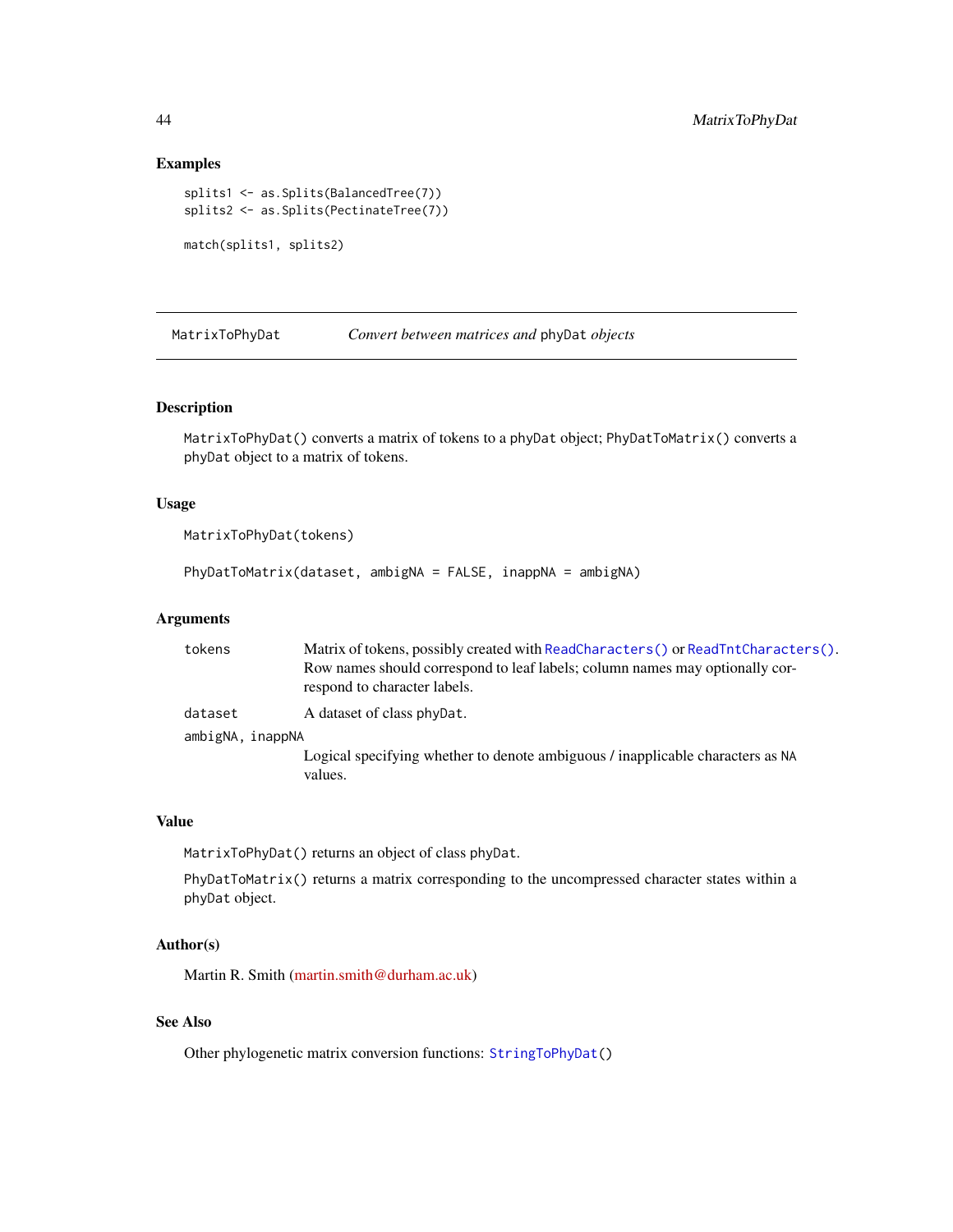# MorphoBankDecode 45

## Examples

```
tokens <- matrix(c(0, 0, '0', 0, 0,
                  0, 0, '1', 0, 1,
                   0, 0, '1', 0, 1,
                   0, 0, '2', 0, 1,
                   1, 1, '-', 1, 0,
                   1, 1, '2', 1, '{01}'),
                   nrow = 6, ncol = 5, byrow = TRUE,
                   dimnames = list(
                     paste0("Taxon_", LETTERS[1:6]),
                     paste0("Char_", 1:5)))
```
MatrixToPhyDat(tokens)

<span id="page-44-0"></span>MorphoBankDecode *Decode MorphoBank text*

### Description

Converts strings from MorphoBank notes into a Latex-compatible format.

### Usage

```
MorphoBankDecode(string)
```
# Arguments

string String to process

#### Value

MorphoBankDecode() returns a string with new lines and punctuation reformatted.

## Author(s)

Martin R. Smith

## See Also

Other string parsing functions: [EndSentence\(](#page-28-0)), [RightmostCharacter\(](#page-68-0)), [Unquote\(](#page-104-0))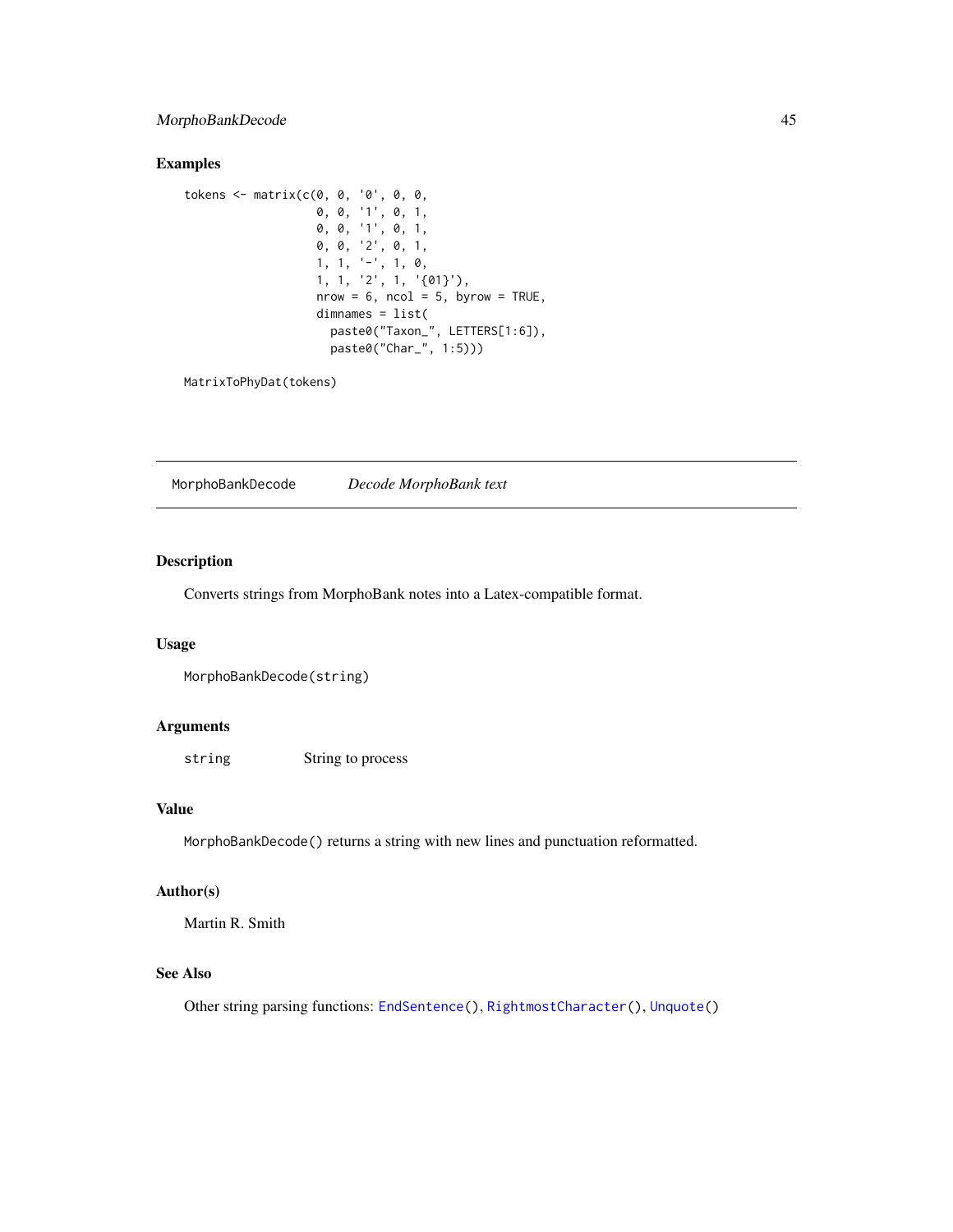# <span id="page-45-0"></span>Description

MRCA() calculates the last common ancestor of specified nodes.

#### Usage

MRCA(x1, x2, ancestors)

#### Arguments

| $x1$ , $x2$ | Integer specifying index of leaves or nodes whose most recent common ancestor<br>should be found. |
|-------------|---------------------------------------------------------------------------------------------------|
| ancestors   | List of ancestors for each node in a tree. Perhaps produced by $ListAnceators()$ .                |

# Details

MRCA() requires that node values within a tree increase away from the root, which will be true of trees listed in Preorder. No warnings will be given if trees do not fulfil this requirement.

## Value

MRCA() returns an integer specifying the node number of the last common ancestor of  $x1$  and  $x2$ .

### Author(s)

Martin R. Smith [\(martin.smith@durham.ac.uk\)](mailto:martin.smith@durham.ac.uk)

#### See Also

```
Other tree navigation: AncestorEdge(), CladeSizes(), DescendantEdges(), EdgeAncestry(),
EdgeDistances(), ListAncestors(), NDescendants(), NodeDepth(), NodeOrder(), NonDuplicateRoot(),
RootNode()
```
## Examples

```
tree <- BalancedTree(7)
```

```
# Verify that node numbering increases away from root
plot(tree)
nodelabels()
# ListAncestors expects a tree in Preorder
tree <- Preorder(tree)
edge <- tree$edge
ancestors <- ListAncestors(edge[, 1], edge[, 2])
MRCA(1, 4, ancestors)
```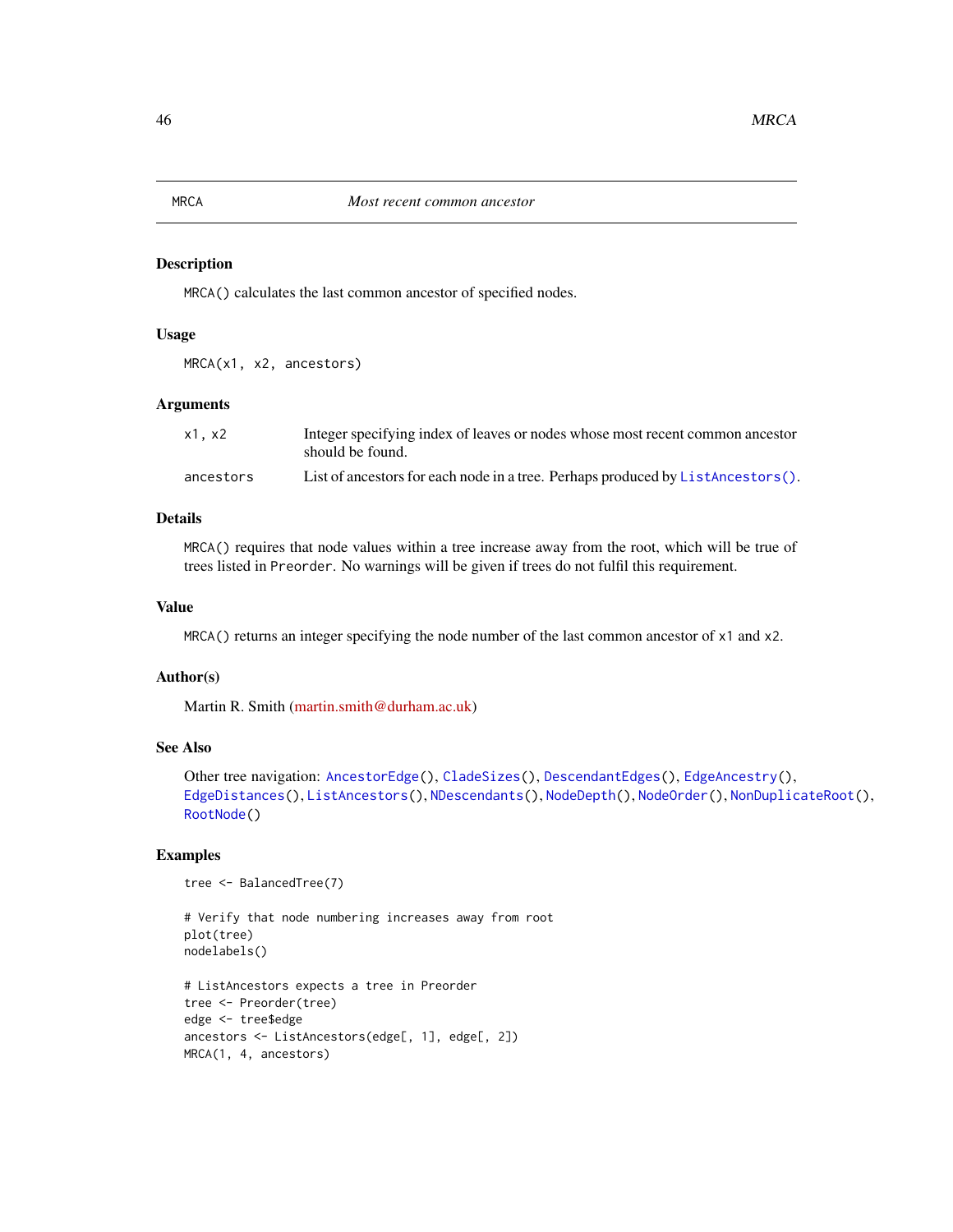```
# If a tree must be in postorder, use:
tree <- Postorder(tree)
edge <- tree$edge
ancestors <- lapply(seq_len(max(edge)), ListAncestors,
                    parent = edge[, 1], child = edge[, 2]
```

```
MSTEdges Minimum spanning tree
```
#### Description

Calculate or plot the minimum spanning tree (Gower and Ross 1969) of a distance matrix.

### Usage

```
MSTEdges(distances, plot = FALSE, x = NULL, y = NULL, ...)
```
MSTLength(distances, mst = NULL)

### Arguments

| distances | Either a matrix that can be interpreted as a distance matrix, or an object of class<br>dist.                                         |
|-----------|--------------------------------------------------------------------------------------------------------------------------------------|
| plot      | Logical specifying whether to add the minimum spanning tree to an existing<br>plot.                                                  |
| x, y      | Numeric vectors specifying the X and Y coordinates of each element in distances.<br>Necessary only if $plot = TRUE$ .                |
| $\ddots$  | Additional parameters to send to [lines()].                                                                                          |
| mst       | Optional parameter specifying the minimum spanning tree in the format returned<br>by MSTEdges(); if NULL, calculated from distances. |

### Value

MSTEdges() returns a matrix in which each row corresponds to an edge of the minimum spanning tree, listed in non-decreasing order of length. The two columns contain the indices of the entries in distances that each edge connects, with the lower value listed first.

MSTLength() returns the length of the minimum spanning tree.

#### Author(s)

Martin R. Smith [\(martin.smith@durham.ac.uk\)](mailto:martin.smith@durham.ac.uk)

#### References

Gower JC, Ross GJS (1969). "Minimum spanning trees and single linkage cluster analysis." *Journal of the Royal Statistical Society. Series C (Applied Statistics)*, 18(1), 54–64. [doi:10.2307/2346439.](https://doi.org/10.2307/2346439)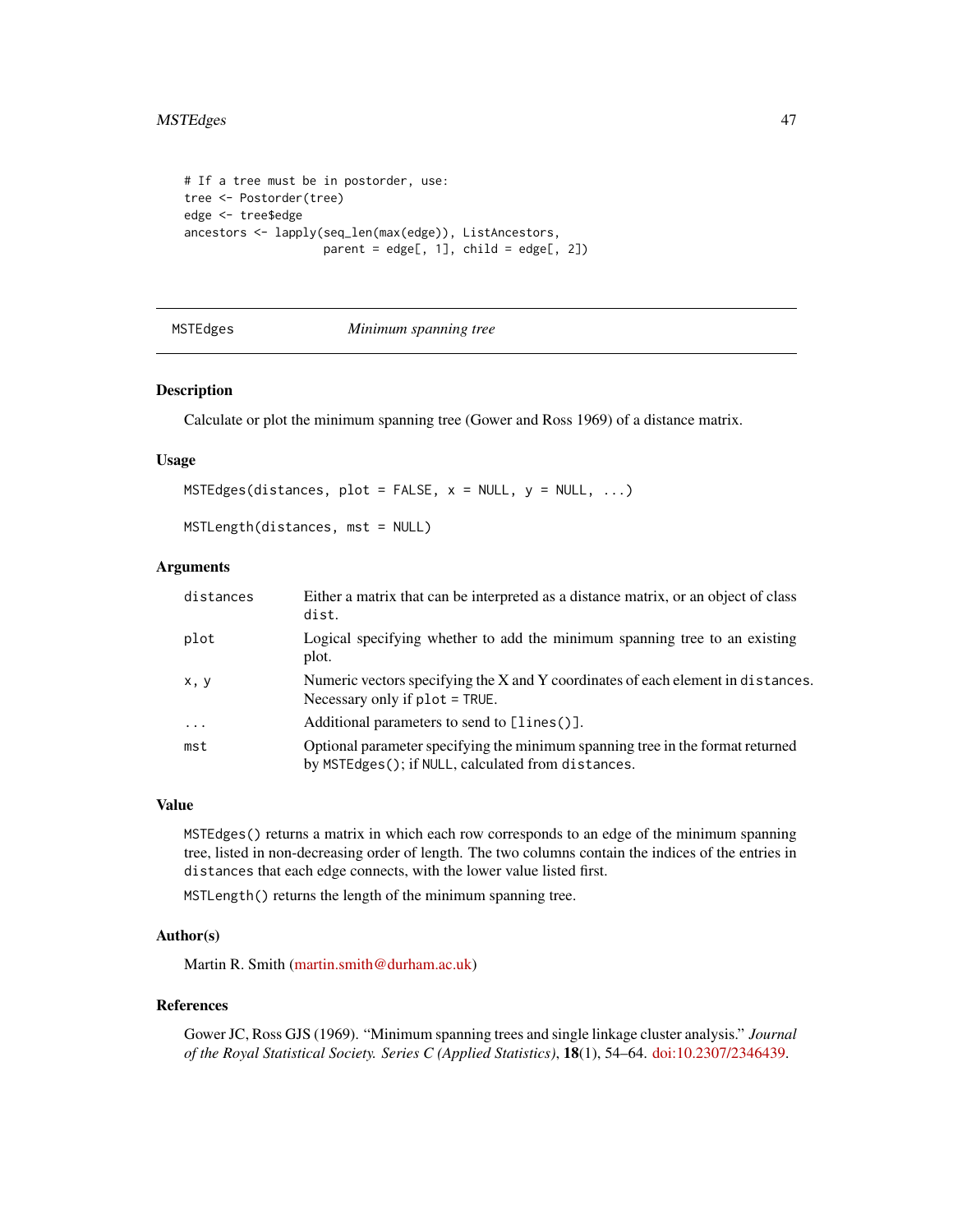#### See Also

Slow implementation returning the association matrix of the minimum spanning tree:  $ape::mst()$ .

#### Examples

```
# Corners of an almost-regular octahedron
points <- matrix(c(0, 0, 2, 2, 1.1, 1,
                   0, 2, 0, 2, 1, 1.1,
                   0, 0, 0, 0, 1, -1), 6)
distances <- dist(points)
mst <- MSTEdges(distances)
MSTLength(distances, mst)
plot(points[, 1:2], ann = FALSE, asp = 1)MSTEdges(distances, TRUE, x = points[, 1], y = points[, 2], 1wd = 2)
```
N1Spr *Number of trees one SPR step away*

### Description

N1Spr() calculates the number of trees one subtree prune-and-regraft operation away from a binary input tree using the formula given by Allen and Steel (2001); IC1Spr() calculates the information content of trees at this distance: i.e. the entropy corresponding to the proportion of all possible *n*-tip trees whose SPR distance is at most one from a specified tree.

#### Usage

N1Spr(n)

IC1Spr(n)

# Arguments

n Integer vector specifying the number of tips in a tree.

## Value

N1Spr() returns an integer vector denoting the number of trees one SPR rearrangement away from the input tree..

IC1Spr() returns an numeric vector giving the phylogenetic information content of trees 0 or 1 SPR rearrangement from an *n*-leaf tree, in bits.

## References

Allen BL, Steel MA (2001). "Subtree transfer operations and their induced metrics on evolutionary trees." *Annals of Combinatorics*, 5(1), 1–15. [doi:10.1007/s0002600180068.](https://doi.org/10.1007/s00026-001-8006-8)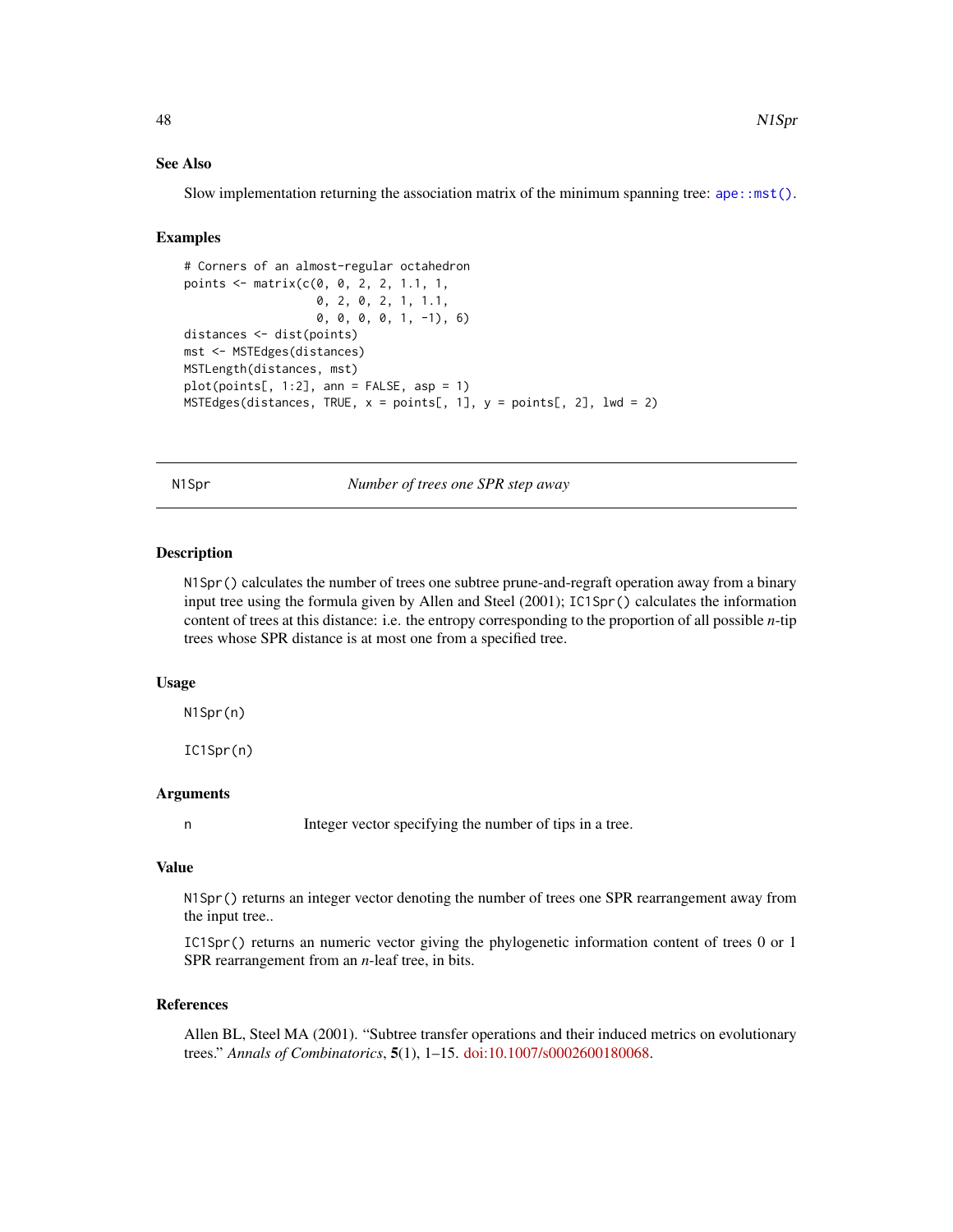## NDescendants 49

## Examples

N1Spr(4:6) IC1Spr(5)

<span id="page-48-0"></span>NDescendants *Count descendants for each node in a tree*

## Description

NDescendants() counts the number of nodes (including leaves) directly descended from each node in a tree.

## Usage

NDescendants(tree)

## Arguments

tree A tree of class [phylo](#page-0-0).

# Value

NDescendants() returns an integer listing the number of direct descendants (leaves or internal nodes) for each node in a tree.

## Author(s)

Martin R. Smith [\(martin.smith@durham.ac.uk\)](mailto:martin.smith@durham.ac.uk)

### See Also

```
Other tree navigation: AncestorEdge(), CladeSizes(), DescendantEdges(), EdgeAncestry(),
EdgeDistances(), ListAncestors(), MRCA(), NodeDepth(), NodeOrder(), NonDuplicateRoot(),
RootNode()
```
# Examples

```
tree <- CollapseNode(BalancedTree(8), 12:15)
NDescendants(tree)
plot(tree)
nodelabels(NDescendants(tree))
```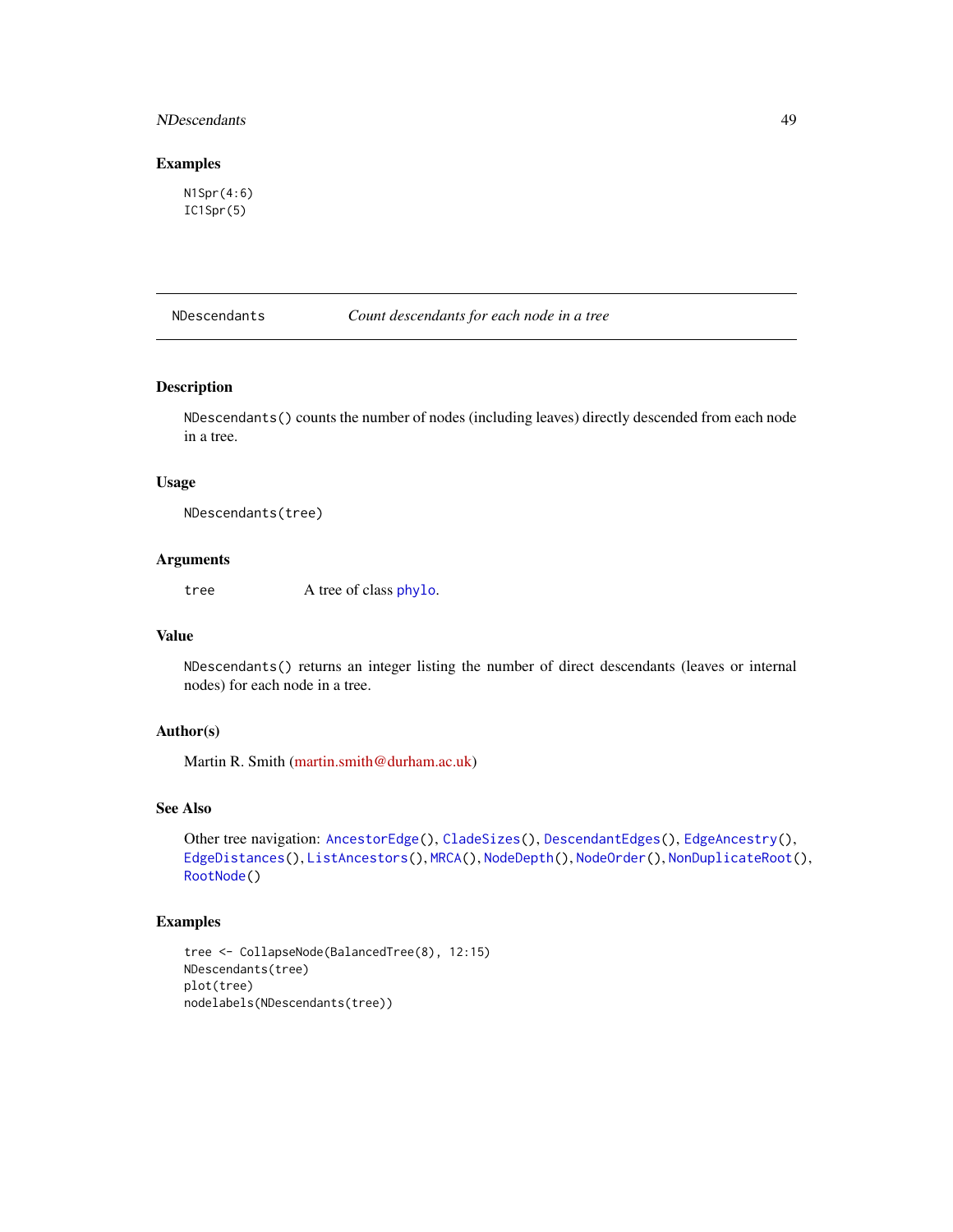## Description

NewickTree() encodes a tree as a Newick-format string. This differs from [write.tree\(\)](#page-0-0) in the encoding of spaces as spaces, rather than underscores.

### Usage

NewickTree(tree)

## Arguments

tree A tree of class [phylo](#page-0-0).

### Value

NewickTree() returns a character string denoting tree in Newick format.

## See Also

Use tip numbers, rather than leaf labels: [as.Newick](#page-9-0)

#### Examples

NewickTree(BalancedTree(LETTERS[4:9]))

NJTree *Generate a neighbour joining tree*

### Description

NJTree() generates a rooted neighbour joining tree from a phylogenetic dataset.

#### Usage

```
NJTree(dataset, edgeLengths = FALSE, ratio = TRUE, ambig = "mean")
```
### Arguments

| dataset      | A phylogenetic data matrix of <b>phangorn</b> class phyDat, whose names corre-<br>spond to the labels of any accompanying tree. |
|--------------|---------------------------------------------------------------------------------------------------------------------------------|
| edgeLengths  | Logical specifying whether to include edge lengths.                                                                             |
| ambig, ratio | Settings of ambig and ratio to be used when computing Hamming () distances<br>between sequences.                                |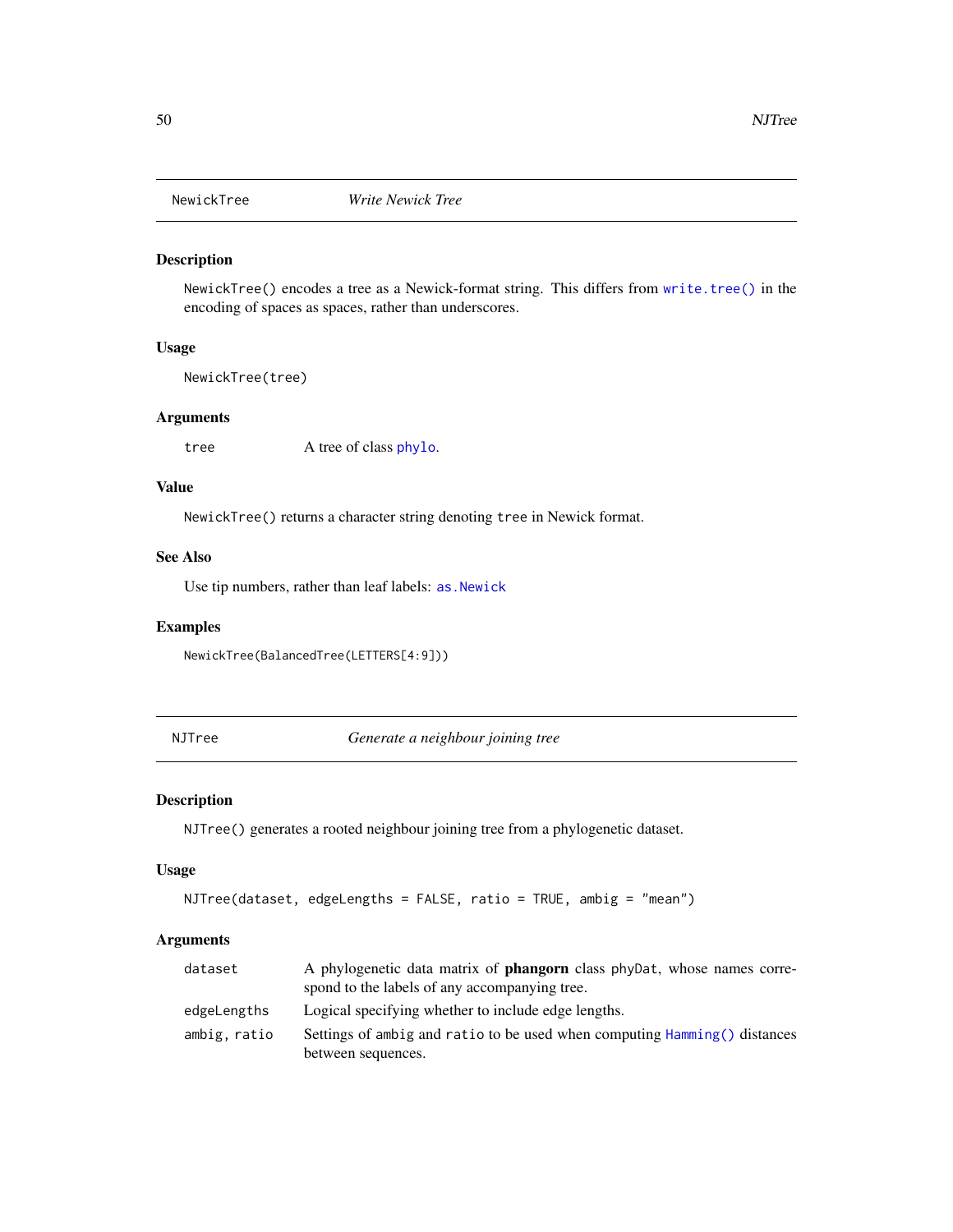# NodeDepth 51

## Value

NJTree returns an object of class phylo.

## Author(s)

Martin R. Smith [\(martin.smith@durham.ac.uk\)](mailto:martin.smith@durham.ac.uk)

## See Also

Other tree generation functions: [ConstrainedNJ\(](#page-20-0)), [GenerateTree](#page-30-0), [SingleTaxonTree\(](#page-73-0)), [TreeNumber](#page-98-0)

## Examples

data('Lobo') NJTree(Lobo.phy)

<span id="page-50-0"></span>NodeDepth *Distance of each node from tree exterior*

#### Description

NodeDepth() evaluates how 'deep' each node is within a tree.

#### Usage

```
NodeDepth(x, shortest = FALSE, includeTip = TRUE)
```
## Arguments

| X           | A tree of class phylo, its \$edge property, or a list thereof.                                                                                                         |
|-------------|------------------------------------------------------------------------------------------------------------------------------------------------------------------------|
| shortest    | Logical specifying whether to calculate the length of the shortest away-from-<br>root path to a leaf. If FALSE, the length of the longest such route will be returned. |
| includeTips | Logical specifying whether to include leaves (each of depth zero) in return value.                                                                                     |

### Details

For a rooted tree, the depth of a node is the minimum (if shortest = TRUE) or maximum (shortest = FALSE) number of edges that must be traversed, moving away from the root, to reach a leaf.

Unrooted trees are treated as if a root node occurs in the 'middle' of the tree, meaning the position that will minimise the maximum node depth.

#### Value

NodeDepth() returns an integer vector specifying the depth of each external and internal node in x.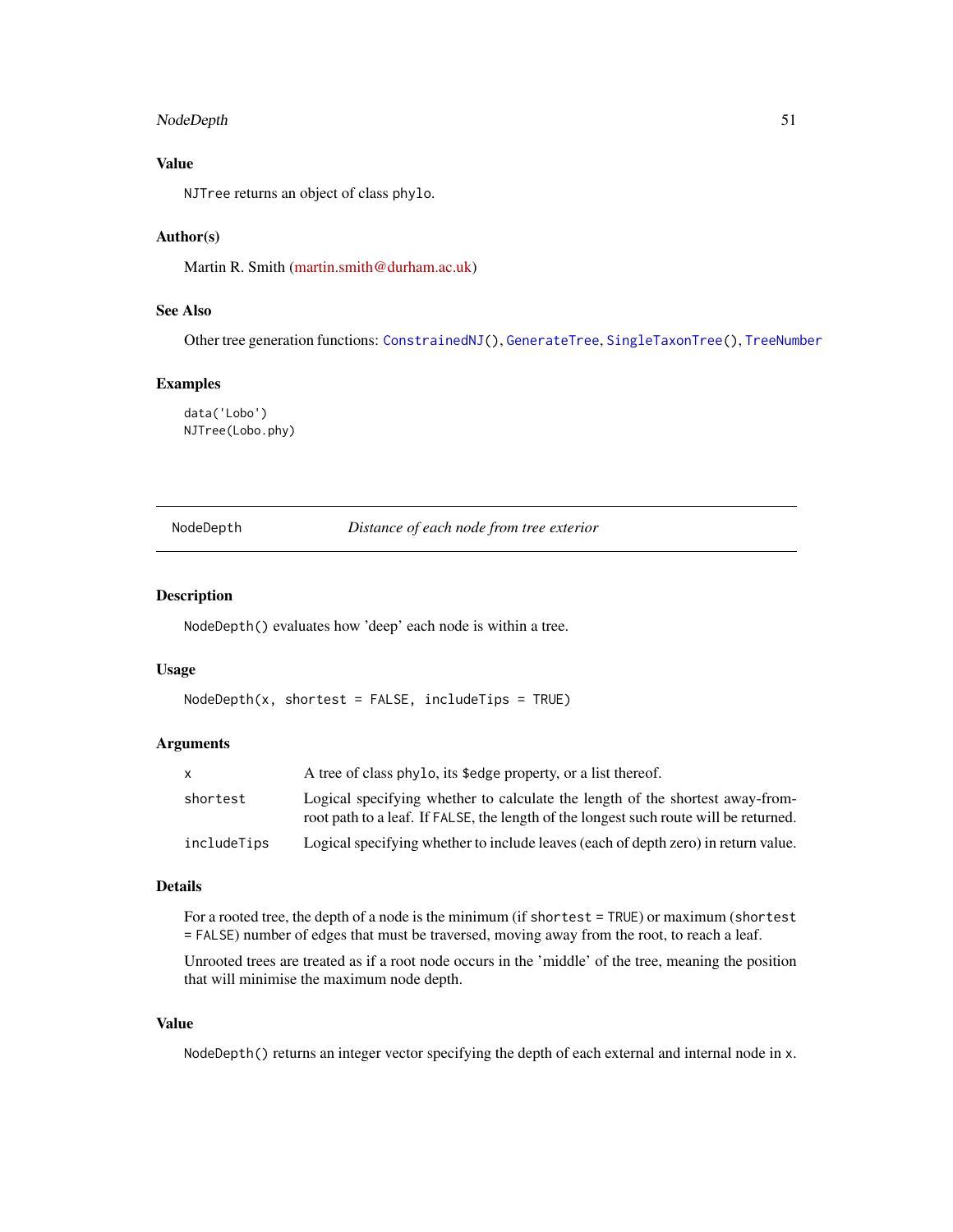### Author(s)

Martin R. Smith [\(martin.smith@durham.ac.uk\)](mailto:martin.smith@durham.ac.uk)

### See Also

[ape::node.depth](#page-0-0) returns the number of tips descended from a node.

```
Other tree navigation: AncestorEdge(), CladeSizes(), DescendantEdges(), EdgeAncestry(),
EdgeDistances(), ListAncestors(), MRCA(), NDescendants(), NodeOrder(), NonDuplicateRoot(),
RootNode()
```
# Examples

```
tree <- CollapseNode(BalancedTree(10), c(12:13, 19))
plot(tree)
nodelabels(NodeDepth(tree, includeTips = FALSE))
```
<span id="page-51-0"></span>NodeOrder *Order of each node in a tree*

## Description

NodeOrder() calculates the number of edges incident to each node in a tree. Includes the root edge in rooted trees.

#### Usage

```
NodeOrder(x, includeAncestor = TRUE, internalOnly = FALSE)
```
# Arguments

| $\mathsf{x}$    | A tree of class phylo, its \$edge property, or a list thereof.                                                                      |
|-----------------|-------------------------------------------------------------------------------------------------------------------------------------|
| includeAncestor |                                                                                                                                     |
|                 | Logical specifying whether to count edge leading to ancestral node in calcula-<br>tion of order.                                    |
| internalOnly    | Logical specifying whether to restrict to results to internal nodes, i.e. to omit<br>leaves. Irrelevant if includeAncestor = FALSE. |

## Value

NodeOrder() returns an integer listing the order of each node; entries are named with the number of each node.

## Author(s)

Martin R. Smith [\(martin.smith@durham.ac.uk\)](mailto:martin.smith@durham.ac.uk)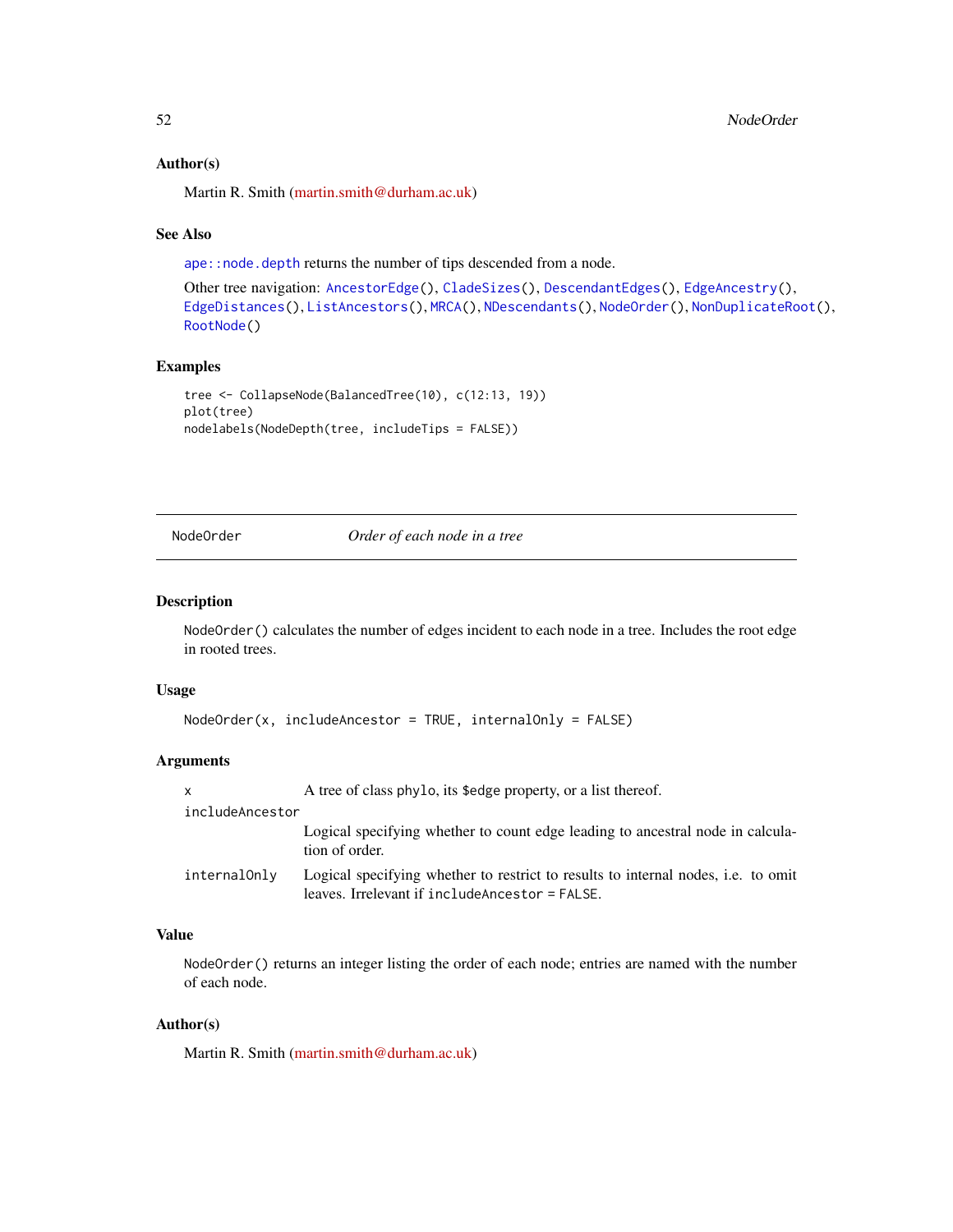## NPartitionPairs 53

## See Also

```
Other tree navigation: AncestorEdge(), CladeSizes(), DescendantEdges(), EdgeAncestry(),
EdgeDistances(), ListAncestors(), MRCA(), NDescendants(), NodeDepth(), NonDuplicateRoot(),
RootNode()
```
### Examples

```
tree <- CollapseNode(BalancedTree(8), 12:15)
NodeOrder(tree)
plot(tree)
nodelabels(NodeOrder(tree, internalOnly = TRUE))
```
NPartitionPairs *Distributions of tips consistent with a partition pair*

# **Description**

NPartitionPairs() calculates the number of terminal arrangements matching a specified configuration of two splits.

### Usage

NPartitionPairs(configuration)

#### Arguments

configuration Integer vector of length four specifying the number of terminals that occur in both (1) splits A1 and A2; (2) splits A1 and B2; (3) splits B1 and A2; (4) splits B1 and B2.

## Details

Consider splits that divide eight terminals, labelled A to H.

Bipartition 1: ABCD:EFGH A1 = ABCD B1 = EFGH Bipartition 2: ABE:CDFGH  $A2 = ABE$   $B2 = CDFGH$ 

This can be represented by an association matrix:

$$
\begin{array}{ccc}\n & A2 & B2 \\
AI & AB & C \\
BI & E & FGH\n\end{array}
$$

The cells in this matrix contain 2, 1, 1 and 3 terminals respectively; this four-element vector  $(c(2, 1))$ 1, 1, 3)) is the configuration implied by this pair of bipartition splits.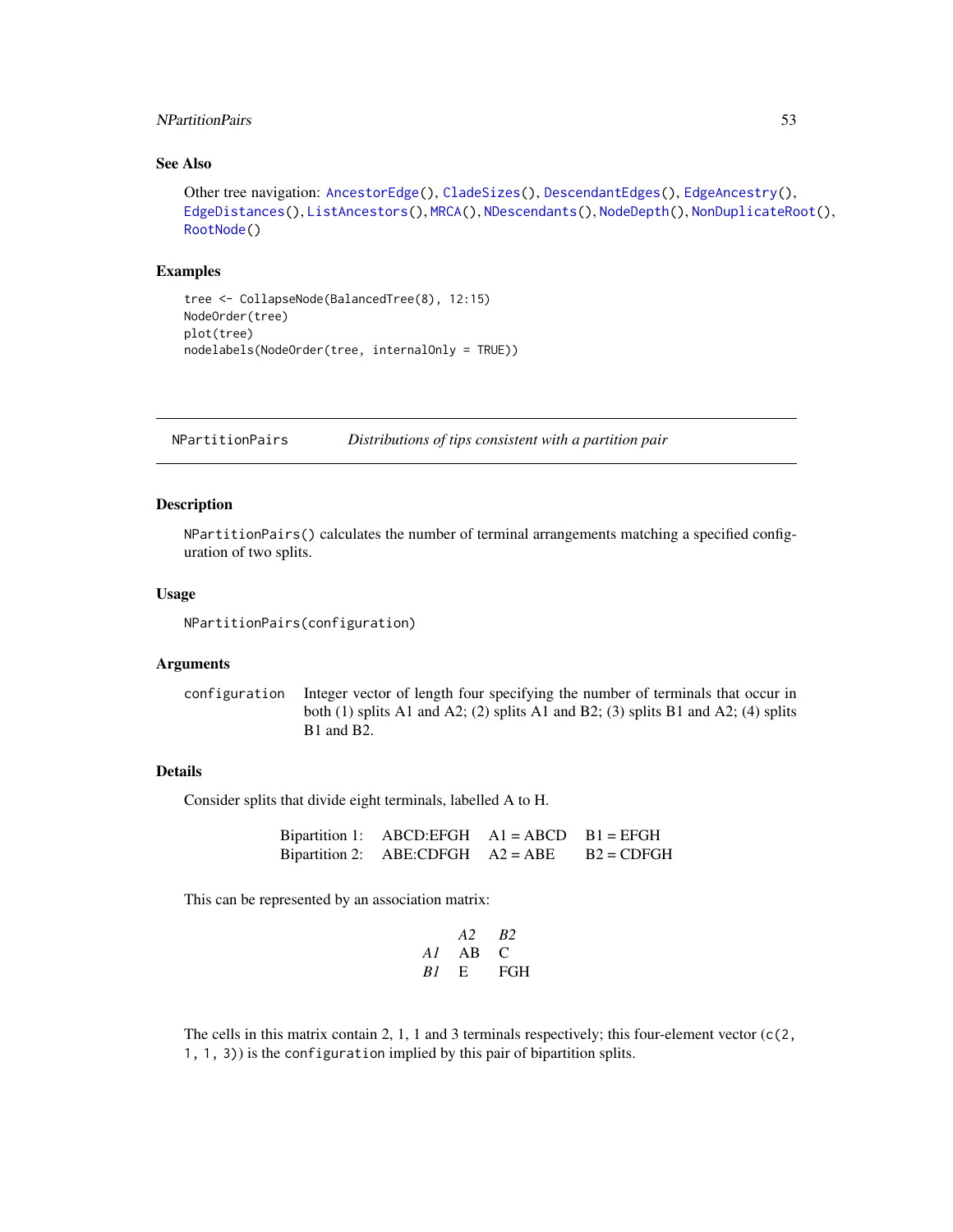### Value

The number of ways to distribute sum(configuration) taxa according to the specified pattern.

## Author(s)

Martin R. Smith [\(martin.smith@durham.ac.uk\)](mailto:martin.smith@durham.ac.uk)

### Examples

NPartitionPairs(c(2, 1, 1, 3))

NRooted *Number of trees*

# Description

These functions return the number of rooted or unrooted binary trees consistent with a given pattern of splits.

## Usage

NRooted(tips)

NUnrooted(tips)

NRooted64(tips)

NUnrooted64(tips)

LnUnrooted(tips)

LnUnrooted.int(tips)

Log2Unrooted(tips)

Log2Unrooted.int(tips)

LnRooted(tips)

LnRooted.int(tips)

Log2Rooted(tips)

Log2Rooted.int(tips)

LnUnrootedSplits(...)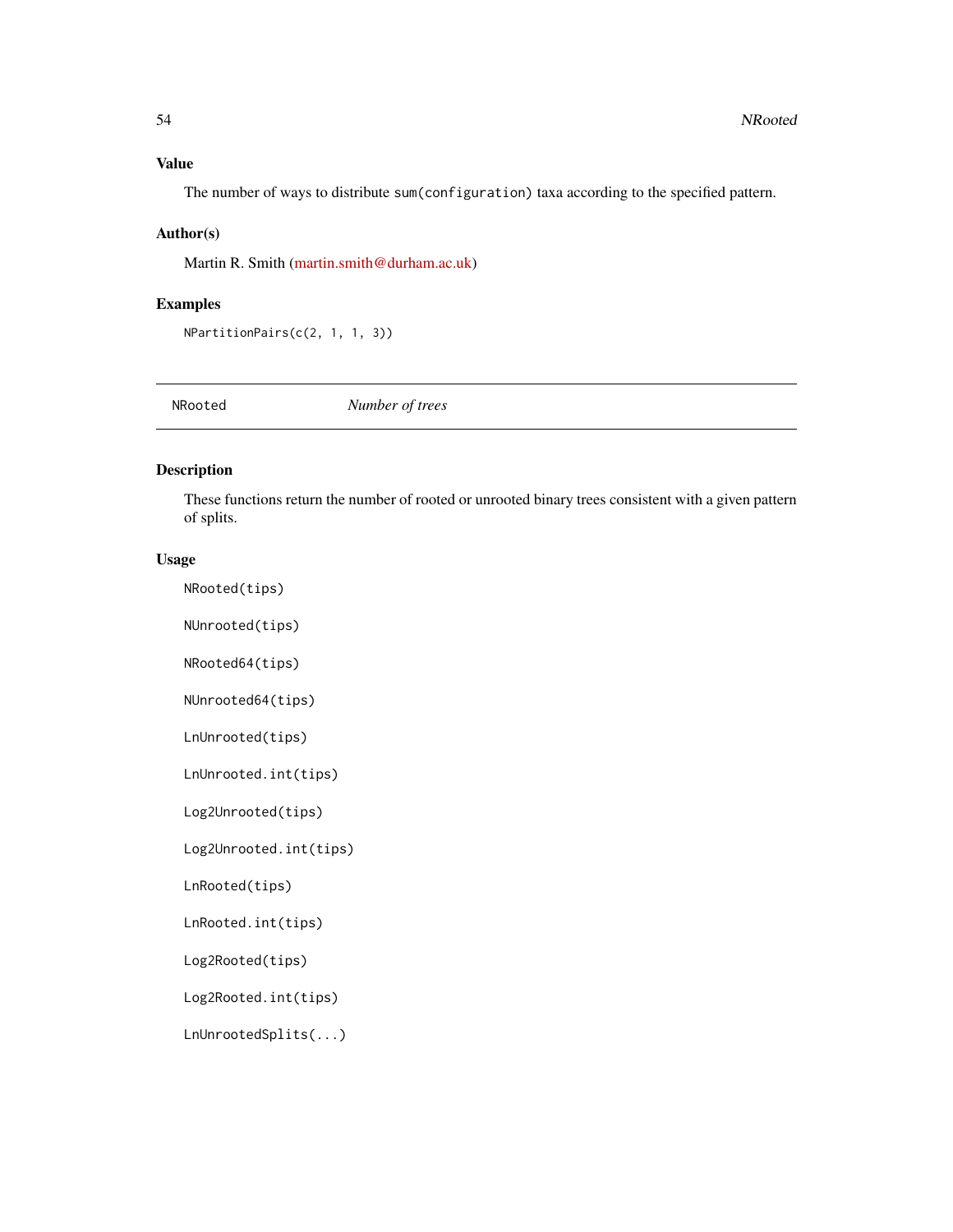#### NRooted 55

```
Log2UnrootedSplits(...)
NUnrootedSplits(...)
LnUnrootedMult(...)
Log2UnrootedMult(...)
NUnrootedMult(...)
```
## Arguments

| tips     | Integer specifying the number of leaves.                                           |
|----------|------------------------------------------------------------------------------------|
| $\cdots$ | Integer vector, or series of integers, listing the number of leaves in each split. |

## Details

Functions starting N return the number of rooted or unrooted trees. Replace this initial N with Ln for the natural logarithm of this number; or Log2 for its base 2 logarithm.

Calculations follow Cavalli-Sforza and Edwards (1967) and Carter et al. (1990), Theorem 2.

#### Functions

- NUnrooted: Number of unrooted trees
- NRooted64: Exact number of rooted trees as 64-bit integer (13 < nTip < 19)
- NUnrooted64: Exact number of unrooted trees as 64-bit integer (14 < nTip < 20)
- LnUnrooted: Log Number of unrooted trees
- LnUnrooted.int: Log Number of unrooted trees (as integer)
- LnRooted: Log Number of rooted trees
- LnRooted.int: Log Number of rooted trees (as integer)
- NUnrootedSplits: Number of unrooted trees consistent with a bipartition split.
- NUnrootedMult: Number of unrooted trees consistent with a multi-partition split.

## Author(s)

Martin R. Smith [\(martin.smith@durham.ac.uk\)](mailto:martin.smith@durham.ac.uk)

### References

Carter M, Hendy M, Penny D, Székely LA, Wormald NC (1990). "On the distribution of lengths of evolutionary trees." *SIAM Journal on Discrete Mathematics*, 3(1), 38–47. [doi:10.1137/0403005.](https://doi.org/10.1137/0403005)

Cavalli-Sforza LL, Edwards AWF (1967). "Phylogenetic analysis: models and estimation procedures." *Evolution*, 21(3), 550–570. ISSN 00143820, [doi:10.1111/j.15585646.1967.tb03411.x.](https://doi.org/10.1111/j.1558-5646.1967.tb03411.x)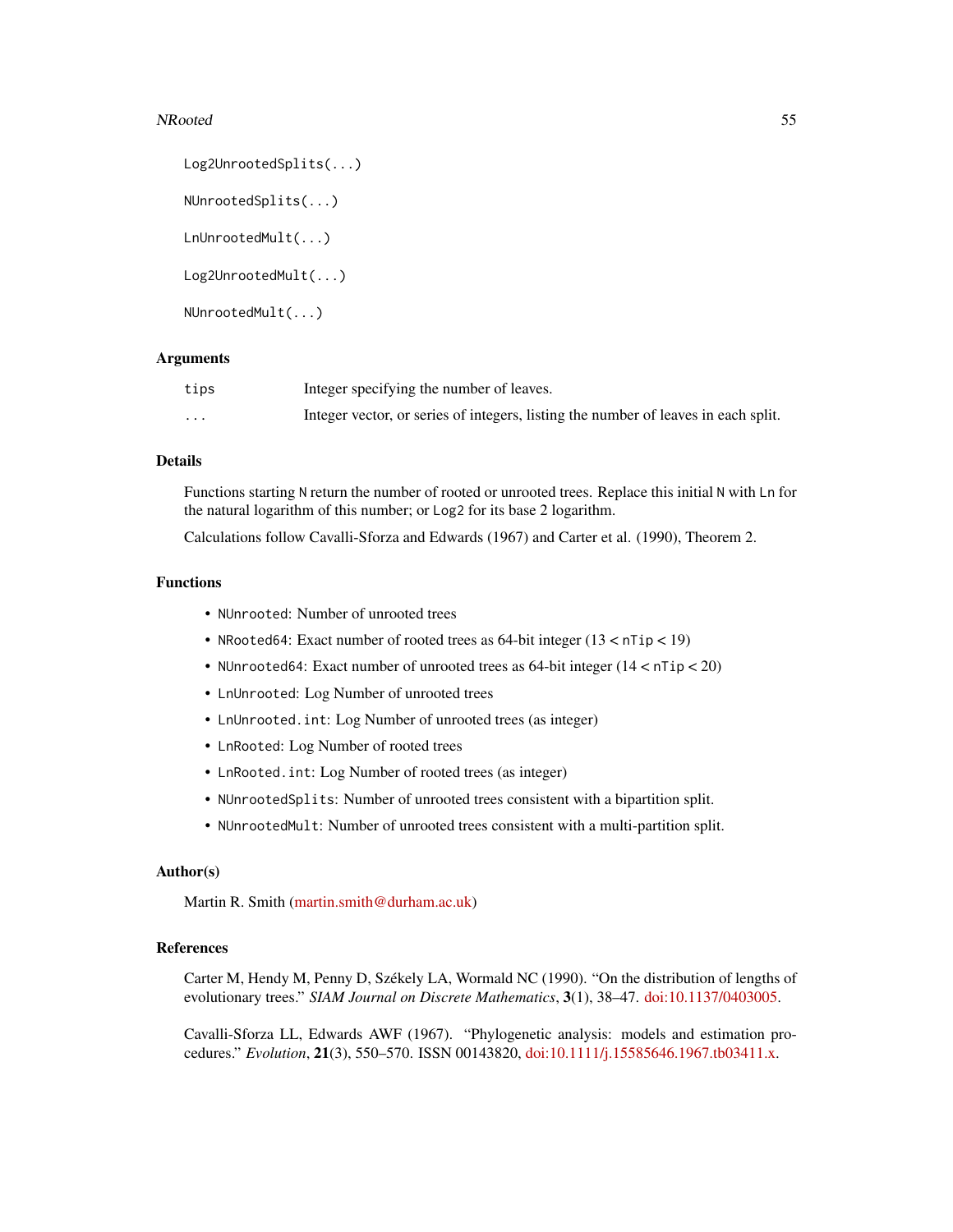# See Also

Other tree information functions: [CladisticInfo\(](#page-12-0)), [TreesMatchingTree\(](#page-102-0))

### Examples

```
NRooted(10)
NUnrooted(10)
LnRooted(10)
LnUnrooted(10)
Log2Unrooted(10)
# Number of trees consistent with a character whose states are
# 00000 11111 222
NUnrootedMult(c(5,5,3))
```

```
NUnrooted64(18)
LnUnrootedSplits(c(2,4))
LnUnrootedSplits(3, 3)
Log2UnrootedSplits(c(2,4))
Log2UnrootedSplits(3, 3)
NUnrootedSplits(c(2,4))
NUnrootedSplits(3, 3)
```
nRootedShapes *Number of rooted / unrooted tree shapes*

# Description

nRootedShapes and nUnrootedShapes give the number of (un)rooted binary trees on *n* unlabelled leaves.

### Usage

nRootedShapes

nUnrootedShapes

### Format

An object of class integer64 of length 55.

An object of class integer64 of length 60.

#### Source

nRootedShapes corresponds to the Wedderburn-Etherington numbers, OEIS [A001190](https://oeis.org/A001190) nUnrootedShapes is OEIS [A000672](https://oeis.org/A000672)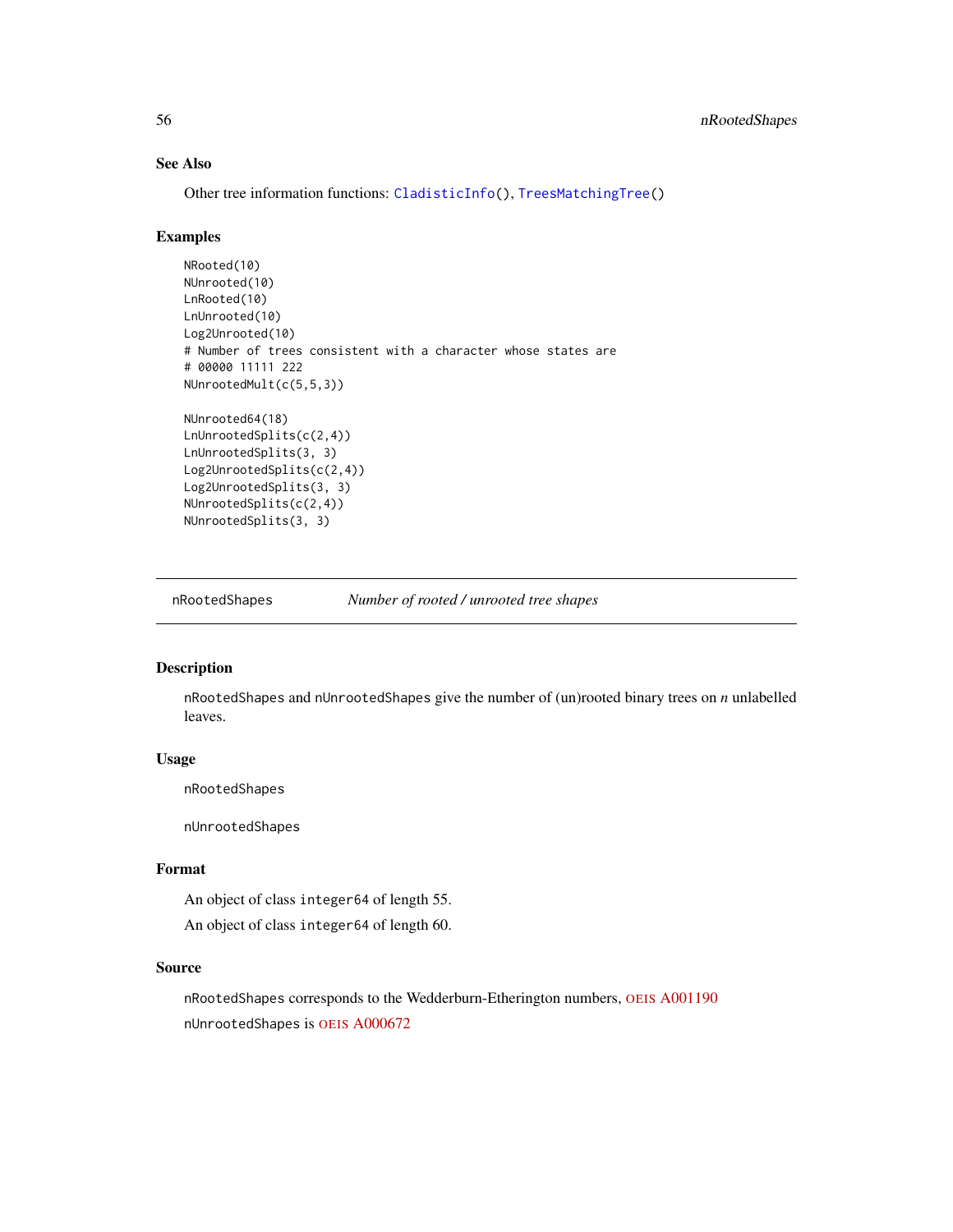<span id="page-56-0"></span>

## Description

NSplits() counts the unique bipartition splits in a tree or object.

# Usage

```
NSplits(x)
NPartitions(x)
## S3 method for class 'phylo'
NSplits(x)
## S3 method for class 'list'
NSplits(x)
## S3 method for class 'multiPhylo'
NSplits(x)
## S3 method for class 'Splits'
NSplits(x)
## S3 method for class 'numeric'
NSplits(x)
## S3 method for class '`NULL`'
NSplits(x)
## S3 method for class 'ClusterTable'
NSplits(x)
## S3 method for class 'character'
NSplits(x)
```
# Arguments

x A phylogenetic tree of class phylo; a list of such trees (of class list or multiPhylo); a Splits object; a vector of integers; or a character vector listing tips of a tree, or a character of length one specifying a tree in Newick format.

#### Value

NSplits() returns an integer specifying the number of bipartitions in the specified objects, or in a binary tree with x tips.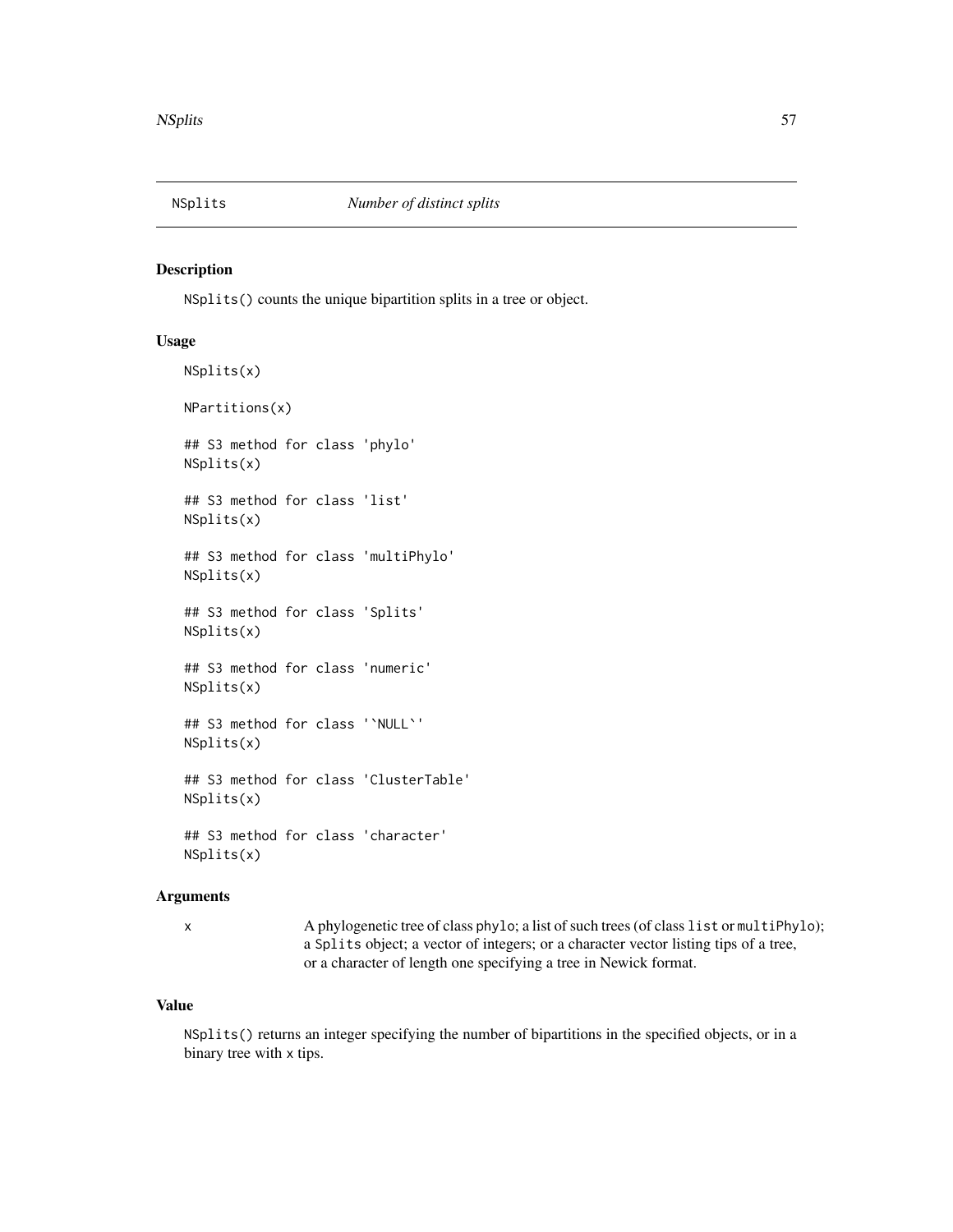### Author(s)

Martin R. Smith [\(martin.smith@durham.ac.uk\)](mailto:martin.smith@durham.ac.uk)

#### See Also

Other tree properties: [ConsensusWithout\(](#page-18-0)), [NTip\(](#page-57-0)), [PathLengths\(](#page-59-0)), [SplitsInBinaryTree\(](#page-84-0)), [TipLabels\(](#page-92-0)), [TreeIsRooted\(](#page-97-0))

Other Splits operations: [LabelSplits\(](#page-36-0)), [NTip\(](#page-57-0)), [PolarizeSplits\(](#page-60-0)), [SplitFrequency\(](#page-78-0)), [SplitsInBinaryTree\(](#page-84-0)), [Splits](#page-82-1), [TipLabels\(](#page-92-0)), [TipsInSplits\(](#page-94-0)), [match.Splits](#page-42-0), [xor\(](#page-108-0))

## Examples

```
NSplits(8L)
NSplits(PectinateTree(8))
NSplits(as.Splits(BalancedTree(8)))
```
<span id="page-57-0"></span>NTip *Number of leaves in a phylogenetic tree*

#### Description

NTip() extends [ape::Ntip\(\)](#page-0-0) to handle objects of class Splits and list, and edge matrices (equivalent to tree\$edge).

### Usage

NTip(phy) ## Default S3 method: NTip(phy) ## S3 method for class 'Splits' NTip(phy) ## S3 method for class 'list' NTip(phy) ## S3 method for class 'phylo' NTip(phy) ## S3 method for class 'multiPhylo' NTip(phy) ## S3 method for class 'phyDat' NTip(phy) ## S3 method for class 'matrix' NTip(phy)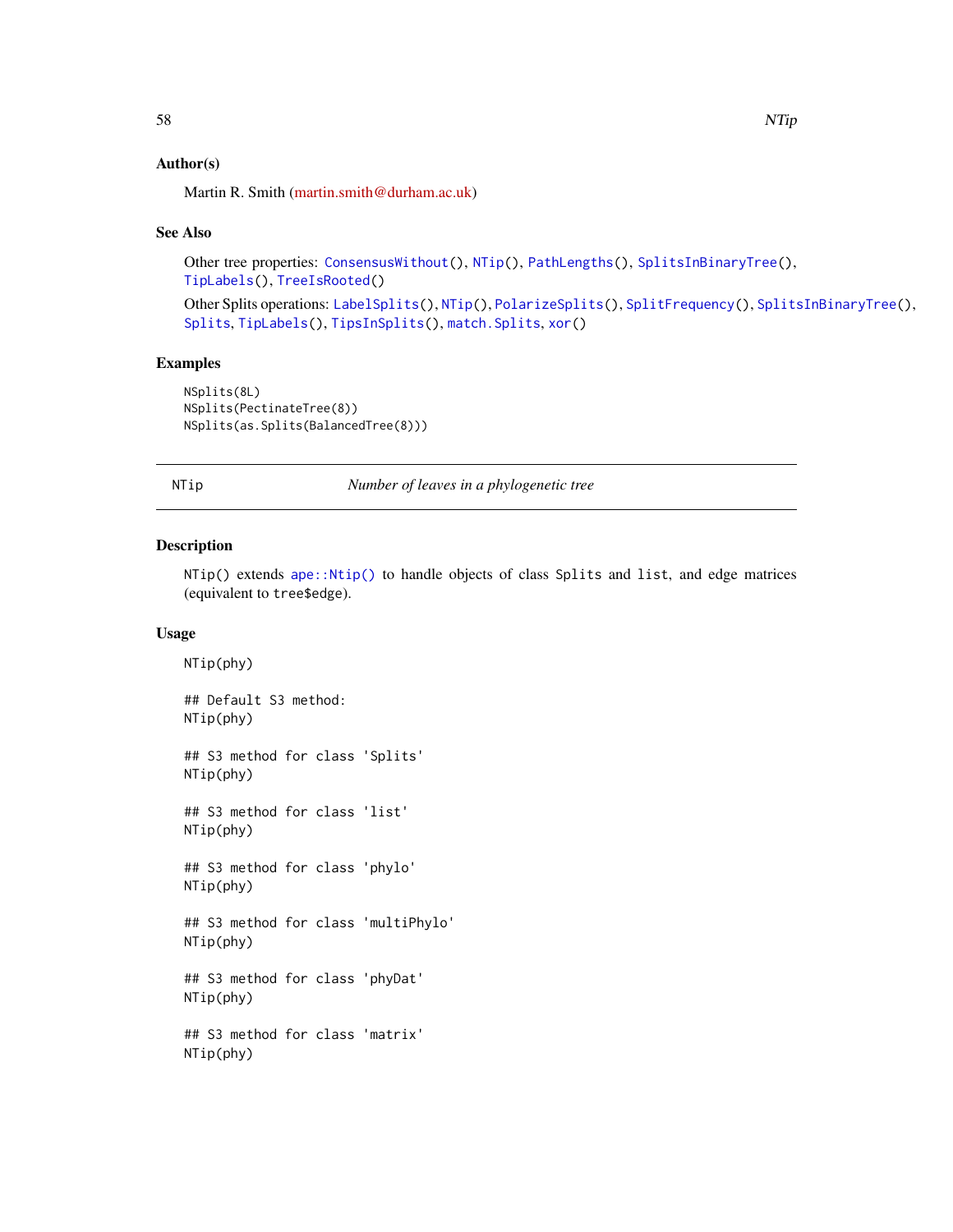## PairwiseDistances 59

### Arguments

phy Object representing one or more phylogenetic trees.

# Value

NTip() returns an integer specifying the number of tips in each object in phy.

## See Also

Other tree properties: [ConsensusWithout\(](#page-18-0)), [NSplits\(](#page-56-0)), [PathLengths\(](#page-59-0)), [SplitsInBinaryTree\(](#page-84-0)), [TipLabels\(](#page-92-0)), [TreeIsRooted\(](#page-97-0))

Other Splits operations: [LabelSplits\(](#page-36-0)), [NSplits\(](#page-56-0)), [PolarizeSplits\(](#page-60-0)), [SplitFrequency\(](#page-78-0)), [SplitsInBinaryTree\(](#page-84-0)), [Splits](#page-82-1), [TipLabels\(](#page-92-0)), [TipsInSplits\(](#page-94-0)), [match.Splits](#page-42-0), [xor\(](#page-108-0))

PairwiseDistances *Distances between each pair of trees*

### Description

Distances between each pair of trees

#### Usage

```
PairwiseDistances(trees, Func, valueLength = 1L, ...)
```
### Arguments

| trees       | List of trees of class phylo.                                     |
|-------------|-------------------------------------------------------------------|
| Func        | Function returning a distance between two trees.                  |
| valueLength | Integer specifying expected length of the value returned by Func. |
| $\cdot$     | Additional arguments to Func.                                     |

## Value

Matrix detailing distance between each pair of trees. Identical trees are assumed to have zero distance.

#### Author(s)

Martin R. Smith [\(martin.smith@durham.ac.uk\)](mailto:martin.smith@durham.ac.uk)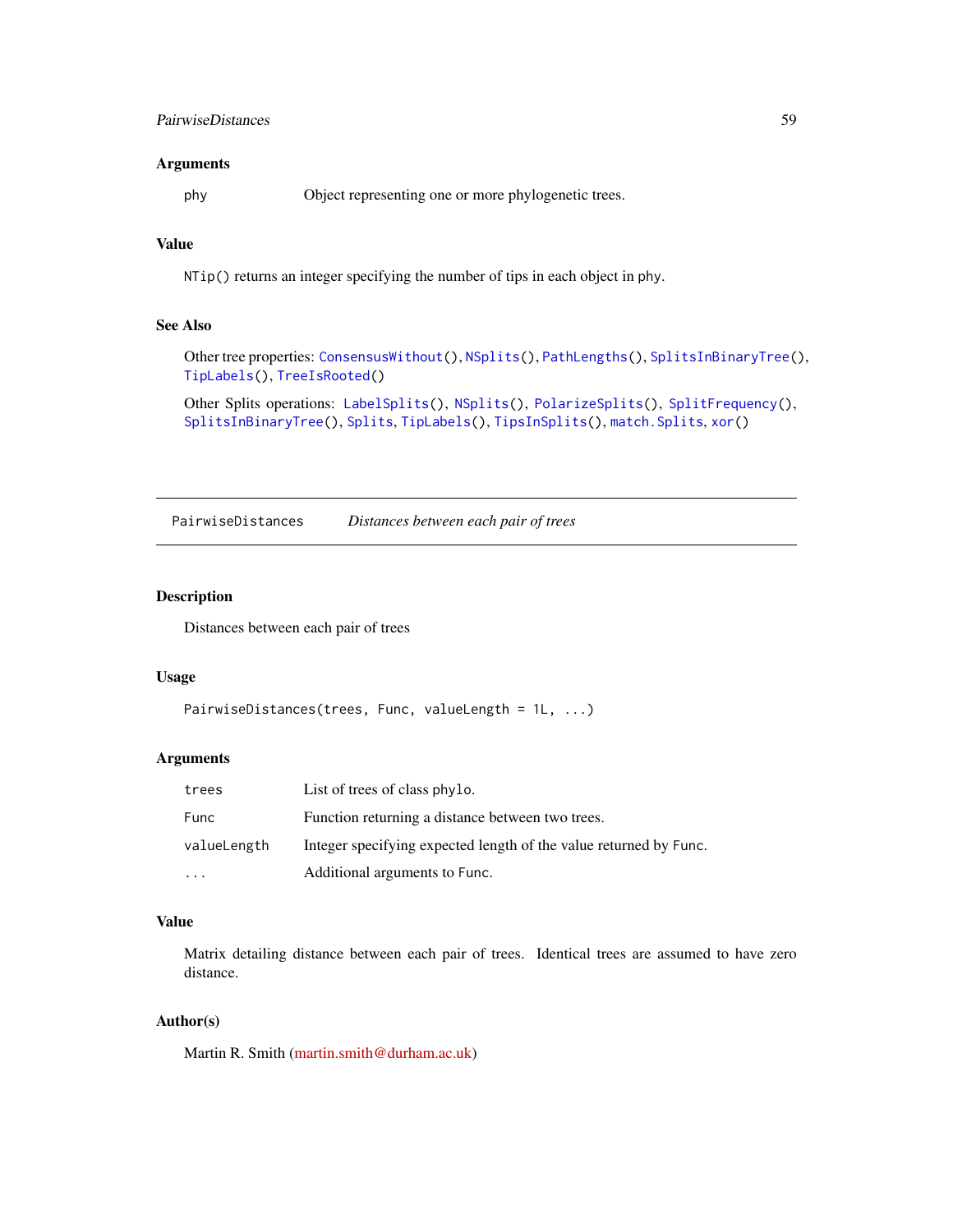### Examples

```
trees <- list(BalancedTree(8), PectinateTree(8), StarTree(8))
TCIDiff <- function(tree1, tree2) {
  TotalCopheneticIndex(tree1) - TotalCopheneticIndex(tree2)
}
PairwiseDistances(trees, TCIDiff, 1)
TCIRange <- function(tree1, tree2) {
  range(TotalCopheneticIndex(tree1), TotalCopheneticIndex(tree2))
}
PairwiseDistances(trees, TCIRange, 2)
```
<span id="page-59-0"></span>PathLengths *Calculate length of paths between each pair of vertices within tree*

#### Description

Given a weighted rooted tree tree, PathLengths() returns the distance from each vertex to each of its descendant vertices.

## Usage

```
PathLengths(tree, fullMatrix = FALSE)
```
### Arguments

| tree       | Original tree of class phylo, in Preorder.              |
|------------|---------------------------------------------------------|
| fullMatrix | Logical specifying return format; see "value" section". |

## Value

If fullMatrix = TRUE, PathLengths() returns a square matrix in which entry [i, j] denotes the distance from internal node i to the descendant vertex j. Vertex pairs without a continuous directed path are denoted NA. If fullMatrix = FALSE, PathLengths() returns a data.frame with three columns: start lists the deepest node in each path (i.e. that closest to the root); end lists the shallowest node (i.e. that closest to a leaf); length lists the total length of that path.

## Author(s)

Martin R. Smith [\(martin.smith@durham.ac.uk\)](mailto:martin.smith@durham.ac.uk)

### See Also

Other tree properties: [ConsensusWithout\(](#page-18-0)), [NSplits\(](#page-56-0)), [NTip\(](#page-57-0)), [SplitsInBinaryTree\(](#page-84-0)), [TipLabels\(](#page-92-0)), [TreeIsRooted\(](#page-97-0))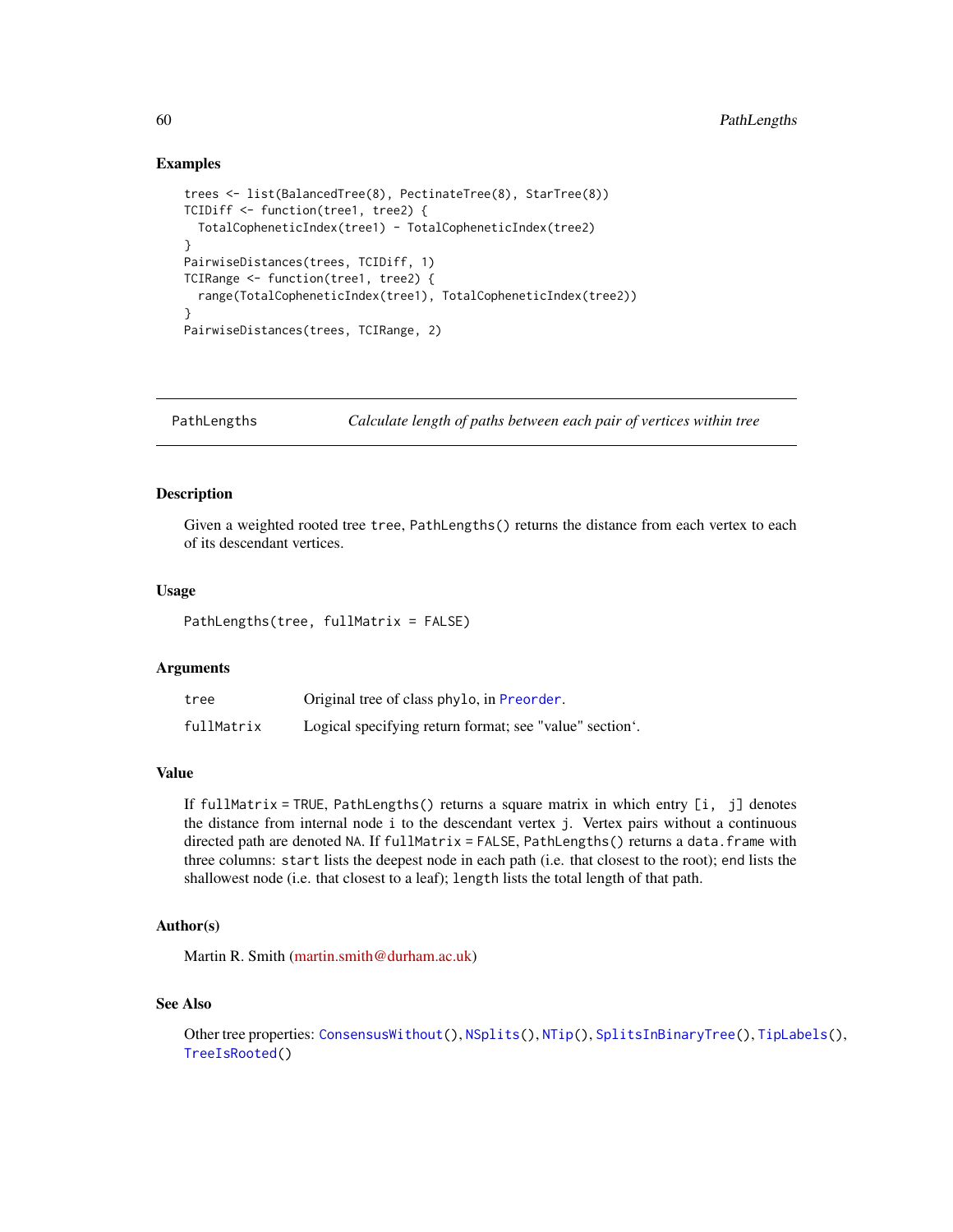# PolarizeSplits 61

## Examples

```
tree <- rtree(6)
plot(tree)
add.scale.bar()
nodelabels()
tiplabels()
PathLengths(tree)
```
<span id="page-60-0"></span>PolarizeSplits *Polarize splits on a single taxon*

## Description

Polarize splits on a single taxon

## Usage

```
PolarizeSplits(x, pole = 1L)
```
## Arguments

|      | Object of class Splits.                                               |
|------|-----------------------------------------------------------------------|
| pole | Numeric or character identifying tip that should polarize each split. |

### Value

PolarizeSplits() returns a Splits object in which pole is represented by a zero bit

# See Also

```
Other Splits operations: LabelSplits(), NSplits(), NTip(), SplitFrequency(), SplitsInBinaryTree(),
Splits, TipLabels(), TipsInSplits(), match.Splits, xor()
```
print.TreeNumber *Print* TreeNumber *object*

# Description

S3 method for objects of class TreeNumber.

#### Usage

## S3 method for class 'TreeNumber'  $print(x, \ldots)$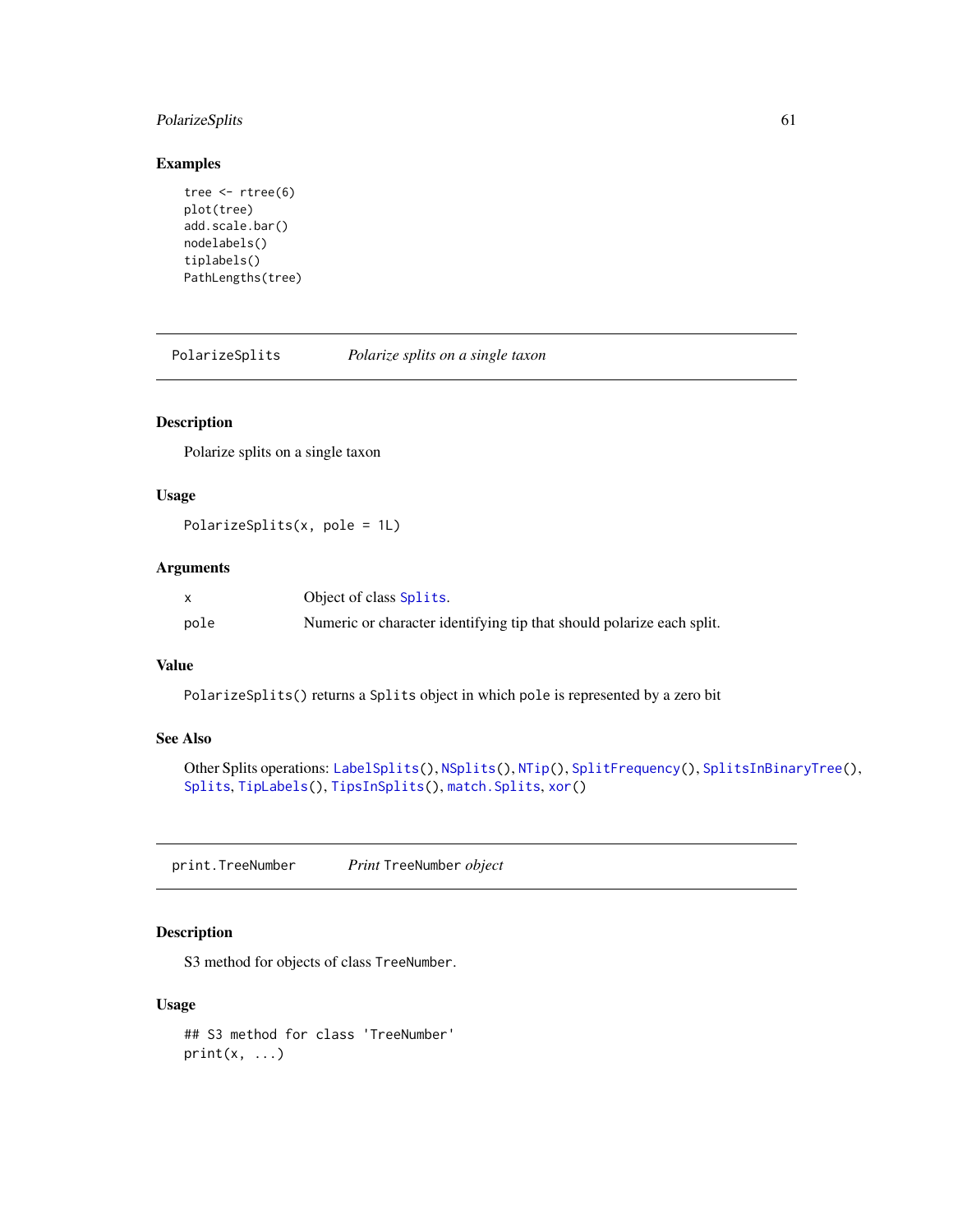## Arguments

| $\mathsf{x}$            | Object of class TreeNumber.                                   |
|-------------------------|---------------------------------------------------------------|
| $\cdot$ $\cdot$ $\cdot$ | Additional arguments for consistency with S3 method (unused). |

<span id="page-61-0"></span>ReadCharacters *Read phylogenetic characters from file*

# <span id="page-61-1"></span>Description

Parse a Nexus (Maddison et al. 1997) or TNT (Goloboff et al. 2008) file, reading character states and names.

## Usage

```
ReadCharacters(
  filepath,
  character_num = NULL,
  encoding = "UTF8",
  session = NULL
)
ReadTntCharacters(
  filepath,
  character_num = NULL,
  type = NULL,
  session = NULL,
  encoding = "UTF8"
)
ReadNotes(filepath, encoding = "UTF8")
ReadAsPhyDat(...)
ReadTntAsPhyDat(...)
PhyDat(dataset)
```
## Arguments

| filepath      | character string specifying location of file, or a connection to the file.                             |
|---------------|--------------------------------------------------------------------------------------------------------|
| character_num | Index of character(s) to return. NULL, the default, returns all characters.                            |
| encoding      | Character encoding of input file.                                                                      |
| session       | (Optional) A Shiny session with a numericInput named character_num whose<br>maximum should be updated. |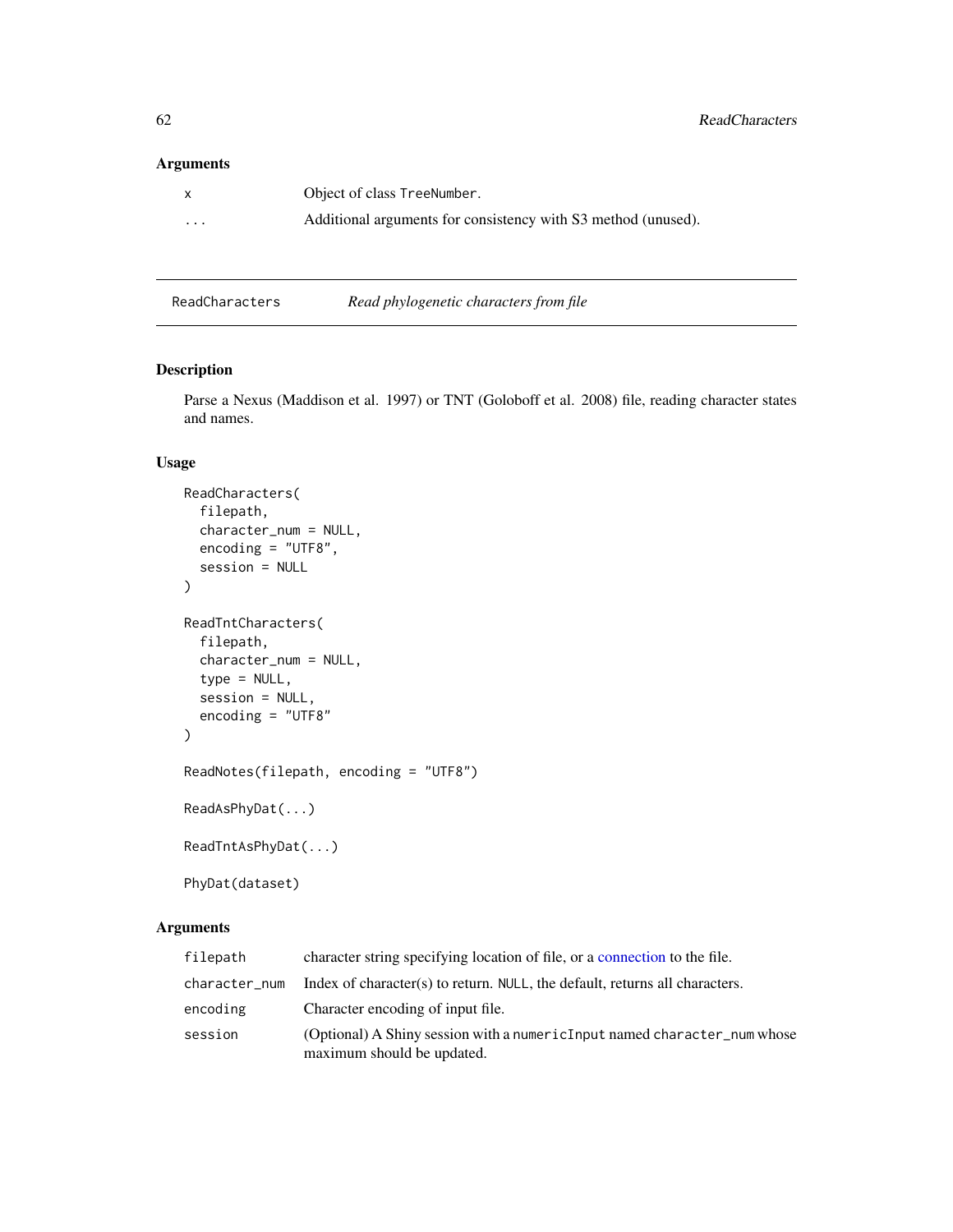## ReadCharacters 63

| type     | Character vector specifying categories of data to extract from file. Setting type                                                                                 |
|----------|-------------------------------------------------------------------------------------------------------------------------------------------------------------------|
|          | $= c('num', 'dna')$ will return only characters following a & [num] or & [dna]                                                                                    |
|          | tag in a TNT input file, listing num character blocks before dna characters. Leave                                                                                |
|          | as NULL (the default) to return all characters in their original sequence.                                                                                        |
| $\cdots$ | Parameters to pass to Read[Tnt]Characters().                                                                                                                      |
| dataset  | list of taxa and characters, in the format produced by read, nexus, data: a list of<br>sequences each made of a single character vector, and named with the taxon |
|          | name.                                                                                                                                                             |

## Details

Tested with matrices downloaded from [MorphoBank](https://morphobank.org) (O'Leary and Kaufman 2011), but should also work more widely; please [report](https://github.com/ms609/TreeTools/issues/new?title=Error+parsing+Nexus+file&body=<!--Tell+me+more+and+attach+your+file...-->) incompletely or incorrectly parsed files.

Matrices must contain only continuous or only discrete characters; maximum one matrix per file. Continuous characters will be read as strings (i.e. base type 'character').

The encoding of an input file will be automatically determined by R. Errors pertaining to an invalid multibyte string or string invalid at that locale indicate that R has failed to detect the appropriate encoding. Either [re-save the file](https://support.rstudio.com/hc/en-us/articles/200532197-Character-Encoding) in a supported encoding (UTF-8 is a good choice) or specify the file encoding (which you can find by, for example, opening in [Notepad++](https://notepad-plus-plus.org/downloads/) and identifying the highlighted option in the "Encoding" menu) following the example below.

## Value

ReadCharacters() and ReadTNTCharacters() return a matrix whose row names correspond to tip labels, and column names correspond to character labels, with the attribute state.labels listing the state labels for each character; or a list of length one containing a character string explaining why the function call was unsuccessful.

ReadAsPhyDat() and ReadTntAsPhyDat() return a phyDat object.

ReadNotes() returns a list in which each entry corresponds to a single character, and itself contains a list of with two elements:

- 1. A single character object listing any notes associated with the character
- 2. A named character vector listing the notes associated with each taxon for that character, named with the names of each note-bearing taxon.

## Functions

• PhyDat: A convenient wrapper for **phangorn**'s  $phv$ Dat(), which converts a **list** of morphological characters into a phyDat object. If your morphological characters are in the form of a matrix, perhaps because they have been read using [read.table\(\)](#page-0-0), try [MatrixToPhyDat\(\)](#page-43-0) instead.

#### Author(s)

Martin R. Smith [\(martin.smith@durham.ac.uk\)](mailto:martin.smith@durham.ac.uk)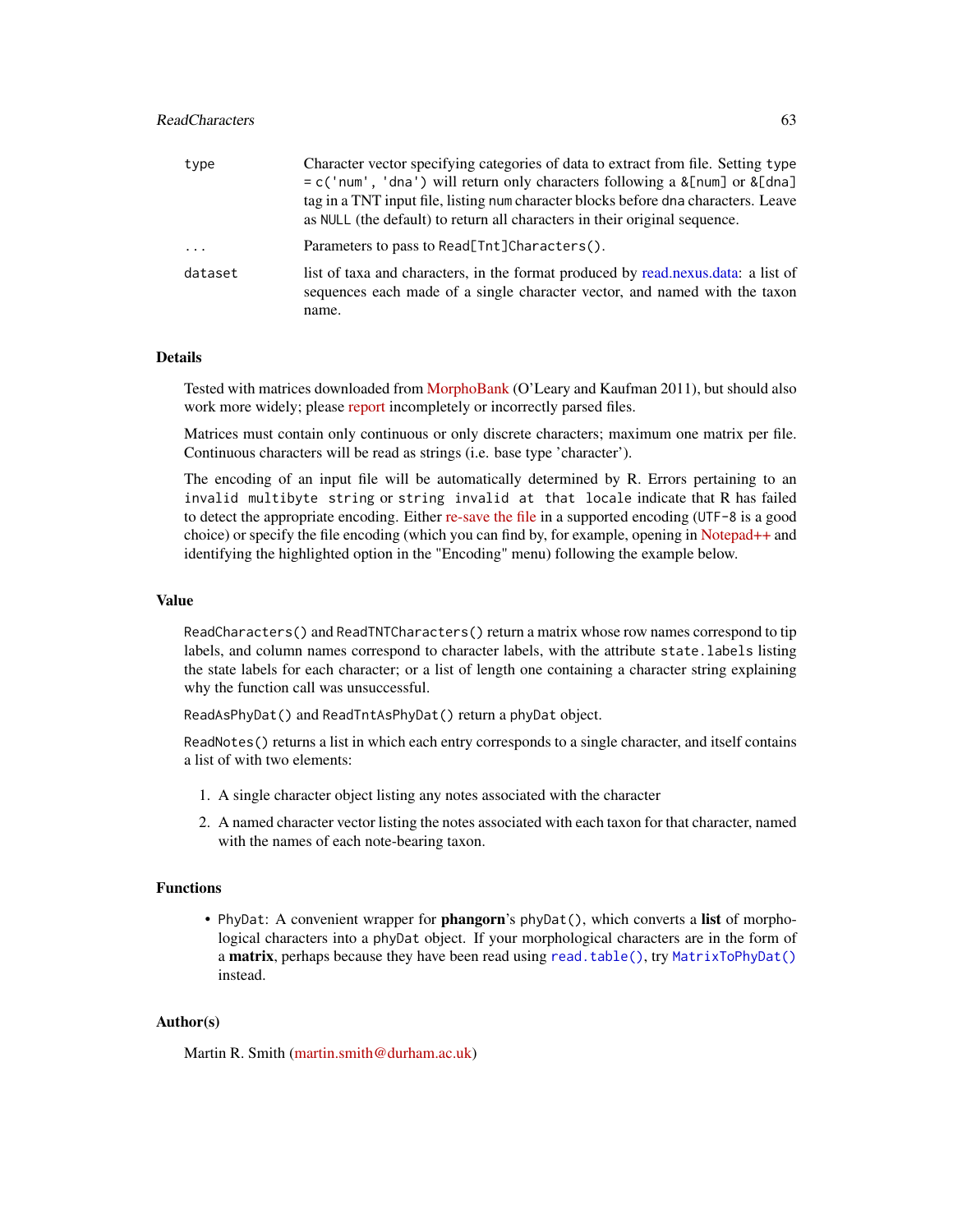#### References

Goloboff PA, Farris JS, Nixon KC (2008). "TNT, a free program for phylogenetic analysis." *Cladistics*, 24(5), 774–786.

Maddison DR, Swofford DL, Maddison WP (1997). "Nexus: an extensible file format for systematic information." *Systematic Biology*, 46, 590–621. [doi:10.1093/sysbio/46.4.590.](https://doi.org/10.1093/sysbio/46.4.590)

O'Leary MA, Kaufman S (2011). "MorphoBank: phylophenomics in the "cloud"." *Cladistics*, 27(5), 529–537.

## See Also

- Convert between matrices and phyDat objects: [MatrixToPhyDat\(\)](#page-43-0)
- Write characters to TNT-format file: [WriteTntCharacters\(\)](#page-107-0)

# Examples

```
fileName <- paste0(system.file(package = 'TreeTools'),
                   '/extdata/input/dataset.nex')
ReadCharacters(fileName)
fileName <- paste0(system.file(package = 'TreeTools'),
                   '/extdata/tests/continuous.nex')
continuous <- ReadCharacters(fileName, encoding = 'UTF8')
# To convert from strings to numbers:
at <- attributes(continuous)
continuous <- suppressWarnings(as.numeric(continuous))
attributes(continuous) <- at
continuous
```
ReadTntTree *Parse TNT Tree*

#### Description

Read a tree from TNT's parenthetical output.

#### Usage

```
ReadTntTree(filepath, relativePath = NULL, keepEnd = 1L, tipLabels = NULL)
```
TntText2Tree(treeText)

TNTText2Tree(treeText)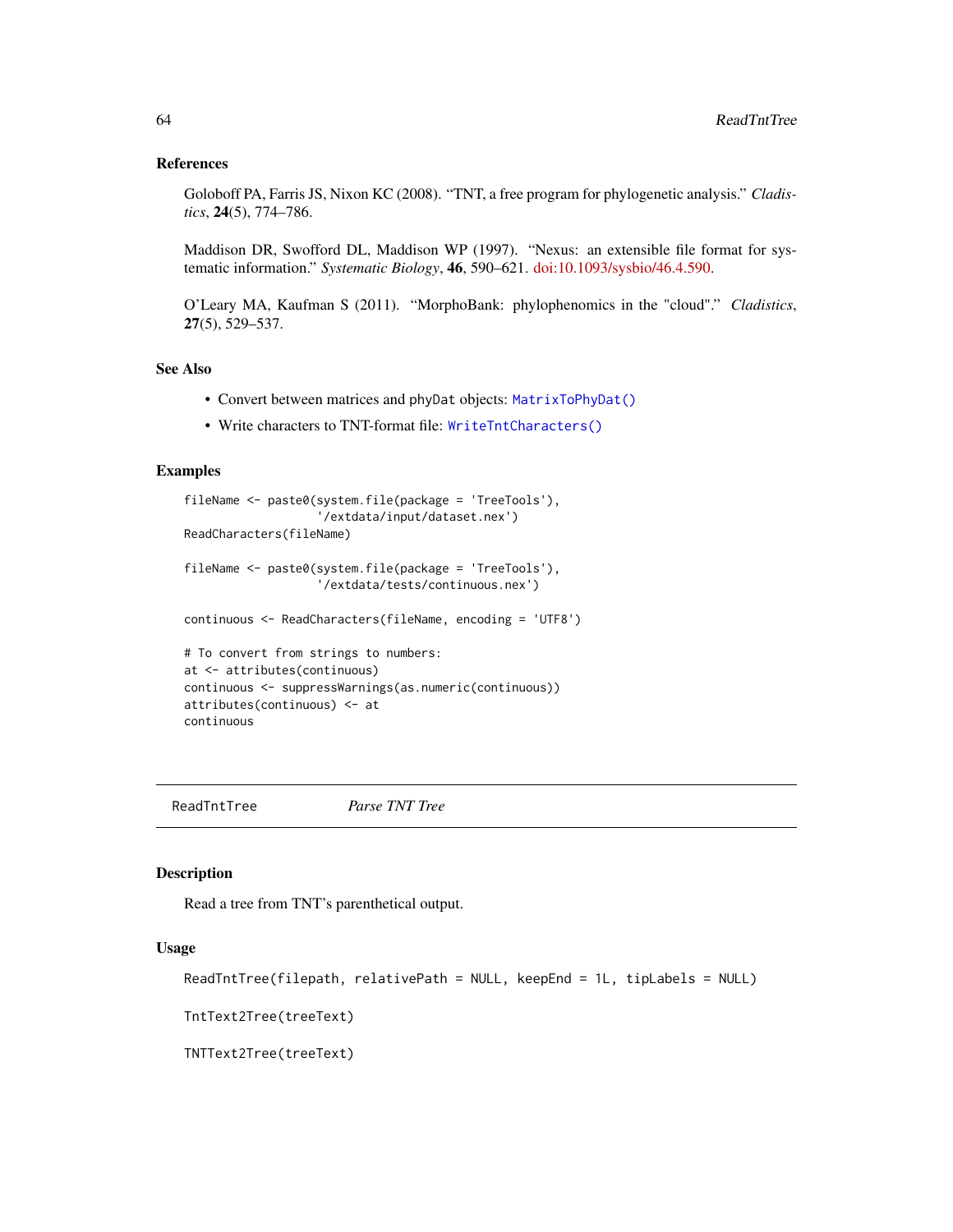#### ReadTntTree 65

#### **Arguments**

| filepath     | character string specifying path to TNT. tre file, relative to the R working<br>directory (visible with getwd()).                                                                                                                                       |
|--------------|---------------------------------------------------------------------------------------------------------------------------------------------------------------------------------------------------------------------------------------------------------|
| relativePath | (discouraged) character string specifying location of the matrix file used to gen-<br>erate the TNT results, relative to the current working directory. Taxon names<br>will be read from this file if they are not specified by tipLabels.              |
| keepEnd      | (optional, default 1) integer specifying how many elements of the file path to<br>conserve when creating relative path (see examples).                                                                                                                  |
| tipLabels    | (optional) character vector specifying the names of the taxa, in the sequence that<br>they appear in the TNT file. If not specified, taxon names will be loaded from<br>the data file linked in the first line of the . tre file specified in filepath. |
| treeText     | Character string describing a tree, in the parenthetical format output by TNT.                                                                                                                                                                          |

### Details

[TNT](http://www.lillo.org.ar/phylogeny/tnt/) is software for parsimony analysis. Whilst its implementation of tree search is extremely rapid, analysis of results in TNT is made difficult by its esoteric and scantly documented scripting language.

ReadTntTree() aims to aid the user by facilitating the import of trees generated in TNT into R for further analysis.

The function depends on tree files being saved by TNT in parenthetical notation, using the TNT command tsav\*. Trees are easiest to load into R if taxa have been saved using their names (TNT command taxname=). In this case, the TNT . tre file contains tip labels and can be parsed directly. The downside is that the uncompressed .tre files will have a larger file size.

ReadTntTree() can also read .tre files in which taxa have been saved using their numbers (taxname-). Such files contain a hard-coded link to the matrix file that was used to generate the trees, in the first line of the .tre file. This poses problems for portability: if the matrix file is moved, or the .tre file is accessed on another computer, the taxon names may be lost. As such, it is important to check that the matrix file exists in the expected location – if it does not, either use the relativePath argument to point to its new location, or specify tipLabels to manually specify the tip labels.

TntText2Tree() converts text representation of a tree in TNT to an object of class phylo.

#### Value

ReadTntTree() returns a tree of class phylo, corresponding to the tree in filepath, or NULL if no trees are found.

## Author(s)

Martin R. Smith [\(martin.smith@durham.ac.uk\)](mailto:martin.smith@durham.ac.uk)

# Examples

- # In the examples below, TNT has read a matrix from
- # "c:/TreeTools/input/dataset.nex"
- # The results of an analysis were written to
- # "c:/TreeTools/output/results1.tnt"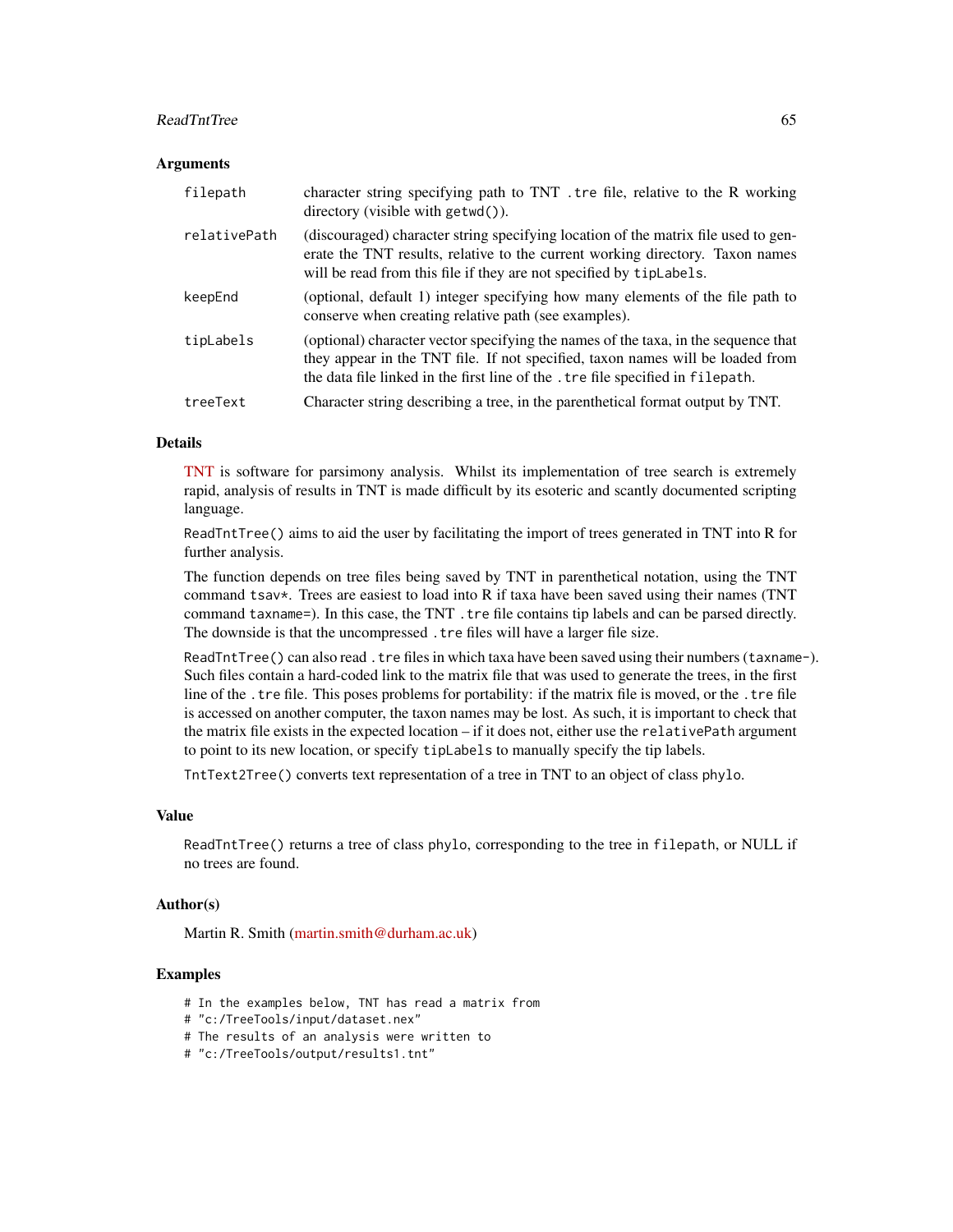#### 66 **Renumber Renumber Renumber Renumber Renumber Renumber Renumber Renumber Renumber Renumber Renumber Renumber Renumber Renumber Renumber Renumber Renumber Renumber Renumber Renumber**

```
#
# results1.tnt will contain a hard-coded reference to
# "c:/TreeTools/input/dataset.nex".
# On the original machine (but not elsewhere), it would be possible to read
# this hard-coded reference from results.tnt:
# ReadTntTree('output/results1.tnt')
# These datasets are provided with the 'TreeTools' package, which will
# probably not be located at c:/TreeTools on your machine:
oldWD <- getwd() # Remember the current working directory
setwd(system.file(package = 'TreeTools'))
# If taxon names were saved within the file (using 'taxname=' in TNT),
# then our job is easy:
ReadTntTree('extdata/output/named.tre')
# But if taxa were compressed to numbers (using `taxname-`), we need to
# look up the original matrix in order to dereference the tip names.
#
# We need to extract the relevant file path from the end of the
# hard-coded path in the original file.
#
# We are interested in the last two elements of
# c:/TreeTools/input/dataset.nex
# 2 1
#
# '.' means "relative to the current directory"
ReadTntTree('extdata/output/numbered.tre', './extdata', 2)
# If working in a lower subdirectory
setwd('./extdata/otherfolder')
# then it will be necessary to navigate up the directory path with '..':
ReadTntTree('../output/numbered.tre', '..', 2)
setwd(oldWD) # Restore original working directory
TNTText2Tree("(A (B (C (D E ))));")
```
<span id="page-65-0"></span>Renumber *Renumber a tree's nodes and tips*

## **Description**

Renumber() numbers the nodes and tips in a tree to conform with the phylo standards.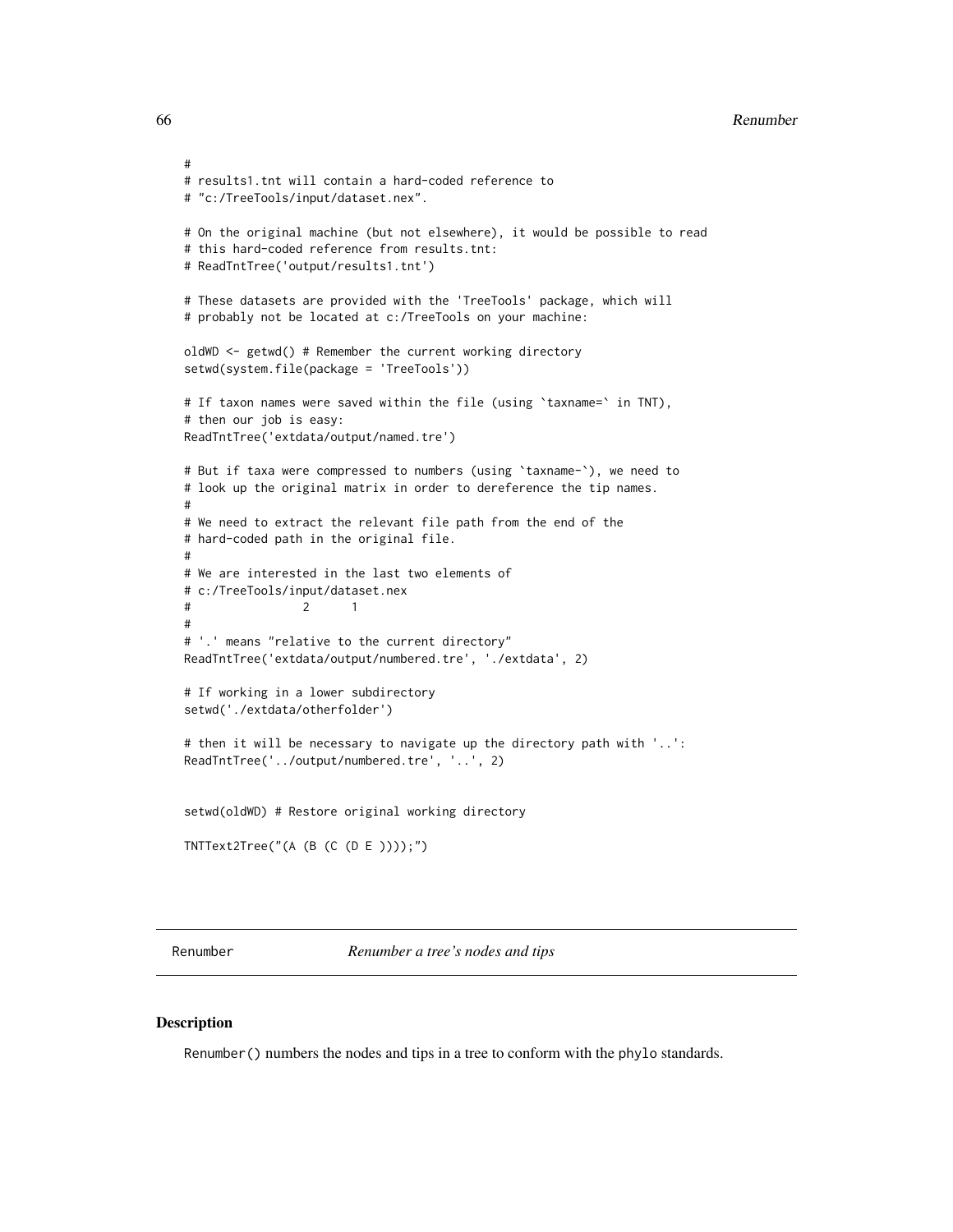## RenumberTips 67

### Usage

Renumber(tree)

## Arguments

tree A tree of class [phylo](#page-0-0).

### Details

The 'ape' class phylo is not formally defined, but expects trees' internal representation to conform to certain principles: for example, nodes should be numbered sequentially, with values increasing away from the root.

Renumber() attempts to reformat any tree into a representation that will not cause 'ape' functions to produce unwanted results or to crash R.

## Value

Renumber() returns a tree of class phylo, numbered in a [Cladewise](#page-0-0) fashion consistent with the expectations of 'ape' functions.

### Author(s)

Martin R. Smith [\(martin.smith@durham.ac.uk\)](mailto:martin.smith@durham.ac.uk)

#### See Also

Preorder() provides a faster and simpler alternative, but also rotates nodes.

```
AddTip(CollapseNode(ConsensusWithout(DropTip(EnforceOutgroup(),
ImposeConstraint(), KeptPaths(), KeptVerts(), LeafLabelInterchange(), MakeTreeBinary(),
RenumberTips(), RenumberTree(), RootTree(), SingleTaxonTree(), SortTree(), Subtree()
```
#### Examples

```
tree <- RandomTree(letters[1:10])
Renumber(tree)
```
<span id="page-66-0"></span>RenumberTips *Renumber a tree's tips*

### Description

RenumberTips(tree, tipOrder) sorts the tips of a phylogenetic tree tree such that the indices in tree[["edge"]][, 2] correspond to the order of leaves given in tipOrder.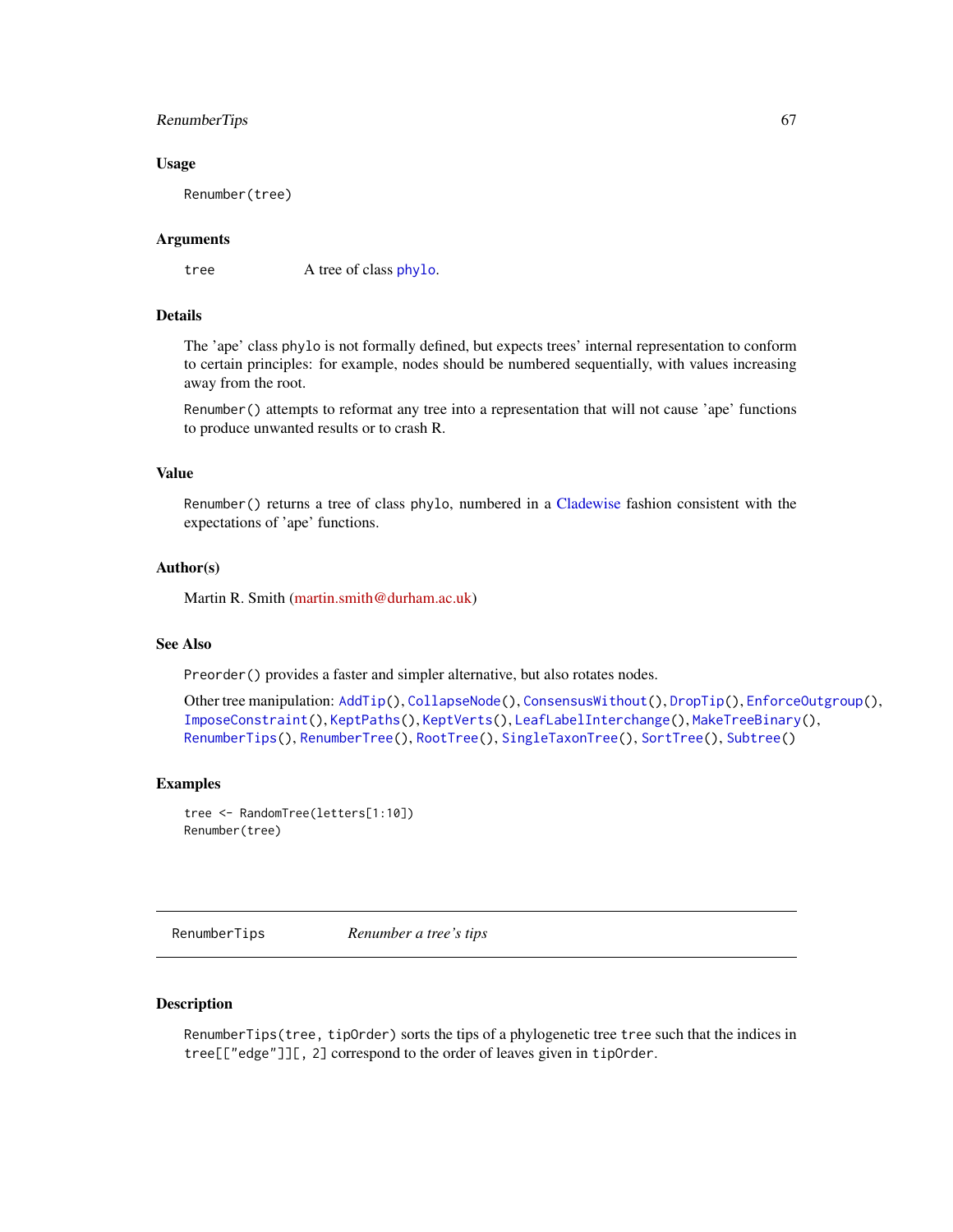### Usage

```
RenumberTips(tree, tipOrder)
## S3 method for class 'phylo'
RenumberTips(tree, tipOrder)
## S3 method for class 'multiPhylo'
RenumberTips(tree, tipOrder)
## S3 method for class 'list'
RenumberTips(tree, tipOrder)
## S3 method for class '`NULL`'
RenumberTips(tree, tipOrder)
```
## Arguments

| tree     | A tree of class phylo.                                                             |
|----------|------------------------------------------------------------------------------------|
| tipOrder | A character vector containing the values of tree [["tip.label"]] in the de-        |
|          | sired sort order, or an object (perhaps of class phylo or Splits) with tip labels. |

### Value

RenumberTips() returns tree, with the tips' internal representation numbered to match tipOrder.

## Author(s)

Martin R. Smith [\(martin.smith@durham.ac.uk\)](mailto:martin.smith@durham.ac.uk)

# See Also

```
AddTip(CollapseNode(ConsensusWithout(DropTip(EnforceOutgroup(),
ImposeConstraint(), KeptPaths(), KeptVerts(), LeafLabelInterchange(), MakeTreeBinary(),
RenumberTree(), Renumber(), RootTree(), SingleTaxonTree(), SortTree(), Subtree()
```
# Examples

```
data("Lobo") # Loads the phyDat object Lobo.phy
tree <- RandomTree(Lobo.phy)
tree <- RenumberTips(tree, names(Lobo.phy))
```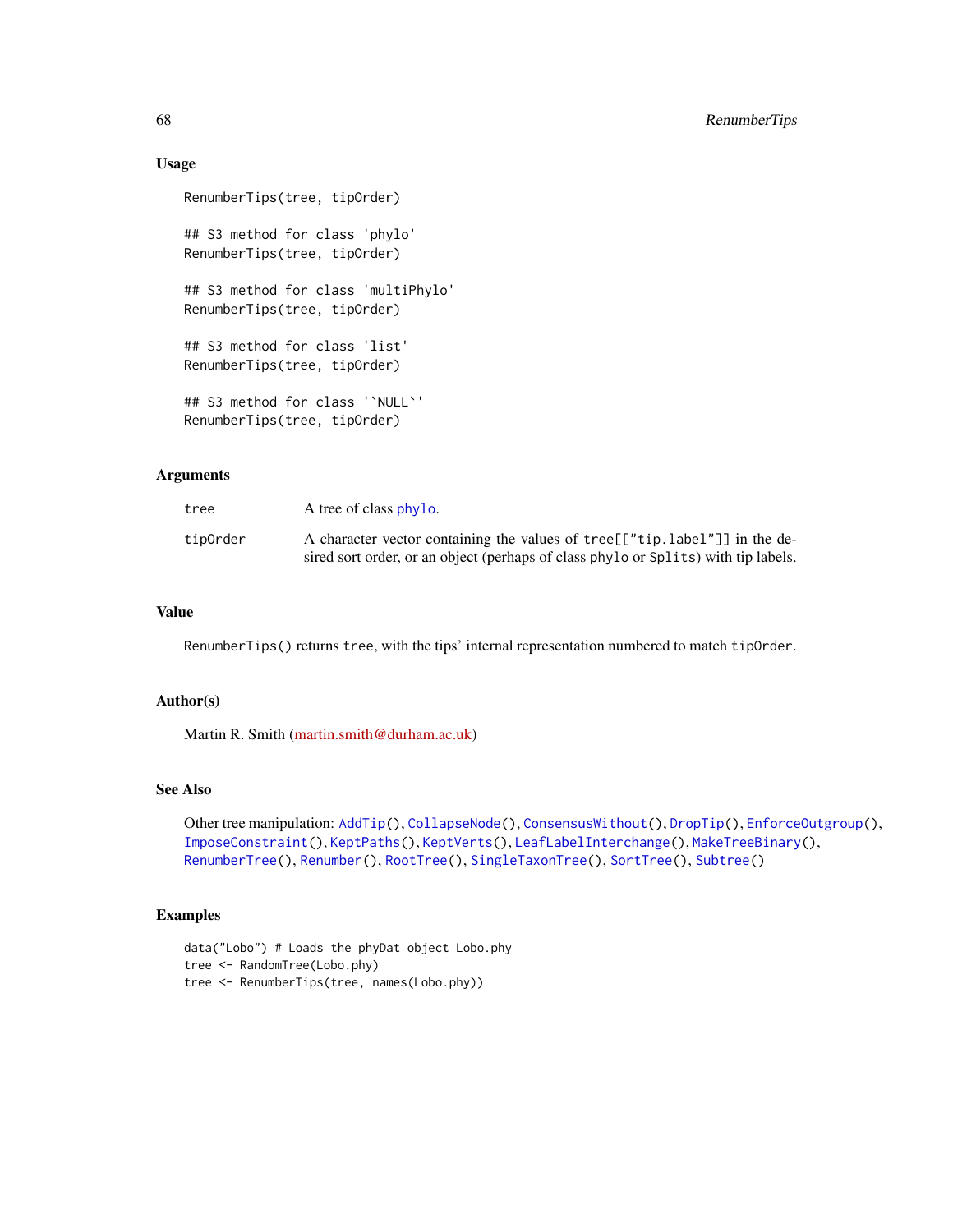<span id="page-68-0"></span>RightmostCharacter *Rightmost character of string*

# Description

RightmostCharacter() is a convenience function that returns the final character of a string.

#### Usage

```
RightmostCharacter(string, len = nchar(string))
```
## Arguments

| string | Character string.                                             |
|--------|---------------------------------------------------------------|
| len    | (Optional) Integer specifying number of characters in string. |

# Value

RightmostCharacter() returns the rightmost character of a string.

#### Author(s)

Martin R. Smith [\(martin.smith@durham.ac.uk\)](mailto:martin.smith@durham.ac.uk)

#### See Also

Other string parsing functions: [EndSentence\(](#page-28-0)), [MorphoBankDecode\(](#page-44-0)), [Unquote\(](#page-104-0))

# Examples

```
RightmostCharacter("Hello, World!")
```
RoguePlot *Visualize position of rogue taxa*

# Description

Plots a consensus of trees with a rogue taxon omitted, with edges coloured according to the proportion of trees in which the taxon attaches to that edge, after Klopfstein and Spasojevic (2019).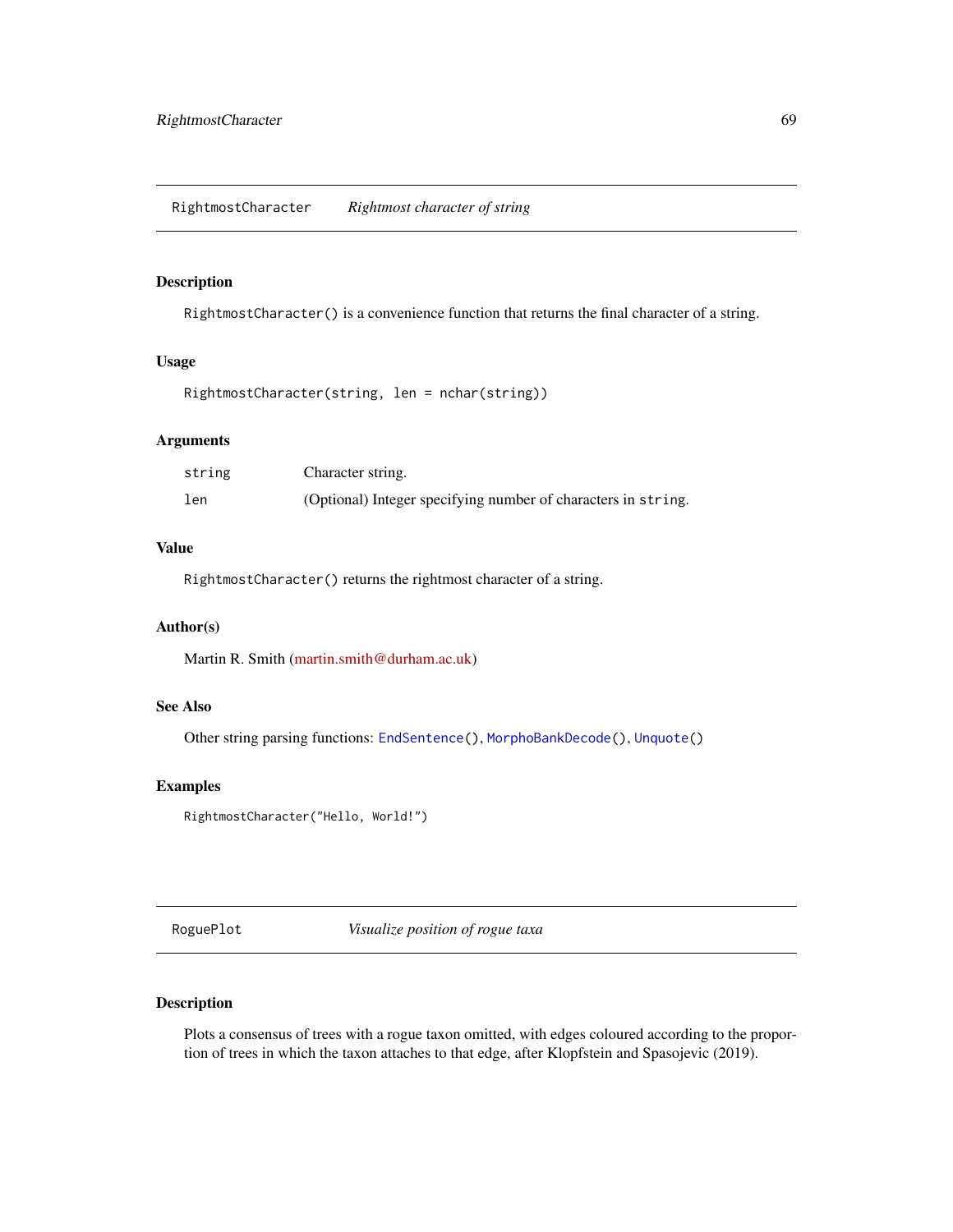# Usage

```
RoguePlot(
 trees,
  tip,
 p = 1,
 plot = TRUE,
 Palette = colorRampPalette(c(par("fg"), "#009E73"), space = "Lab"),
  nullCol = rgb(colorRamp(unlist(par(c("fg", "bg"))), space = "Lab")(0.8)/255),
  edgeLength = NULL,
  thin = par("lwd"),
  fat = thin + 1L,outgroupTips,
  ...
\mathcal{L}
```
# Arguments

| trees        | List or multiPhylo object containing phylogenetic trees of class phylo to be<br>summarized.                                                                                                                                                           |
|--------------|-------------------------------------------------------------------------------------------------------------------------------------------------------------------------------------------------------------------------------------------------------|
| tip          | Numeric or character identifying rogue leaf, in format accepted by DropTip().                                                                                                                                                                         |
| p            | A numeric value between 0.5 and 1 giving the proportion for a clade to be rep-<br>resented in the consensus tree (see Consensus()).                                                                                                                   |
| plot         | Logical specifying whether to plot the tree.                                                                                                                                                                                                          |
| Palette      | Function that takes a parameter n and generates a colour palette with n entries.                                                                                                                                                                      |
| nullCol      | Colour to paint regions of the tree on which the rogue is never found.                                                                                                                                                                                |
| edgeLength   | Numeric specifying edge lengths of consensus tree; NULL aligns tips by scaling<br>edges proportional to clade size; 1 sets all edges to unit length.                                                                                                  |
| thin, fat    | Numeric specifying width to plot edges if the rogue tip never / sometimes does<br>attach to them.                                                                                                                                                     |
| outgroupTips | Vector of type character, integer or logical, specifying the names or indices of<br>the tips to include in the outgroup. If outgroup Tips is a of type character, and<br>a tree contains multiple tips with a matching label, the first will be used. |
|              | Additional parameters to plot.phylo().                                                                                                                                                                                                                |

## Details

Rogue taxa can be identified using the package Rogue (Smith 2022).

## Value

RoguePlot() returns a list whose elements are:

- cons: The reduced consensus tree, in preorder;
- onEdge: a vector of integers specifying the number of trees in trees in which the rogue leaf is attached to each edge in turn of the consensus tree;
- atNode: a vector of integers specifying the number of trees in trees in which the rogue leaf is attached to an edge collapsed into each node of the consensus tree.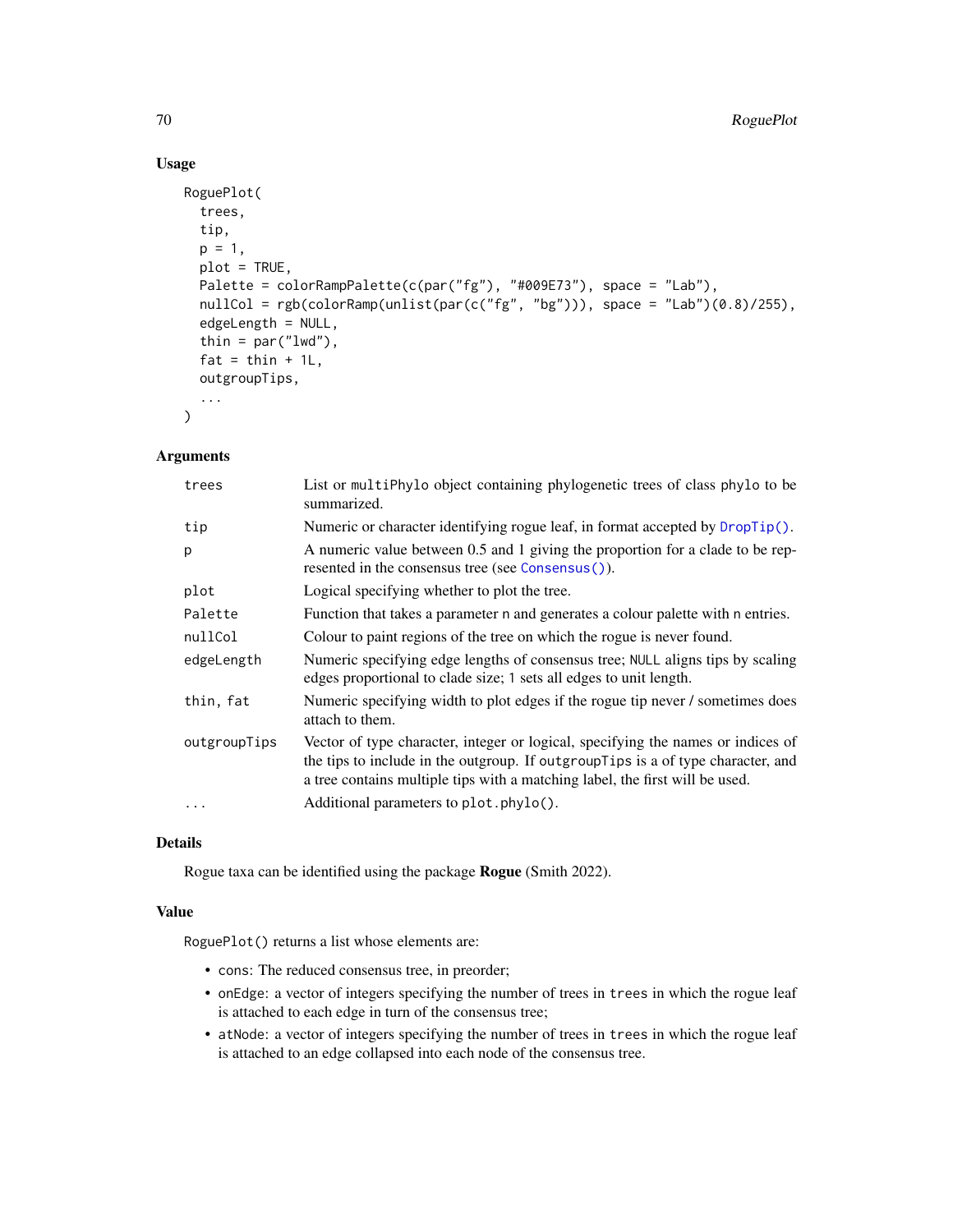#### RootNode 71

### Author(s)

Martin R. Smith [\(martin.smith@durham.ac.uk\)](mailto:martin.smith@durham.ac.uk)

### References

Klopfstein S, Spasojevic T (2019). "Illustrating phylogenetic placement of fossils using Rogue-Plots: An example from ichneumonid parasitoid wasps (Hymenoptera, Ichneumonidae) and an extensive morphological matrix." *PLOS ONE*, 14(4), e0212942. [doi:10.1371/journal.pone.0212942.](https://doi.org/10.1371/journal.pone.0212942)

Smith MR (2022). "Using information theory to detect rogue taxa and improve consensus trees." *Systematic Biology*, Online ahead of print, syab099. [doi:10.1093/sysbio/syab099.](https://doi.org/10.1093/sysbio/syab099)

## See Also

Other consensus tree functions: [ConsensusWithout\(](#page-18-0)), [Consensus\(](#page-17-0))

#### Examples

```
trees \le list(read.tree(text = "(a, (b, (c, (rogue, (d, (e, f))))));"),
              read.tree(text = "(a, (b, (c, (rogue, (d, (e, f))))));"),
              read.tree(text = "(a, (b, (c, (rogue, (d, (e, f))))));"),
              read.tree(text = "(a, (b, (c, (rogue, (d, (e, f))))));"),
              read.tree(text = "(rogue, (a, (b, (c, (d, (e, f))))));"),
              read.tree(text = "((rogue, a), (b, (c, (d, (e, f)))));"),
              read.tree(text = "(a, (b, ((c, d), (rogue, (e, f)))));"),read.tree(text = "(a, (b, ((c, (rogue, d)), (e, f))));"),
              read.tree(text = "(a, (b, (c, (d, (rogue, (e, f))))));"))
RoguePlot(trees, "rogue")
```
<span id="page-70-0"></span>RootNode *Which node is a tree's root?*

## **Description**

RootNode() identifies the root node of a (rooted or unrooted) phylogenetic tree. Unrooted trees are represented internally by a rooted tree with a polytomy at the root.

### Usage

```
RootNode(x)
```
#### Arguments

x A tree of class phylo, or its edge matrix; or a list or multiPhylo object containing multiple trees.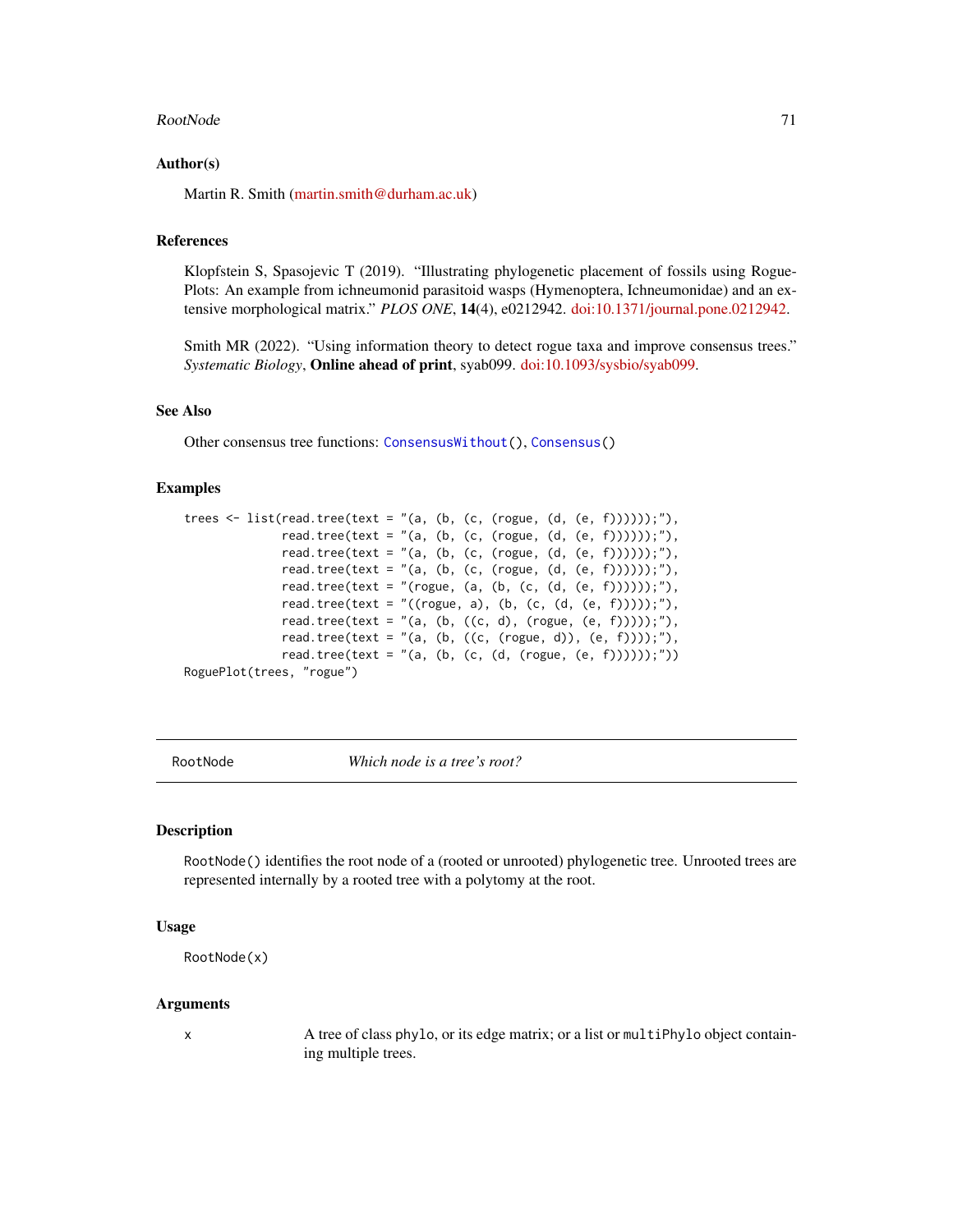## Value

RootNode() returns an integer denoting the root node for each tree. Badly conformed trees trigger an error.

# Author(s)

Martin R. Smith [\(martin.smith@durham.ac.uk\)](mailto:martin.smith@durham.ac.uk)

### See Also

Test whether a tree is rooted: [TreeIsRooted\(\)](#page-97-0)

phangorn::getRoot()

```
Other tree navigation: AncestorEdge(), CladeSizes(), DescendantEdges(), EdgeAncestry(),
EdgeDistances(), ListAncestors(), MRCA(), NDescendants(), NodeDepth(), NodeOrder(),
NonDuplicateRoot()
```
### Examples

```
RootNode(BalancedTree(8))
RootNode(UnrootTree(BalancedTree(8)))
```
<span id="page-71-0"></span>

RootTree *Root or unroot a phylogenetic tree*

#### Description

RootTree() roots a tree on the smallest clade containing the specified tips; RootOnNode() roots a tree on a specified internal node; UnrootTree() collapses a root node, without the undefined behaviour encountered when using [ape::unroot\(](#page-0-0)) on trees in preorder.

#### Usage

```
RootTree(tree, outgroupTips)
```

```
RootOnNode(tree, node, resolveRoot = FALSE)
```
UnrootTree(tree)

#### Arguments

| tree         | A tree of class phylo, or a list of trees of class list or multiphylo.                                                                                                                                                                                |
|--------------|-------------------------------------------------------------------------------------------------------------------------------------------------------------------------------------------------------------------------------------------------------|
| outgroupTips | Vector of type character, integer or logical, specifying the names or indices of<br>the tips to include in the outgroup. If outgroup Tips is a of type character, and<br>a tree contains multiple tips with a matching label, the first will be used. |
| node         | integer specifying node (internal or tip) to set as the root.                                                                                                                                                                                         |
| resolveRoot  | logical specifying whether to resolve the root node.                                                                                                                                                                                                  |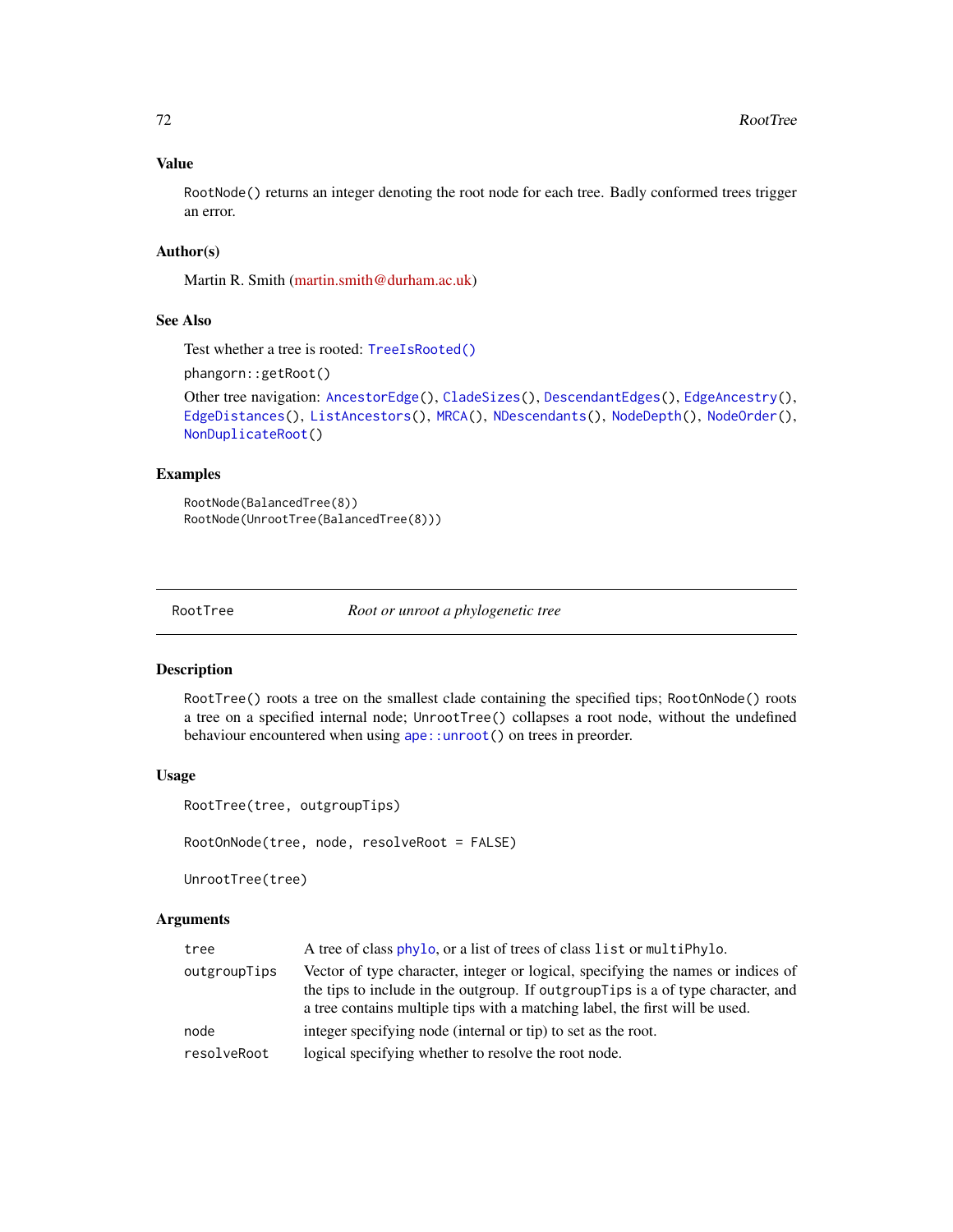#### sapply64 73

# Value

RootTree() returns a tree of class phylo, rooted on the smallest clade that contains the specified tips, with edges and nodes numbered in preorder.

RootOnNode() returns a tree of class phylo, rooted on the requested node and ordered in [Preorder](#page-0-0). UnrootTree() returns tree, in preorder, having collapsed the first child of the root node in each tree.

# Author(s)

Martin R. Smith [\(martin.smith@durham.ac.uk\)](mailto:martin.smith@durham.ac.uk)

## See Also

- [ape::root\(\)](#page-0-0)
- [EnforceOutgroup\(\)](#page-29-0)

```
AddTip(CollapseNode(ConsensusWithout(DropTip(EnforceOutgroup(),
ImposeConstraint(), KeptPaths(), KeptVerts(), LeafLabelInterchange(), MakeTreeBinary(),
RenumberTips(), RenumberTree(), Renumber(), SingleTaxonTree(), SortTree(), Subtree()
```
# Examples

```
tree <- PectinateTree(8)
plot(tree)
ape::nodelabels()
plot(RootTree(tree, c('t6', 't7')))
plot(RootOnNode(tree, 12))
plot(RootOnNode(tree, 2))
```
sapply64 *Apply a function that returns 64-bit integers over a list or vector*

#### Description

Wrappers for members of the [lapply\(\)](#page-0-0) family intended for use when a function FUN returns a vector of integer64 objects. vapply(), sapply() or replicate() drop the integer64 class, resulting in a vector of numerics that require conversion back to 64-bit integers. These functions restore the missing class attribute.

```
sapply64(X, FUN, ..., simplify = TRUE, USE.NAMES = TRUE)vapply64(X, FUN, FUN.LEN = 1, ...)
replicate64(n, expr, simplify = "array")
```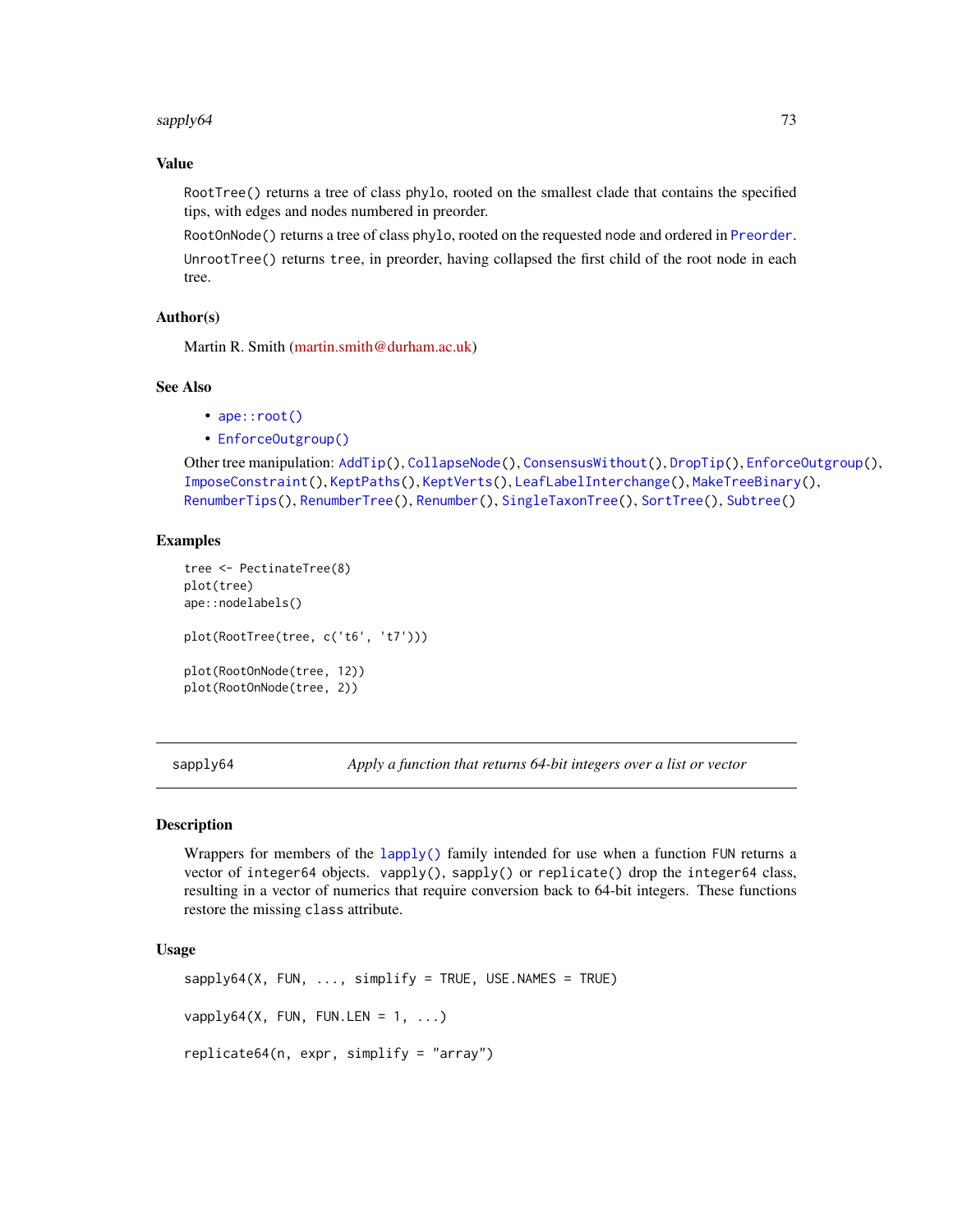# Arguments

| X          | a vector (atomic or list) or an expression object. Other objects (including<br>classed objects) will be coerced by base: : as. list.                                                                                                                                                                                                                                                                     |
|------------|----------------------------------------------------------------------------------------------------------------------------------------------------------------------------------------------------------------------------------------------------------------------------------------------------------------------------------------------------------------------------------------------------------|
| <b>FUN</b> | the function to be applied to each element of X: see 'Details'. In the case of<br>functions like $+$ , $%*$ , the function name must be backguoted or quoted.                                                                                                                                                                                                                                            |
|            | optional arguments to FUN.                                                                                                                                                                                                                                                                                                                                                                               |
| simplify   | logical or character string; should the result be simplified to a vector, matrix<br>or higher dimensional array if possible? For sapply it must be named and<br>not abbreviated. The default value, TRUE, returns a vector or matrix if appro-<br>priate, whereas if simplify = "array" the result may be an array of "rank"<br>$(=\text{length}(dim(.)))$ one higher than the result of $FUN(X[[i]])$ . |
| USE.NAMES  | logical; if TRUE and if X is character, use X as names for the result unless it had<br>names already. Since this argument follows its name cannot be abbreviated.                                                                                                                                                                                                                                        |
| FUN.LEN    | Integer specifying the length of the output of FUN.                                                                                                                                                                                                                                                                                                                                                      |
| n          | integer: the number of replications.                                                                                                                                                                                                                                                                                                                                                                     |
| expr       | the expression (a language object, usually a call) to evaluate repeatedly.                                                                                                                                                                                                                                                                                                                               |
|            |                                                                                                                                                                                                                                                                                                                                                                                                          |

# Details

For details of the underlying functions, see base:: lapply().

# Author(s)

Martin R. Smith [\(martin.smith@durham.ac.uk\)](mailto:martin.smith@durham.ac.uk)

# See Also

[bit64::integer64\(\)](#page-0-0)

# Examples

```
sapply64(as.phylo(1:6, 6), as.TreeNumber)
vapply64(as.phylo(1:6, 6), as.TreeNumber, 1)
set.seed(0)
replicate64(6, as.TreeNumber(RandomTree(6)))
```
<span id="page-73-0"></span>SingleTaxonTree *Generate a single taxon tree*

# Description

SingleTaxonTree() creates a phylogenetic 'tree' that contains a single taxon.

# Usage

SingleTaxonTree(label)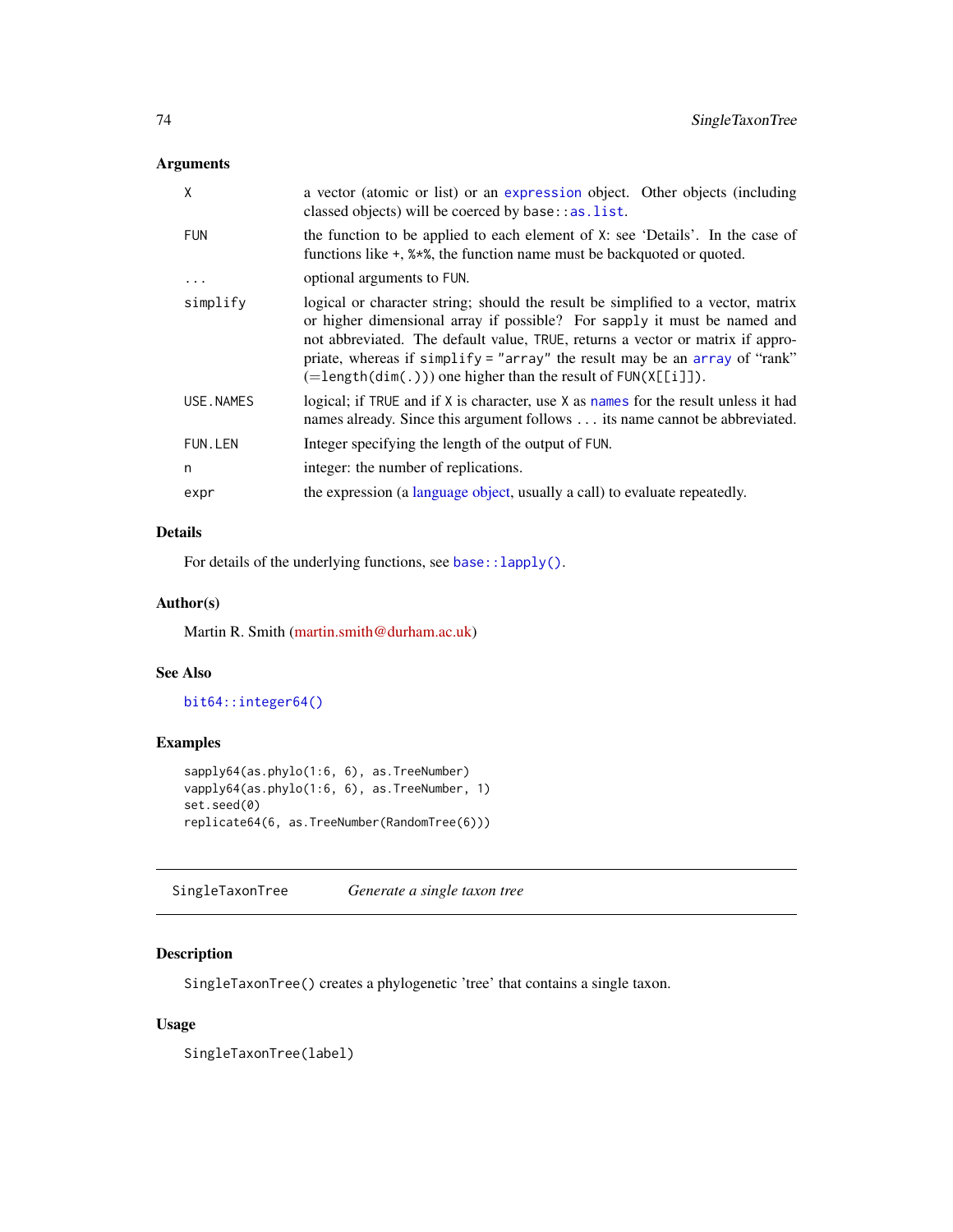# sort.multiPhylo 75

### **Arguments**

label a character vector specifying the label of the tip.

# Value

SingleTaxonTree() returns a phylo object containing a single tip with the specified label.

# See Also

```
Other tree manipulation: AddTip(), CollapseNode(), ConsensusWithout(), DropTip(), EnforceOutgroup(),
ImposeConstraint(), KeptPaths(), KeptVerts(), LeafLabelInterchange(), MakeTreeBinary(),
RenumberTips(), RenumberTree(), Renumber(), RootTree(), SortTree(), Subtree()
```
Other tree generation functions: [ConstrainedNJ\(](#page-20-0)), [GenerateTree](#page-30-0), [NJTree\(](#page-49-0)), [TreeNumber](#page-98-0)

# Examples

```
SingleTaxonTree('Homo_sapiens')
plot(SingleTaxonTree('root') + BalancedTree(4))
```
<span id="page-74-0"></span>sort.multiPhylo *Sort a list of phylogenetic trees*

## Description

Trees are sorted by their [mixed base representation,](#page-98-0) treating their leaves in the order of their labels (i.e. alphabetically, if leaves are labelled with text).

```
## S3 method for class 'multiPhylo'
sort(x, decreasing = FALSE, na last = NA, ...)## S3 method for class 'phylo'
e1 == e2## S3 method for class 'phylo'
e1 < e2
## S3 method for class 'phylo'
e1 > e2## S3 method for class 'MixedBase'
e1 == e2## S3 method for class 'MixedBase'
e1 < e2
```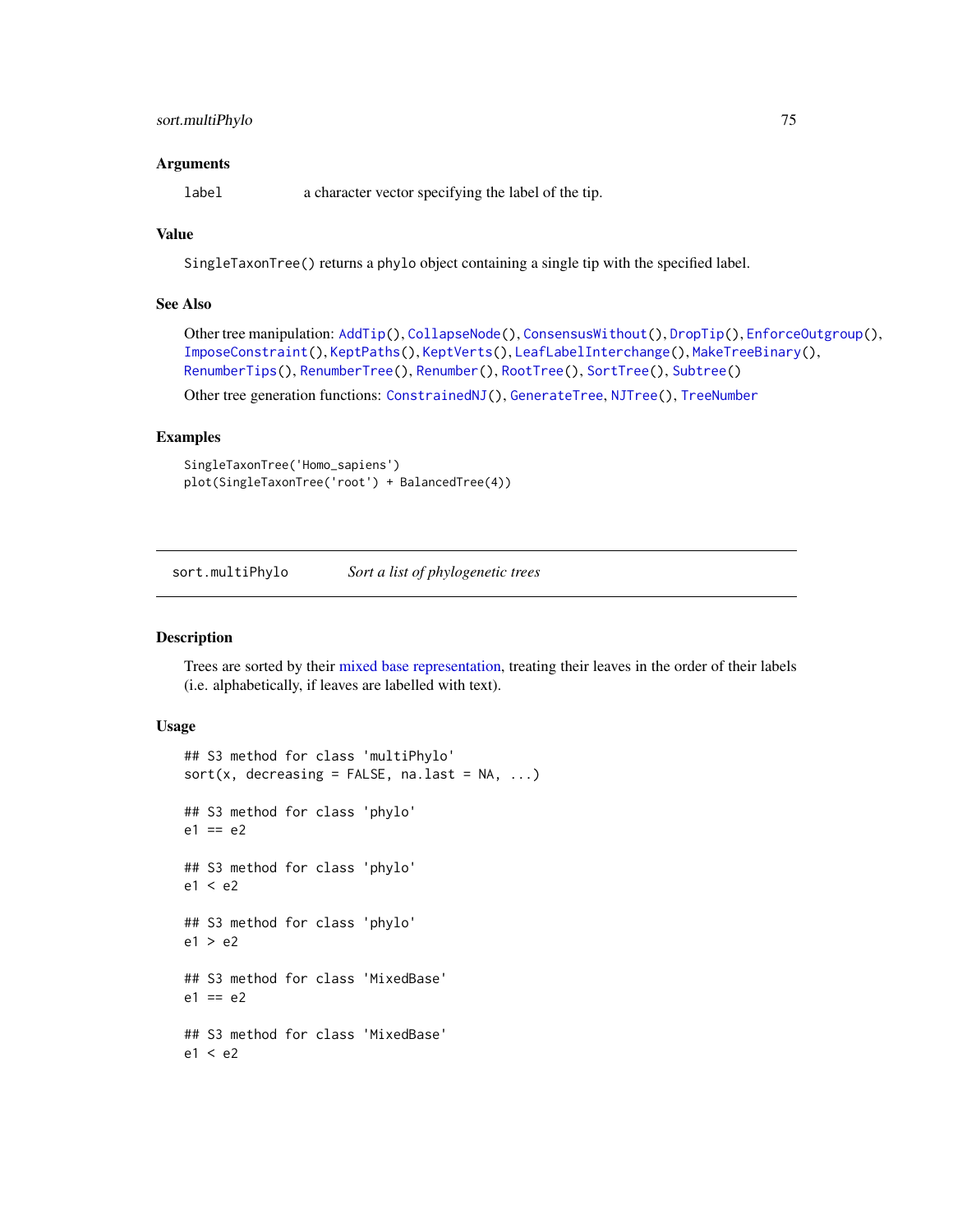```
## S3 method for class 'MixedBase'
e1 > e2
```
# Arguments

```
x, decreasing, na.last, ...
               As in sort().
e1, e2 Objects to be compared.
```
# Author(s)

Martin R. Smith [\(martin.smith@durham.ac.uk\)](mailto:martin.smith@durham.ac.uk)

# Examples

sort(as.phylo(5:0, 7))

<span id="page-75-0"></span>SortTree *Sort tree*

## Description

SortTree() sorts each node into a consistent order, so that node rotation does not obscure similarities between similar trees.

# Usage

```
SortTree(tree, how = "cladesize", order = TipLabels(tree))
## S3 method for class 'phylo'
SortTree(tree, how = "cladesize", order = TipLabels(tree))
## S3 method for class 'list'
SortTree(tree, how = "cladesize", order = TipLabels(tree[[1]]))
## S3 method for class 'multiPhylo'
SortTree(tree, how = "cladesize", order = TipLabels(tree[[1]]))
```
## Arguments

| tree  | One or more trees of class phylo, optionally as a list or a multiphylo object.                                                                                                                                                                                   |
|-------|------------------------------------------------------------------------------------------------------------------------------------------------------------------------------------------------------------------------------------------------------------------|
| how   | Character vector specifying sort method: "Cladesize" rotates each node such<br>that the larger clade is first, thus appearing lower when plotted; "TipLabels"<br>rotates nodes such that labels listed sooner in order are listed first, and thus plot<br>lower. |
| order | Character vector listing tip labels in sequence they should appear on tree. Clades<br>containing a taxon earlier in this list will be listed sooner and thus plot lower on<br>a tree. Taxa not listed in order will be treated as if they were last in the list. |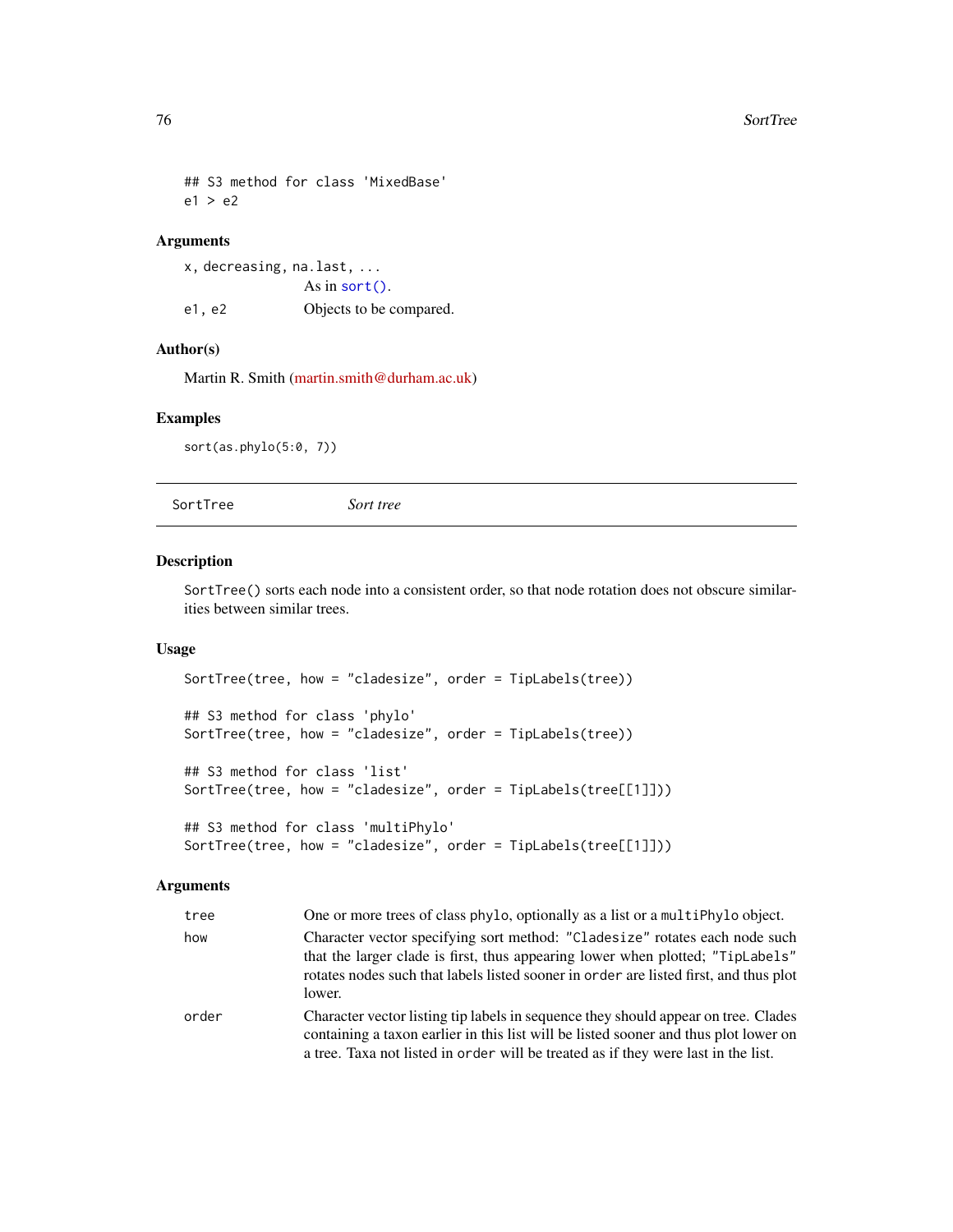# Details

At each node, clades will be listed in tree[["edge"]] in decreasing size order.

Clades that contain the same number of leaves are sorted in decreasing order of minimum leaf number, so  $(2, 3)$  will occur before  $(1, 4)$ .

As trees are plotted from 'bottom up', the largest clades will 'sink' to the bottom of a plotted tree.

## Value

SortTree() returns tree in the format of tree, with each node in each tree sorted

## Author(s)

Martin R. Smith [\(martin.smith@durham.ac.uk\)](mailto:martin.smith@durham.ac.uk)

## See Also

Preorder() also rearranges trees into a consistent shape, based on the index of leaves.

[sort.multiPhylo\(\)](#page-74-0) sorts a list of trees stored as a multiPhylo object.

```
Other tree manipulation: AddTip(), CollapseNode(), ConsensusWithout(), DropTip(), EnforceOutgroup(),
ImposeConstraint(), KeptPaths(), KeptVerts(), LeafLabelInterchange(), MakeTreeBinary(),
RenumberTips(), RenumberTree(), Renumber(), RootTree(), SingleTaxonTree(), Subtree()
```
## Examples

```
messyTree <- as.phylo(10, 6)
plot(messyTree)
sorted <- SortTree(messyTree)
plot(sorted)
ape::nodelabels()
ape::edgelabels()
ape::tiplabels(adj = c(2, 1/3))plot(SortTree(messyTree, how = "tip"))
```
SpectrumLegend *Produce a legend for continuous gradient scales*

#### Description

Prints an annotated vertical bar coloured according to a continuous palette.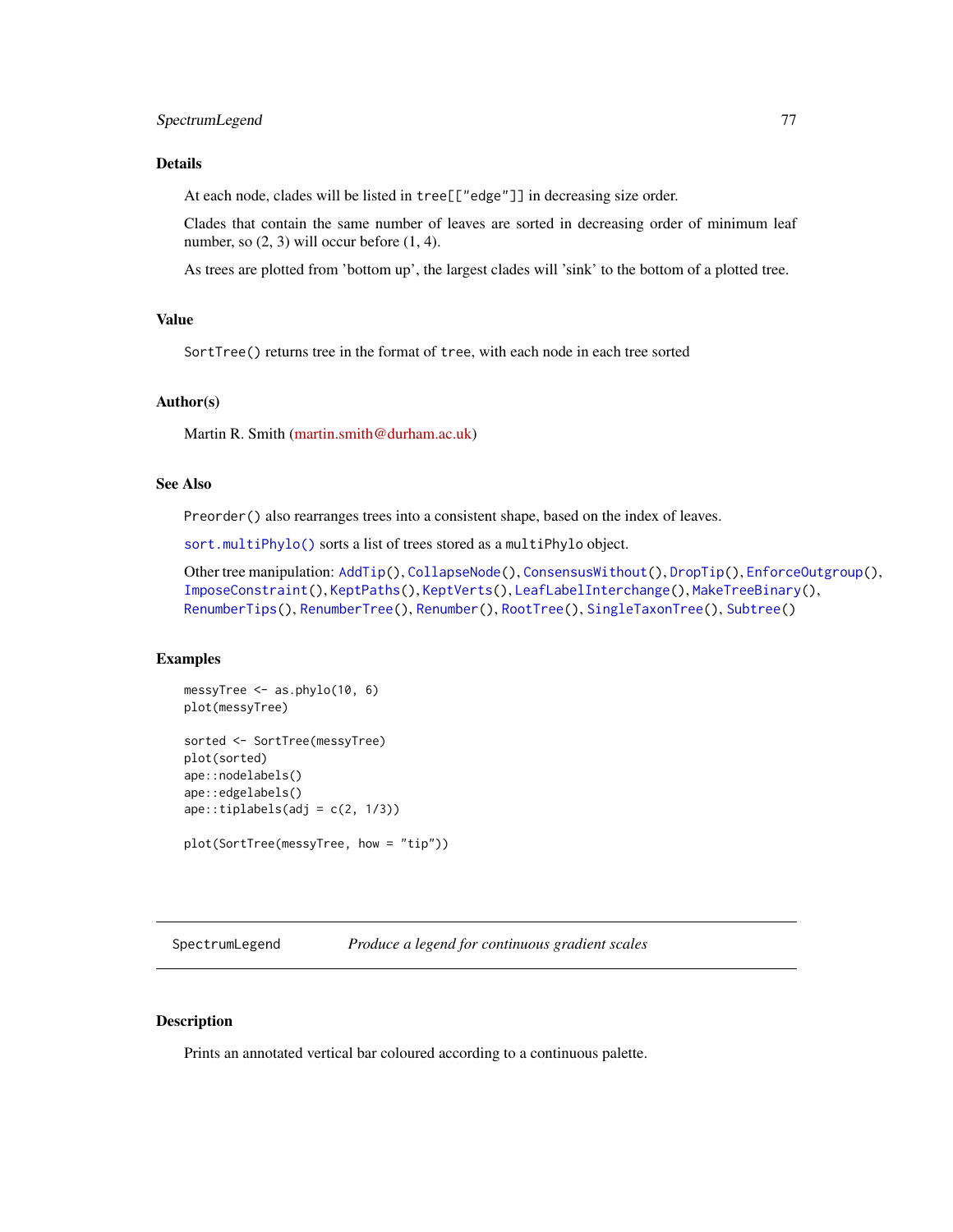# Usage

```
SpectrumLegend(
 x0 = 0.05,
 y0 = 0.05,
 x1 = x0,
 y1 = y0 + 0.2,
  absolute = FALSE,
  legend = character(0),
 palette,
  1wd = 4,
  lty = 1,lend = "square",
 pos = 4,
  ...
)
```
# Arguments

| x0, y0, x1, y1 | Coordinates of the bottom-left and top-right end of the bar.                                                                                                                        |
|----------------|-------------------------------------------------------------------------------------------------------------------------------------------------------------------------------------|
| absolute       | Logical specifying whether x and y values denote coordinates (TRUE) or relative<br>position, where $(0, 0)$ denotes the bottom-left of the plot area and $(1, 1)$ the top<br>right. |
| legend         | Character vector with which to label points on palette.                                                                                                                             |
| palette        | Colour palette to depict.                                                                                                                                                           |
| lwd, lty, lend | Additional parameters to segments (), controlling line style.                                                                                                                       |
| $pos, \ldots$  | Additional parameters to text().                                                                                                                                                    |

# Details

This convenience function is not yet very customizable; do file a GitHub issue if you would value additional functionality.

#### Author(s)

Martin R. Smith [\(martin.smith@durham.ac.uk\)](mailto:martin.smith@durham.ac.uk)

#### Examples

```
plot(0:1, 0:1, type = "n", frame.plot = FALSE,xlab = "x", ylab = "y")SpectrumLegend(legend = c("Dark", "Middle", "Bright"),
              palette = hcl.colors(32L), lwd = 5)
SpectrumLegend(0.4, 0.95, 0.9, 0.95, abs = TRUE,
              legend = seq(1, 9, by = 2), palette = 1:9, pos = 1)
```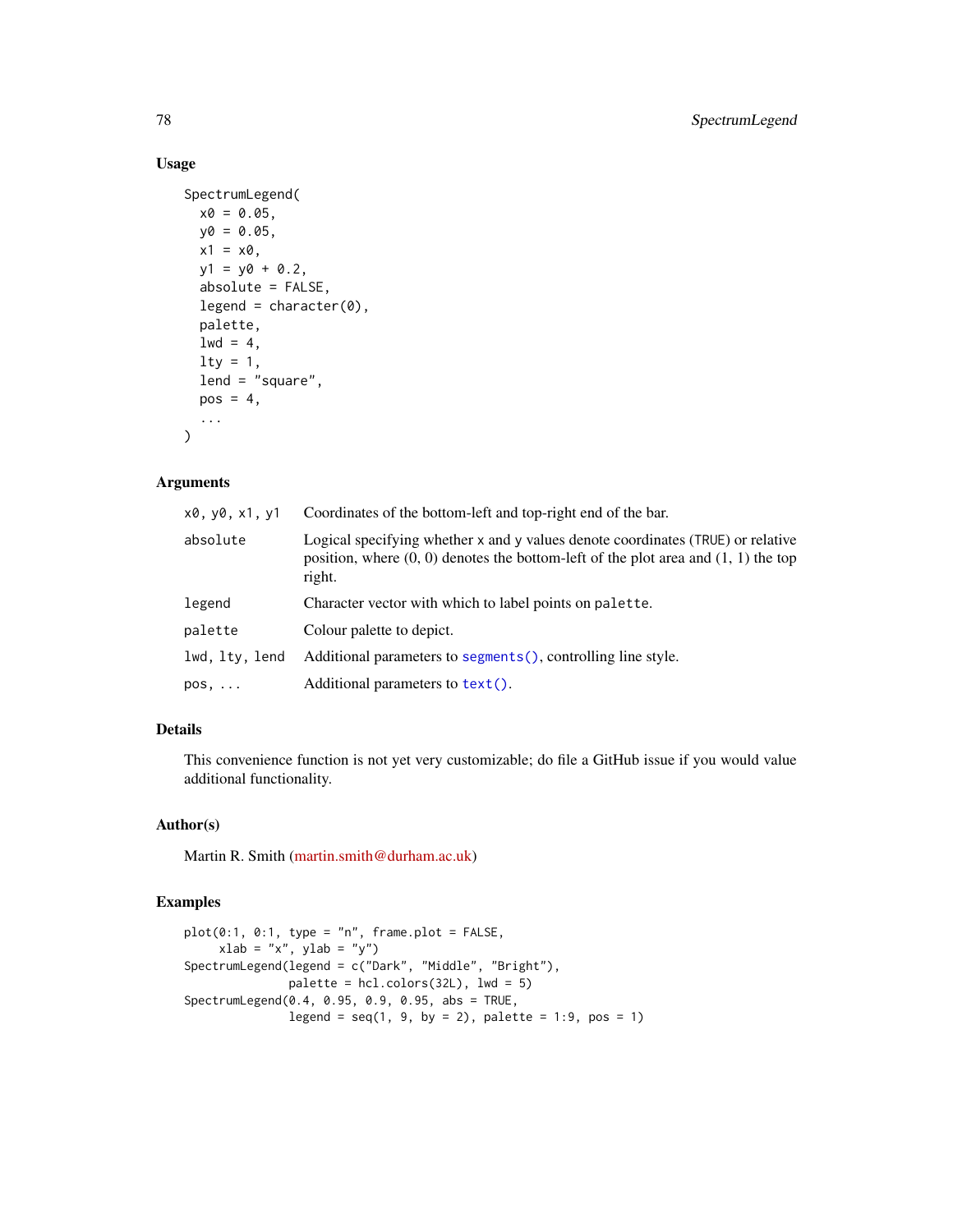<span id="page-78-0"></span>SplitFrequency *Frequency of splits*

#### Description

SplitFrequency() provides a simple way to count the number of times that bipartition splits, as defined by a reference tree, occur in a forest of trees. May be used to calculate edge ("node") support for majority consensus or bootstrap trees.

#### Usage

SplitFrequency(reference, forest)

SplitNumber(tips, tree, tipIndex, powersOf2)

ForestSplits(forest, powersOf2)

TreeSplits(tree)

# Arguments

| reference | A tree of class phylo, a Splits object.                                                                                                   |
|-----------|-------------------------------------------------------------------------------------------------------------------------------------------|
| forest    | a list of trees of class phylo, or a multiphylo object; or a Splits object. See<br>vignette for possible methods of loading trees into R. |
| tips      | Integer vector specifying the tips of the tree within the chosen split.                                                                   |
| tree      | A tree of class phylo.                                                                                                                    |
| tipIndex  | Character vector of tip names, in a fixed order.                                                                                          |
| powers0f2 | Integer vector of same length as tip Index, specifying a power of 2 to be asso-<br>ciated with each tip in turn.                          |

# Details

If multiple calculations are required, some time can be saved by using the constituent functions (see examples)

## Value

SplitFrequency() returns the number of trees in forest that contain each split in reference. If reference is a tree of class phylo, then the sequence will correspond to the order of nodes (use ape::nodelabels() to view). Note that the three nodes at the root of the tree correspond to a single split; see the example for how these might be plotted on a tree.

# Functions

- SplitNumber: Assign a unique integer to each split
- ForestSplits: Frequency of splits in a given forest of trees
- TreeSplits: Deprecated. Listed the splits in a given tree. Use as.Splits instead.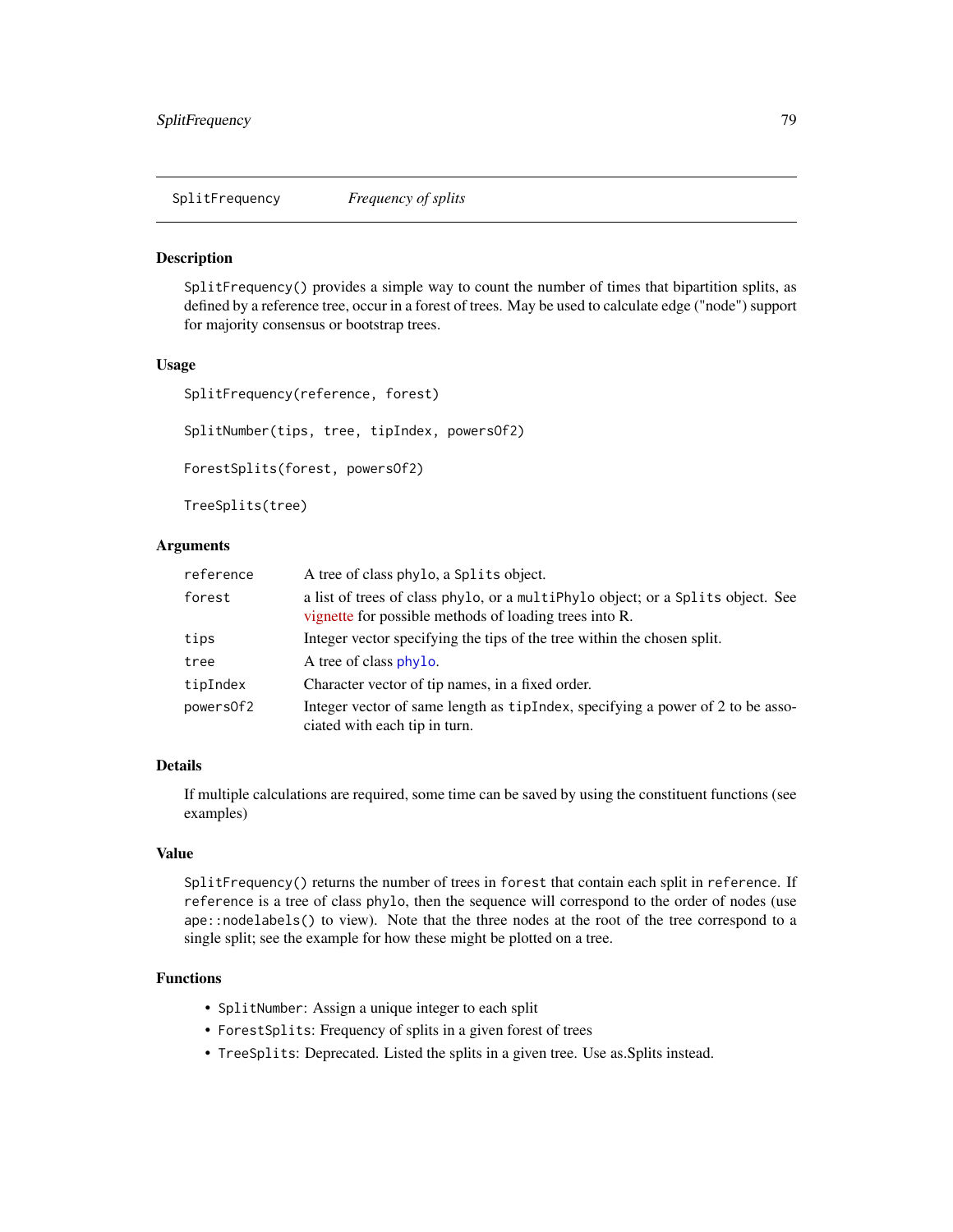## Author(s)

Martin R. Smith [\(martin.smith@durham.ac.uk\)](mailto:martin.smith@durham.ac.uk)

# See Also

```
Other Splits operations: LabelSplits(), NSplits(), NTip(), PolarizeSplits(), SplitsInBinaryTree(),
SplitsTipLabels(TipsInSplits(xor()
```
#### Examples

```
# An example forest of 100 trees, some identical
forest <- as.phylo(c(1, rep(10, 79), rep(100, 15), rep(1000, 5)), nTip = 9)
# Generate an 80% consensus tree
cons \leq ape:: consensus(forest, p = 0.8)
plot(cons)
splitFreqs <- SplitFrequency(cons, forest)
LabelSplits(cons, splitFreqs, unit = '%',
            col = SupportColor(splitFreqs / 100),
            frame = 'none', pos = 3L)
```
<span id="page-79-0"></span>SplitInformation *Phylogenetic information content of splitting leaves into two partitions*

## **Description**

Calculate the phylogenetic information content (*sensu* Steel and Penny 2006) of a split, which reflects the probability that a uniformly selected random tree will contain# the split: a split that is consistent with a smaller number of trees will have a higher information content.

#### Usage

```
SplitInformation(A, B = A[1])
```

```
MultiSplitInformation(partitionSizes)
```
# Arguments

A, B Integer specifying the number of taxa in each partition.

partitionSizes Integer vector specifying the number of taxa in each partition of a multi-partition split.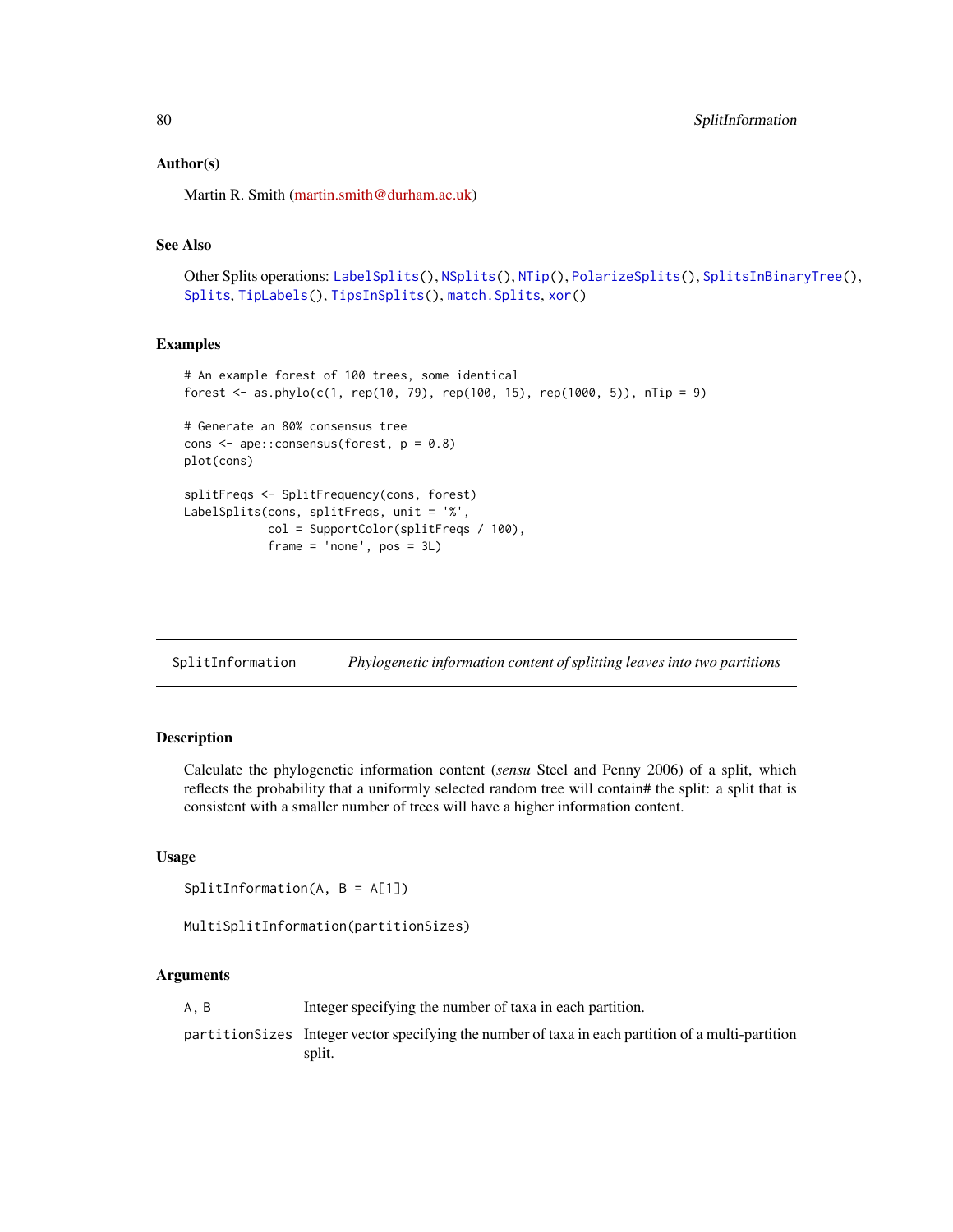### SplitInformation 81

#### Details

SplitInformation() addresses bipartition splits, which correspond to edges in an unrooted phylogeny; MultiSplitInformation() supports splits that subdivide taxa into multiple partitions, which may correspond to multi-state characters in a phylogenetic matrix.

A simple way to characterise trees is to count the number of edges. (Edges are almost, but not quite, equivalent to nodes.) Counting edges (or nodes) provides a quick measure of a tree's resolution, and underpins the Robinson-Foulds tree distance measure. Not all edges, however, are created equal.

An edge splits the leaves of a tree into two subdivisions. The more equal these subdivisions are in size, the more instructive this edge is. Intuitively, the division of mammals from reptiles is a profound revelation that underpins much of zoology; recognizing that two species of bat are more closely related to each other than to any other mammal or reptile is still instructive, but somewhat less fundamental.

Formally, the phylogenetic (Shannon) information content of a split *S*, *h(S)*, corresponds to the probability that a uniformly selected random tree will contain the split,  $P(S)$ :  $h(S) = -\log P(S)$ . Base 2 logarithms are typically employed to yield an information content in bits.

As an example, the split AB|CDEF occurs in 15 of the 105 six-leaf trees; *h*(AB|CDEF) = -log *P*(AB|CDEF)  $= -\log(15/105) \sim 2.81$  bits. The split ABC DEF subdivides the leaves more evenly, and is thus more instructive: it occurs in just nine of the 105 six-leaf trees, and  $h(ABC|DEF) = -log(9/105) \sim 3.54$  bits.

As the number of leaves increases, a single even split may contain more information than multiple uneven splits – see the examples section below.

Summing the information content of all splits within a tree, perhaps using the ['TreeDist'](https://ms609.github.io/TreeDist/) function [SplitwiseInfo\(\)](https://ms609.github.io/TreeDist/reference/TreeInfo.html), arguably gives a more instructive picture of its resolution than simply counting the number of splits that are present – though with the caveat that splits within a tree are not independent of one another, so some information may be double counted. (This same charge applies to simply counting nodes, too.)

Alternatives would be to count the number of quartets that are resolved, perhaps using the ['Quartet'](https://ms609.github.io/Quartet/) function [QuartetStates\(\)](https://ms609.github.io/Quartet/reference/QuartetState.html), or to use a different take on the information contained within a split, the clustering information: see the 'TreeDist' function [ClusteringInfo\(\)](https://ms609.github.io/TreeDist/reference/TreeInfo.html) for details.

## Value

SplitInformation() and MultiSplitInformation() return the phylogenetic information content, in bits, of a split that subdivides leaves into partitions of the specified sizes.

#### Author(s)

Martin R. Smith [\(martin.smith@durham.ac.uk\)](mailto:martin.smith@durham.ac.uk)

## References

Steel MA, Penny D (2006). "Maximum parsimony and the phylogenetic information in multistate characters." In Albert VA (ed.), *Parsimony, Phylogeny, and Genomics*, 163–178. Oxford University Press, Oxford.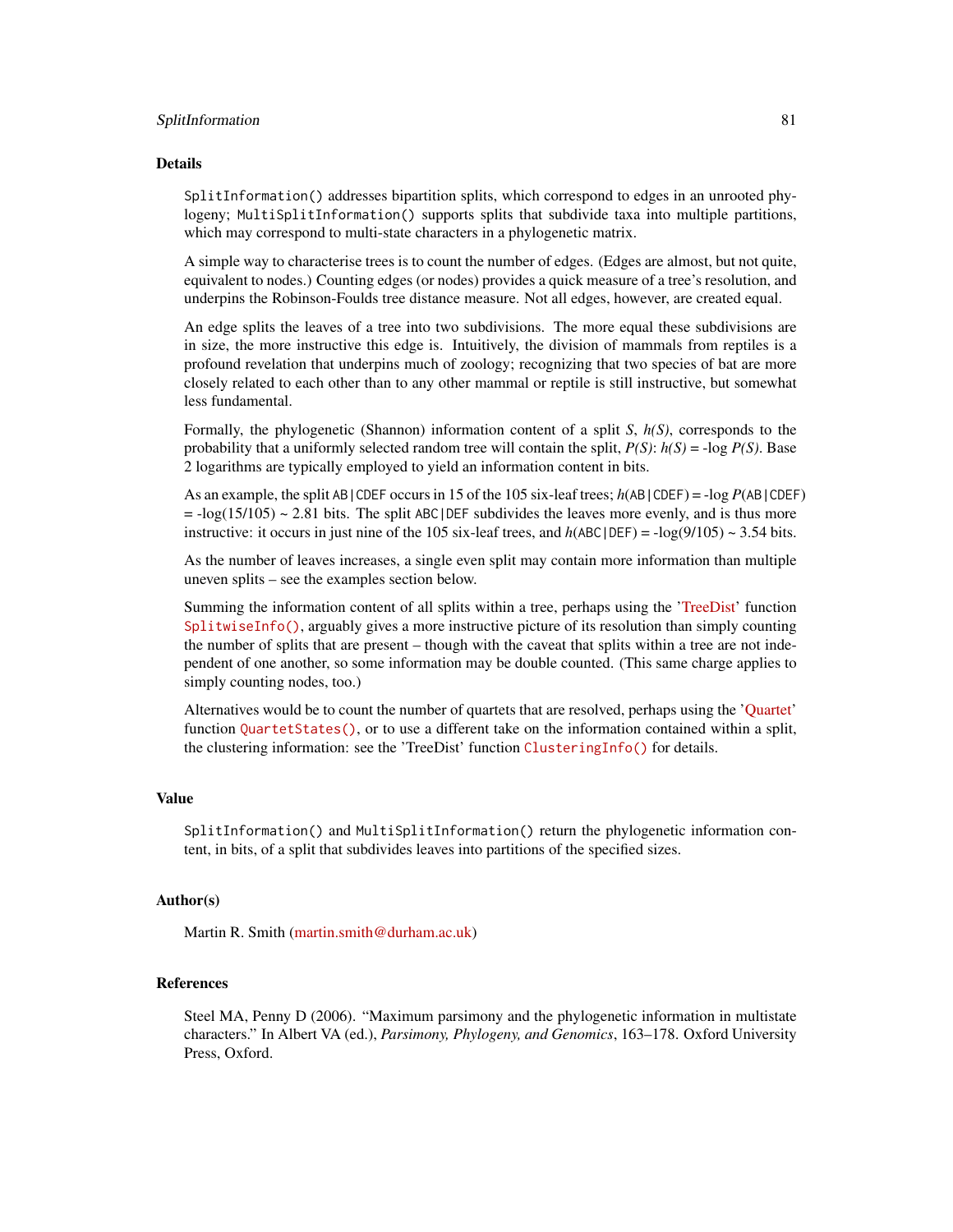## See Also

Sum the phylogenetic information content of splits within a tree:  $TreeDist::SplitwiseInfo()$ 

Sum the clustering information content of splits within a tree: [TreeDist::ClusteringInfo\(\)](https://ms609.github.io/TreeDist/reference/TreeInfo.html)

Other split information functions: [CharacterInformation\(](#page-10-0)), [SplitMatchProbability\(](#page-81-0)), [TreesMatchingSplit\(](#page-101-0)), [UnrootedTreesMatchingSplit\(](#page-105-0))

# Examples

```
# Eight leaves can be split evenly:
SplitInformation(4, 4)
# or unevenly, which is less informative:
SplitInformation(2, 6)
# A single split that evenly subdivides 50 leaves contains more information
# that seven maximally uneven splits on the same leaves:
SplitInformation(25, 25)
7 * SplitInformation(2, 48)
# Three ways to split eight leaves into multiple partitions:
MultiSplitInformation(c(2, 2, 4))
MultiSplitInformation(c(2, 3, 3))
MultiSplitInformation(rep(2, 4))
```
<span id="page-81-0"></span>SplitMatchProbability *Probability of matching this well*

# Description

(Ln)SplitMatchProbability()calculates the probability that two random splits of the sizes provided will be at least as similar as the two specified.

# Usage

```
SplitMatchProbability(split1, split2)
```

```
LnSplitMatchProbability(split1, split2)
```
# Arguments

split1, split2 Logical vectors listing terminals in same order, such that each terminal is identified as a member of the ingroup (TRUE) or outgroup (FALSE) of the respective bipartition split.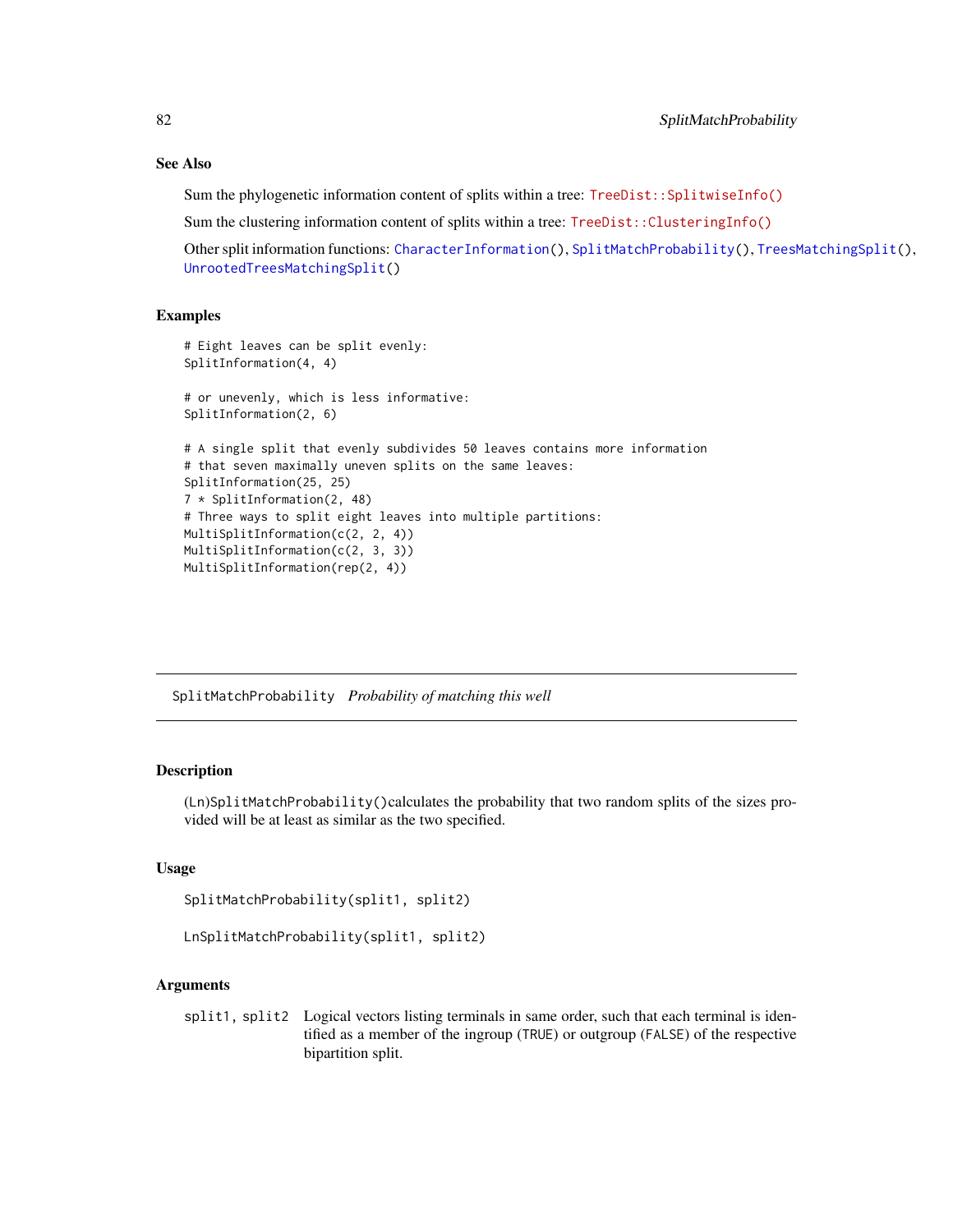#### Splits 83

## Value

SplitMatchProbability() returns a numeric giving the proportion of permissible non-trivial splits that divide the terminals into bipartitions of the sizes given, that match as well as split1 and split2 do.

LnSplitMatchProbability() returns the natural logarithm of the probability.

# Author(s)

Martin R. Smith [\(martin.smith@durham.ac.uk\)](mailto:martin.smith@durham.ac.uk)

# See Also

Other split information functions: [CharacterInformation\(](#page-10-0)), [SplitInformation\(](#page-79-0)), [TreesMatchingSplit\(](#page-101-0)), [UnrootedTreesMatchingSplit\(](#page-105-0))

## Examples

```
split1 <- as.Splits(c(rep(TRUE, 4), rep(FALSE, 4)))
split2 <- as.Splits(c(rep(TRUE, 3), rep(FALSE, 5)))
SplitMatchProbability(split1, split2)
LnSplitMatchProbability(split1, split2)
```
<span id="page-82-0"></span>

*Convert object to* Splits

#### <span id="page-82-1"></span>Description

as.Splits() converts a phylogenetic tree to a Splits object representing its constituent bipartition splits.

```
as.Splits(x, tipLabels = NULL, ...)## S3 method for class 'phylo'
as.Splits(x, tipLabels = NULL, asSplits = TRUE, \ldots)
## S3 method for class 'multiPhylo'
as.Splits(x, tipLabels = x[[1]][["tip.label"], asSplits = TRUE, ...)
## S3 method for class 'Splits'
as.Splits(x, tiplabels = NULL, ...)## S3 method for class 'list'
as.Splits(x, tipLabels = NULL, asSplits = TRUE, \ldots)
## S3 method for class 'matrix'
```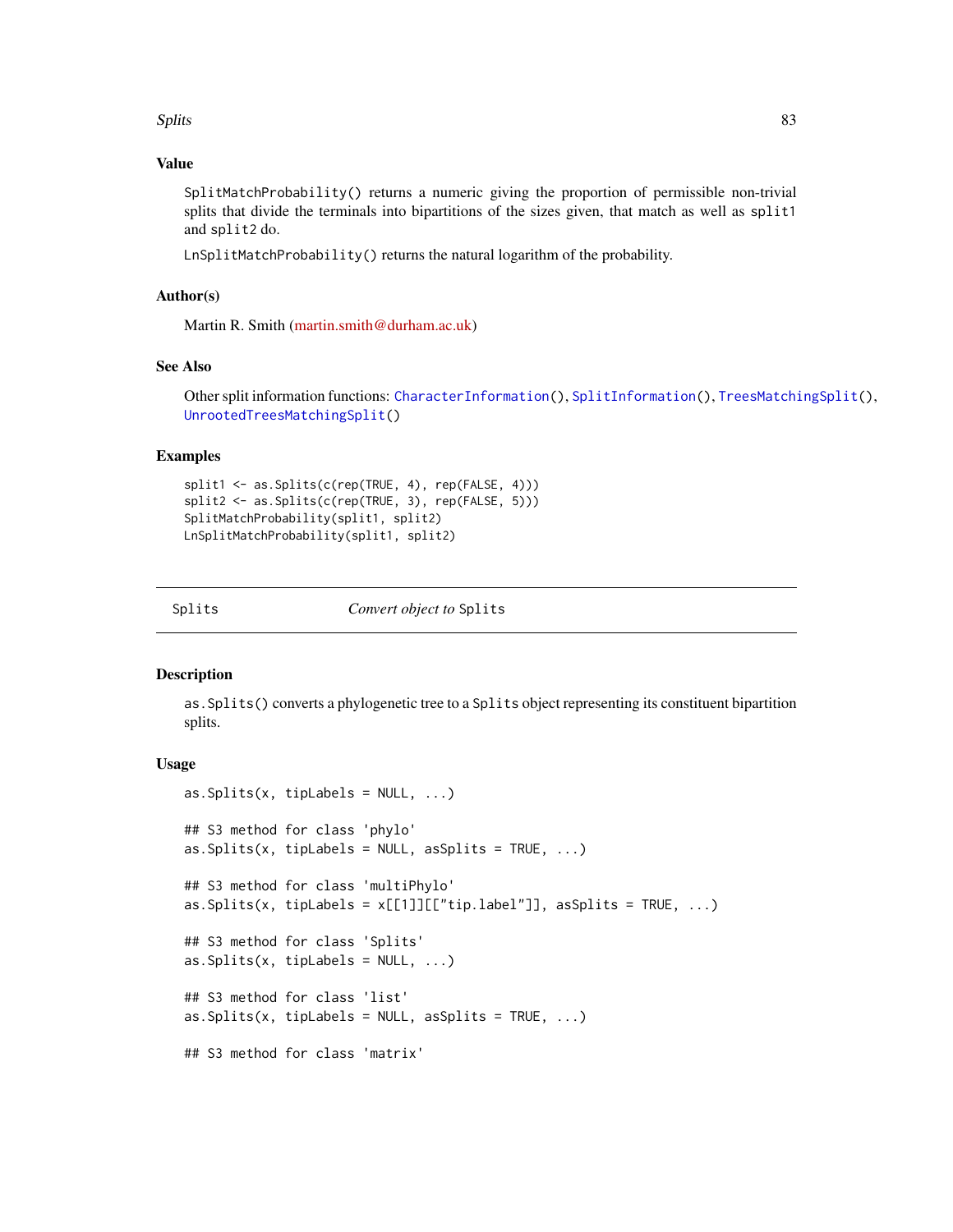```
as.Splits(x, tipLabels = NULL, ...)## S3 method for class 'logical'
as.Splits(x, tipLabels = NULL, ...)## S3 method for class 'Splits'
as.logical(x, tipLabels = attr(x, "tip.load"), ...)
```
# Arguments

| x         | Object to convert into splits: perhaps a tree of class phylo. If a logical matrix is<br>provided, each row will be considered as a separate split.      |
|-----------|---------------------------------------------------------------------------------------------------------------------------------------------------------|
| tipLabels | Character vector specifying sequence in which to order tip labels. Label order<br>must (currently) match to combine or compare separate Splits objects. |
| $\ddots$  | Presently unused.                                                                                                                                       |
| asSplits  | Logical specifying whether to return a Splits object, or an unannotated two-<br>dimensional array (useful where performance is paramount).              |

## Value

as.Splits() returns an object of class Splits, or (if asSplits = FALSE) a two-dimensional array of raw objects, with each bit specifying whether or not the leaf corresponding to the respective bit position is a member of the split. Splits are named according to the node at the non-root end of the edge that defines them. In rooted trees, the child of the rightmost root edge names the split.

#### Author(s)

Martin R. Smith [\(martin.smith@durham.ac.uk\)](mailto:martin.smith@durham.ac.uk)

# See Also

```
Other Splits operations: LabelSplits(), NSplits(), NTip(), PolarizeSplits(), SplitFrequency(),
SplitsInBinaryTree(), TipLabels(), TipsInSplits(), match.Splits, xor()
```
## Examples

```
splits <- as.Splits(BalancedTree(letters[1:6]))
summary(splits)
TipsInSplits(splits)
summary(!splits)
TipsInSplits(!splits)
```

```
length(splits + !splits)
length(unique(splits + !splits))
```

```
summary(c(splits[[2:3]], !splits[[1:2]]))
```

```
moreSplits <- as.Splits(PectinateTree(letters[6:1]), tipLabel = splits)
print(moreSplits, details = TRUE)
match(splits, moreSplits)
```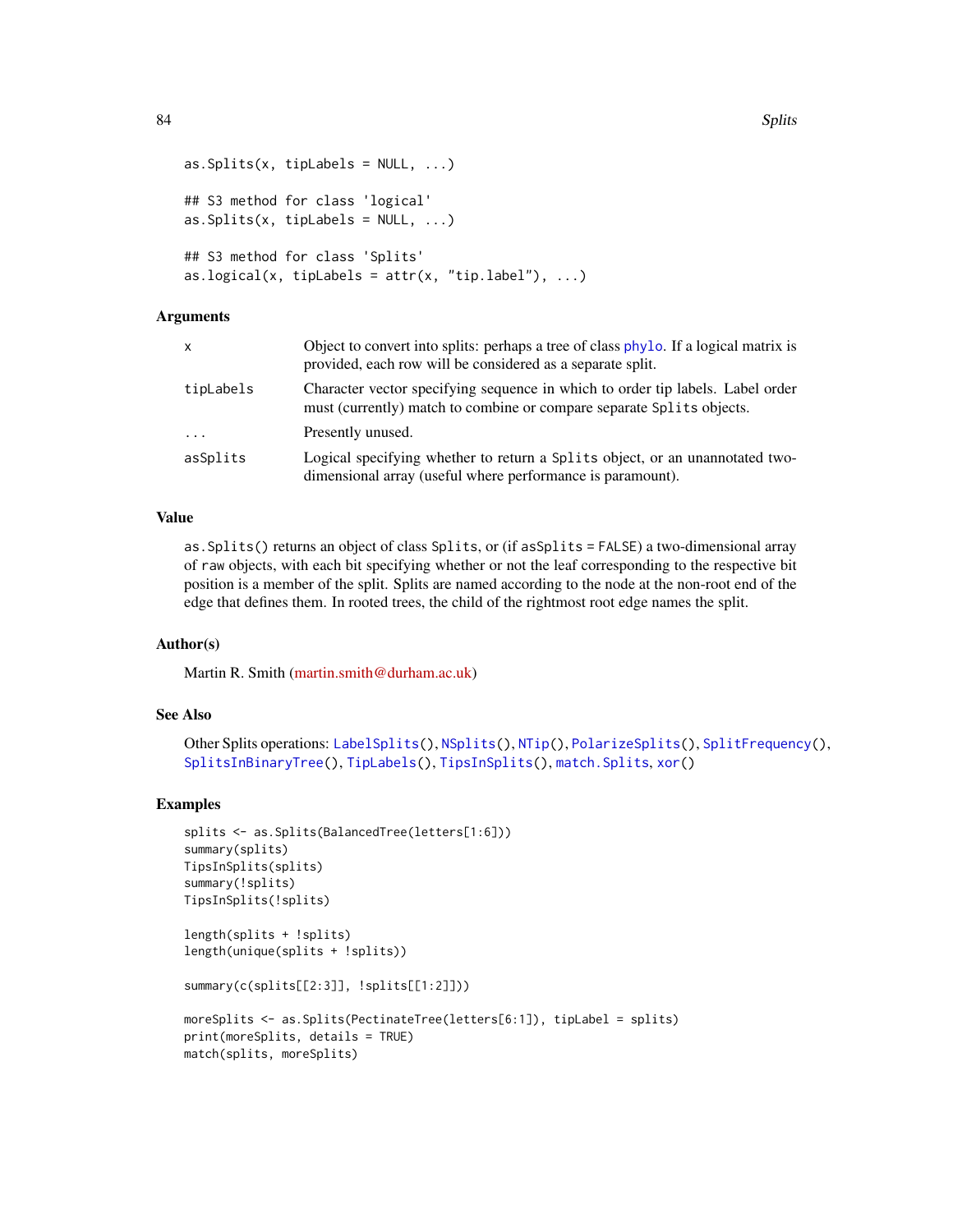# SplitsInBinaryTree 85

moreSplits %in% splits

<span id="page-84-0"></span>SplitsInBinaryTree *Maximum splits in an* n*-leaf tree*

# Description

SplitsInBinaryTree() is a convenience function to calculate the number of splits in a fullyresolved (binary) tree with *n* leaves.

## Usage

```
SplitsInBinaryTree(tree)
## S3 method for class 'list'
SplitsInBinaryTree(tree)
## S3 method for class 'multiPhylo'
SplitsInBinaryTree(tree)
## S3 method for class 'numeric'
SplitsInBinaryTree(tree)
## S3 method for class '`NULL`'
SplitsInBinaryTree(tree)
## Default S3 method:
SplitsInBinaryTree(tree)
## S3 method for class 'Splits'
SplitsInBinaryTree(tree)
## S3 method for class 'phylo'
```
# SplitsInBinaryTree(tree)

## Arguments

tree An object of a supported format that represents a tree or set of trees, from which the number of leaves will be calculated.

# Value

SplitsInBinaryTree() returns an integer vector detailing the number of unique non-trivial splits in a binary tree with *n* leaves.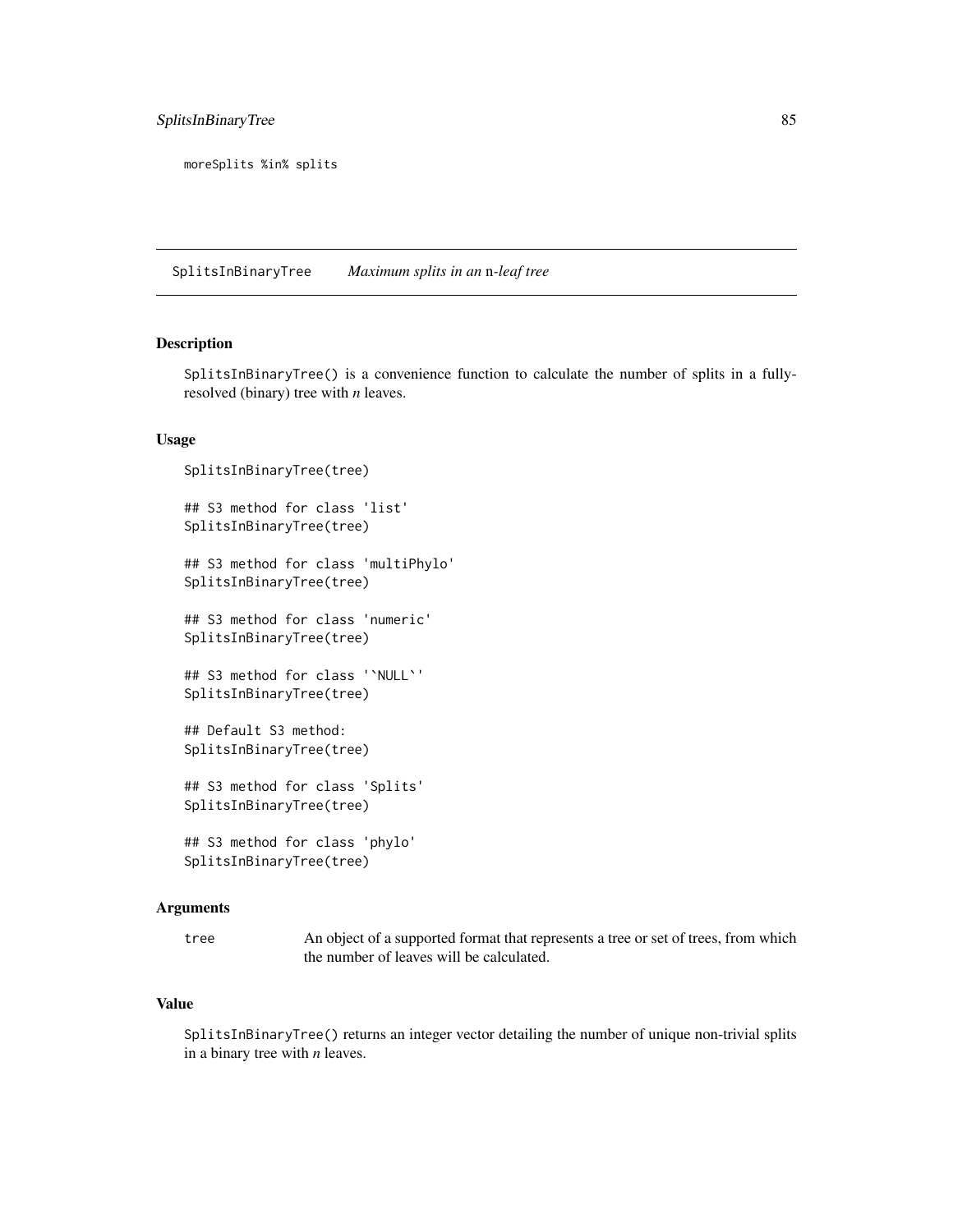## Author(s)

Martin R. Smith [\(martin.smith@durham.ac.uk\)](mailto:martin.smith@durham.ac.uk)

# See Also

Other tree properties: [ConsensusWithout\(](#page-18-0)), [NSplits\(](#page-56-0)), [NTip\(](#page-57-0)), [PathLengths\(](#page-59-0)), [TipLabels\(](#page-92-0)), [TreeIsRooted\(](#page-97-0))

Other Splits operations: [LabelSplits\(](#page-36-0)), [NSplits\(](#page-56-0)), [NTip\(](#page-57-0)), [PolarizeSplits\(](#page-60-0)), [SplitFrequency\(](#page-78-0)), [Splits](#page-82-0), [TipLabels\(](#page-92-0)), [TipsInSplits\(](#page-94-0)), [match.Splits](#page-42-0), [xor\(](#page-108-0))

# Examples

```
tree <- BalancedTree(8)
SplitsInBinaryTree(tree)
SplitsInBinaryTree(as.Splits(tree))
SplitsInBinaryTree(8)
SplitsInBinaryTree(list(tree, tree))
```
<span id="page-85-0"></span>Stemwardness *'Stemwardness' of a leaf*

#### Description

Functions to describe the position of a leaf relative to the root. 'Stemmier' leaves ought to exhibit a smaller root-node distance and a larger sister size.

```
SisterSize(tree, tip)
## S3 method for class 'numeric'
SisterSize(tree, tip)
## S3 method for class 'character'
SisterSize(tree, tip)
RootNodeDistance(tree, tip)
## S3 method for class 'numeric'
RootNodeDistance(tree, tip)
## S3 method for class 'character'
RootNodeDistance(tree, tip)
RootNodeDist(tree, tip)
```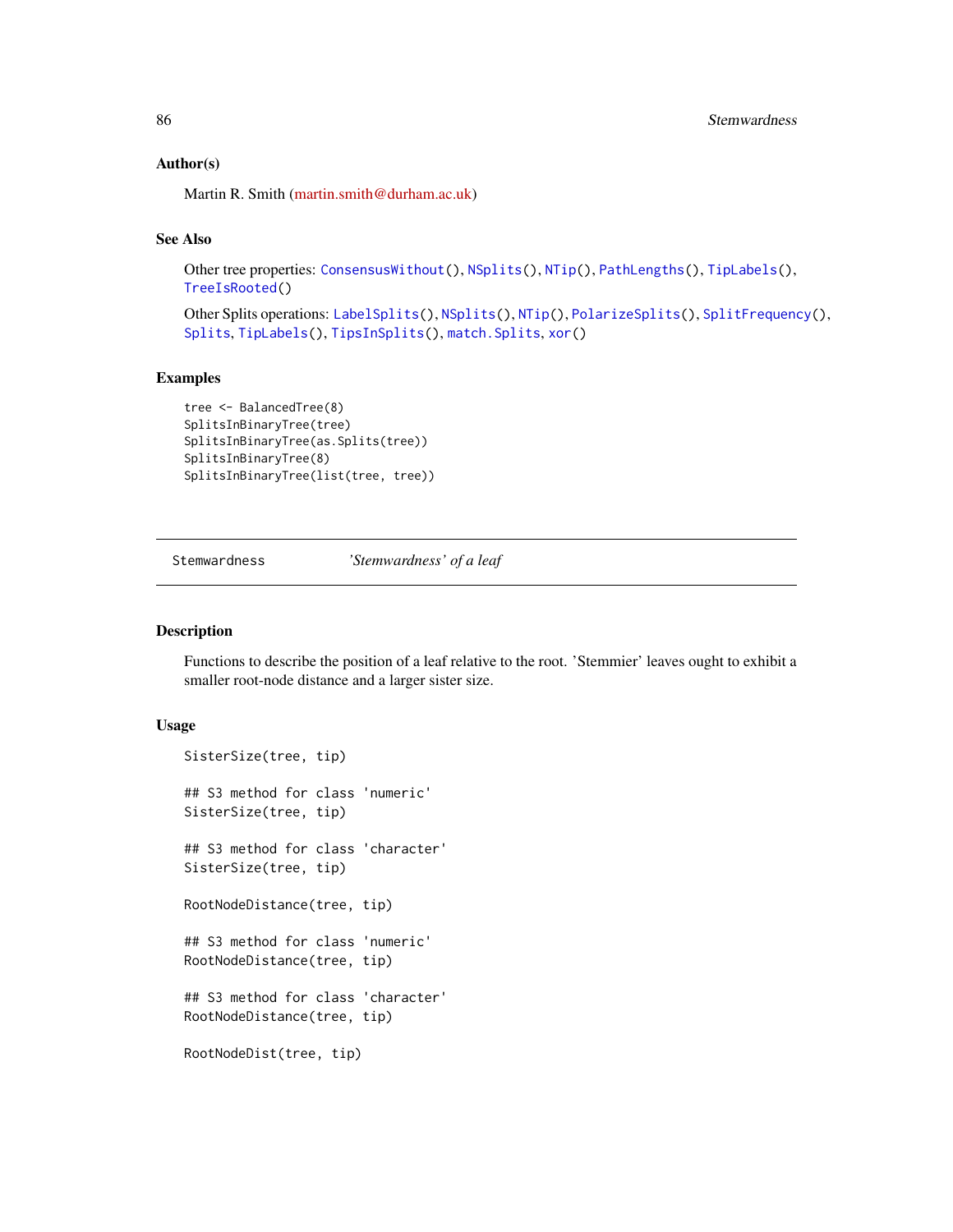## Stemwardness 87

#### **Arguments**

| tree | A tree of class phylo.                                                                         |
|------|------------------------------------------------------------------------------------------------|
| tip  | Either a numeric specifying the index of a single tip, or a character specifying<br>its label. |

## Details

RootNodeDistance() calculates the number of nodes between the chosen leaf and the root of tree. This is an unsatisfactory measure, as the range of possible distances is a function of the shape of the tree (Asher and Smith 2022). As an example, leaf *X1* in the tree (.,(.,(.,(.,(X1,(a,b)))))) falls outside the clade  $(a, b)$  and has a root-node distance of 4, whereas leaf *X2* in the tree  $(., ((., (., .)), (b, (X2, a))))$ falls within the clade *(a, b)*, so should be considered more 'crownwards', yet has a smaller root-node distance (3).



SisterSize() measures the number of leaves in the clade that is sister to the chosen leaf, as proposed by Asher and Smith (2022). In the examples above, *X1* has a sister size of 2 leaves, whereas *X2*, which is 'more crownwards', has a smaller sister size (1 leaf), as desired.

# Value

SisterSize() returns an integer specifying the number of leaves in the clade that is sister to tip. RootNodeDist() returns an integer specifying the number of nodes between tip and the root node of tree.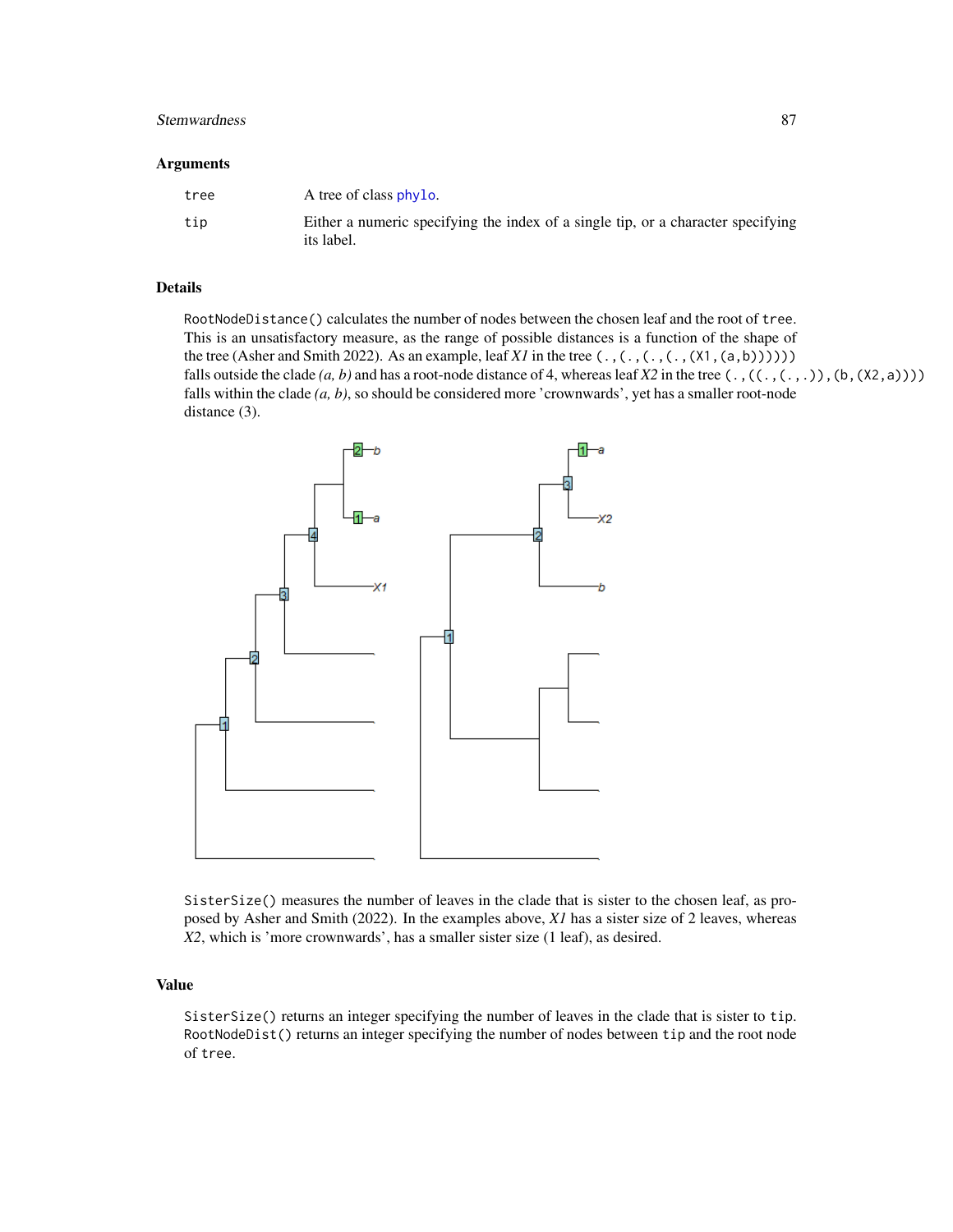## Author(s)

Martin R. Smith [\(martin.smith@durham.ac.uk\)](mailto:martin.smith@durham.ac.uk)

#### References

Asher R, Smith MR (2022). "Phylogenetic signal and bias in paleontology." *Systematic Biology*, Online ahead of print, syab072. [doi:10.1093/sysbio/syab072.](https://doi.org/10.1093/sysbio/syab072)

## See Also

Other tree characterization functions: [CladisticInfo\(](#page-12-0)), [Consensus\(](#page-17-0)), [TotalCopheneticIndex\(](#page-96-0))

## Examples

```
bal8 <- BalancedTree(8)
pec8 <- PectinateTree(8)
SisterSize(bal8, 3)
SisterSize(pec8, 't3')
SisterSize(RootTree(pec8, 't3'), 't3')
RootNodeDist(bal8, 3)
RootNodeDist(pec8, 't3')
RootNodeDist(RootTree(pec8, 't3'), 't3')
```
StringToPhyDat *Convert between strings and* phyDat *objects*

## Description

PhyDatToString() converts a phyDat object as a string; StringToPhyDat() converts a string of character data to a phyDat object.

```
StringToPhyDat(string, tips, byTaxon = TRUE)
StringToPhydat(string, tips, byTaxon = TRUE)
PhyToString(
 phy,
 parentheses = "{\n},
 collapse = "",ps = "",
 useIndex = TRUE,
 byTaxon = TRUE,
  concatenate = TRUE
)
```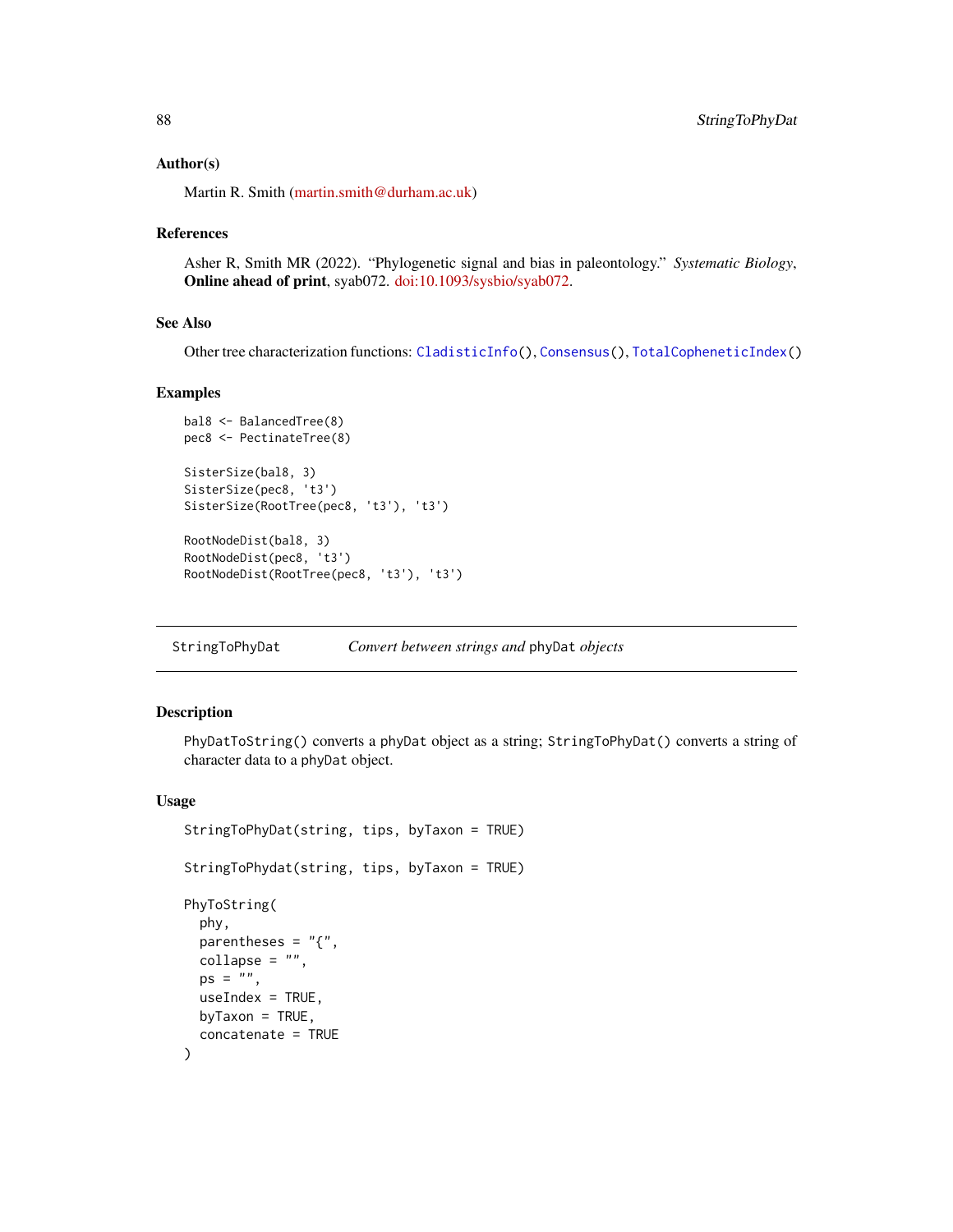```
PhyDatToString(
 phy,
 parentheses = "{\},
 collapse = "",ps = "",useIndex = TRUE,byTaxon = TRUE,
 concatenate = TRUE
)
PhydatToString(
 phy,
 parentheses = "{\n},
 collapse = "",
 ps = "",useIndex = TRUE,
 by Taxon = TRUE,concatenate = TRUE
```

```
\mathcal{L}
```
# Arguments

| string      | String of tokens, optionally containing whitespace, with no terminating semi-<br>colon.                                                                               |
|-------------|-----------------------------------------------------------------------------------------------------------------------------------------------------------------------|
| tips        | (Optional) Character vector corresponding to the names (in order) of each taxon<br>in the matrix, or an object such as a tree from which tip labels can be extracted. |
| byTaxon     | Logical. If TRUE, write one taxon followed by the next. If FALSE, write one<br>character followed by the next.                                                        |
| phy         | An object of class phyDat.                                                                                                                                            |
| parentheses | Character specifying format of parentheses with which to surround ambiguous<br>tokens. Choose from: $\{$ (default), $\Gamma$ , $\langle$ , $\leq$ .                   |
| collapse    | Character specifying text, perhaps, with which to separate multiple tokens<br>within parentheses.                                                                     |
| ps          | Character specifying text, perhaps; , to append to the end of the string.                                                                                             |
| useIndex    | Logical (default: TRUE) specifying whether to print duplicate characters multiple<br>times, as they appeared in the original matrix.                                  |
| concatenate | Logical specifying whether to concatenate all characters/taxa into a single string,<br>or to return a separate string for each entry.                                 |

# Value

StringToPhyDat() returns an object of class phyDat.

PhyToString() returns a character vector listing a text representation of the phylogenetic character state for each taxon in turn.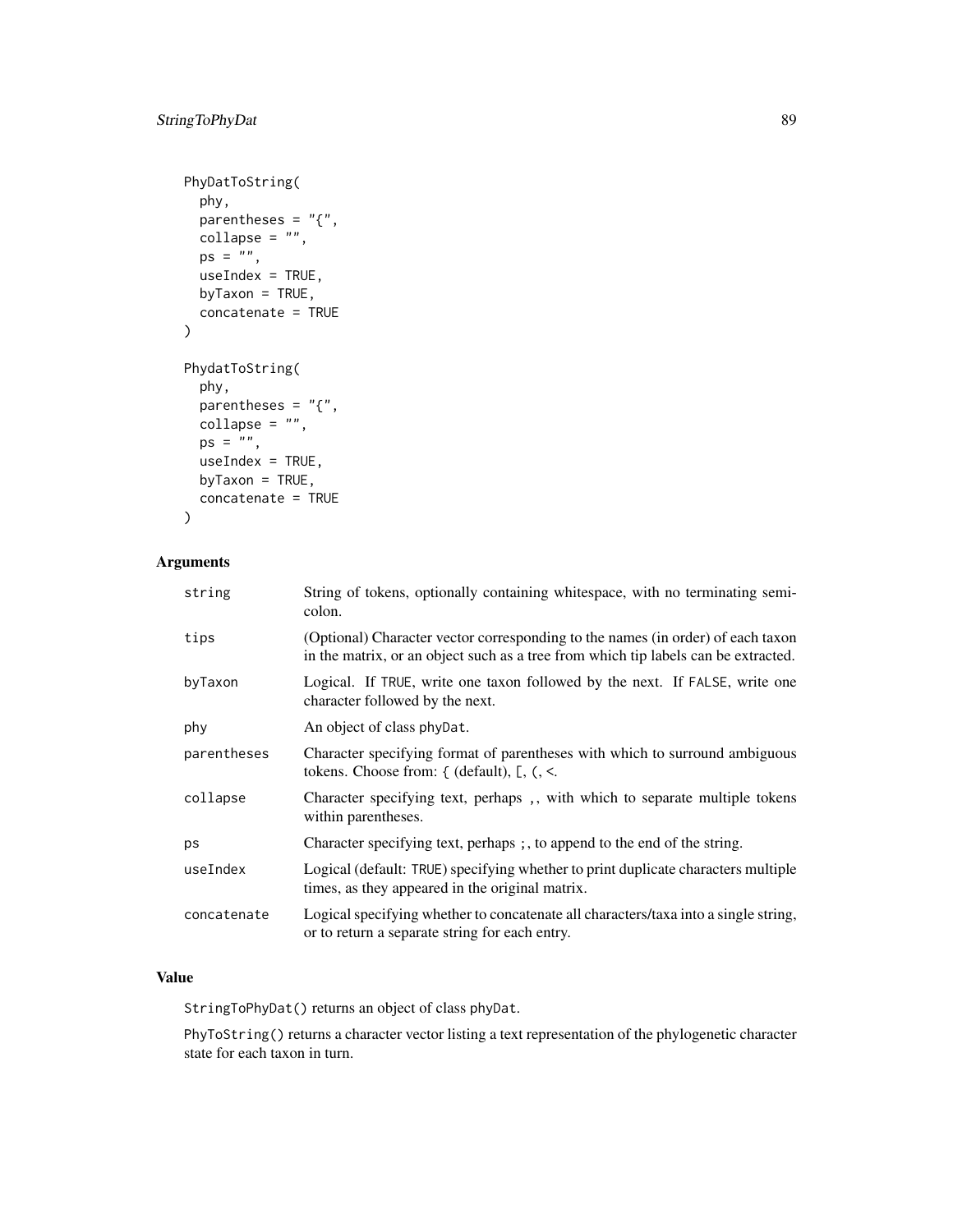#### 90 Subsplit

### Author(s)

Martin R. Smith [\(martin.smith@durham.ac.uk\)](mailto:martin.smith@durham.ac.uk)

## See Also

Other phylogenetic matrix conversion functions: [MatrixToPhyDat\(](#page-43-0))

# Examples

```
StringToPhyDat("-?01231230?-", c('Lion', 'Gazelle'), byTaxon = TRUE)
# encodes the following matrix:
# Lion -?0123
# Gazelle 1230?-
fileName <- paste0(system.file(package='TreeTools'),
                   '/extdata/input/dataset.nex')
phyDat <- ReadAsPhyDat(fileName)
PhyToString(phyDat, concatenate = FALSE)
```
## <span id="page-89-0"></span>Subsplit *Subset of a split on fewer leaves*

# Description

Subsplit() removes leaves from a Splits object.

## Usage

```
Subsplit(splits, tips, keepAll = FALSE, unique = TRUE)
```
#### Arguments

| splits  | An object of class Splits.                                                                                                                  |
|---------|---------------------------------------------------------------------------------------------------------------------------------------------|
| tips    | A vector specifying a subset of the leaf labels applied to split.                                                                           |
| keepAll | logical specifying whether to keep entries that define trivial splits ( <i>i.e.</i> splits of<br>zero or one leaf) on the subset of leaves. |
| unique  | logical specifying whether to remove duplicate splits.                                                                                      |

# Value

Subsplit() returns an object of class Splits, defined on the leaves tips.

## Author(s)

Martin R. Smith [\(martin.smith@durham.ac.uk\)](mailto:martin.smith@durham.ac.uk)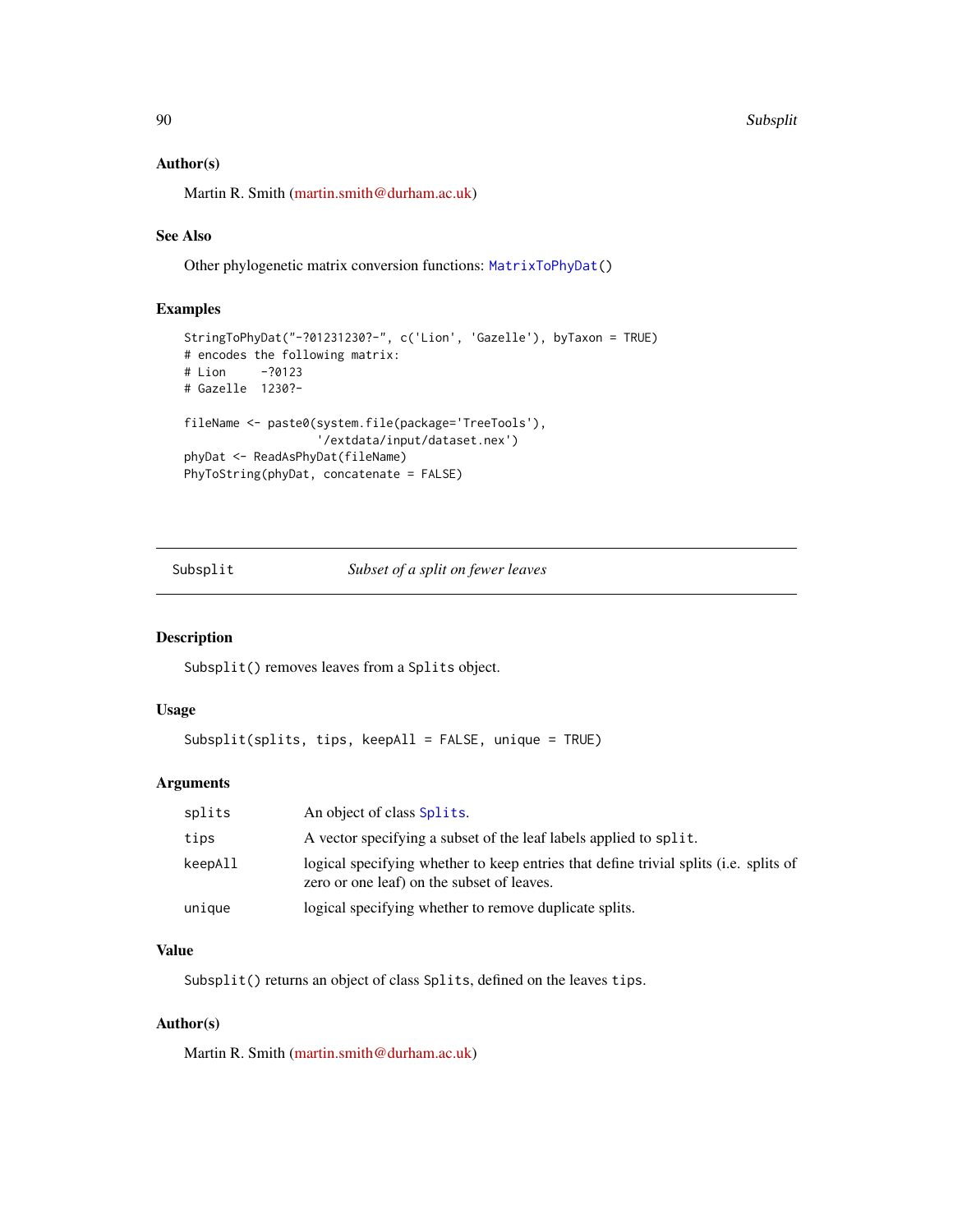#### Subtree 91

# See Also

[KeepTip\(\)](#page-23-1) is a less flexible but faster equivalent.

Other split manipulation functions: [DropTip\(](#page-23-0)), [TrivialSplits\(](#page-103-0))

## Examples

```
splits <- as.Splits(PectinateTree(letters[1:9]))
splits
efgh <- Subsplit(splits, tips = letters[5:8], keepAll = TRUE)
summary(efgh)
TrivialSplits(efgh)
summary(Subsplit(splits, tips = letters[5:8], keepAll = FALSE))
```
<span id="page-90-0"></span>

Subtree *Extract a subtree*

# Description

Subtree() safely extracts a clade from a phylogenetic tree.

#### Usage

```
Subtree(tree, node)
```
# Arguments

| tree | A tree of class phylo, with internal numbering in cladewise order (use Preorder (tree) |
|------|----------------------------------------------------------------------------------------|
|      | or (slower) Cladewise (tree)).                                                         |
| node | The number of the node at the base of the clade to be extracted.                       |

## Details

Modified from the ape function [extract.clade](#page-0-0), which sometimes behaves erratically. Unlike extract.clade, this function supports the extraction of 'clades' that constitute a single tip.

# Value

Subtree() returns a tree of class phylo that represents a clade extracted from the original tree.

# Author(s)

Martin R. Smith [\(martin.smith@durham.ac.uk\)](mailto:martin.smith@durham.ac.uk)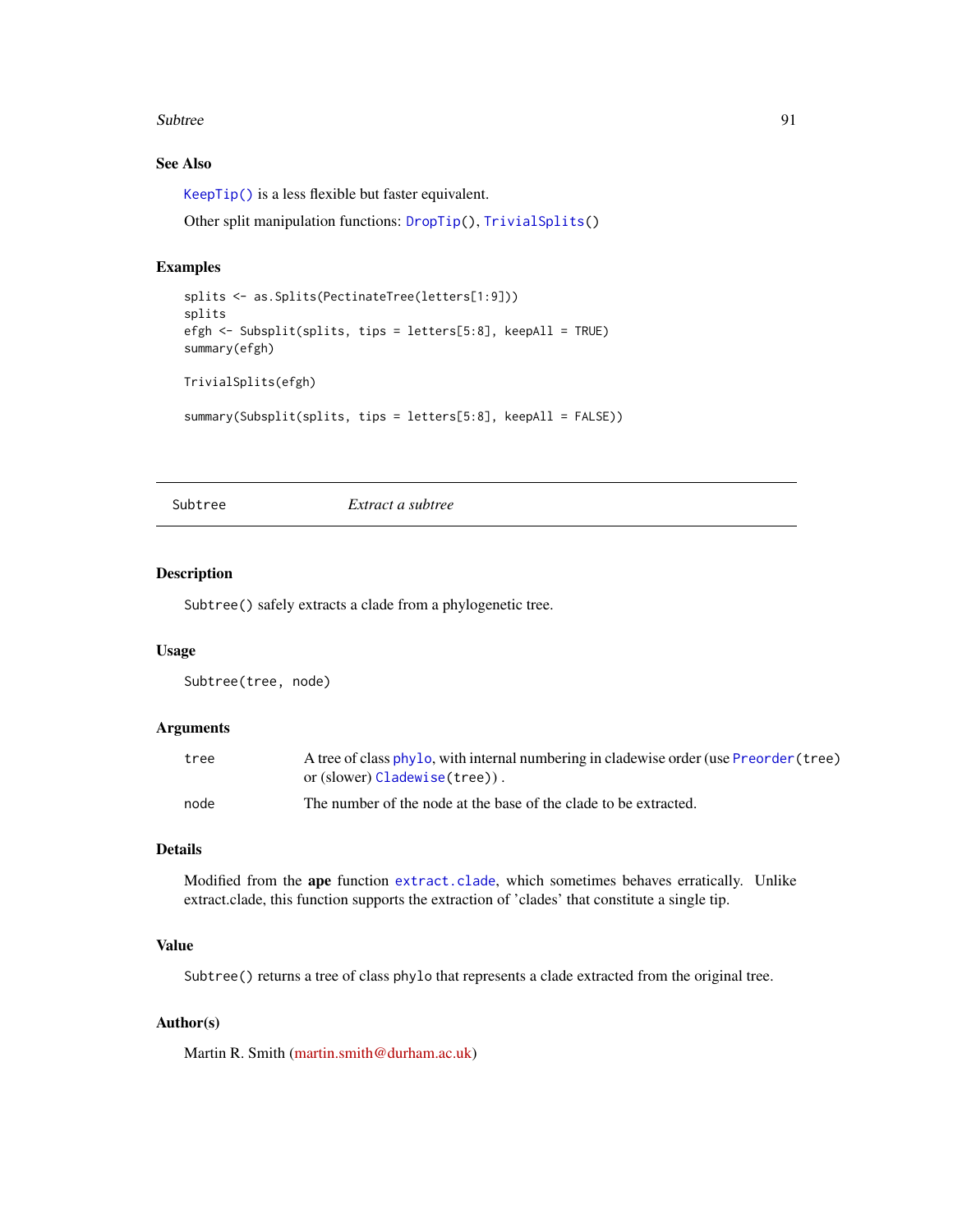# See Also

```
Other tree manipulation: AddTip(), CollapseNode(), ConsensusWithout(), DropTip(), EnforceOutgroup(),
ImposeConstraint(), KeptPaths(), KeptVerts(), LeafLabelInterchange(), MakeTreeBinary(),
RenumberTips(), RenumberTree(), Renumber(), RootTree(), SingleTaxonTree(), SortTree()
```
# Examples

```
tree <- Preorder(BalancedTree(8))
plot(tree)
ape::nodelabels()
ape::nodelabels(13, 13, bg='yellow')
```

```
plot(Subtree(tree, 13))
```
SupportColour *Colour for node support value*

# Description

Colour value with which to display node support.

# Usage

```
SupportColour(
  support,
 show1 = TRUE,scale = rev(diverge_hcl(101, h = c(260, 0), c = 100, l = c(50, 90), power = 1)),
 outOfRange = "red"
)
SupportColor(
  support,
  show1 = TRUE,scale = rev(diverge_hcl(101, h = c(260, 0), c = 100, l = c(50, 90), power = 1)),
 outOfRange = "red"
)
```
## Arguments

| support    | A numeric vector of values in the range $0-1$ .                                                      |
|------------|------------------------------------------------------------------------------------------------------|
| show1      | Logical specifying whether to display values of 1. A transparent white will be<br>returned if FALSE. |
| scale      | 101-element vector listing colours in sequence. Defaults to a diverging HCL<br>scale.                |
| out0fRange | Colour to use if results are outside the range $0-1$ .                                               |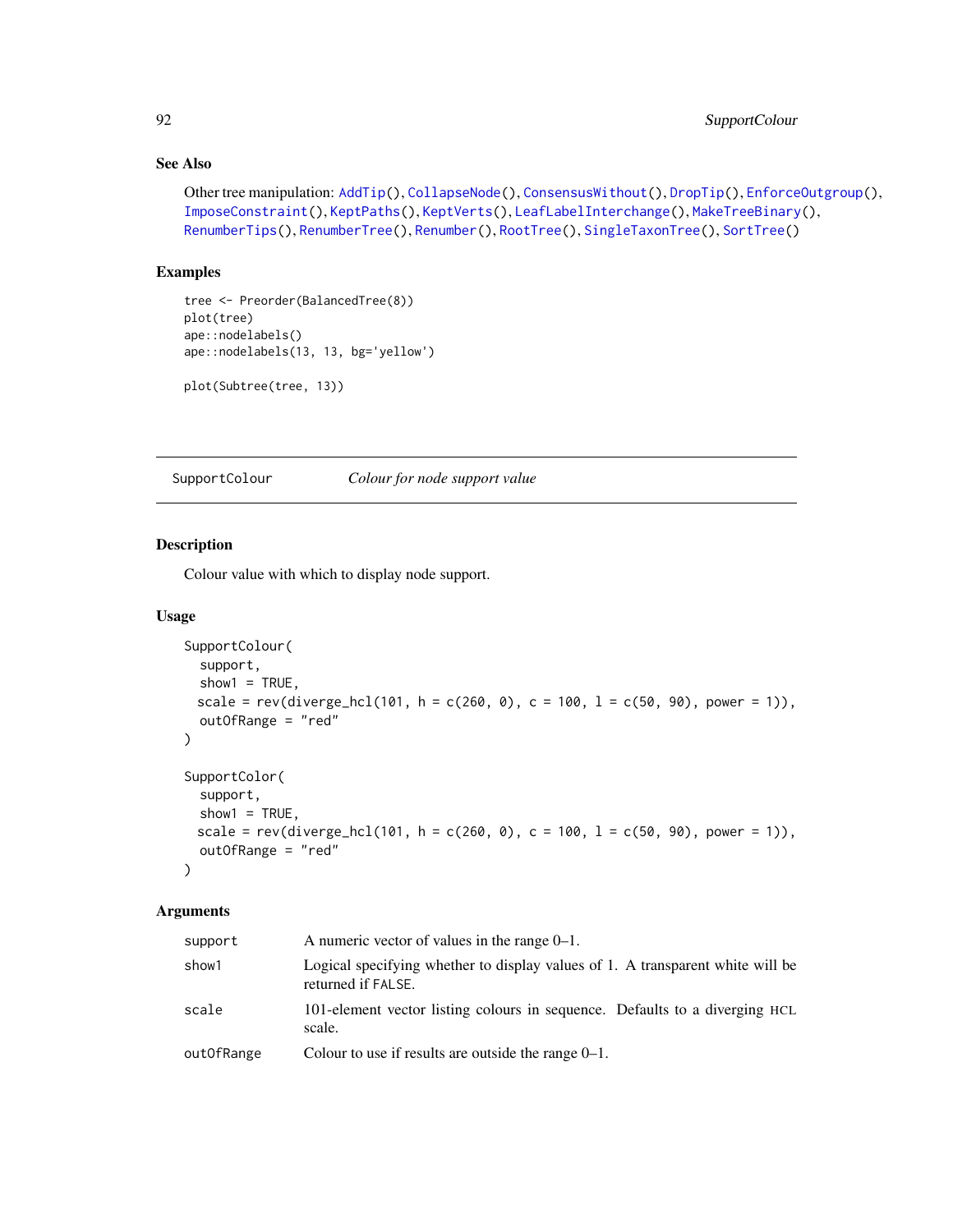#### TipLabels 93

# Value

SupportColour() returns the appropriate value from scale, or outOfRange if a value is outwith the valid range.

## See Also

Use in conjunction with [LabelSplits\(\)](#page-36-0) to colour split labels, possibly calculated using [SplitFrequency\(\)](#page-78-0).

# Examples

```
SupportColour((-1):4 / 4, show1 = FALSE)
# An example forest of 100 trees, some identical
forest <- as.phylo(c(1, rep(10, 79), rep(100, 15), rep(1000, 5)), nTip = 9)# Generate an 80% consensus tree
cons <- ape::consensus(forest, p = 0.8)
plot(cons)
splitFreqs <- SplitFrequency(cons, forest)
LabelSplits(cons, splitFreqs, unit = '%',
            col = SupportColor(splitFreqs / 100),
            frame = 'none', pos = 3L)
```
<span id="page-92-0"></span>

| TipLabels | Extract tip labels |  |
|-----------|--------------------|--|
|           |                    |  |

# Description

TipLabels() extracts labels from an object: for example, names of taxa in a phylogenetic tree or data matrix. AllTipLabels() extracts all labels, where entries of a list of trees may pertain to different taxa.

```
TipLabels(x, single = TRUE)
## S3 method for class 'matrix'
TipLabels(x, single = TRUE)
## S3 method for class 'phylo'
TipLabels(x, single = TRUE)
## Default S3 method:
TipLabels(x, single = TRUE)
## S3 method for class 'phyDat'
```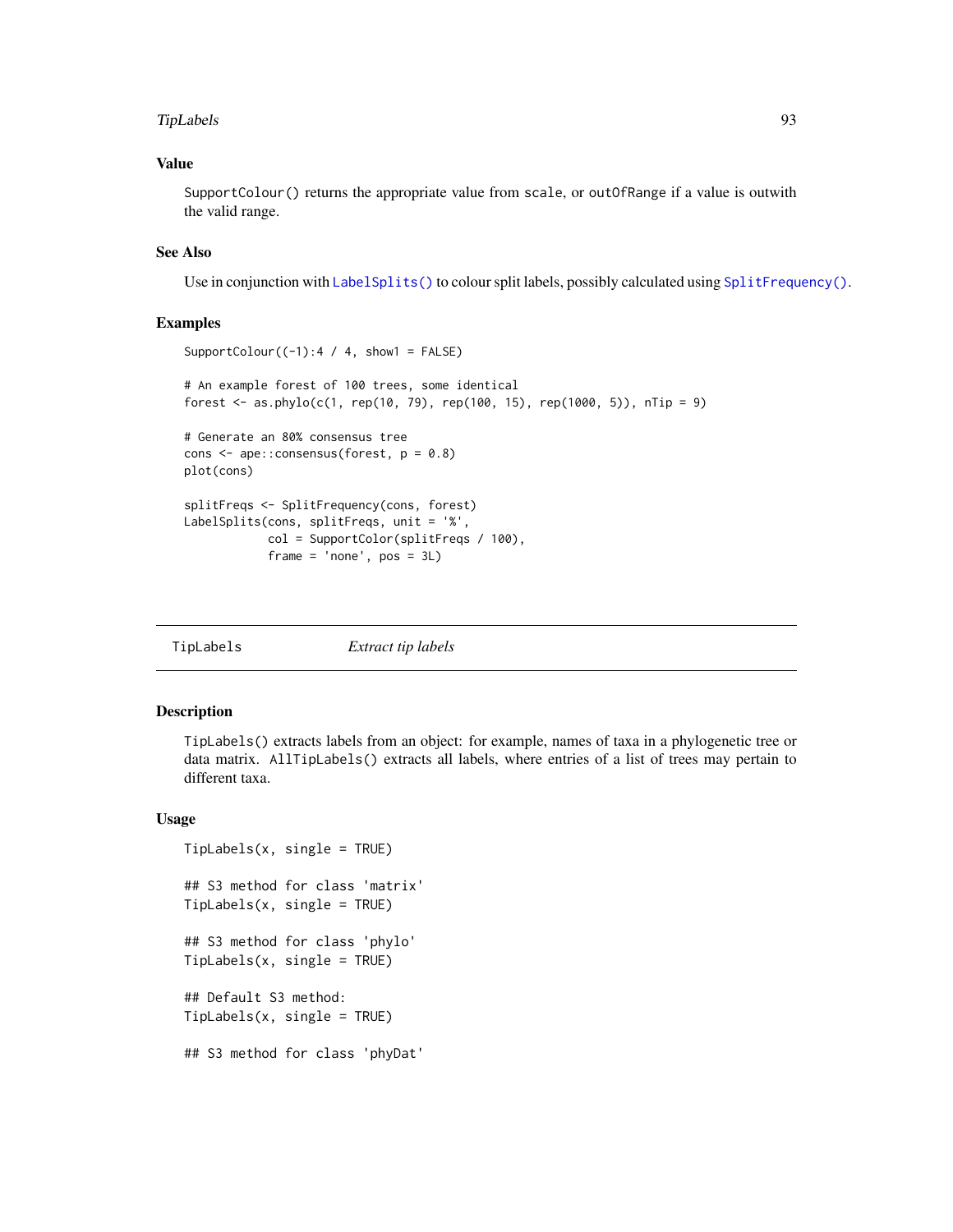```
TipLabels(x, single = TRUE)
## S3 method for class 'MixedBase'
TipLabels(x, single = TRUE)
## S3 method for class 'TreeNumber'
TipLabels(x, single = TRUE)
## S3 method for class 'Splits'
TipLabels(x, single = TRUE)
## S3 method for class 'list'
TipLabels(x, single = FALSE)
AllTipLabels(x)
## S3 method for class 'list'
AllTipLabels(x)
## S3 method for class 'multiPhylo'
AllTipLabels(x)
## S3 method for class 'phylo'
AllTipLabels(x)
## S3 method for class 'Splits'
AllTipLabels(x)
## S3 method for class 'TreeNumber'
AllTipLabels(x)
## S3 method for class 'matrix'
AllTipLabels(x)
## S3 method for class 'multiPhylo'
TipLabels(x, single = FALSE)
## S3 method for class 'character'
TipLabels(x, single = TRUE)
## S3 method for class 'numeric'
TipLabels(x, single = TRUE)
## S3 method for class 'phyDat'
TipLabels(x, single = TRUE)
## Default S3 method:
TipLabels(x, single = TRUE)
```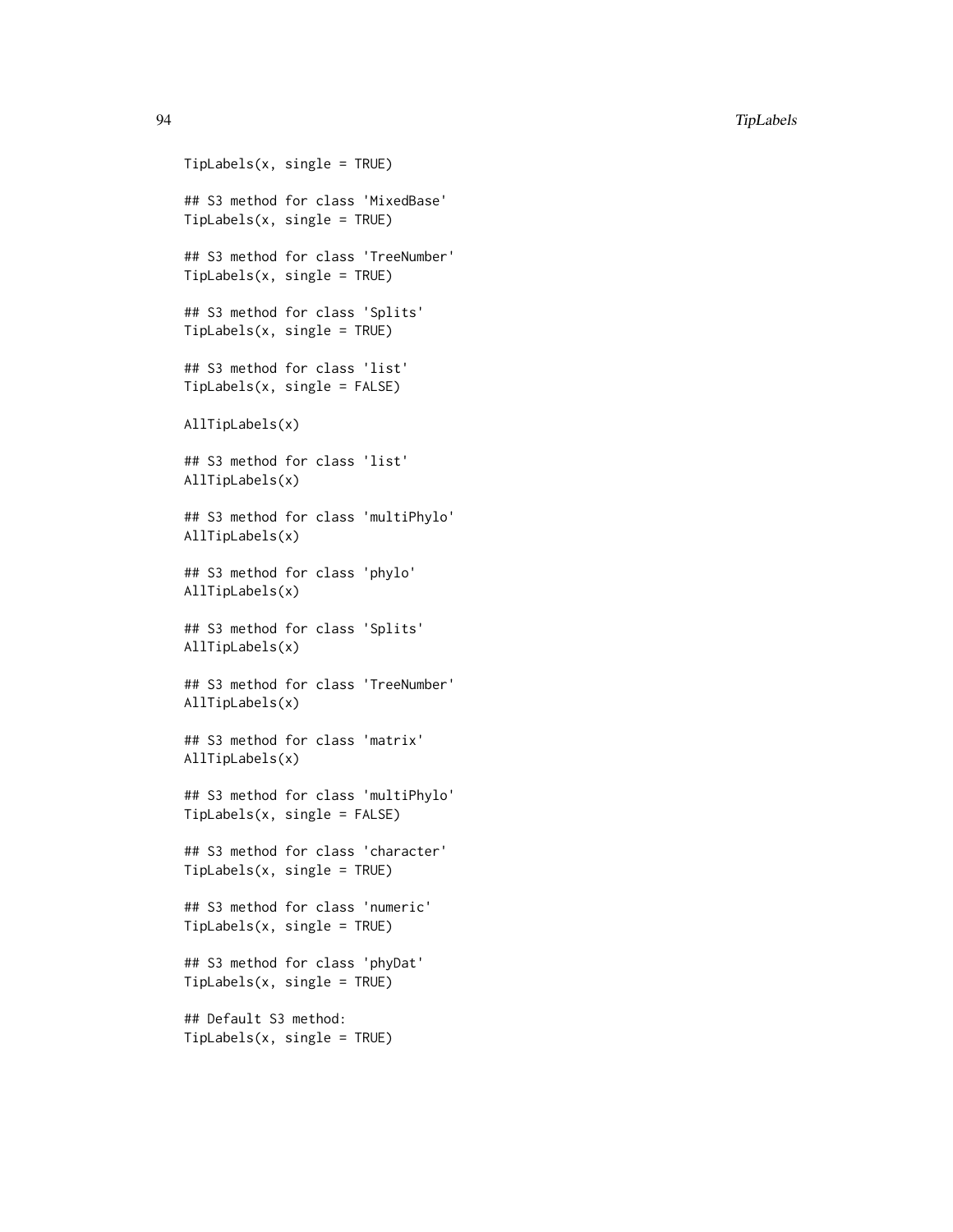# TipsInSplits 95

#### **Arguments**

|        | An object of a supported class (see Usage section above).                         |
|--------|-----------------------------------------------------------------------------------|
| single | Logical specifying whether to report the labels for the first object only (TRUE), |
|        | or for each object in a list (FALSE).                                             |

## Value

TipLabels() returns a character vector listing the tip labels appropriate to x. If  $x$  is a single integer, this will be a vector  $t1$ ,  $t2$  ...  $tx$ , to match the default of ape:: $rtree()$ .

## Author(s)

Martin R. Smith [\(martin.smith@durham.ac.uk\)](mailto:martin.smith@durham.ac.uk)

#### See Also

Other tree properties: [ConsensusWithout\(](#page-18-0)), [NSplits\(](#page-56-0)), [NTip\(](#page-57-0)), [PathLengths\(](#page-59-0)), [SplitsInBinaryTree\(](#page-84-0)), [TreeIsRooted\(](#page-97-0))

Other Splits operations: [LabelSplits\(](#page-36-0)), [NSplits\(](#page-56-0)), [NTip\(](#page-57-0)), [PolarizeSplits\(](#page-60-0)), [SplitFrequency\(](#page-78-0)), [SplitsInBinaryTree\(](#page-84-0)), [Splits](#page-82-0), [TipsInSplits\(](#page-94-0)), [match.Splits](#page-42-0), [xor\(](#page-108-0))

# Examples

```
TipLabels(BalancedTree(letters[5:1]))
TipLabels(5)
```

```
data('Lobo')
head(TipLabels(Lobo.phy))
```
AllTipLabels(c(BalancedTree(4), PectinateTree(8)))

<span id="page-94-0"></span>TipsInSplits *Tips contained within splits*

# Description

TipsInSplits() specifies the number of tips that occur within each bipartition split in a Splits object.

```
TipsInSplits(splits, keep.names = TRUE, smallest = FALSE, ...)
## S3 method for class 'Splits'
TipsInSplits(splits, keep.names = TRUE, smallest = FALSE, ...)
```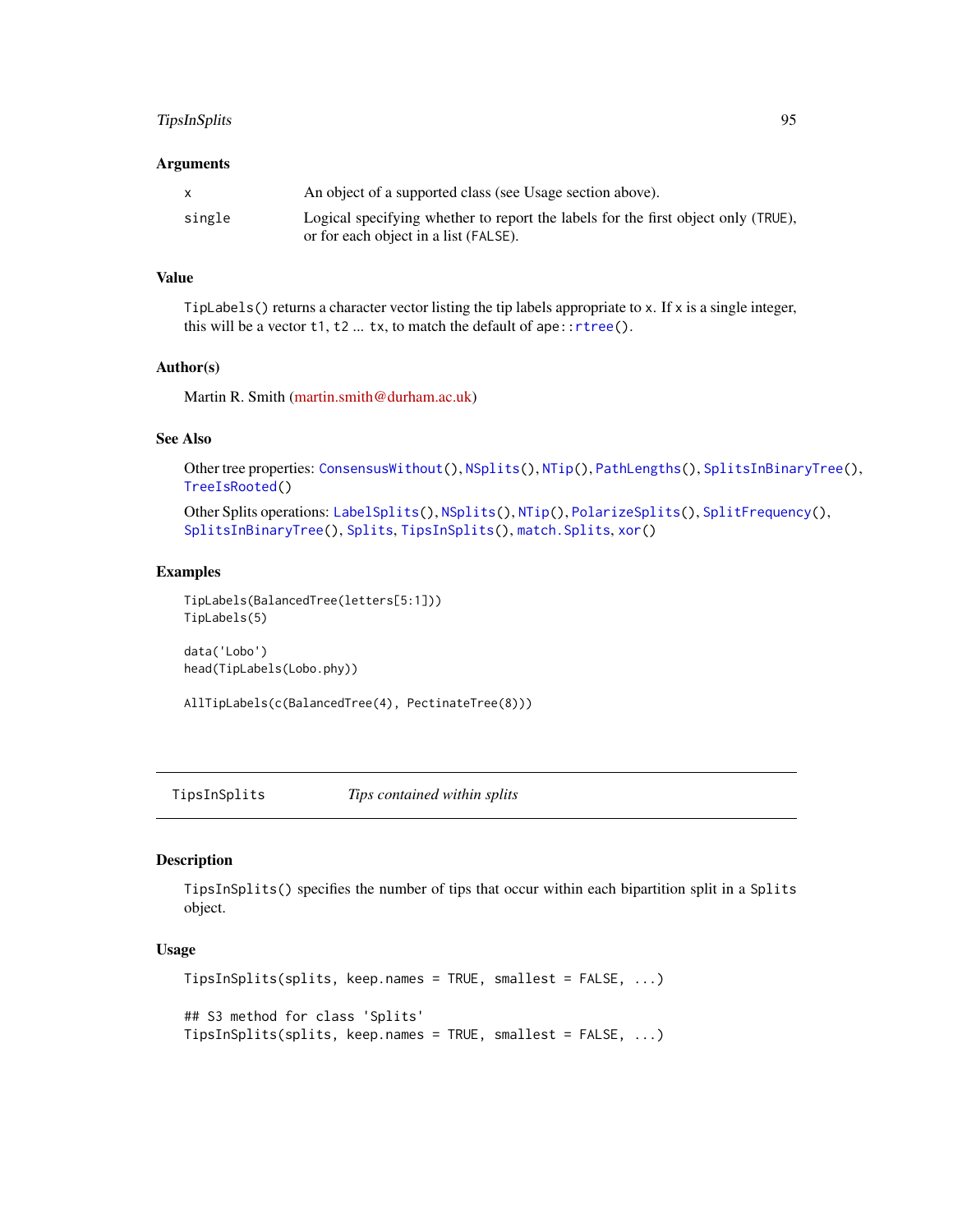# 96 TipsInSplits

```
## S3 method for class 'phylo'
TipsInSplits(splits, keep.names = TRUE, smallest = FALSE, ...)
SplitImbalance(splits, keep.names = TRUE, ...)
## S3 method for class 'Splits'
SplitImbalance(splits, keep.names = TRUE, ...)
## S3 method for class 'phylo'
SplitImbalance(splits, keep.names = TRUE, ...)
```
# Arguments

| splits     | Object of class Splits or phylo.                                          |
|------------|---------------------------------------------------------------------------|
| keep.names | Logical specifying whether to include the names of splits in the output.  |
| smallest   | Logical; if TRUE, return the number of leaves in the smaller bipartition. |
| $\ddotsc$  | Additional parameters to pass to as . Splits().                           |

### Value

TipsInSplits() returns a named vector of integers, specifying the number of tips contained within each split in splits.

SplitImbalance() returns a named vector of integers, specifying the number of leaves within a split that are not 'balanced' by a leaf outside it; i.e. a split that divides leaves evenly has an imbalance of zero; one that splits two tips from ten has an imbalance of  $10 - 2 = 8$ .

# See Also

```
Other Splits operations: LabelSplits(), NSplits(), NTip(), PolarizeSplits(), SplitFrequency(),
SplitsInBinaryTree(), Splits, TipLabels(), match.Splits, xor()
```
# Examples

```
tree <- PectinateTree(8)
splits <- as.Splits(tree)
TipsInSplits(splits)
plot(tree)
LabelSplits(tree, as.character(splits), frame = 'none', pos = 3L, cex = 0.7)
LabelSplits(tree, TipsInSplits(splits), unit = ' tips', frame = 'none',
            pos = 1L)
```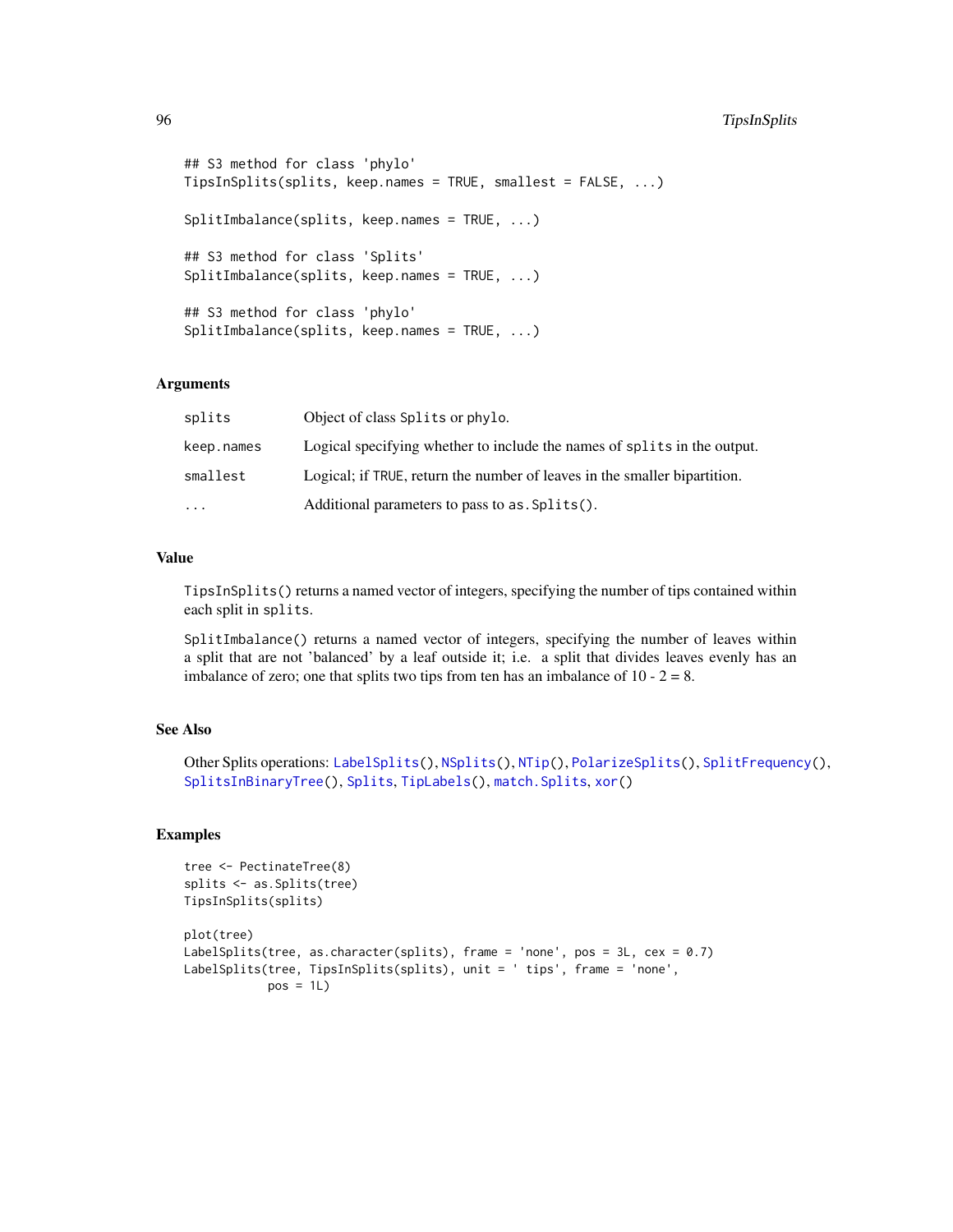#### <span id="page-96-0"></span>TotalCopheneticIndex *Total Cophenetic Index*

## Description

TotalCopheneticIndex() calculates the total cophenetic index (Mir et al. 2013) for any tree, a measure of its balance; TCIContext() lists its possible values.

#### Usage

```
TotalCopheneticIndex(x)
```
TCIContext(x)

## S3 method for class 'numeric' TCIContext(x)

## **Arguments**

x A tree of class phylo, its \$edge property, or a list thereof.

## Details

The Total Cophenetic Index is a measure of tree balance – i.e. whether a (phylogenetic) tree comprises symmetric pairs of nodes, or has a pectinate 'caterpillar' shape. The index has a greater resolution power than Sackin's and Colless' indices, and can be applied to trees that are not perfectly resolved.

For a tree with *n* leaves, the Total Cophenetic Index can take values of 0 to choose  $(n, 3)$ . The minimum value is higher for a perfectly resolved (i.e. dichotomous) tree (see Lemma 14 of Mir *et al.* 2013). Formulae to calculate the expected values under the Yule and Uniform models of evolution are given in Theorems 17 and 23.

Full details are provided by Mir et al. (2013).

# Value

TotalCopheneticIndex() returns an integer denoting the total cophenetic index.

TCIContext() returns a data frame detailing the maximum and minimum value obtainable for the Total Cophenetic Index for rooted binary trees with the number of leaves of the given tree, and the expected value under the Yule and Uniform models. The variance of the expected value is given under the Yule model, but cannot be obtained by calculation for the Uniform model.

# Author(s)

Martin R. Smith [\(martin.smith@durham.ac.uk\)](mailto:martin.smith@durham.ac.uk)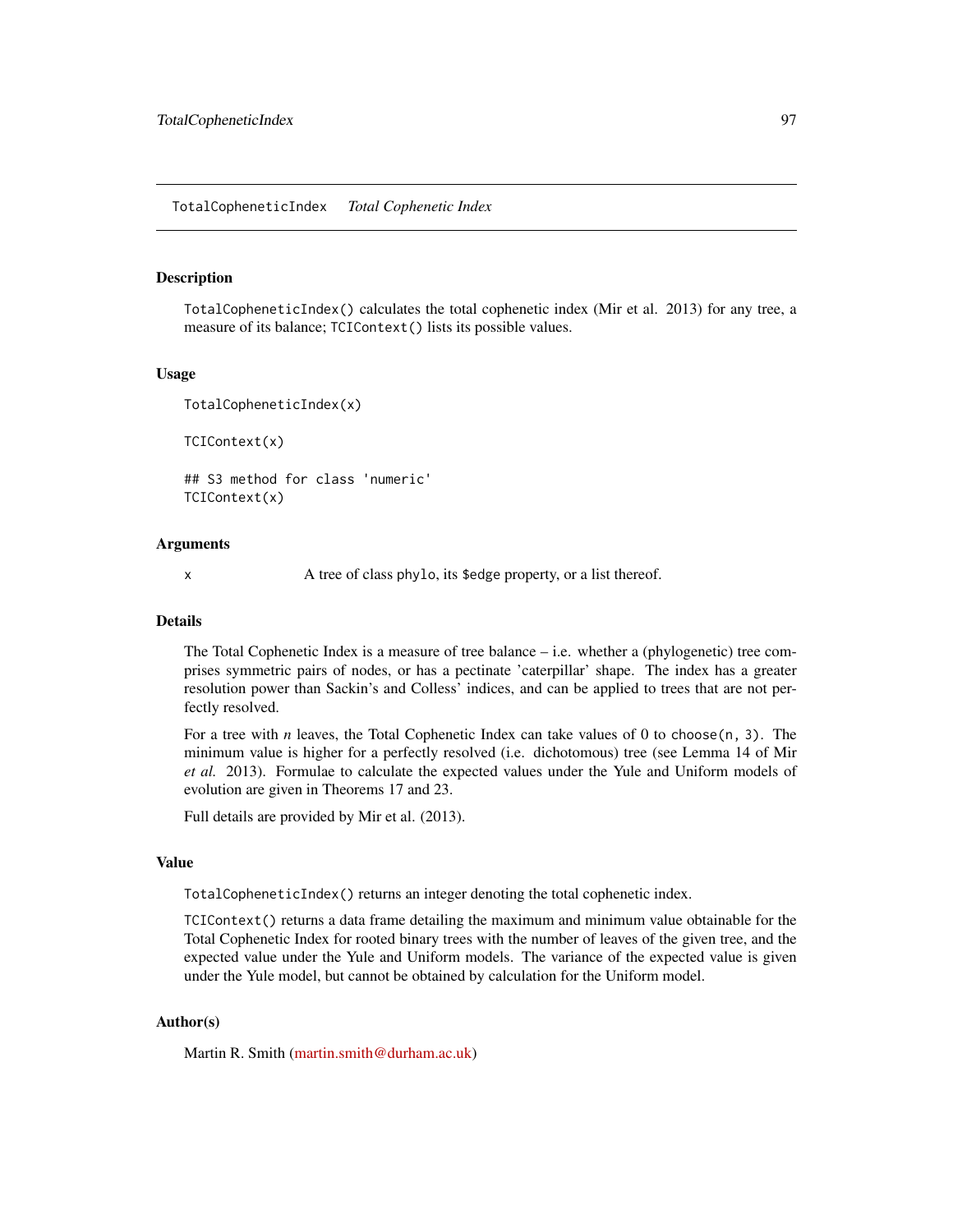# References

Mir A, Rosselló F, Rotger LA (2013). "A new balance index for phylogenetic trees." *Mathematical Biosciences*, 241(1), 125–136. [doi:10.1016/j.mbs.2012.10.005.](https://doi.org/10.1016/j.mbs.2012.10.005)

# See Also

cophen.index() in the package ['CollessLike'](https://github.com/LuciaRotger/CollessLike) provides an alternative implementation of this index and its predecessors.

Other tree characterization functions: [CladisticInfo\(](#page-12-0)), [Consensus\(](#page-17-0)), [Stemwardness](#page-85-0)

#### Examples

```
# Balanced trees have the minimum index for a binary tree;
# Pectinate trees the maximum:
TCIContext(8)
TotalCopheneticIndex(PectinateTree(8))
TotalCopheneticIndex(BalancedTree(8))
TotalCopheneticIndex(StarTree(8))
```

```
# Examples from Mir et al. (2013):
tree12 <- ape::read.tree(text='(1, (2, (3, (4, 5))));') #Fig. 4, tree 12
TotalCopheneticIndex(tree12) # 10
tree8 <- ape::read.tree(text='((1, 2, 3, 4), 5);') #Fig. 4, tree 8
TotalCopheneticIndex(tree8) # 6
TCIContext(tree8)
TCIContext(5L) # Context for a tree with 5 leaves.
```
<span id="page-97-0"></span>TreeIsRooted *Is tree rooted?*

## Description

TreeIsRooted() is a fast alternative to ape::is.rooted().

#### Usage

```
TreeIsRooted(tree)
```
## Arguments

tree A phylogenetic tree of class phylo.

# Value

TreeIsRooted() returns a logical specifying whether a root node is resolved.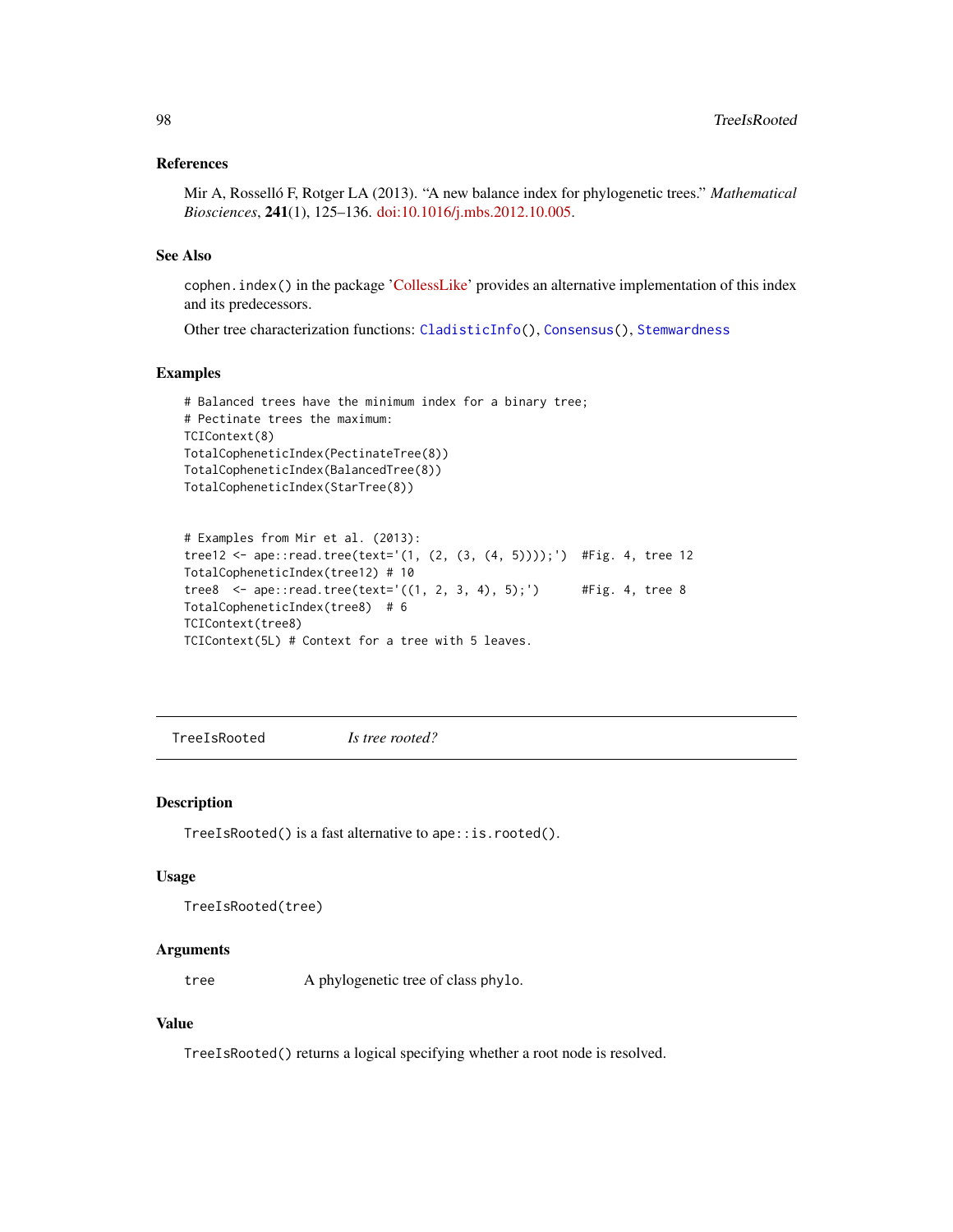#### TreeNumber 99

## Author(s)

Martin R. Smith [\(martin.smith@durham.ac.uk\)](mailto:martin.smith@durham.ac.uk)

#### See Also

Other tree properties: [ConsensusWithout\(](#page-18-0)), [NSplits\(](#page-56-0)), [NTip\(](#page-57-0)), [PathLengths\(](#page-59-0)), [SplitsInBinaryTree\(](#page-84-0)), [TipLabels\(](#page-92-0))

# Examples

```
TreeIsRooted(BalancedTree(6))
TreeIsRooted(UnrootTree(BalancedTree(6)))
```
<span id="page-98-0"></span>TreeNumber *Unique integer indices for bifurcating tree topologies*

#### Description

Functions converting between phylogenetic trees and their unique decimal representation, based on a concept by John Tromp, employed in (Li et al. 1996).

```
as.TreeNumber(x, ...)
## S3 method for class 'phylo'
as.TreeNumber(x, ...)
## S3 method for class 'multiPhylo'
as.TreeNumber(x, ...)
## S3 method for class 'character'
as.TreeNumber(x, nTip, tipLabels = TipLabels(nTip), ...)
## S3 method for class 'TreeNumber'
as.TreeNumber(x, ...)
## S3 method for class 'MixedBase'
as.TreeNumber(x, ...)
## S3 method for class 'TreeNumber'
as.MixedBase(x, ...)
## S3 method for class 'integer64'
as.MixedBase(x, tiplabels = NULL, ...)
```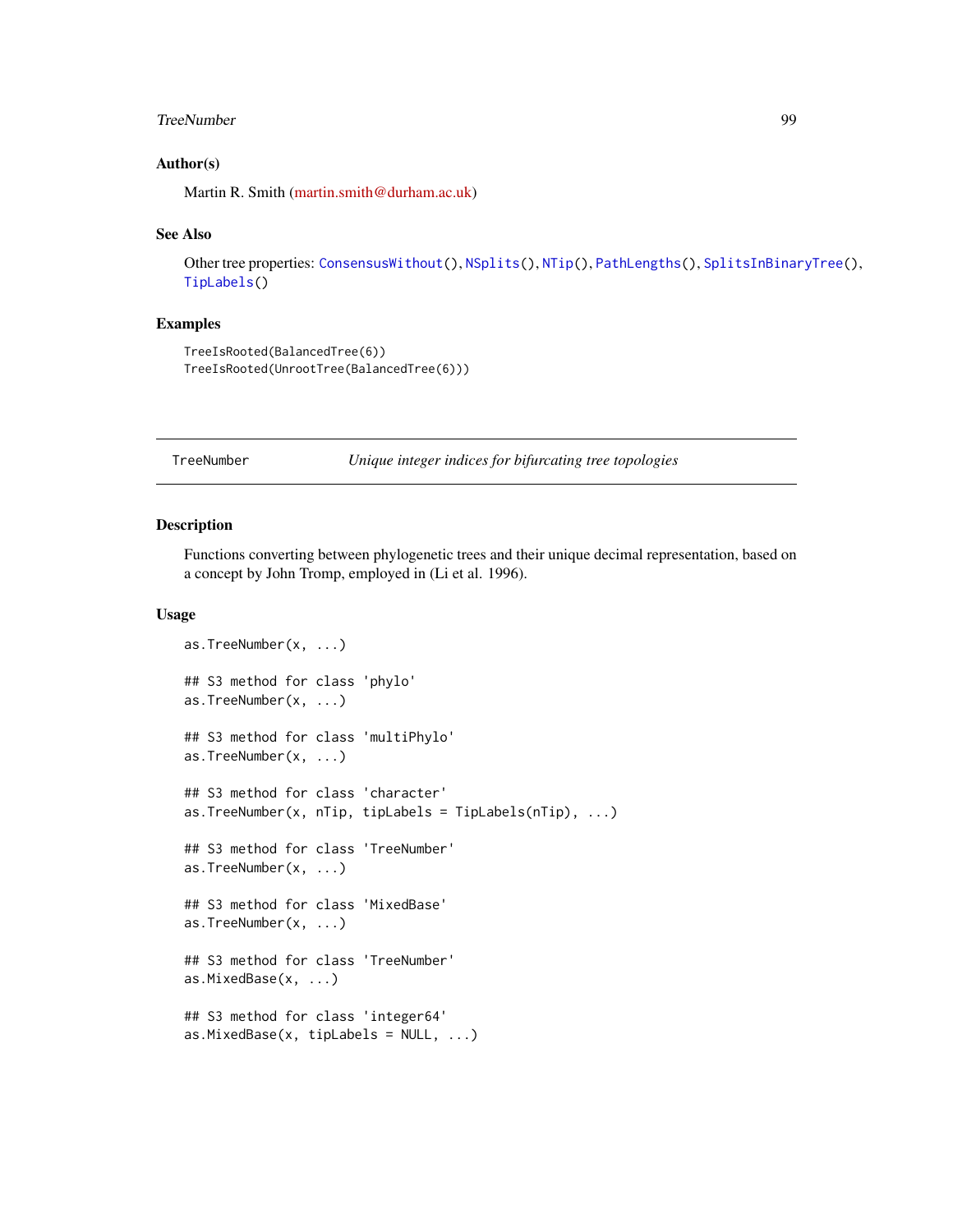```
## S3 method for class 'numeric'
as.MixedBase(x, tiplabels = NULL, ...)## S3 method for class 'numeric'
as.phylo(x, nTip = attr(x, "nTip"), tipLabels = attr(x, "tip.label"), ...)## S3 method for class 'TreeNumber'
as.phylo(x, nTip = attr(x, "nTip"), tipLabels = attr(x, "tip.label"), ...)
as.MixedBase(x, ...)
## S3 method for class 'MixedBase'
as.MixedBase(x, ...)
## S3 method for class 'phylo'
as.MixedBase(x, ...)
## S3 method for class 'multiPhylo'
as.MixedBase(x, ...)
## S3 method for class 'MixedBase'
as.phylo(x, nTip = attr(x, "nTip"), tipLabels = attr(x, "tip.label"), ...)
```
## Arguments

| X         | Integer identifying the tree (see details).                                                                   |
|-----------|---------------------------------------------------------------------------------------------------------------|
| $\cdots$  | Additional parameters for consistency with S3 methods (unused).                                               |
| nTip      | Integer specifying number of leaves in the tree.                                                              |
| tipLabels | Character vector listing the labels assigned to each tip in a tree, perhaps obtained<br>$using TipLabels()$ . |

## Details

There are NUnrooted(n) unrooted trees with *n* leaves. As such, each *n*-leaf tree can be uniquely identified by a non-negative integer  $x <$  NUnrooted(n).

This integer can be converted by a tree by treating it as a mixed-base number, with bases 1, 3, 5, 7,  $\ldots$  (2 *n* - 5).

Each digit of this mixed base number corresponds to a leaf, and determines the location on a growing tree to which that leaf should be added.

We start with a two-leaf tree, and treat 0 as the origin of the tree.

 $0$  ---- 1

We add leaf 2 by breaking an edge and inserting a node (numbered  $2 + nTip - 1$ ). In this example, we'll work up to a six-leaf tree; this node will be numbered  $2 + 6 - 1 = 7$ . There is only one edge on which leaf 2 can be added. Let's add node 7 and leaf 2: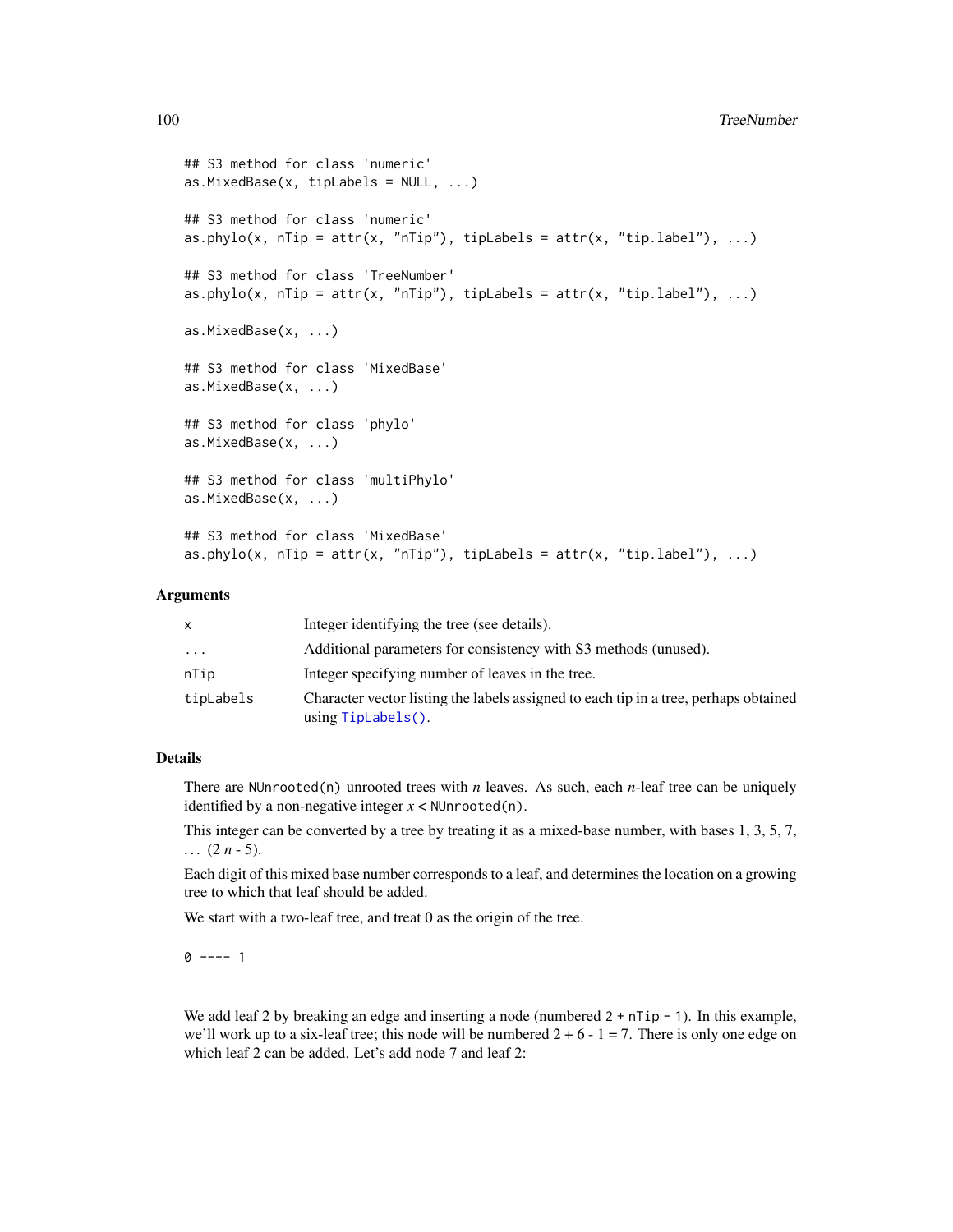#### TreeNumber 101

$$
\begin{array}{c}\n0 \text{ --- } 7 \text{ --- } 1 \\
\mid \\
\mid \\
2\n\end{array}
$$

There are now three edges on which leaf 3 can be added. Our options are:

Option 0: the edge leading to 1;

Option 1: the edge leading to 2;

Option 2: the edge leading to 7.

If we select option 1, we produce:

```
0 ---- 7 ---- 1
          \blacksquare|
           8 ---- 2
          |
          \blacksquare3
```
1 is now the final digit of our mixed-base number.

There are five places to add leaf 4:

Option 0: the edge leading to 1;

Option 1: the edge leading to 2;

Option 2: the edge leading to 3;

Option 3: the edge leading to 7;

Option 4: the edge leading to 8.

If we chose option 3, then 3 would be the penultimate digit of our mixed-base number.

If we chose option 0 for the next two additions, we could specify this tree with the mixed-base number 0021. We can convert this into decimal:

 $0 \times (1 \times 3 \times 5 \times 9) +$  $0 \times (1 \times 3 \times 5) +$  $3 \times (1 \times 3) +$  $1 \times (1)$  $= 10$ 

Note that the hyperexponential nature of tree space means that there are  $> 2^{\wedge}64$  unique 20-leaf trees. As a TreeNumber is a 64-bit integer, only trees with at most 19 leaves can be accommodated.

# Value

as.TreeNumber() returns an object of class TreeNumber, which comprises a numeric vector, whose elements represent successive nine-digit chunks of the decimal integer corresponding to the tree topology (in big endian order). The TreeNumber object has attributes nTip and tip.label.

as.phylo.numeric() returns a tree of class phylo.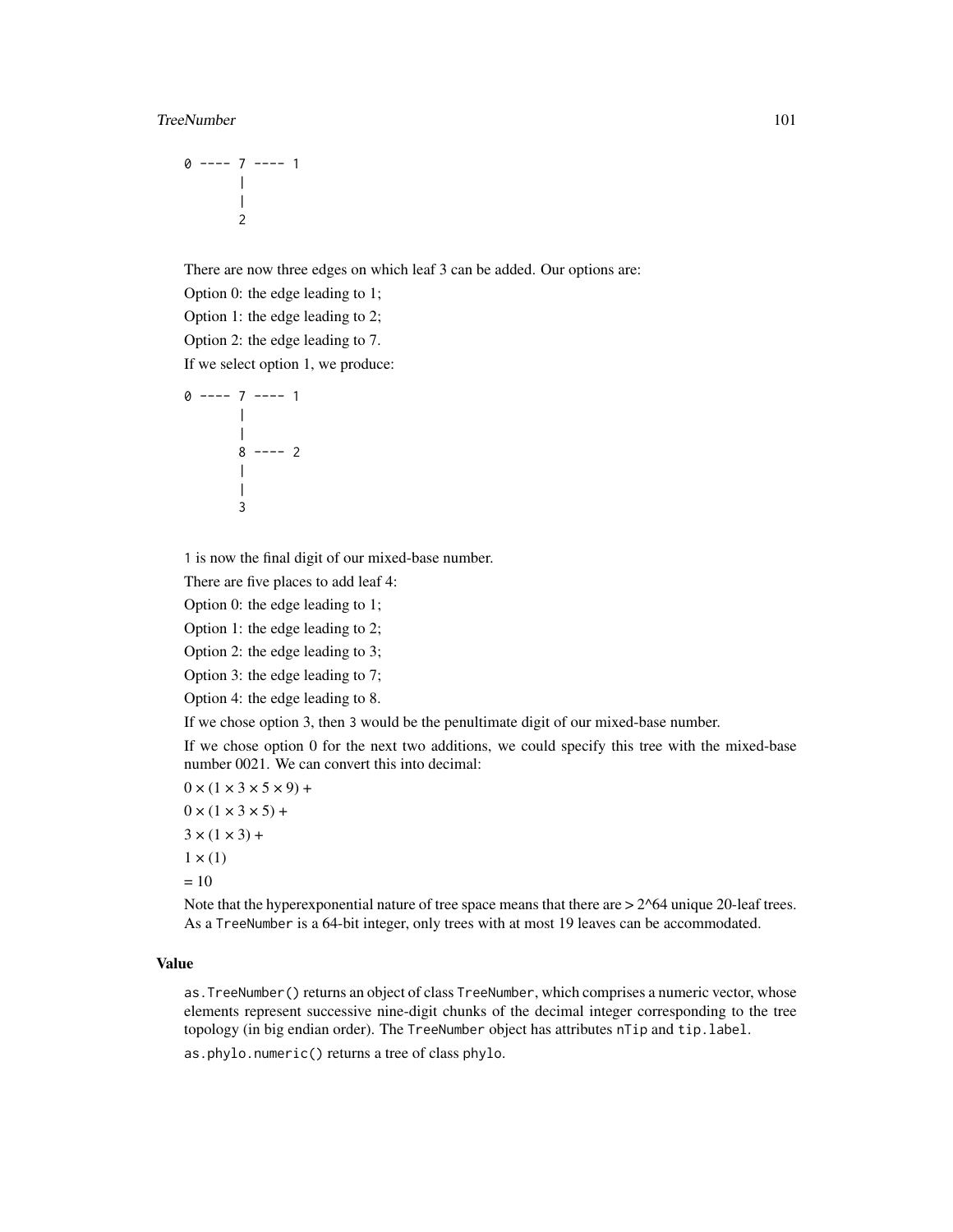## Author(s)

Martin R. Smith [\(martin.smith@durham.ac.uk\)](mailto:martin.smith@durham.ac.uk)

## References

Li M, Tromp J, Zhang L (1996). "Some notes on the nearest neighbour interchange distance." In Goos G, Hartmanis J, Leeuwen J, Cai J, Wong CK (eds.), *Computing and Combinatorics*, volume 1090, 343–351. Springer, Berlin, Heidelberg. ISBN 978-3-540-61332-9, [doi:10.1007/354061332-](https://doi.org/10.1007/3-540-61332-3_168) [3\\_168.](https://doi.org/10.1007/3-540-61332-3_168)

# See Also

Describe the shape of a tree topology, independent of leaf labels: [TreeShape\(\)](#page-0-0)

Other tree generation functions: [ConstrainedNJ\(](#page-20-0)), [GenerateTree](#page-30-0), [NJTree\(](#page-49-0)), [SingleTaxonTree\(](#page-73-0))

## Examples

```
tree \leq as.phylo(10, nTip = 6)
plot(tree)
as.TreeNumber(tree)
# Larger trees:
as.TreeNumber(BalancedTree(19))
# If > 9 digits, represent the tree number as a string.
treeNumber <- as.TreeNumber("1234567890123", nTip = 14)
tree <- as.phylo(treeNumber)
as. phylo(0:2, nTip = 6, tipLabels = letters[1:6])
```
<span id="page-101-0"></span>TreesMatchingSplit *Number of trees matching a bipartition split*

## Description

Calculates the number of unrooted bifurcated trees that are consistent with a bipartition split that divides taxa into groups of size A and B.

## Usage

```
TreesMatchingSplit(A, B = A[2])
```
LnTreesMatchingSplit(A, B = A[2])

Log2TreesMatchingSplit(A, B = A[2])

## Arguments

A, B Integer specifying the number of taxa in each partition.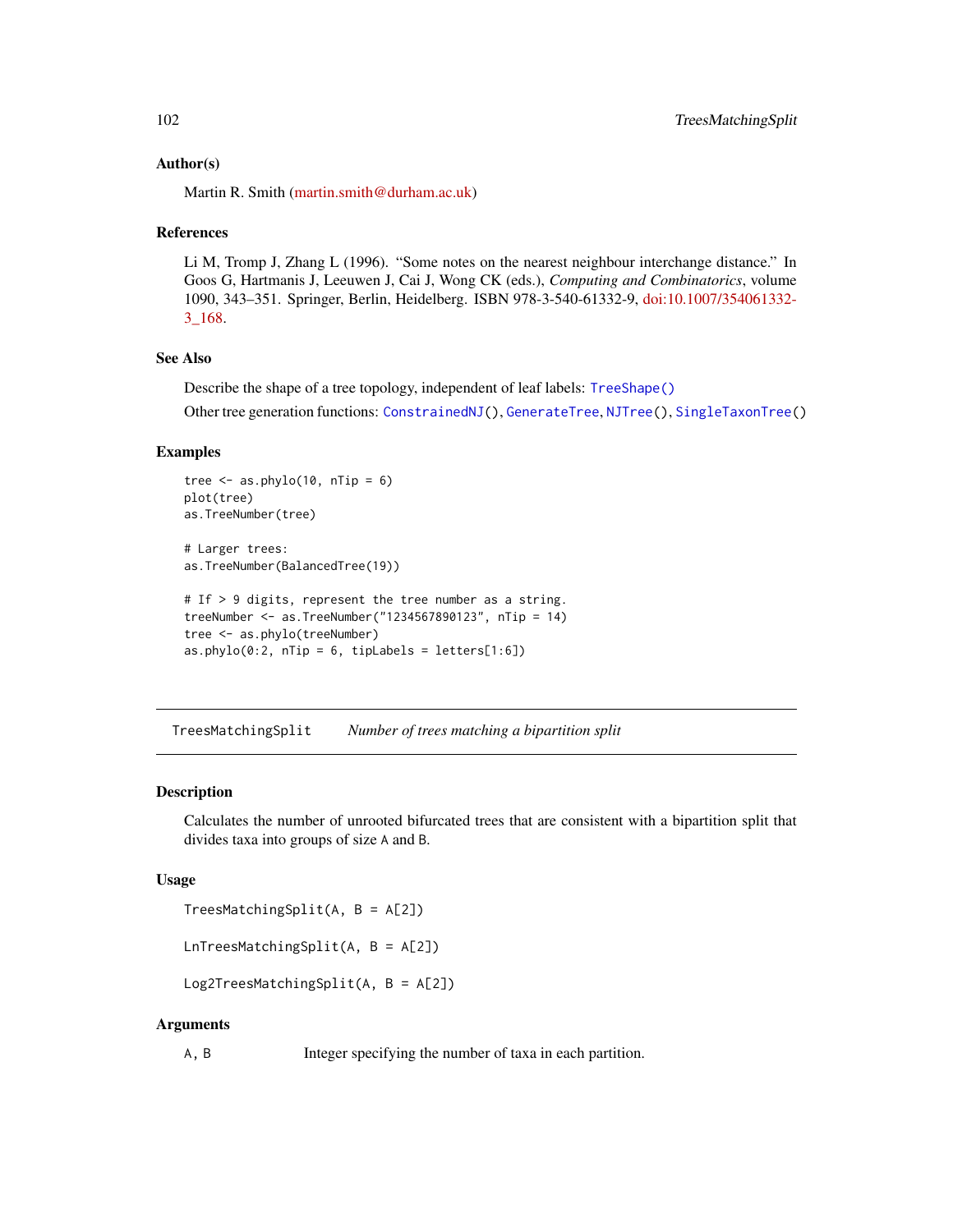# TreesMatchingTree 103

# Value

TreesMatchingSplit() returns a numeric specifying the number of trees that are compatible with the given split.

LnTreesMatchingSplit() and Log2TreesMatchingSplit() give the natural and base-2 logarithms of this number.

# Author(s)

Martin R. Smith [\(martin.smith@durham.ac.uk\)](mailto:martin.smith@durham.ac.uk)

# See Also

Other split information functions: [CharacterInformation\(](#page-10-0)), [SplitInformation\(](#page-79-0)), [SplitMatchProbability\(](#page-81-0)), [UnrootedTreesMatchingSplit\(](#page-105-0))

# Examples

```
TreesMatchingSplit(5, 6)
LnTreesMatchingSplit(5, 6)
Log2TreesMatchingSplit(5, 6)
```
TreesMatchingTree *Number of trees containing a tree*

# Description

TreesMatchingTree() calculates the number of unrooted binary trees that are consistent with a tree topology on the same leaves.

#### Usage

TreesMatchingTree(tree)

LnTreesMatchingTree(tree)

```
Log2TreesMatchingTree(tree)
```
# Arguments

tree A tree of class [phylo](#page-0-0).

## Details

Remember to unroot a tree first if the position of its root is arbitrary.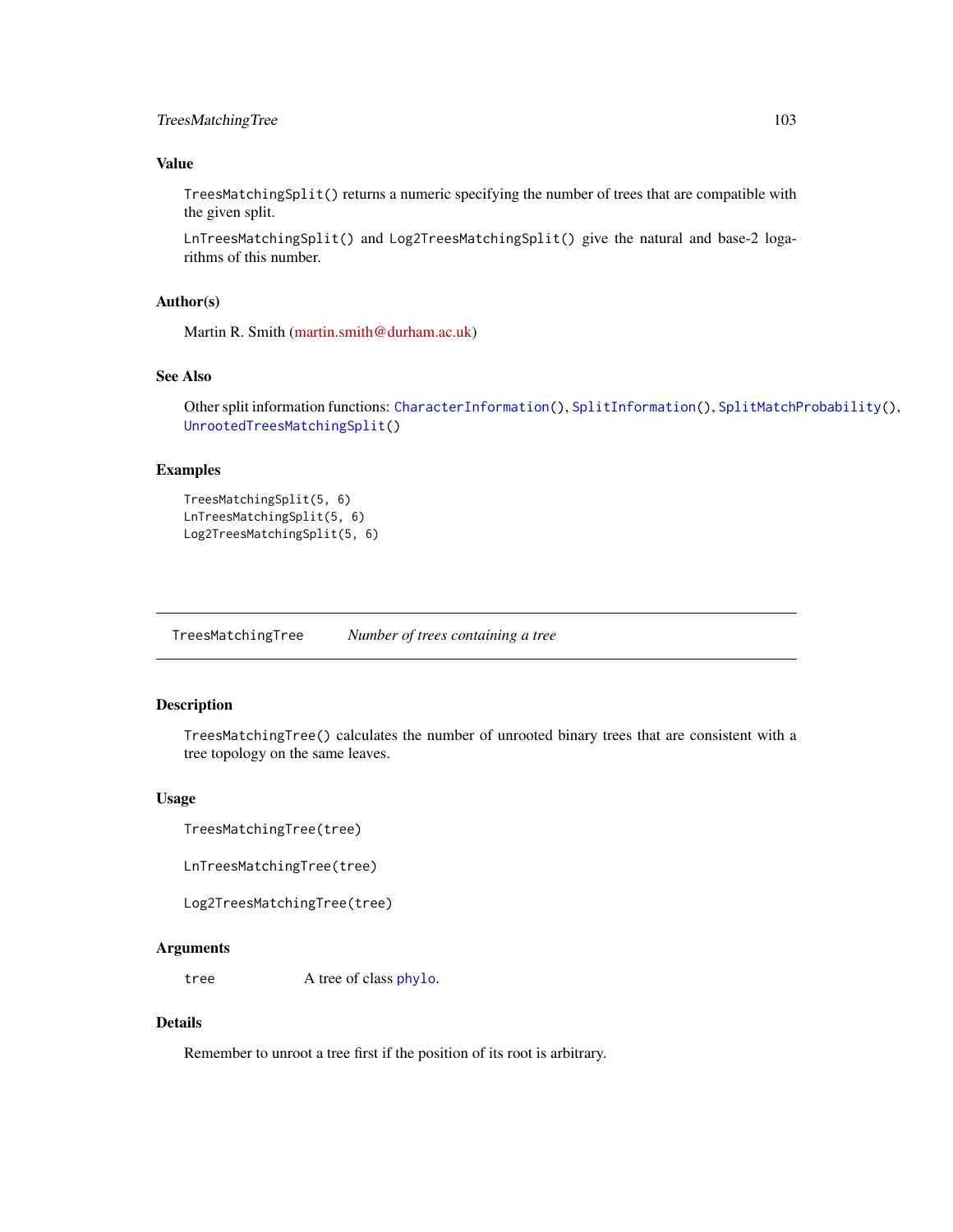TreesMatchingTree() returns a numeric specifying the number of unrooted binary trees that contain all the edges present in the input tree.

LnTreesMatchingTree() gives the natural logarithm of this number.

## Author(s)

Martin R. Smith [\(martin.smith@durham.ac.uk\)](mailto:martin.smith@durham.ac.uk)

## See Also

Other tree information functions: [CladisticInfo\(](#page-12-0)), [NRooted\(](#page-53-0))

## Examples

```
partiallyResolvedTree <- CollapseNode(BalancedTree(8), 12:15)
TreesMatchingTree(partiallyResolvedTree)
LnTreesMatchingTree(partiallyResolvedTree)
```

```
# Number of rooted trees:
rootedTree <- AddTip(partiallyResolvedTree, where = 0)
TreesMatchingTree(partiallyResolvedTree)
```
<span id="page-103-0"></span>TrivialSplits *Identify and remove trivial splits*

#### Description

TrivialSplits() identifies trivial splits (which separate one or zero leaves from all others); WithoutTrivialSplits() removes them from a Splits object.

# Usage

```
TrivialSplits(splits, nTip = attr(splits, "nTip"))
```

```
WithoutTrivialSplits(splits, nTip = attr(splits, "nTip"))
```
### Arguments

| splits | An object of class Splits.                  |
|--------|---------------------------------------------|
| nTip   | Integer specifying number of tips (leaves). |

### Value

TrivialSplits() returns a logical vector specifying whether each split in splits is trivial, i.e. includes or excludes only a single tip or no tips at all.

WithoutTrivialSplits() returns a Splits object with trivial splits removed.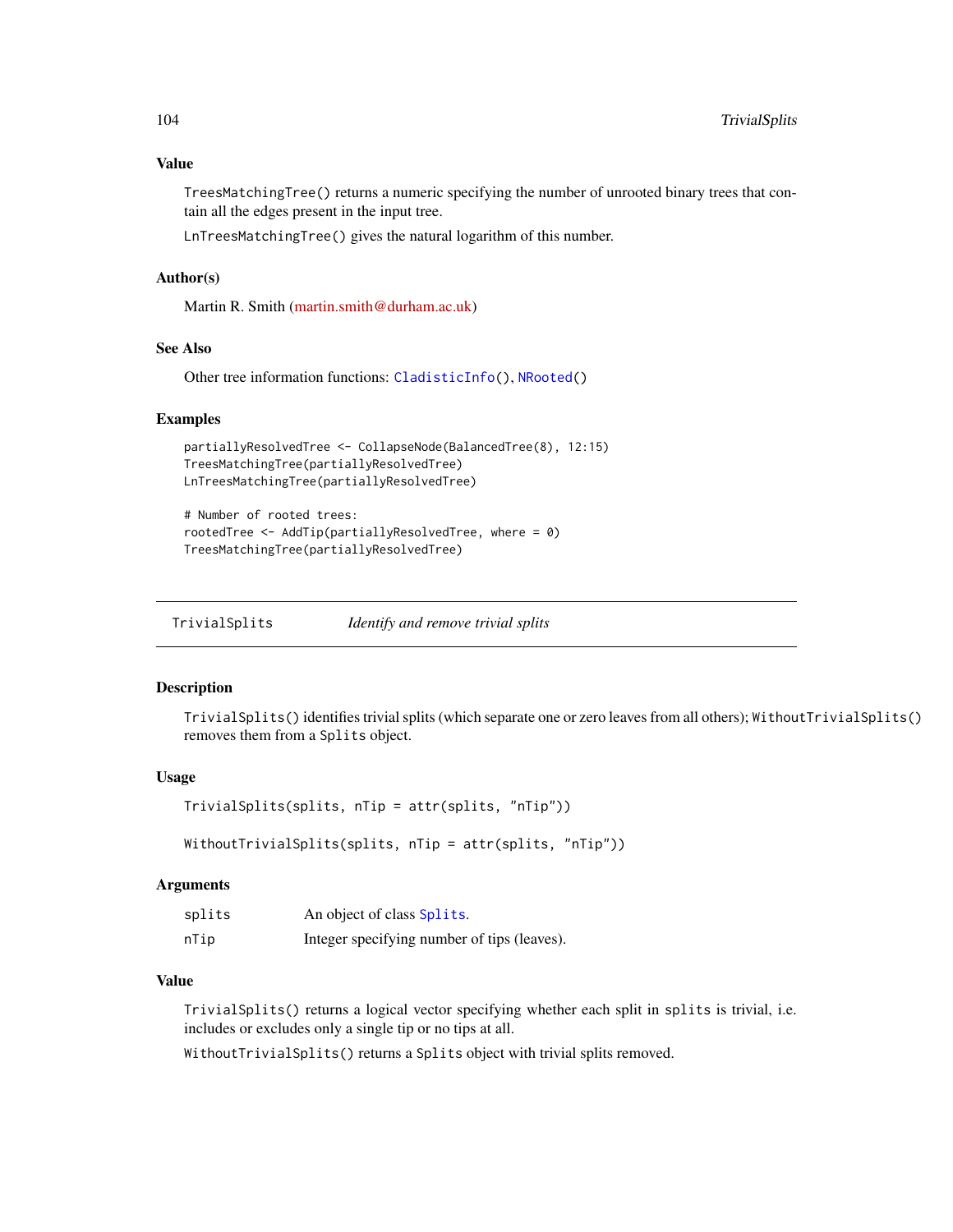#### Unquote 105

## Author(s)

Martin R. Smith [\(martin.smith@durham.ac.uk\)](mailto:martin.smith@durham.ac.uk)

# See Also

Other split manipulation functions: [DropTip\(](#page-23-0)), [Subsplit\(](#page-89-0))

# Examples

```
splits <- as.Splits(PectinateTree(letters[1:9]))
efgh <- Subsplit(splits, tips = letters[5:8], keepAll = TRUE)
summary(efgh)
TrivialSplits(efgh)
```
summary(WithoutTrivialSplits(efgh))

Unquote *Remove quotation marks from a string*

# Description

Remove quotation marks from a string

## Usage

Unquote(string)

## Arguments

string Input string

## Value

Unquote() returns string, with any matched punctuation marks and trailing whitespace removed.

#### Author(s)

Martin R. Smith

## See Also

Other string parsing functions: [EndSentence\(](#page-28-0)), [MorphoBankDecode\(](#page-44-0)), [RightmostCharacter\(](#page-68-0))

## Examples

Unquote("'Hello World'")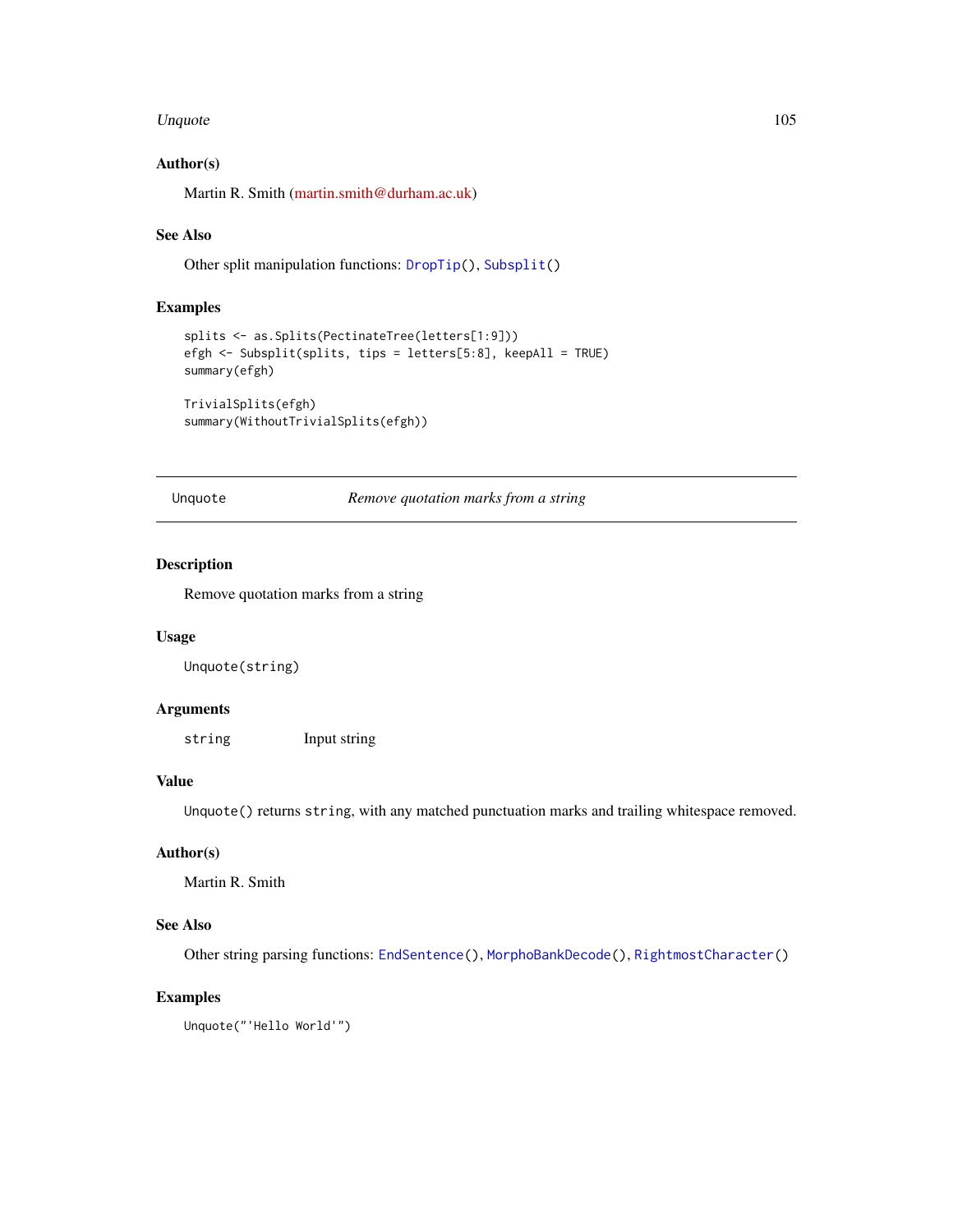<span id="page-105-0"></span>UnrootedTreesMatchingSplit

*Number of trees consistent with split*

## **Description**

Calculates the number of unrooted bifurcating trees consistent with the specified multi-partition split, using theorem two of Carter et al. (1990).

## Usage

UnrootedTreesMatchingSplit(...)

LnUnrootedTreesMatchingSplit(...)

Log2UnrootedTreesMatchingSplit(...)

## Arguments

... A series or vector of integers listing the number of tips in each of a number of tree splits (e.g. bipartitions). For example, 3, 5 states that a character divides a set of eight tips into a group of three and a group of five.

#### Value

UnrootedTreesMatchingSplit() returns an integer specifying the number of unrooted bifurcating trees consistent with the specified split.

# Author(s)

Martin R. Smith [\(martin.smith@durham.ac.uk\)](mailto:martin.smith@durham.ac.uk)

# References

Carter M, Hendy M, Penny D, Székely LA, Wormald NC (1990). "On the distribution of lengths of evolutionary trees." *SIAM Journal on Discrete Mathematics*, 3(1), 38–47. [doi:10.1137/0403005.](https://doi.org/10.1137/0403005)

## See Also

Other split information functions: [CharacterInformation\(](#page-10-0)), [SplitInformation\(](#page-79-0)), [SplitMatchProbability\(](#page-81-0)), [TreesMatchingSplit\(](#page-101-0))

#### Examples

```
UnrootedTreesMatchingSplit(c(3, 5))
UnrootedTreesMatchingSplit(3, 2, 1, 2)
```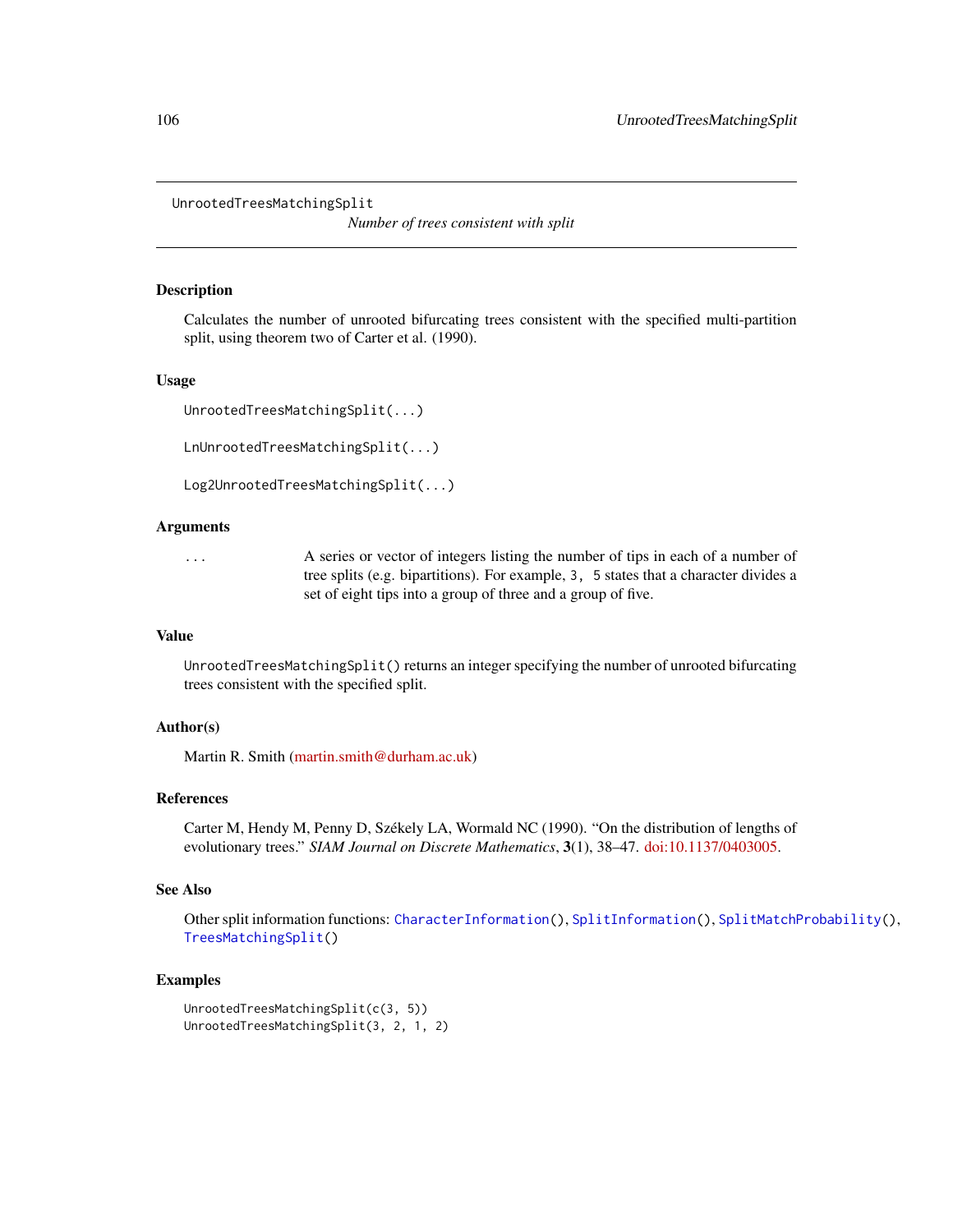## Description

UnshiftTree() adds a phylogenetic tree to the start of a list of trees. This is useful where the class of a list of trees is unknown, or where names of trees should be retained.

## Usage

```
UnshiftTree(add, treeList)
```
# Arguments

| add      | Tree to add to the list, of class phylo.                                 |
|----------|--------------------------------------------------------------------------|
| treeList | A list of trees, of class list, multiphylo, or, if a single tree, phylo. |

# Details

Caution: adding a tree to a multiPhylo object whose own attributes apply to all trees, for example trees read from a Nexus file, causes data to be lost.

# Value

UnshiftTree() returns a list of class list or multiPhylo (following the original class of treeList), whose first element is the tree specified as 'add.

#### Author(s)

Martin R. Smith [\(martin.smith@durham.ac.uk\)](mailto:martin.smith@durham.ac.uk)

## See Also

[c\(\)](#page-0-0) joins a tree or series of trees to a multiPhylo object, but loses names and does not handle lists of trees.

## Examples

```
forest \leq as.phylo(0:5, 6)
tree <- BalancedTree(6)
UnshiftTree(tree, forest)
UnshiftTree(tree, tree)
```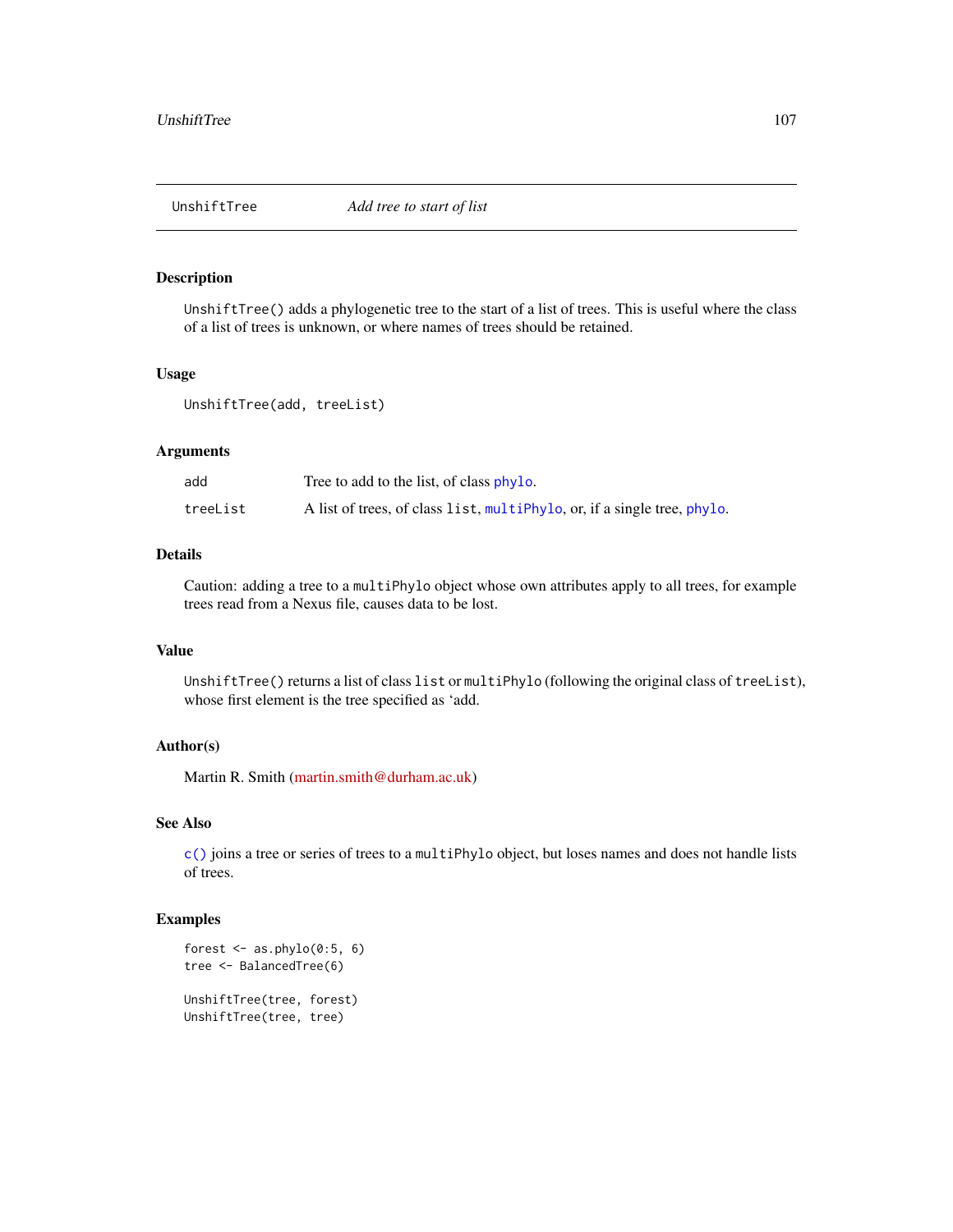WriteTntCharacters *Write morphological character matrix to TNT file*

# Description

Write morphological character matrix to TNT file

## Usage

```
WriteTntCharacters(
  dataset,
  filepath = NULL,
  comment = "Dataset written by `TreeTools::WriteTntCharacters()`",
  types = NULL,
 pre = ",
 post = "\lambda## S3 method for class 'phyDat'
WriteTntCharacters(
 dataset,
 filepath = NULL,comment = "Dataset written by `TreeTools::WriteTntCharacters()`",
  types = NULL,pre = "",post = ")
## S3 method for class 'matrix'
WriteTntCharacters(
 dataset,
 filepath = NULL,
  comment = "Dataset written by `TreeTools::WriteTntCharacters()`",
  types = NULL,
 pre = ",
 post = \sum_{n=1}^{\infty})
```
# Arguments

| dataset  | Morphological dataset of class phyDat or matrix.                                                                                   |
|----------|------------------------------------------------------------------------------------------------------------------------------------|
| filepath | Path to file; if NULL, returns a character vector.                                                                                 |
| comment  | Optional comment with which to entitle matrix.                                                                                     |
| types    | Optional list specifying where different data types begin. $c$ (num = 1, dna = 10)<br>sets characters 19 as numeric, 10end as DNA. |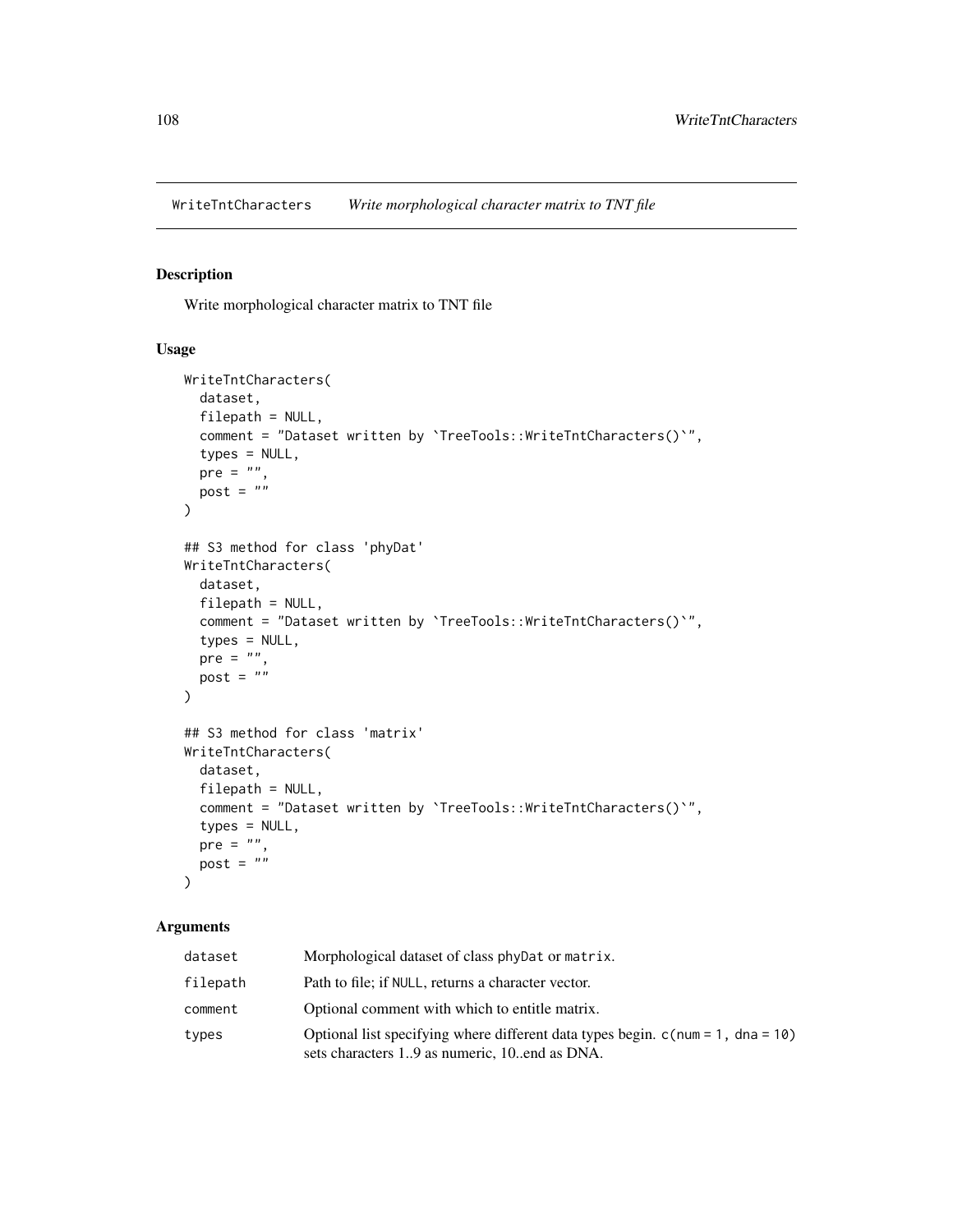<span id="page-108-0"></span>

| pre, post | Character vector listing text to print before and after the character matrix. Spec-  |
|-----------|--------------------------------------------------------------------------------------|
|           | ify $pre = 'piwe =$ ; if the matrix is to be analysed using extended implied weight- |
|           | $ing(xpiwe=).$                                                                       |

# Author(s)

Martin R. Smith [\(martin.smith@durham.ac.uk\)](mailto:martin.smith@durham.ac.uk)

### See Also

[ReadTntCharacters\(\)](#page-61-0)

### Examples

```
data('Lobo', package = 'TreeTools')
WriteTntCharacters(Lobo.phy)
# Read with extended implied weighting
WriteTntCharacters(Lobo.phy, pre = 'piwe=10;', post = 'xpiwe=;')
```
# Write to a file with: # WriteTntCharacters(Lobo.phy, 'example\_file.tnt')

xor *Exclusive OR operation*

### Description

Exclusive OR operation

# Usage

xor(x, y)

## S4 method for signature 'Splits, Splits'  $xor(x, y)$ 

# Arguments

x, y Objects to be compared.

# See Also

```
Other Splits operations: LabelSplits(), NSplits(), NTip(), PolarizeSplits(), SplitFrequency(),
SplitsInBinaryTree(), Splits, TipLabels(), TipsInSplits(), match.Splits
```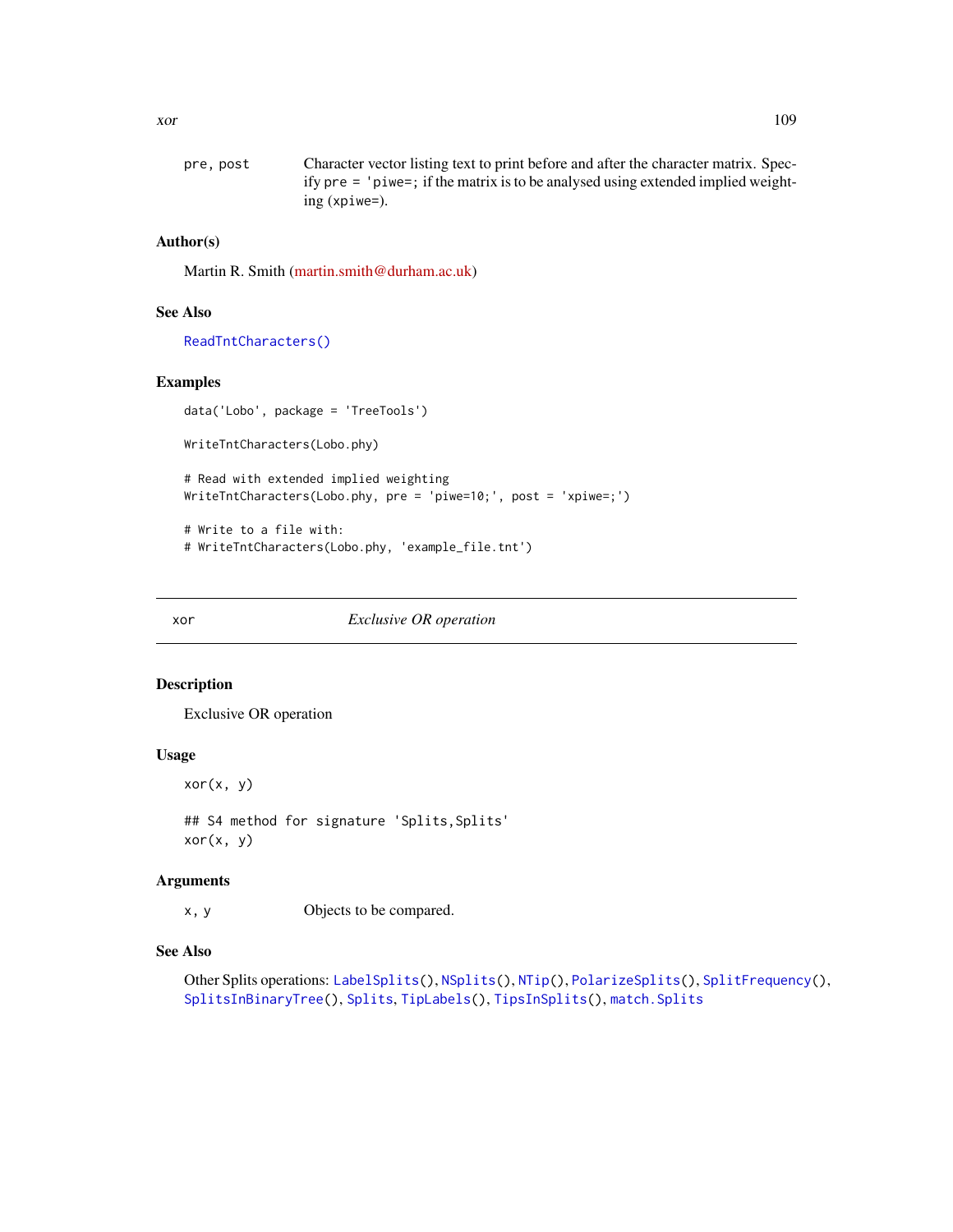# **Index**

∗ C++ wrappers edge\_to\_splits, [28](#page-27-0) ∗ Splits operations LabelSplits, [37](#page-36-1) match.Splits, [43](#page-42-1) NSplits, [57](#page-56-1) NTip, [58](#page-57-1) PolarizeSplits, [61](#page-60-1) SplitFrequency, [79](#page-78-1) Splits, [83](#page-82-1) SplitsInBinaryTree, [85](#page-84-1) TipLabels, [93](#page-92-1) TipsInSplits, [95](#page-94-1) xor, [109](#page-108-0) ∗ consensus tree functions Consensus, [18](#page-17-0) ConsensusWithout, [19](#page-18-0) RoguePlot, [69](#page-68-0) ∗ datasets brewer, [11](#page-10-0) doubleFactorials, [24](#page-23-0) Lobo.data, [41](#page-40-0) logDoubleFactorials, [41](#page-40-0) nRootedShapes, [56](#page-55-0) ∗ double factorials DoubleFactorial, [23](#page-22-0) doubleFactorials, [24](#page-23-0) logDoubleFactorials, [41](#page-40-0) ∗ methods match.Splits, [43](#page-42-1) ∗ pairwise tree distances PairwiseDistances, [59](#page-58-0) ∗ phylogenetic matrix conversion functions MatrixToPhyDat, [44](#page-43-0) StringToPhyDat, [88](#page-87-0) ∗ split information functions CharacterInformation, [11](#page-10-0) SplitInformation, [80](#page-79-0) SplitMatchProbability, [82](#page-81-0)

TreesMatchingSplit, [102](#page-101-0) UnrootedTreesMatchingSplit, [106](#page-105-0) ∗ split information function NRooted, [54](#page-53-0) ∗ split manipulation functions DropTip, [24](#page-23-0) Subsplit, [90](#page-89-0) TrivialSplits, [104](#page-103-0) ∗ string parsing functions EndSentence, [29](#page-28-0) MorphoBankDecode, [45](#page-44-0) RightmostCharacter, [69](#page-68-0) Unquote, [105](#page-104-0) ∗ tree characterization functions CladisticInfo, [13](#page-12-0) Consensus, [18](#page-17-0) Stemwardness, [86](#page-85-0) TotalCopheneticIndex, [97](#page-96-0) ∗ tree generation functions ConstrainedNJ, [21](#page-20-0) GenerateTree, [31](#page-30-0) NJTree, [50](#page-49-0) SingleTaxonTree, [74](#page-73-0) TreeNumber, [99](#page-98-0) ∗ tree information functions CladisticInfo, [13](#page-12-0) NRooted, [54](#page-53-0) TreesMatchingTree, [103](#page-102-0) ∗ tree manipulation AddTip, [4](#page-3-0) CollapseNode, [17](#page-16-0) ConsensusWithout, [19](#page-18-0) DropTip, [24](#page-23-0) EnforceOutgroup, [30](#page-29-0) ImposeConstraint, [33](#page-32-0) KeptPaths, [34](#page-33-0) KeptVerts, [36](#page-35-0) LeafLabelInterchange, [38](#page-37-0)

MakeTreeBinary, [42](#page-41-0)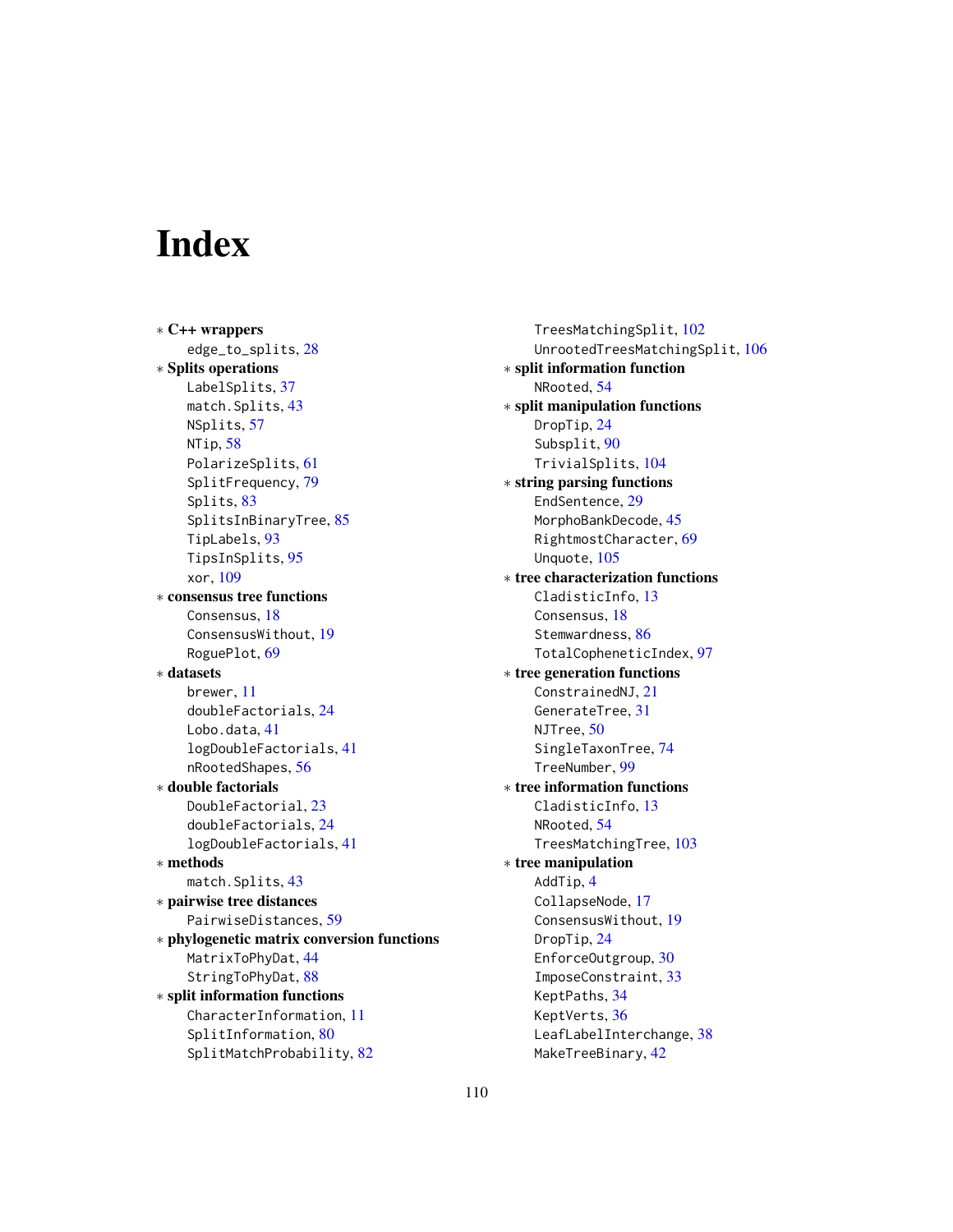### INDEX 111

Renumber, [66](#page-65-0) RenumberTips, [67](#page-66-0) RootTree, [72](#page-71-0) SingleTaxonTree, [74](#page-73-0) SortTree, [76](#page-75-0) Subtree, [91](#page-90-0) ∗ tree navigation CladeSizes, [12](#page-11-0) DescendantEdges, [22](#page-21-0) EdgeAncestry, [26](#page-25-0) EdgeDistances, [27](#page-26-0) ListAncestors, [39](#page-38-0) MRCA, [46](#page-45-0) NDescendants, [49](#page-48-0) NodeDepth, [51](#page-50-0) NodeOrder, [52](#page-51-0) RootNode, [71](#page-70-0) ∗ tree properties ConsensusWithout, [19](#page-18-0) NSplits, [57](#page-56-1) NTip, [58](#page-57-1) PathLengths, [60](#page-59-0) SplitsInBinaryTree, [85](#page-84-1) TipLabels, [93](#page-92-1) TreeIsRooted, [98](#page-97-0) ∗ tree AddTip, [4](#page-3-0) SingleTaxonTree, [74](#page-73-0) <.MixedBase *(*sort.multiPhylo*)*, [75](#page-74-0) <.phylo *(*sort.multiPhylo*)*, [75](#page-74-0) ==.MixedBase *(*sort.multiPhylo*)*, [75](#page-74-0) ==.phylo *(*sort.multiPhylo*)*, [75](#page-74-0) >.MixedBase *(*sort.multiPhylo*)*, [75](#page-74-0) >.phylo *(*sort.multiPhylo*)*, [75](#page-74-0) %in%,Splits,Splits-method *(*match.Splits*)*, [43](#page-42-1) AddTip, [4,](#page-3-0) *[17](#page-16-0)*, *[20](#page-19-0)*, *[26](#page-25-0)*, *[30](#page-29-0)*, *[34–](#page-33-0)[36](#page-35-0)*, *[39](#page-38-0)*, *[42](#page-41-0)*, *[67,](#page-66-0) [68](#page-67-0)*, *[73](#page-72-0)*, *[75](#page-74-0)*, *[77](#page-76-0)*, *[92](#page-91-0)* AddTip(), *[28](#page-27-0)*, *[37](#page-36-1)* AddTipEverywhere *(*AddTip*)*, [4](#page-3-0) AddUnconstrained *(*ImposeConstraint*)*, [33](#page-32-0) AllAncestors *(*ListAncestors*)*, [39](#page-38-0) AllDescendantEdges *(*DescendantEdges*)*, [22](#page-21-0) AllTipLabels *(*TipLabels*)*, [93](#page-92-1) AncestorEdge, *[13](#page-12-0)*, *[22](#page-21-0)*, *[27,](#page-26-0) [28](#page-27-0)*, *[40](#page-39-0)*, *[46](#page-45-0)*, *[49](#page-48-0)*, *[52,](#page-51-0) [53](#page-52-0)*, *[72](#page-71-0)* ape::consensus(), *[20](#page-19-0)* ape::drop.tip(), *[25](#page-24-0)*

ape::edgelabels(), *[37](#page-36-1)* ape::mst(), *[48](#page-47-0)* ape::multi2di(), *[42](#page-41-0)* ape::node.depth, *[52](#page-51-0)* ape::Ntip(), *[58](#page-57-1)* ape::root(), *[73](#page-72-0)* ape::unroot, *[72](#page-71-0)* ape::write.tree(), *[10](#page-9-0)* ApeTime, [6](#page-5-0) array, *[74](#page-73-0)* ArtEx *(*ArtificialExtinction*)*, [7](#page-6-0) ArtificialExtinction, [7](#page-6-0) as.ClusterTable *(*ClusterTable*)*, [15](#page-14-0) as.list, *[74](#page-73-0)* as.logical.Splits *(*Splits*)*, [83](#page-82-1) as.matrix.ClusterTable *(*ClusterTable-methods*)*, [16](#page-15-0) as.MixedBase *(*TreeNumber*)*, [99](#page-98-0) as.multiPhylo, [9](#page-8-0) as.Newick, [10,](#page-9-0) *[50](#page-49-0)* as.phylo.MixedBase *(*TreeNumber*)*, [99](#page-98-0) as.phylo.numeric *(*TreeNumber*)*, [99](#page-98-0) as.phylo.TreeNumber *(*TreeNumber*)*, [99](#page-98-0) as.Splits *(*Splits*)*, [83](#page-82-1) as.Splits(), *[29](#page-28-0)*, *[37](#page-36-1)* as.TreeNumber *(*TreeNumber*)*, [99](#page-98-0)

BalancedTree *(*GenerateTree*)*, [31](#page-30-0) base::lapply(), *[74](#page-73-0)* bind.tree, *[5](#page-4-0)* bit64::integer64(), *[74](#page-73-0)* brewer, [11](#page-10-0)

# c(), *[107](#page-106-0)* CharacterInformation, [11,](#page-10-0) *[82,](#page-81-0) [83](#page-82-1)*, *[103](#page-102-0)*, *[106](#page-105-0)* CladeSizes, [12,](#page-11-0) *[22](#page-21-0)*, *[27,](#page-26-0) [28](#page-27-0)*, *[40](#page-39-0)*, *[46](#page-45-0)*, *[49](#page-48-0)*, *[52,](#page-51-0) [53](#page-52-0)*, *[72](#page-71-0)* Cladewise, *[27](#page-26-0)*, *[67](#page-66-0)*, *[91](#page-90-0)* CladisticInfo, [13,](#page-12-0) *[19](#page-18-0)*, *[56](#page-55-0)*, *[88](#page-87-0)*, *[98](#page-97-0)*, *[104](#page-103-0)* CladisticInformation *(*CladisticInfo*)*, [13](#page-12-0) ClusterTable, [15,](#page-14-0) *[16](#page-15-0)* ClusterTable-methods, [16](#page-15-0) CollapseEdge *(*CollapseNode*)*, [17](#page-16-0) CollapseNode, *[5](#page-4-0)*, [17,](#page-16-0) *[20](#page-19-0)*, *[26](#page-25-0)*, *[30](#page-29-0)*, *[34](#page-33-0)[–36](#page-35-0)*, *[39](#page-38-0)*, *[42](#page-41-0)*, *[67,](#page-66-0) [68](#page-67-0)*, *[73](#page-72-0)*, *[75](#page-74-0)*, *[77](#page-76-0)*, *[92](#page-91-0)* connection, *[62](#page-61-1)* Consensus, *[15](#page-14-0)*, [18,](#page-17-0) *[20](#page-19-0)*, *[71](#page-70-0)*, *[88](#page-87-0)*, *[98](#page-97-0)* Consensus(), *[70](#page-69-0)*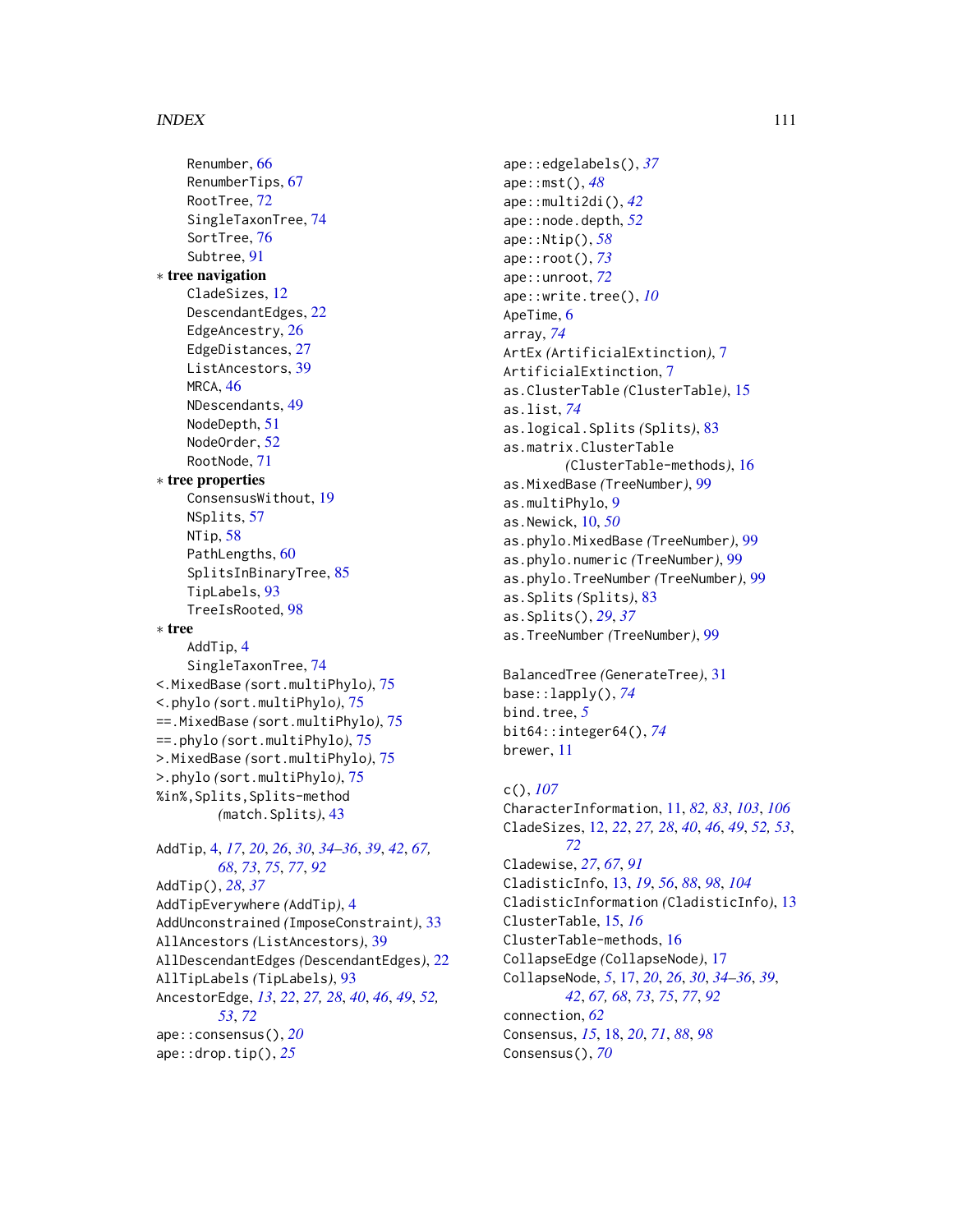ConsensusWithout, *[5](#page-4-0)*, *[17](#page-16-0)*, *[19](#page-18-0)*, [19,](#page-18-0) *[26](#page-25-0)*, *[30](#page-29-0)*, *[34](#page-33-0)[–36](#page-35-0)*, *[39](#page-38-0)*, *[42](#page-41-0)*, *[58–](#page-57-1)[60](#page-59-0)*, *[67,](#page-66-0) [68](#page-67-0)*, *[71](#page-70-0)*, *[73](#page-72-0)*, *[75](#page-74-0)*, *[77](#page-76-0)*, *[86](#page-85-0)*, *[92](#page-91-0)*, *[95](#page-94-1)*, *[99](#page-98-0)* ConstrainedNJ, [21,](#page-20-0) *[32](#page-31-0)*, *[51](#page-50-0)*, *[75](#page-74-0)*, *[102](#page-101-0)*

DescendantEdges, *[13](#page-12-0)*, [22,](#page-21-0) *[27,](#page-26-0) [28](#page-27-0)*, *[40](#page-39-0)*, *[46](#page-45-0)*, *[49](#page-48-0)*, *[52,](#page-51-0) [53](#page-52-0)*, *[72](#page-71-0)* DoubleFactorial, [23,](#page-22-0) *[24](#page-23-0)*, *[42](#page-41-0)* DoubleFactorial64 *(*DoubleFactorial*)*, [23](#page-22-0) doubleFactorials, *[23](#page-22-0)*, [24,](#page-23-0) *[42](#page-41-0)* DropTip, *[5](#page-4-0)*, *[17](#page-16-0)*, *[20](#page-19-0)*, [24,](#page-23-0) *[30](#page-29-0)*, *[34–](#page-33-0)[36](#page-35-0)*, *[39](#page-38-0)*, *[42](#page-41-0)*, *[67,](#page-66-0) [68](#page-67-0)*, *[73](#page-72-0)*, *[75](#page-74-0)*, *[77](#page-76-0)*, *[91,](#page-90-0) [92](#page-91-0)*, *[105](#page-104-0)* DropTip(), *[70](#page-69-0)* DropTipPhylo *(*DropTip*)*, [24](#page-23-0)

edge\_to\_splits, [28](#page-27-0) EdgeAncestry, *[13](#page-12-0)*, *[22](#page-21-0)*, [26,](#page-25-0) *[28](#page-27-0)*, *[40](#page-39-0)*, *[46](#page-45-0)*, *[49](#page-48-0)*, *[52,](#page-51-0) [53](#page-52-0)*, *[72](#page-71-0)* EdgeDistances, *[13](#page-12-0)*, *[22](#page-21-0)*, *[27](#page-26-0)*, [27,](#page-26-0) *[40](#page-39-0)*, *[46](#page-45-0)*, *[49](#page-48-0)*, *[52,](#page-51-0) [53](#page-52-0)*, *[72](#page-71-0)* edgelabels, *[17](#page-16-0)*, *[22](#page-21-0)* EndSentence, [29,](#page-28-0) *[45](#page-44-0)*, *[69](#page-68-0)*, *[105](#page-104-0)* EnforceOutgroup, *[5](#page-4-0)*, *[17](#page-16-0)*, *[20](#page-19-0)*, *[26](#page-25-0)*, [30,](#page-29-0) *[34–](#page-33-0)[36](#page-35-0)*, *[39](#page-38-0)*, *[42](#page-41-0)*, *[67,](#page-66-0) [68](#page-67-0)*, *[73](#page-72-0)*, *[75](#page-74-0)*, *[77](#page-76-0)*, *[92](#page-91-0)* EnforceOutgroup(), *[73](#page-72-0)* expression, *[74](#page-73-0)* extract.clade, *[91](#page-90-0)*

ForestSplits *(*SplitFrequency*)*, [79](#page-78-1)

GenerateTree, *[21](#page-20-0)*, [31,](#page-30-0) *[51](#page-50-0)*, *[75](#page-74-0)*, *[102](#page-101-0)*

Hamming, [32](#page-31-0) Hamming(), *[21](#page-20-0)*, *[50](#page-49-0)*

IC1Spr *(*N1Spr*)*, [48](#page-47-0) ImposeConstraint, *[5](#page-4-0)*, *[17](#page-16-0)*, *[20](#page-19-0)*, *[26](#page-25-0)*, *[30](#page-29-0)*, [33,](#page-32-0) *[35,](#page-34-0) [36](#page-35-0)*, *[39](#page-38-0)*, *[42](#page-41-0)*, *[67,](#page-66-0) [68](#page-67-0)*, *[73](#page-72-0)*, *[75](#page-74-0)*, *[77](#page-76-0)*, *[92](#page-91-0)* in.Splits *(*match.Splits*)*, [43](#page-42-1)

KeepTip *(*DropTip*)*, [24](#page-23-0) KeepTip(), *[91](#page-90-0)* KeepTipPostorder *(*DropTip*)*, [24](#page-23-0) KeepTipPreorder *(*DropTip*)*, [24](#page-23-0) KeptPaths, *[5](#page-4-0)*, *[17](#page-16-0)*, *[20](#page-19-0)*, *[26](#page-25-0)*, *[30](#page-29-0)*, *[34](#page-33-0)*, [34,](#page-33-0) *[36](#page-35-0)*, *[39](#page-38-0)*, *[42](#page-41-0)*, *[67,](#page-66-0) [68](#page-67-0)*, *[73](#page-72-0)*, *[75](#page-74-0)*, *[77](#page-76-0)*, *[92](#page-91-0)* KeptVerts, *[5](#page-4-0)*, *[17](#page-16-0)*, *[20](#page-19-0)*, *[26](#page-25-0)*, *[30](#page-29-0)*, *[34,](#page-33-0) [35](#page-34-0)*, [36,](#page-35-0) *[39](#page-38-0)*, *[42](#page-41-0)*, *[67,](#page-66-0) [68](#page-67-0)*, *[73](#page-72-0)*, *[75](#page-74-0)*, *[77](#page-76-0)*, *[92](#page-91-0)* KeptVerts(), *[35](#page-34-0)*

LabelSplits, [37,](#page-36-1) *[43](#page-42-1)*, *[58,](#page-57-1) [59](#page-58-0)*, *[61](#page-60-1)*, *[80](#page-79-0)*, *[84](#page-83-0)*, *[86](#page-85-0)*, *[95,](#page-94-1) [96](#page-95-0)*, *[109](#page-108-0)* LabelSplits(), *[93](#page-92-1)* language object, *[74](#page-73-0)* lapply(), *[73](#page-72-0)* LeafLabelInterchange, *[5](#page-4-0)*, *[17](#page-16-0)*, *[20](#page-19-0)*, *[26](#page-25-0)*, *[30](#page-29-0)*, *[34](#page-33-0)[–36](#page-35-0)*, [38,](#page-37-0) *[42](#page-41-0)*, *[67,](#page-66-0) [68](#page-67-0)*, *[73](#page-72-0)*, *[75](#page-74-0)*, *[77](#page-76-0)*, *[92](#page-91-0)* legend(), *[20](#page-19-0)* ListAncestors, *[13](#page-12-0)*, *[22](#page-21-0)*, *[27,](#page-26-0) [28](#page-27-0)*, [39,](#page-38-0) *[46](#page-45-0)*, *[49](#page-48-0)*, *[52,](#page-51-0) [53](#page-52-0)*, *[72](#page-71-0)* ListAncestors(), *[46](#page-45-0)* LnDoubleFactorial *(*DoubleFactorial*)*, [23](#page-22-0) LnRooted *(*NRooted*)*, [54](#page-53-0) LnSplitMatchProbability *(*SplitMatchProbability*)*, [82](#page-81-0) LnTreesMatchingSplit *(*TreesMatchingSplit*)*, [102](#page-101-0) LnTreesMatchingTree *(*TreesMatchingTree*)*, [103](#page-102-0) LnUnrooted *(*NRooted*)*, [54](#page-53-0) LnUnrootedMult *(*NRooted*)*, [54](#page-53-0) LnUnrootedSplits *(*NRooted*)*, [54](#page-53-0) LnUnrootedTreesMatchingSplit *(*UnrootedTreesMatchingSplit*)*, [106](#page-105-0) Lobo.data, [41](#page-40-0) Lobo.phy *(*Lobo.data*)*, [41](#page-40-0) Log2DoubleFactorial *(*DoubleFactorial*)*,  $23$ Log2Rooted *(*NRooted*)*, [54](#page-53-0) Log2TreesMatchingSplit *(*TreesMatchingSplit*)*, [102](#page-101-0) Log2TreesMatchingTree *(*TreesMatchingTree*)*, [103](#page-102-0) Log2Unrooted *(*NRooted*)*, [54](#page-53-0) Log2UnrootedMult *(*NRooted*)*, [54](#page-53-0) Log2UnrootedSplits *(*NRooted*)*, [54](#page-53-0) Log2UnrootedTreesMatchingSplit *(*UnrootedTreesMatchingSplit*)*, [106](#page-105-0) LogDoubleFactorial *(*DoubleFactorial*)*, [23](#page-22-0) logDoubleFactorials, *[23,](#page-22-0) [24](#page-23-0)*, [41](#page-40-0) MakeTreeBinary, *[5](#page-4-0)*, *[17](#page-16-0)*, *[20](#page-19-0)*, *[26](#page-25-0)*, *[30](#page-29-0)*, *[34](#page-33-0)[–36](#page-35-0)*, *[39](#page-38-0)*, [42,](#page-41-0) *[67,](#page-66-0) [68](#page-67-0)*, *[73](#page-72-0)*, *[75](#page-74-0)*, *[77](#page-76-0)*, *[92](#page-91-0)* MarkMissing *(*ConsensusWithout*)*, [19](#page-18-0) match *(*match.Splits*)*, [43](#page-42-1) match(), *[43](#page-42-1)*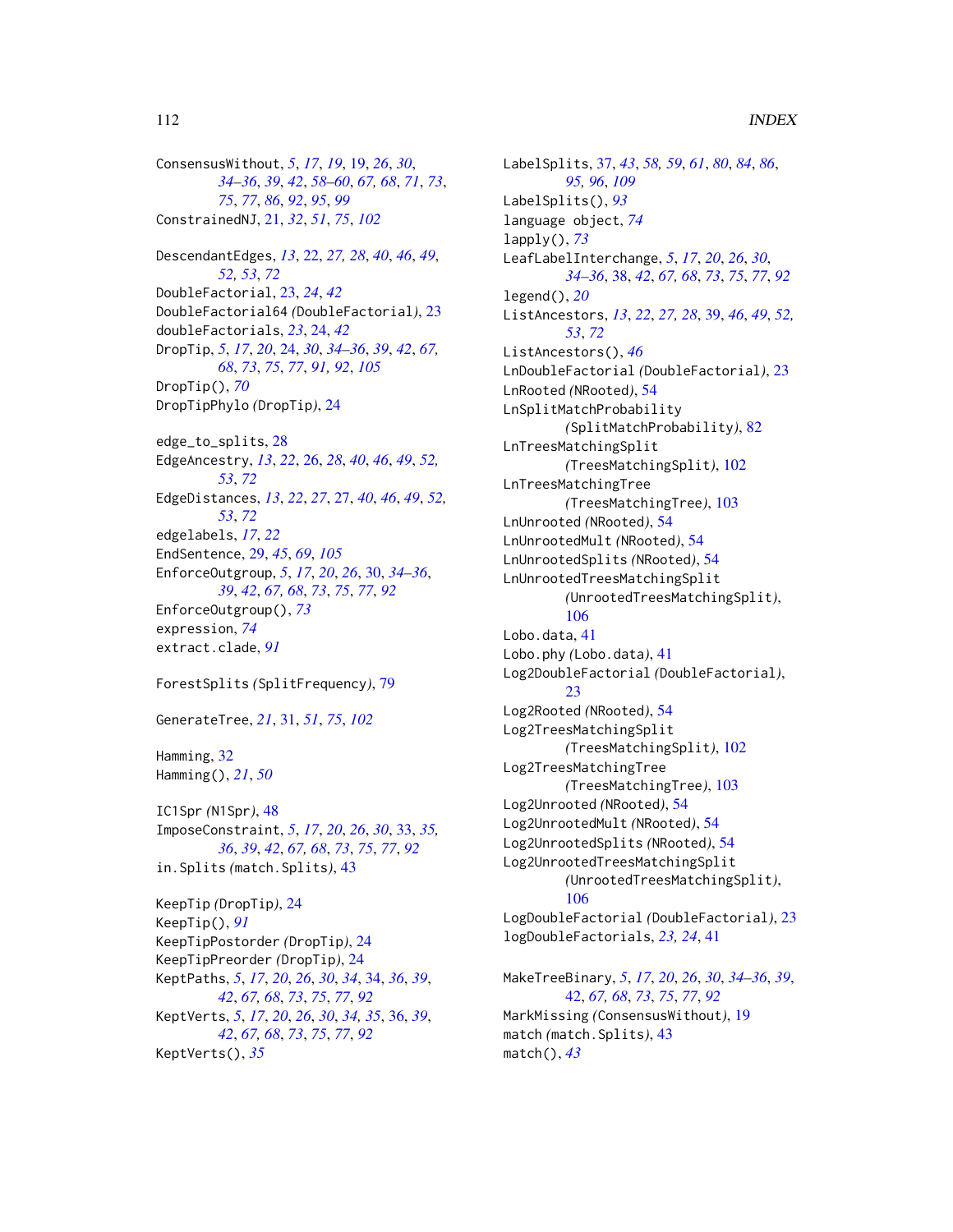### INDEX 113

match,Splits,Splits-method *(*match.Splits*)*, [43](#page-42-1) match.Splits, *[37](#page-36-1)*, [43,](#page-42-1) *[58,](#page-57-1) [59](#page-58-0)*, *[61](#page-60-1)*, *[80](#page-79-0)*, *[84](#page-83-0)*, *[86](#page-85-0)*, *[95,](#page-94-1) [96](#page-95-0)*, *[109](#page-108-0)* MatrixToPhyDat, [44,](#page-43-0) *[90](#page-89-0)* MatrixToPhyDat(), *[63,](#page-62-0) [64](#page-63-0)* mixed base representation, *[75](#page-74-0)* MorphoBankDecode, *[29](#page-28-0)*, [45,](#page-44-0) *[69](#page-68-0)*, *[105](#page-104-0)* MRCA, *[13](#page-12-0)*, *[22](#page-21-0)*, *[27,](#page-26-0) [28](#page-27-0)*, *[40](#page-39-0)*, [46,](#page-45-0) *[49](#page-48-0)*, *[52,](#page-51-0) [53](#page-52-0)*, *[72](#page-71-0)* MSTEdges, [47](#page-46-0) MSTLength *(*MSTEdges*)*, [47](#page-46-0) multiPhylo, *[107](#page-106-0)* MultiSplitInformation *(*SplitInformation*)*, [80](#page-79-0) N1Spr, [48](#page-47-0) names, *[74](#page-73-0)* NDescendants, *[13](#page-12-0)*, *[22](#page-21-0)*, *[27,](#page-26-0) [28](#page-27-0)*, *[40](#page-39-0)*, *[46](#page-45-0)*, [49,](#page-48-0) *[52,](#page-51-0) [53](#page-52-0)*, *[72](#page-71-0)* NewickTree, [50](#page-49-0) NewickTree(), *[10](#page-9-0)* NJTree, *[21](#page-20-0)*, *[32](#page-31-0)*, [50,](#page-49-0) *[75](#page-74-0)*, *[102](#page-101-0)* NJTree(), *[33](#page-32-0)* NodeDepth, *[13](#page-12-0)*, *[22](#page-21-0)*, *[27,](#page-26-0) [28](#page-27-0)*, *[40](#page-39-0)*, *[46](#page-45-0)*, *[49](#page-48-0)*, [51,](#page-50-0) *[53](#page-52-0)*, *[72](#page-71-0)* nodelabels, *[17](#page-16-0)* NodeOrder, *[13](#page-12-0)*, *[22](#page-21-0)*, *[27,](#page-26-0) [28](#page-27-0)*, *[40](#page-39-0)*, *[46](#page-45-0)*, *[49](#page-48-0)*, *[52](#page-51-0)*, [52,](#page-51-0) *[72](#page-71-0)* NonDuplicateRoot, *[13](#page-12-0)*, *[22](#page-21-0)*, *[27,](#page-26-0) [28](#page-27-0)*, *[40](#page-39-0)*, *[46](#page-45-0)*, *[49](#page-48-0)*, *[52,](#page-51-0) [53](#page-52-0)*, *[72](#page-71-0)* NPartitionPairs, [53](#page-52-0) NPartitions *(*NSplits*)*, [57](#page-56-1) NRooted, *[15](#page-14-0)*, [54,](#page-53-0) *[104](#page-103-0)* NRooted64 *(*NRooted*)*, [54](#page-53-0) nRootedShapes, [56](#page-55-0) NSplits, *[20](#page-19-0)*, *[37](#page-36-1)*, *[43](#page-42-1)*, [57,](#page-56-1) *[59–](#page-58-0)[61](#page-60-1)*, *[80](#page-79-0)*, *[84](#page-83-0)*, *[86](#page-85-0)*, *[95,](#page-94-1) [96](#page-95-0)*, *[99](#page-98-0)*, *[109](#page-108-0)* NTip, *[20](#page-19-0)*, *[37](#page-36-1)*, *[43](#page-42-1)*, *[58](#page-57-1)*, [58,](#page-57-1) *[60,](#page-59-0) [61](#page-60-1)*, *[80](#page-79-0)*, *[84](#page-83-0)*, *[86](#page-85-0)*, *[95,](#page-94-1) [96](#page-95-0)*, *[99](#page-98-0)*, *[109](#page-108-0)* NUnrooted *(*NRooted*)*, [54](#page-53-0) NUnrooted64 *(*NRooted*)*, [54](#page-53-0) NUnrootedMult *(*NRooted*)*, [54](#page-53-0) nUnrootedShapes *(*nRootedShapes*)*, [56](#page-55-0) NUnrootedSplits *(*NRooted*)*, [54](#page-53-0)

PairwiseDistances, [59](#page-58-0) PathLengths, *[20](#page-19-0)*, *[58,](#page-57-1) [59](#page-58-0)*, [60,](#page-59-0) *[86](#page-85-0)*, *[95](#page-94-1)*, *[99](#page-98-0)* PathLengths(), *[35](#page-34-0)* PectinateTree *(*GenerateTree*)*, [31](#page-30-0)

PhyDat *(*ReadCharacters*)*, [62](#page-61-1) PhyDatToMatrix *(*MatrixToPhyDat*)*, [44](#page-43-0) PhyDatToString *(*StringToPhyDat*)*, [88](#page-87-0) PhydatToString *(*StringToPhyDat*)*, [88](#page-87-0) phylo, *[5](#page-4-0)*, *[13](#page-12-0)*, *[15](#page-14-0)*, *[17](#page-16-0)*, *[22](#page-21-0)*, *[25](#page-24-0)*, *[27,](#page-26-0) [28](#page-27-0)*, *[34](#page-33-0)*, *[37](#page-36-1)[–39](#page-38-0)*, *[42](#page-41-0)*, *[49,](#page-48-0) [50](#page-49-0)*, *[67,](#page-66-0) [68](#page-67-0)*, *[72](#page-71-0)*, *[79](#page-78-1)*, *[84](#page-83-0)*, *[87](#page-86-0)*, *[91](#page-90-0)*, *[103](#page-102-0)*, *[107](#page-106-0)* PhylogeneticInfo *(*CladisticInfo*)*, [13](#page-12-0) PhylogeneticInformation *(*CladisticInfo*)*, [13](#page-12-0) PhyToString *(*StringToPhyDat*)*, [88](#page-87-0) PolarizeSplits, *[37](#page-36-1)*, *[43](#page-42-1)*, *[58,](#page-57-1) [59](#page-58-0)*, [61,](#page-60-1) *[80](#page-79-0)*, *[84](#page-83-0)*, *[86](#page-85-0)*, *[95,](#page-94-1) [96](#page-95-0)*, *[109](#page-108-0)* Preorder, *[25](#page-24-0)*, *[27](#page-26-0)*, *[36](#page-35-0)*, *[39](#page-38-0)*, *[60](#page-59-0)*, *[73](#page-72-0)*, *[91](#page-90-0)* Preorder(), *[25](#page-24-0)* print.ClusterTable *(*ClusterTable-methods*)*, [16](#page-15-0) print.TreeNumber, [61](#page-60-1)

RandomTree *(*GenerateTree*)*, [31](#page-30-0) read.nexus.data, *[63](#page-62-0)* read.table(), *[63](#page-62-0)* ReadAsPhyDat *(*ReadCharacters*)*, [62](#page-61-1) ReadCharacters, [62](#page-61-1) ReadCharacters(), *[44](#page-43-0)* ReadNotes *(*ReadCharacters*)*, [62](#page-61-1) ReadTntAsPhyDat *(*ReadCharacters*)*, [62](#page-61-1) ReadTntCharacters *(*ReadCharacters*)*, [62](#page-61-1) ReadTntCharacters(), *[44](#page-43-0)*, *[109](#page-108-0)* ReadTntTree, [64](#page-63-0) Renumber, *[5](#page-4-0)*, *[17](#page-16-0)*, *[20](#page-19-0)*, *[26](#page-25-0)*, *[30](#page-29-0)*, *[34](#page-33-0)[–36](#page-35-0)*, *[39](#page-38-0)*, *[42](#page-41-0)*, [66,](#page-65-0) *[68](#page-67-0)*, *[73](#page-72-0)*, *[75](#page-74-0)*, *[77](#page-76-0)*, *[92](#page-91-0)* RenumberTips, *[5](#page-4-0)*, *[17](#page-16-0)*, *[20](#page-19-0)*, *[26](#page-25-0)*, *[30](#page-29-0)*, *[34](#page-33-0)[–36](#page-35-0)*, *[39](#page-38-0)*, *[42](#page-41-0)*, *[67](#page-66-0)*, [67,](#page-66-0) *[73](#page-72-0)*, *[75](#page-74-0)*, *[77](#page-76-0)*, *[92](#page-91-0)* RenumberTips(), *[10](#page-9-0)* RenumberTree, *[5](#page-4-0)*, *[17](#page-16-0)*, *[20](#page-19-0)*, *[26](#page-25-0)*, *[30](#page-29-0)*, *[34](#page-33-0)[–36](#page-35-0)*, *[39](#page-38-0)*, *[42](#page-41-0)*, *[67,](#page-66-0) [68](#page-67-0)*, *[73](#page-72-0)*, *[75](#page-74-0)*, *[77](#page-76-0)*, *[92](#page-91-0)* replicate64 *(*sapply64*)*, [73](#page-72-0) RightmostCharacter, *[29](#page-28-0)*, *[45](#page-44-0)*, [69,](#page-68-0) *[105](#page-104-0)* RoguePlot, *[19,](#page-18-0) [20](#page-19-0)*, [69](#page-68-0) RootNode, *[13](#page-12-0)*, *[22](#page-21-0)*, *[27,](#page-26-0) [28](#page-27-0)*, *[40](#page-39-0)*, *[46](#page-45-0)*, *[49](#page-48-0)*, *[52,](#page-51-0) [53](#page-52-0)*, [71](#page-70-0) RootNodeDist *(*Stemwardness*)*, [86](#page-85-0) RootNodeDistance *(*Stemwardness*)*, [86](#page-85-0) RootOnNode *(*RootTree*)*, [72](#page-71-0) RootTree, *[5](#page-4-0)*, *[17](#page-16-0)*, *[20](#page-19-0)*, *[26](#page-25-0)*, *[30](#page-29-0)*, *[34](#page-33-0)[–36](#page-35-0)*, *[39](#page-38-0)*, *[42](#page-41-0)*, *[67,](#page-66-0) [68](#page-67-0)*, [72,](#page-71-0) *[75](#page-74-0)*, *[77](#page-76-0)*, *[92](#page-91-0)* RootTree(), *[30](#page-29-0)* rtree, *[95](#page-94-1)*